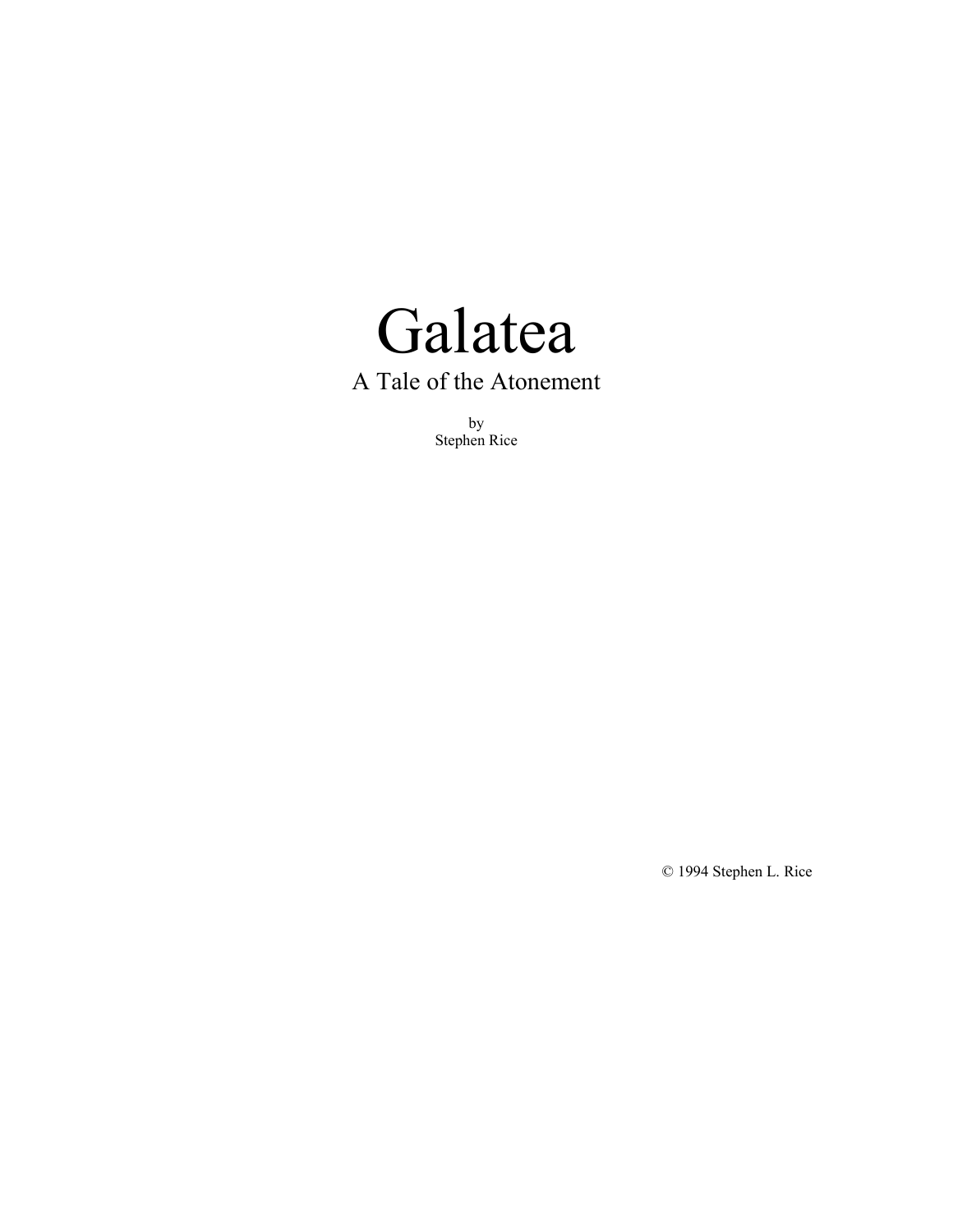# **Contents**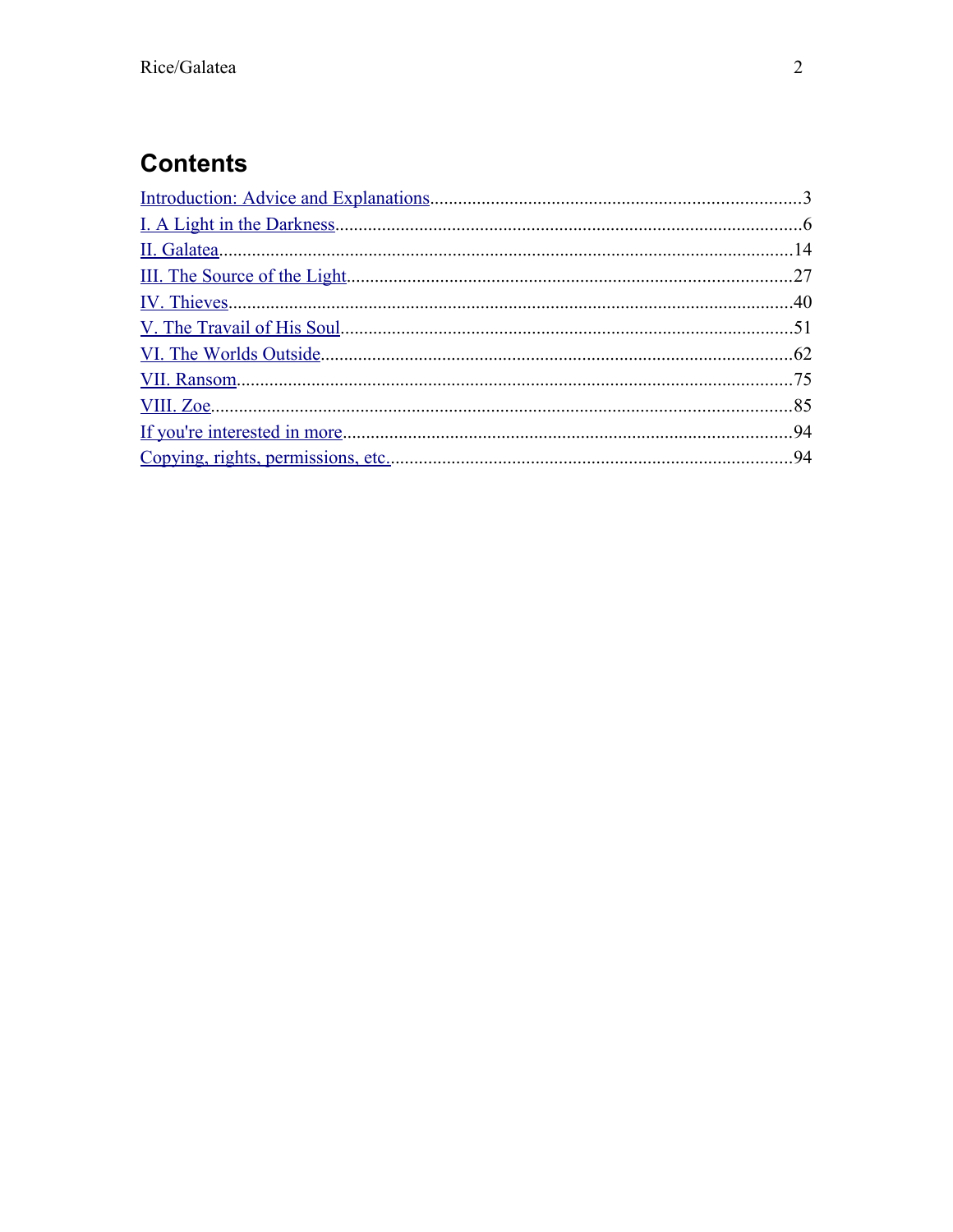## <span id="page-2-0"></span>Introduction: Advice and Explanations

It will help you to remember a few things about this book.

First, this is not some bizarre, mystical tale written for a small group of intellectuals: though it will challenge your thinking, you should have no trouble understanding it, because you won't have to wade through symbolism a mile deep. Relax and follow the story: everything will be explained as the tale progresses. Everyone I know who got bogged down did so because they were trying to out-think the story, trying to find deep inner meanings for everything. Such deeper meanings are often there, but it's a mistake to concentrate on trees and never notice the forest. There will be plenty of time to go back and analyze the piece carefully after you have read it through once.

Second, it is based more on truth than on fact, so various events have been shuffled around to make the ideas easier to grasp. This is not a history but a story based on the Story. Thus the place of execution is obviously also a place of sacrifice, though this was not the case historically. Likewise, I wanted to contrast death before and after the Sacrifice, with the result that one of the thieves had to die before Christ. It should be clear that I am not trying to rewrite Scripture by such tactics.

For the more literary and theological crowd:

To prevent confusion, I should point out that *Galatea* is not an allegory, for many characters and things do not definitely symbolize any one idea or condition. It isn't quite a parable, either, though it is nearer that than anything else you may have heard of. Parables are generally very brief stories teaching some truth through an ordinary event.

*Galatea* is more nearly what C. S. Lewis called a 'supposal,' like the *Chronicles of Narnia,* which merely assumed that something out of the ordinary might occur, such as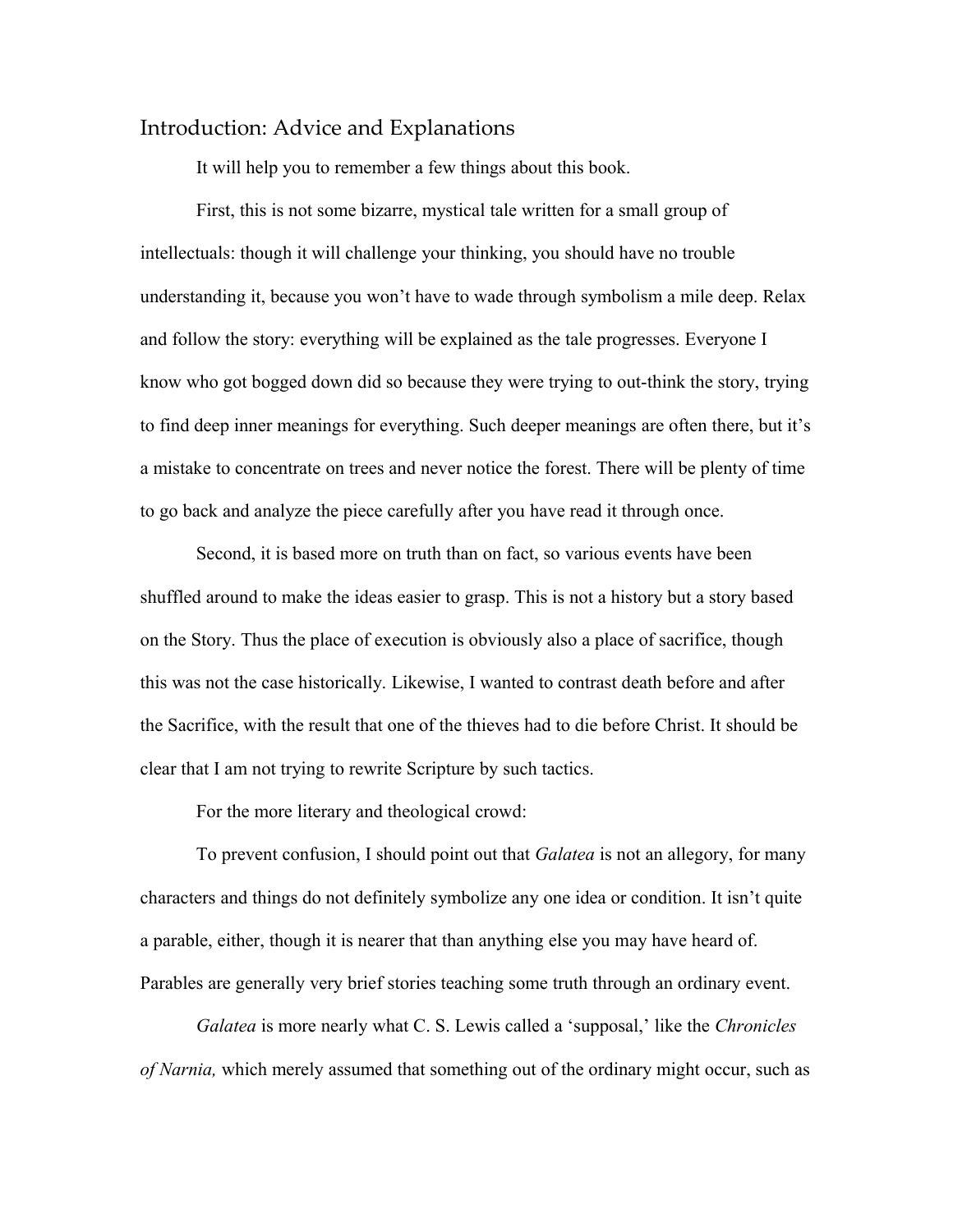Jesus appearing in the form of a lion. I would call it 'metaphorical fiction,' that is, fiction based on a single, central analogy between the visible and invisible realms. A visible device—in this case, clay—acts as a metaphor for a normally invisible thing—in this case, our nature apart from and in opposition to God. The story did become more allegorical than I had originally intended, however. For example, it is reasonable to see Elihu and Brutus as God's and Satan's approaches to the Law: the teacher we are bound to until he leads us to Christ versus the sadistic executioner.

Students of theology and early Christian writings will notice that several of my ideas are drawn from the works of such writers as Irenaeus, and from the more recent work of Gustaf Aulén (*Christus Victor*), though I have extended and unified their thinking considerably and tidied up a few loose ends.

Students of C. S. Lewis will find many areas where I have borrowed, modified, or disagreed with some idea of his. It should come as no surprise that I have inserted a thoroughly anachronistic (and slightly rephrased) quote from Lewis, whom Elihu calls "a wiser man than I," in Chapter Three.

Whatever group you may be in—theological, literary, or neither—as you read this, may you examine yourself, not others, according to the purpose of the Law. Yet do not be drawn in too far: just see that you, too, are clay. If you have accepted the Life of God—the blood of Jesus—you should see evidence of it. May you appreciate more deeply the importance of Communion—a holy act commanded by the Lord Himself, yet commonly ignored or reduced to a rote action.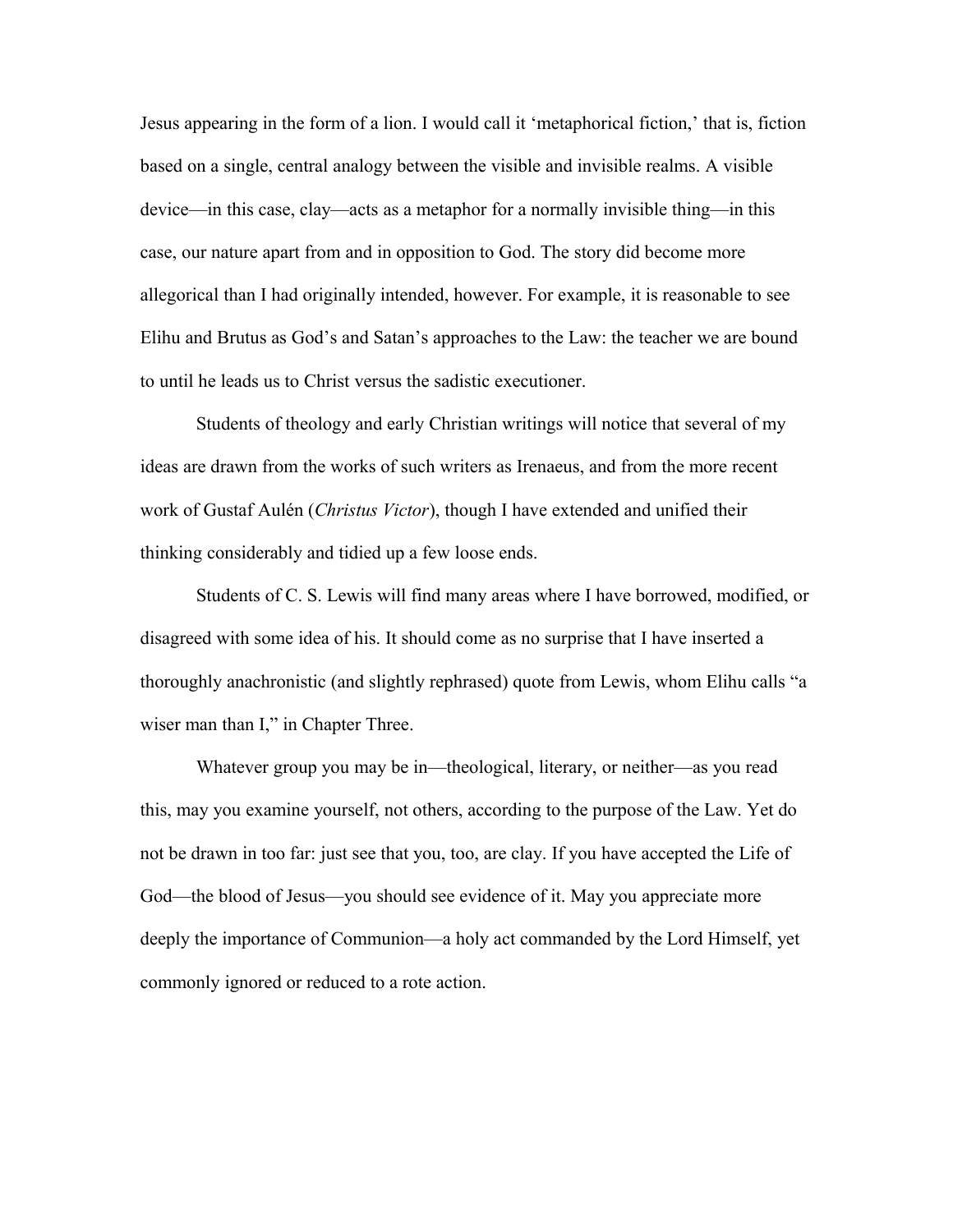If you haven't accepted Christ, may you do so: simply ask Him to forgive your rebellion and give you the life and power to do what you were designed to do: to worship God and enjoy Him forever.

Let us truly live and move and have our existence in God.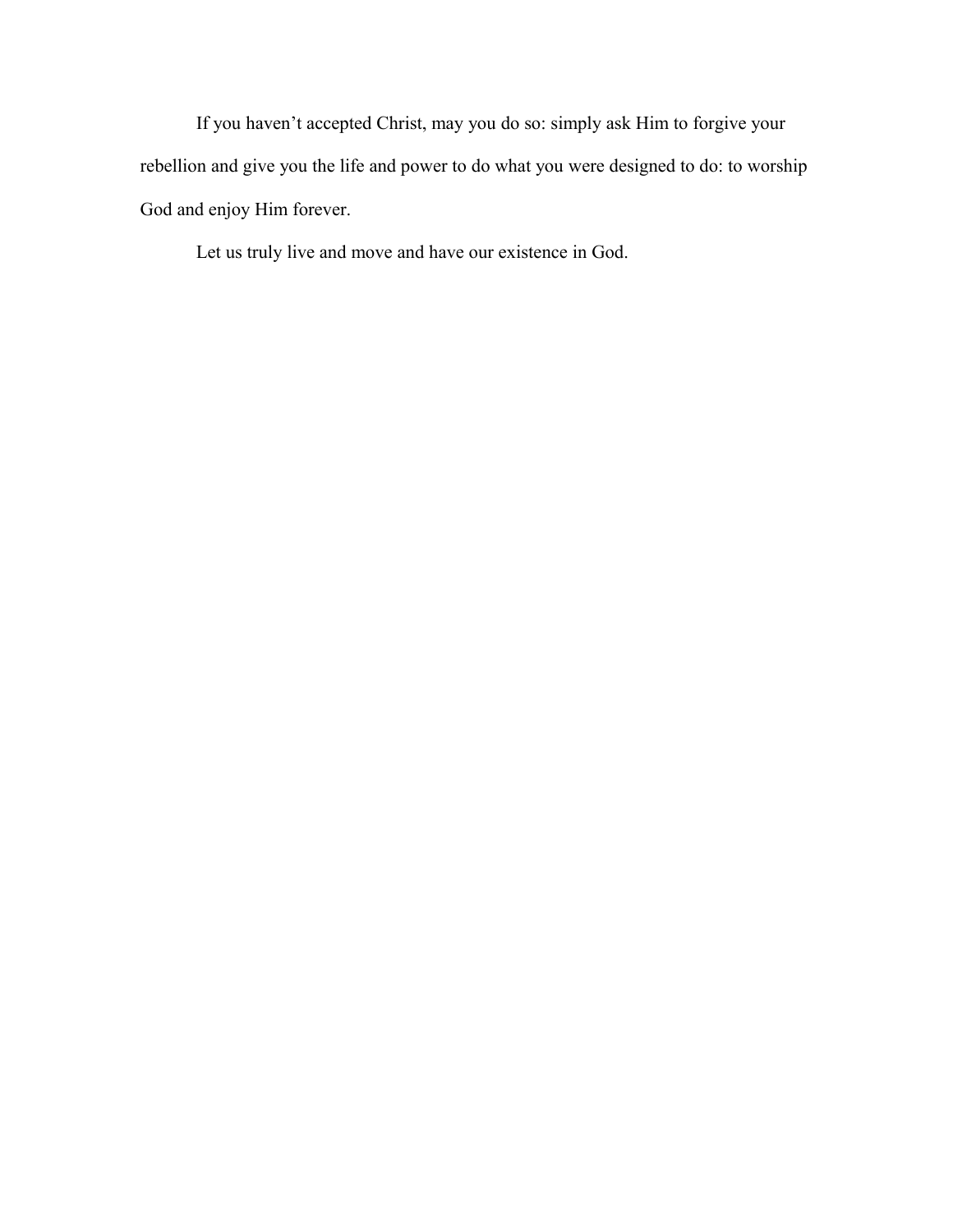#### <span id="page-5-0"></span>I. A Light in the Darkness

The Light shone in the darkness. Yet no one saw it—except a few who were looking and a few who were shown. The Light poured down on the ancient city, illuminating the Tablet that crouched like a huge beast of prey in the temple courtyard. It shone also on other, distant cities—on the streets of their people, deserted in the night. Near one of the streets of one of the cities, the shape of a boy sought refuge in what few shadows it could find, and a lone statue stood gazing up at the heavens.

Book-weary eyes of clay stared at the light. There was pain in those eyes, but also a glimmer of hope or joy. Or perhaps it was just a reflection of the brilliance from above. The face bore the weathering of years, yet its outline was as fine as the robes the body wore. Here and there the handiwork of some great sculptor was marred by a blotch of especially filthy clay, obscuring the beauty the image must once have had.

Yet why would a master artist waste such effort on mere clay?

Behind the figure frightened footsteps rushed past then stopped suddenly. The statue remained gazing upward.

Curses and shouting broke the stillness. A soldier marched down the street to where the statue of the scholar stood. He grabbed one tired shoulder and pulled the figure around to face him.

"You! Where'd the boy go?"

"Boy? What boy?" The statue refused to look at the slimy, stony paw that grasped his shoulder.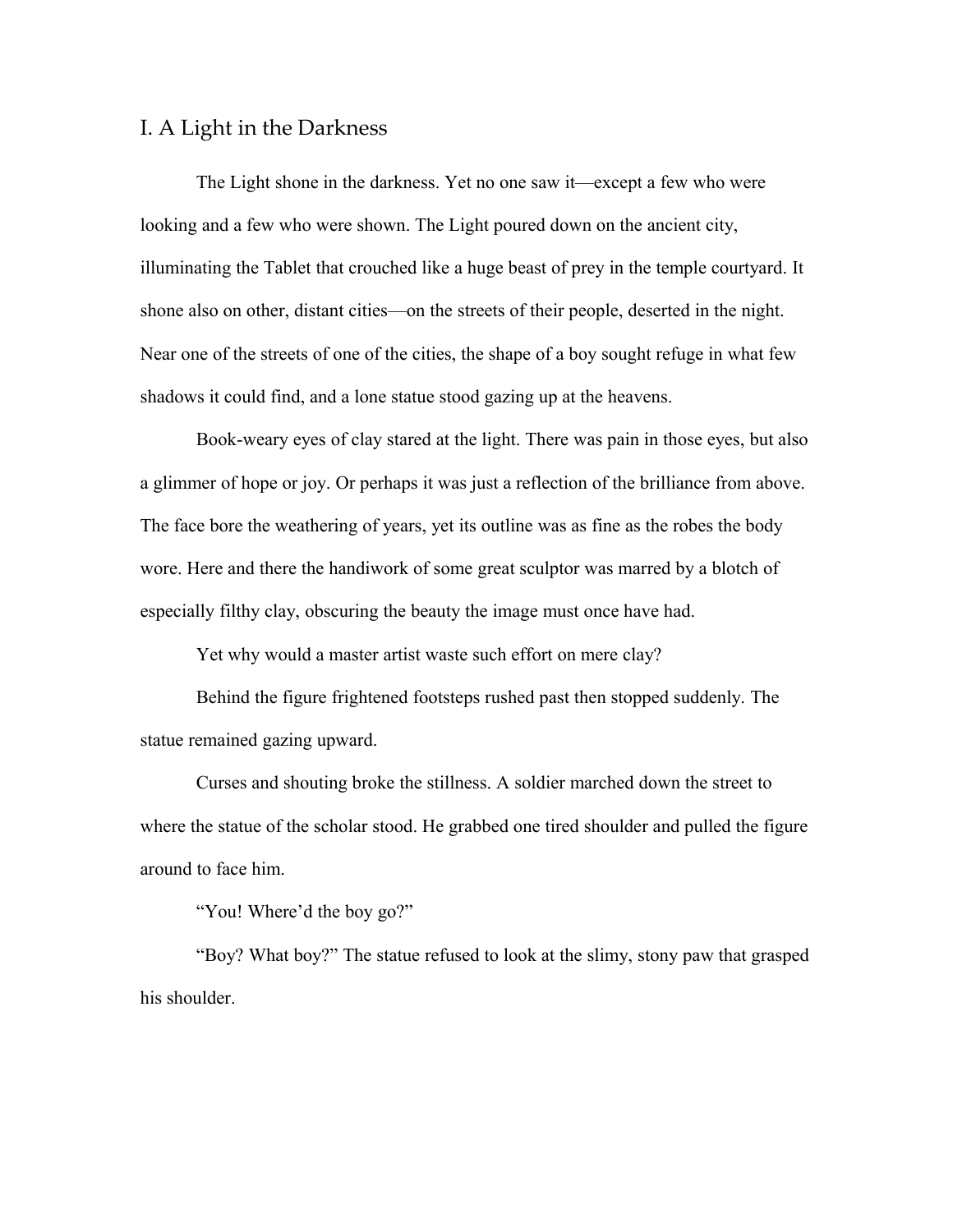The other statue cursed again, drooling foul mire down his front. Not that he noticed. All of his form was crusty, rock-hard—or covered with the same sludge that he had just spat out. There was little trace of the artwork he must once have been.

"A slave boy came past here. You must've seen him. It's so light out...."

"Ah, yes! So you have seen the light up there?"

"I don't care about any light! You just tell me which way the brat went!"

"I am sorry. I have been studying the light for so long now, I can hardly make out what happens on the street. Someone came by here a short time ago, but I did not see him or which way he went."

The soldier swore again and stormed down the street, dripping foul-smelling ooze.

The Scholar smiled for a moment—then froze. Trained eyes could make out some dim shadow of the new eruption of mire from his chest. He pulled the robe back. His flesh could almost have been real, but clay ran through his veins, flooding his body with the dead ooze. He prayed for pardon as he tried to wipe away the filth. His hands only spread the mess, but the well of his pride stopped gushing.

Relieved, he began listening for sounds of the soldier's whereabouts. After the muttering, dripping sounds had faded into the blackness further down the street, the Scholar called out, as quietly as he could, "He has gone. Come on out. Come look at the Light."

From the shadows a small figure crept. It had a handsome outline, though it still lacked detail. Its expression was clear, however. Curiosity and suspicion were locked in a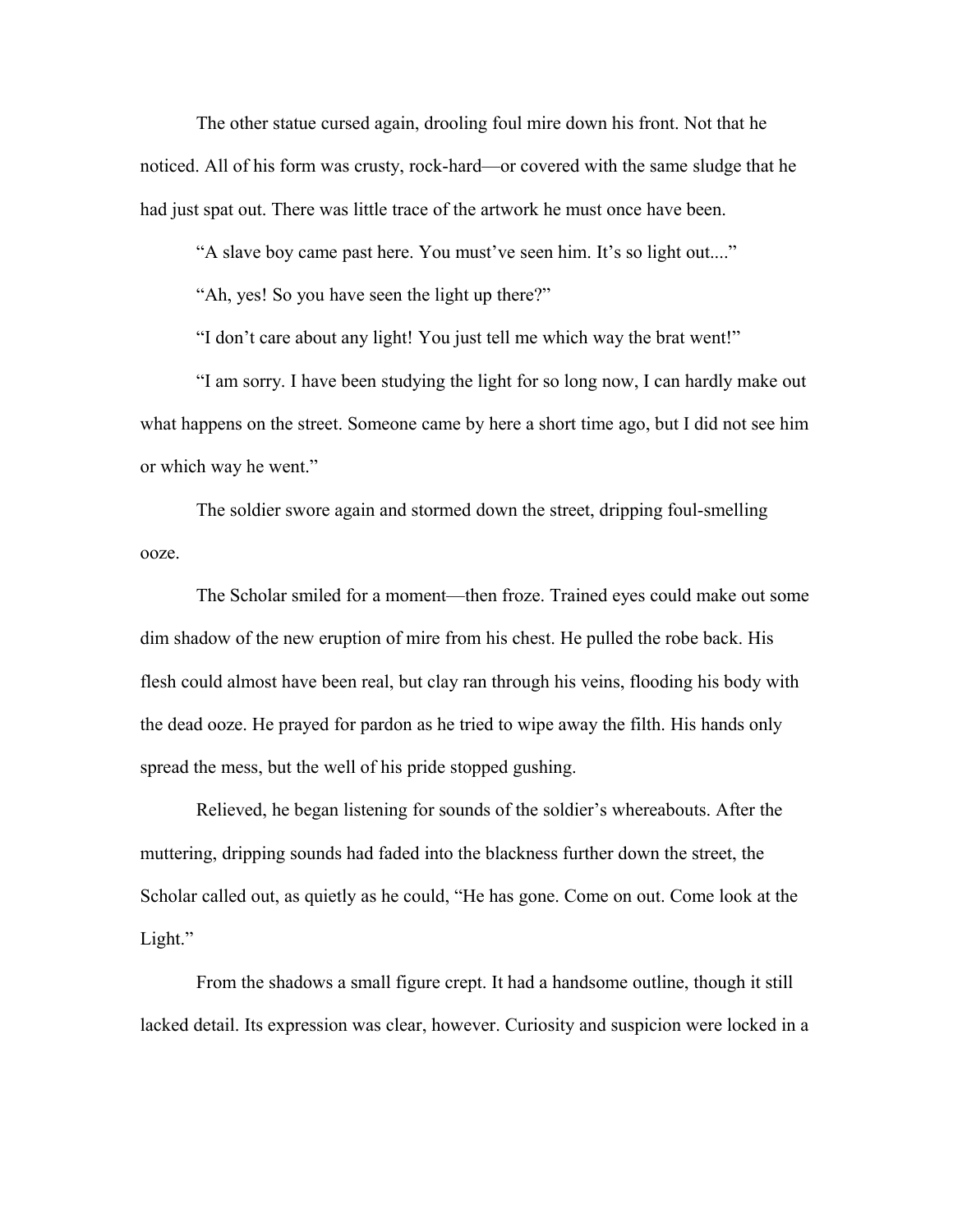struggle for control. Curiosity was on top at the moment, aided by the soldier's departure, so the little statue stole cautiously onto the street.

"How did you know where I was? You said you didn't know."

"I said I had not seen where you went; however, I could guess well enough from the sound of your footsteps."

The scholar inspected the boy-image. Tattered clothes, no shoes, and filth. Yet there was also a bit of pure wonder buried in the look of fear and defiance. The features were unmistakable too.

"You have nothing to fear from a fellow-countryman, my child."

"I have everything to fear from my countrymen. And I'm not your child!"

"Not the soldier's child, surely; but do you really know that you are not mine?"

The boy's hasty glance away answered the question.

"No. I am not your father. But you have no father of your own. Perhaps I could be your teacher. Would that please you?"

"What're you talking about? Why are you doing this to me?"

A swift, strong hand grasped the boy's shoulder before he could run.

"You will not get far on your own. Come with me. I am traveling to another city,

and I need someone to help me get there. We can help each other."

"Why should I go with you?"

"You know that I will not betray you—I could already have done that—and you must leave this city or be captured by the soldier. Or do you know someone who will keep you?"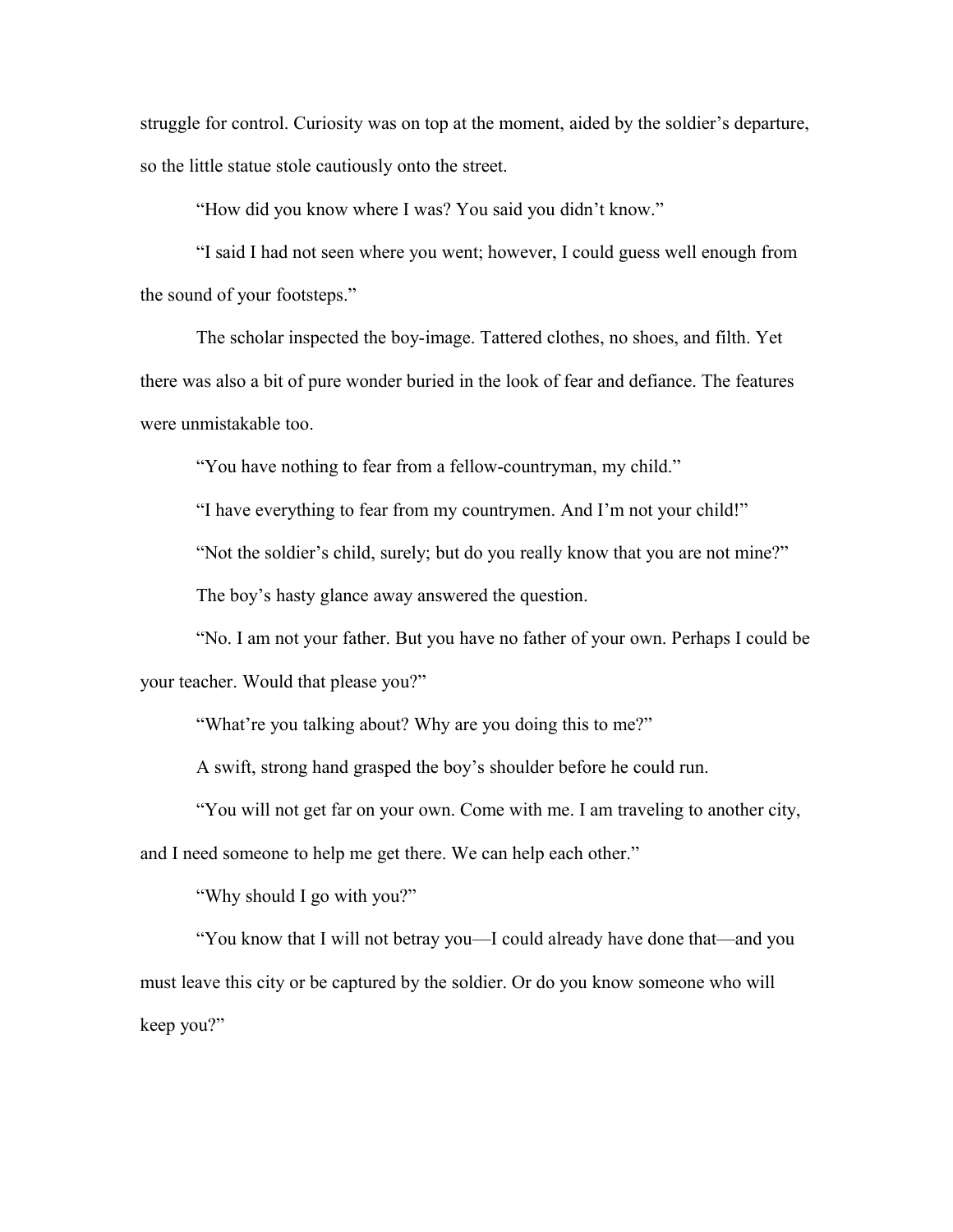The boy lowered his eyes. Staring at the ground in front of him, he silently shook his head. Finally he asked softly, "Is it far?"

"A few days' journey, I think. But first, come with me, and I will get you proper clothing. No student of mine ever wore rags."

He led the boy through a maze of streets and alleys. More than once they stopped as a soldier passed blindly by, or they skirted a shadow where someone lurked, weapon in hand. At last they came to a small building. Light poked through a crack in improvised shutters inside a window, and a glow faintly outlined the door. The Scholar rapped softly.

"John! Open quickly, my son!"

A scuffling sound answered, and soon the door opened wide. The figure of a disheveled man in his thirties stood in the doorway and peered uncertainly into the night. The Scholar stepped closer so that the light shone clearly on his face; the statue in the doorway smiled in recognition.

"So it really is you! Come in, Teacher! Why are you out so late at night?"

The Scholar drew his young companion inside with a speed that belied his age. John must have been used to such adventures, for he had the door shut and bolted almost as quickly.

The old man embraced him, as friends did in that time and place, and then he stepped back and gestured toward his new pupil. "I need clothing for my new student, and silence for anyone who asks questions. I think that the boy is about the same size as your son."

John looked the child over for a moment; then he nodded. "Actually, he's about the size little Joseph was the last time you came by. It's been a while."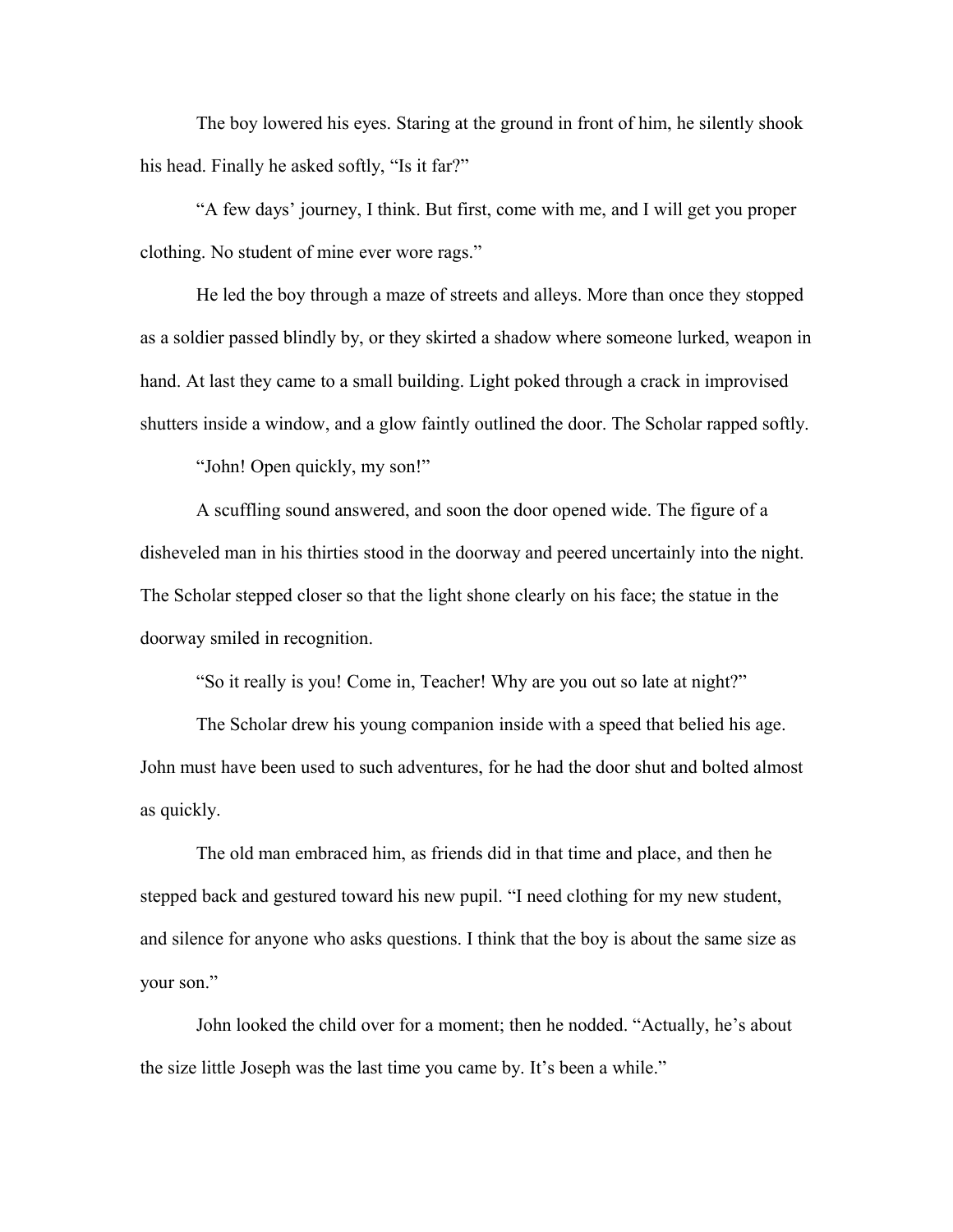"You know how I get lost with my books. I have discovered something quite important, but I shall need clothing for the boy and provisions for the journey—if you have any to spare."

John smiled. "Another adventure! I wish I could go with you...."

The Scholar glanced about the room. There was still evidence of a tidier time, a more careful touch. A half-finished tunic lay abandoned in a corner, dusty with neglect; the mending on John's cloak was his own rough work.

The Scholar seemed to withdraw into memory for a moment, but then he suddenly remembered himself. "I have heard about your wife, my son: taking care of her is the adventure that the Sculptor has granted you. For some reason the Sculptor has chosen to send us in different directions."

"My wife's doctors have left little, but you are welcome to it. If I can't go myself, I will at least have that part in your quest. Yet you do not usually walk about so late; what has happened?"

The Scholar pulled back the shutters—actually a pair of scrolls—and light shone in from outside, overpowering the feeble glow of the lamp. The light from outside was not brighter or visibly stronger: it was simply different from the lamplight, as warm, golden sunshine is different from cold, pale moonlight. The lamp's rays retreated from it as if embarrassed. The Scholar pointed toward the source of the light.

"Do you see that star? What is it called?"

"Yes, I see it. Now that you mention it, I don't recognize it. What is it?" "It is the Sculptor's Messenger, calling me to follow wherever it leads."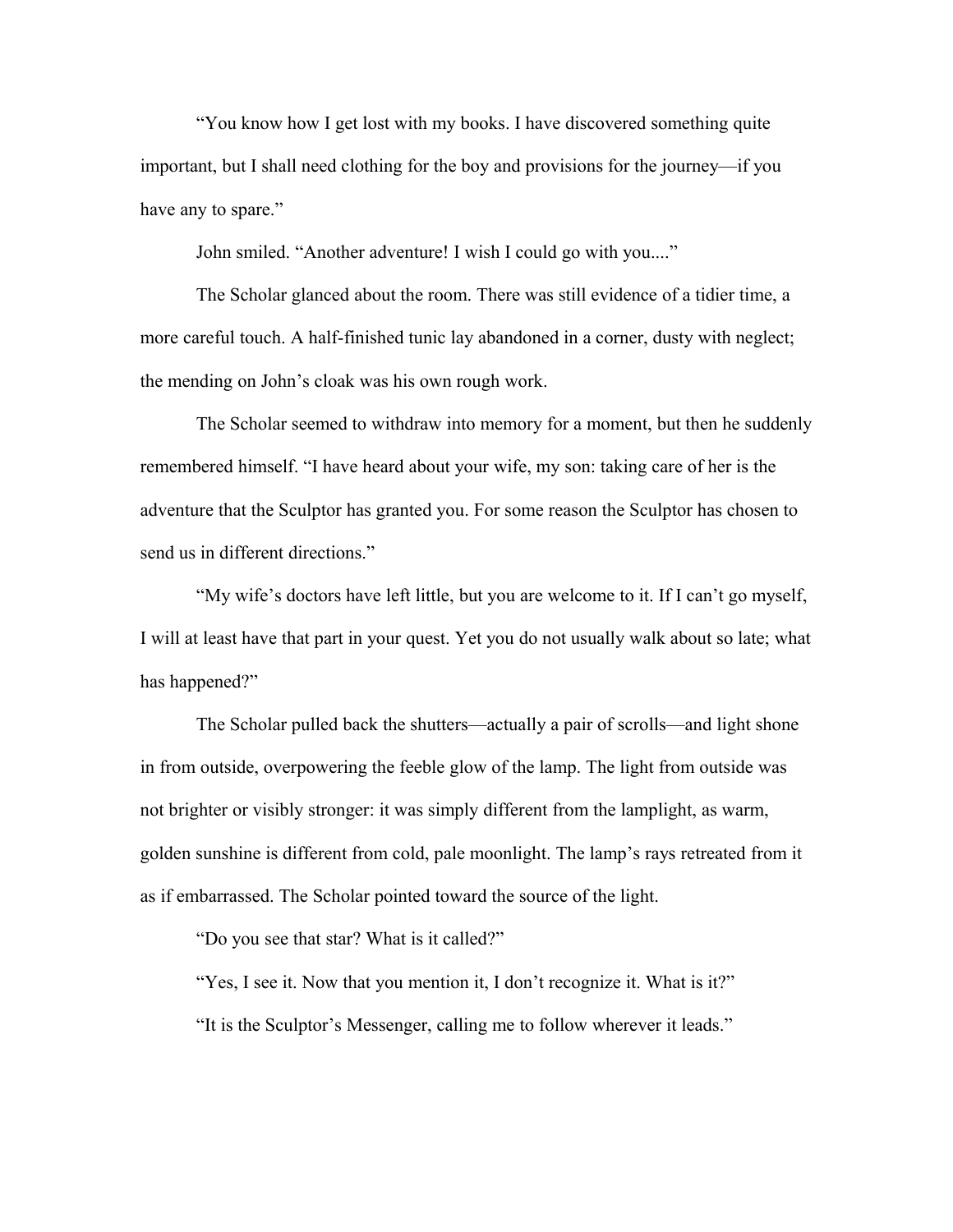"A star, the Sculptor's Messenger? You know the Law prohibits searching the sky for such signs!"

"It forbids looking, but surely not seeing. To waste time seeking the miraculous is evil, but so is ignoring the miraculous when it occurs. The sign may not be for us at all, but for the rest of the world."

John laughed. "Perhaps. Your interpretations of prophecy always angered the others."

"Or simply amused them. Yet I cannot help wondering whether we have become so certain of our traditional interpretations that the Sculptor will decide to confound our expectations. He has done so before: in part it is His judgment on our pride. The Sculptor never lies, but He certainly allows the proud to deceive themselves with their scholarship and wisdom. Sometimes I think that when the King comes we will not recognize Him, or know the Judgment until we stand before Him, even though He wrote it all across the sky in letters of fire."

"Are you so sure that He has come?"

"I do not know. Yet I do know this: He has sent for all who would learn to come. How I wish you could accompany me!"

John shrugged helplessly and pointed to a doorway behind him. "You know my wife is about to give me another child; she cannot come, and I must not leave her."

"Yes, I know. This lad is your replacement for this journey. Pray for us, and on our return we shall tell you a marvelous tale. The Messenger would not call us for less."

John brought some clothing from some dark nook behind the table. Dressing the boy was no problem. Both men had considerable experience with children: the Scholar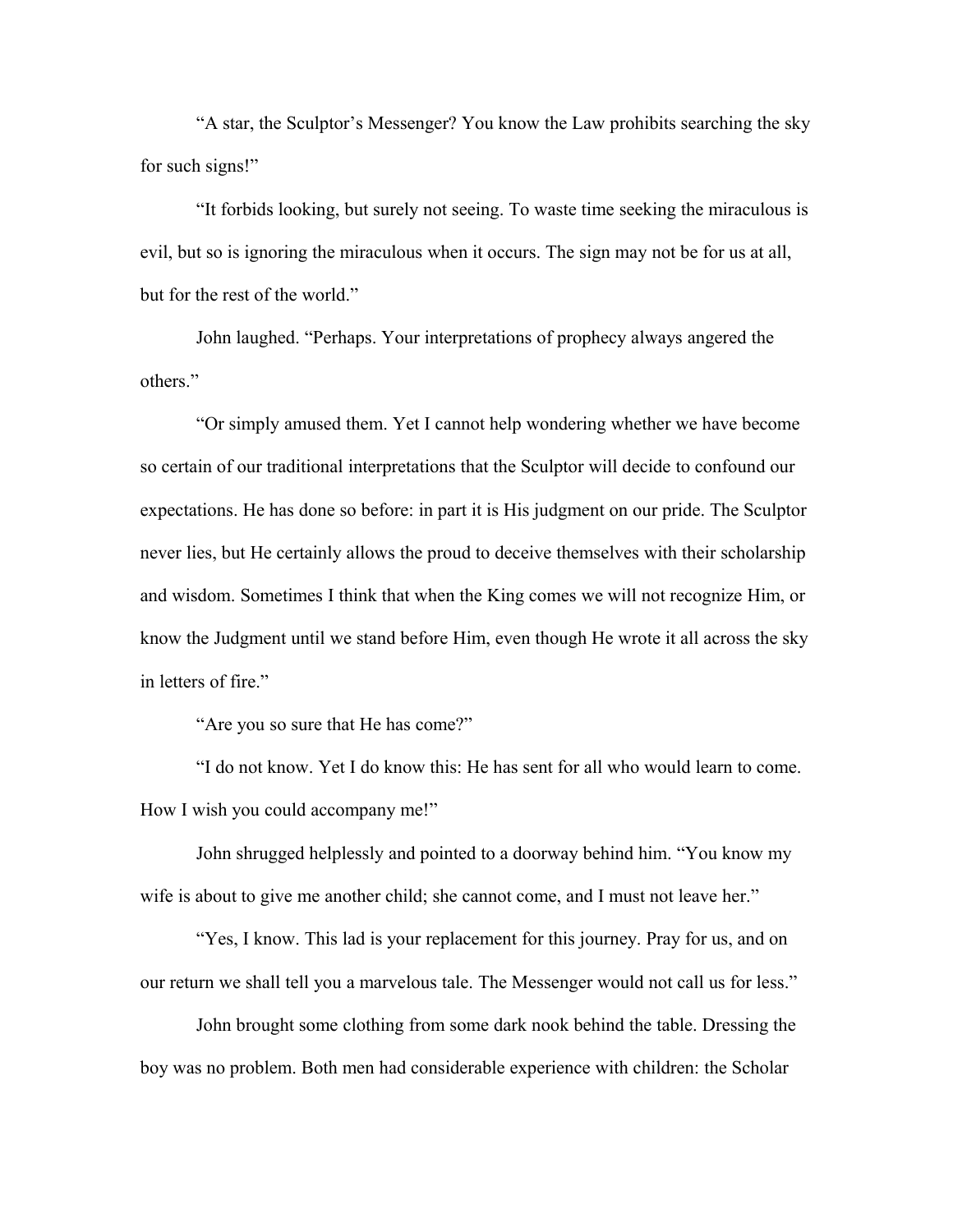with his youngest students, John with his own boy. They did not bother washing the child, of course: washing was unknown to the statues except as a religious rite, and water alone would have been useless anyway. Removing the encrusted mire would have taken something much stronger.

John also gave them some food and water for the trip. Then the child discovered the real reason for their visit: John's house was on the city wall, and the gates had been shut long before. The Scholar strode purposefully to a window across from the door to the street. He peered out for a moment and then nodded his satisfaction. John produced a length of rope that he had evidently already secured to something: the Scholar grasped it firmly, giving himself some slack, and slid out the window.

A moment later John pulled the rope back and lowered the boy quickly but gently over the side. The Scholar helped the child down and led him a safe distance from the wall and its guards. He had clearly done such things before, though the boy could not imagine why and dared not ask.

"It points southeast, I think," the Scholar said, peering into the heavens. "There are a few villages that way; we shall no doubt end up in one of them. I suspect that I even know which one, though it will be better to watch than to guess."

The boy could no longer contain his curiosity.

"What points southeast?"

"The Messenger, of course: the thing that looks like a star. See how it shines downward?"

"It looks like any other star to me."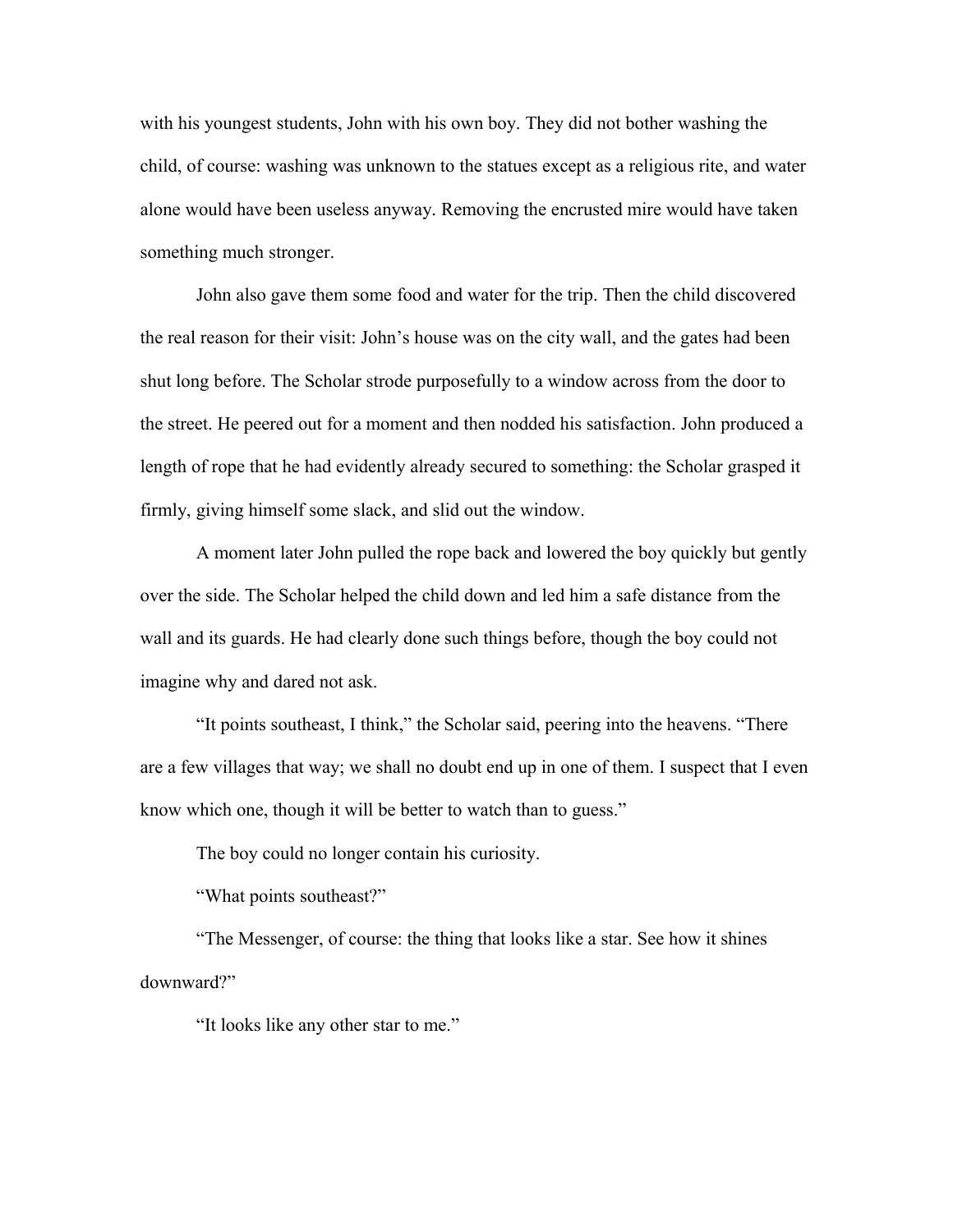"Ah, but it is not a star at all. The stars move as the night passes, but this one remains in one place, standing guard over something. It is a Messenger of the Sculptor's glory, and we must follow it to the treasure it guards."

They watched the star a while longer, and then they resumed their journey. Soon the Scholar spoke again.

"If we are to travel together, we ought to be better acquainted. My name is Elihu. My fellow Sages think me mad for going on pilgrimages such as this, but they admit it has taught me much."

"I'm Clay. I grew up as that soldier's slave, and I know nothing about my family —or about anything else, according to the men in the barracks."

"I doubt they got where they are by knowing very much. Has no one told you of your people and of your name?"

"What about my name? The soldiers called me Mud."

"It is their pagan word. Yet yours is one of the oldest names: a name of glory and shame, life and death, hope and fear. I will tell you the story tomorrow."

"Tomorrow! Why not tonight?"

"Now that we are far enough from the city to move quickly without being noticed, we must increase our pace. We dare not travel during the day, and by morning we must be far from the city. That leaves us very little time tonight—but we will have plenty of time for stories tomorrow."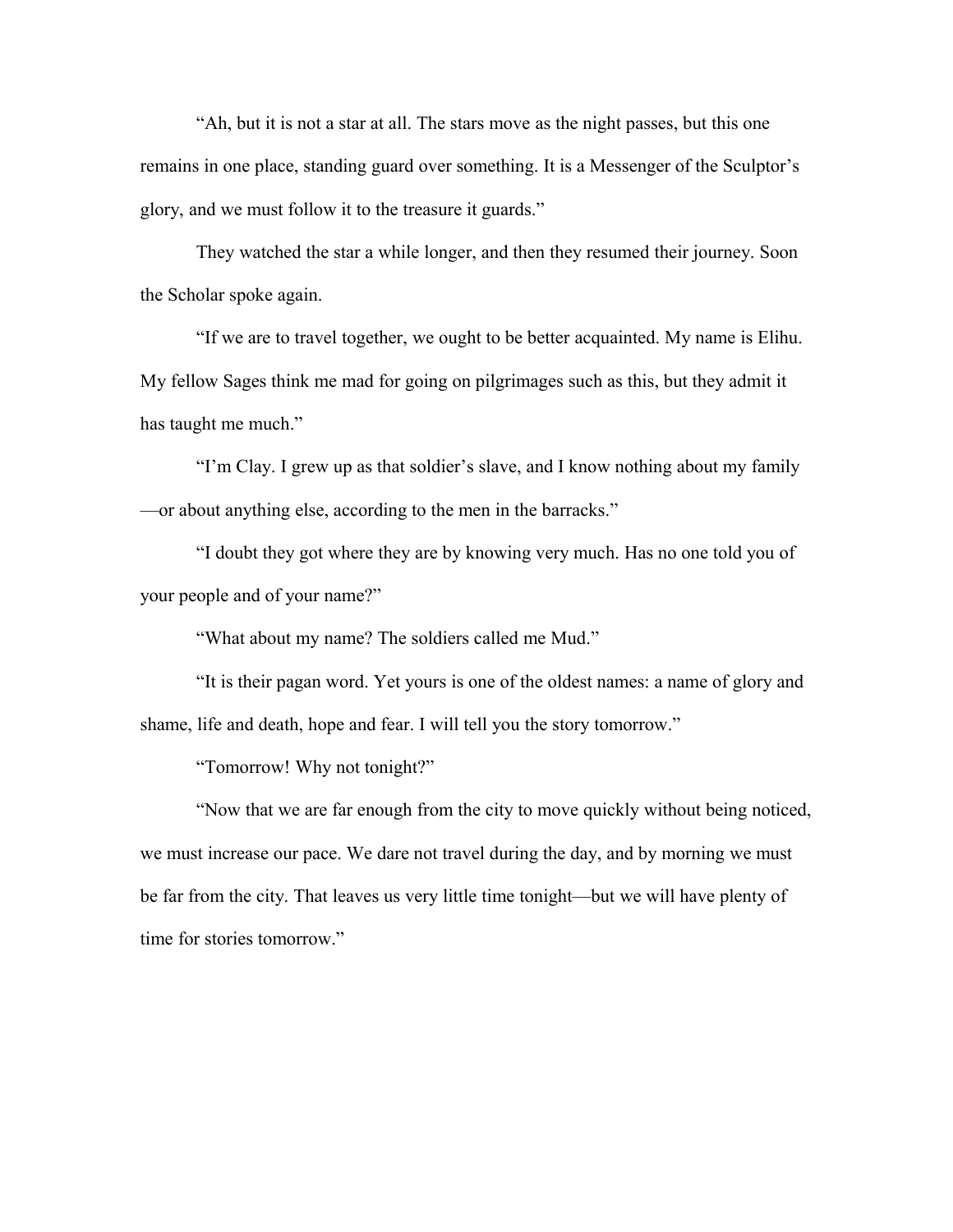#### <span id="page-13-0"></span>II. Galatea

The next evening Clay discovered why they would have plenty of time for stories: the Scholar refused to travel at all.

"It is the Day of Rest—the day the Sculptor set aside for celebrating His work of creation. We shall neither work nor walk tonight."

"What about the soldiers?" Clay asked. "You wanted to get as far from them as you could."

"The Sculptor protects those who honor His rules. From now on we shall travel slowly enough for conversation: the main search area should be well behind us. Anyway, you wished to hear about your namesake."

"Yes: the one you say was famous. I guess if we aren't going anywhere anyway, I might as well hear about him."

The Scholar pointedly ignored the boy's tone. "The story begins as all stories ultimately do: with the Sculptor. You have heard of Him?"

"Not really, sir; mostly jokes, except for what you've said."

"What! Then you remember nothing of your heritage?" A quick glance at the boy's expression confirmed this. "The Sculptor created the universe—and us. He shaped us with His own hands."

"Why?"

"I think it is just His nature to love, and He wanted creatures who could enjoy that love. I suppose He could have loved a tree or a lump of clay, but it would not have known it. So He created us to enjoy His love."

"So He was lonely?"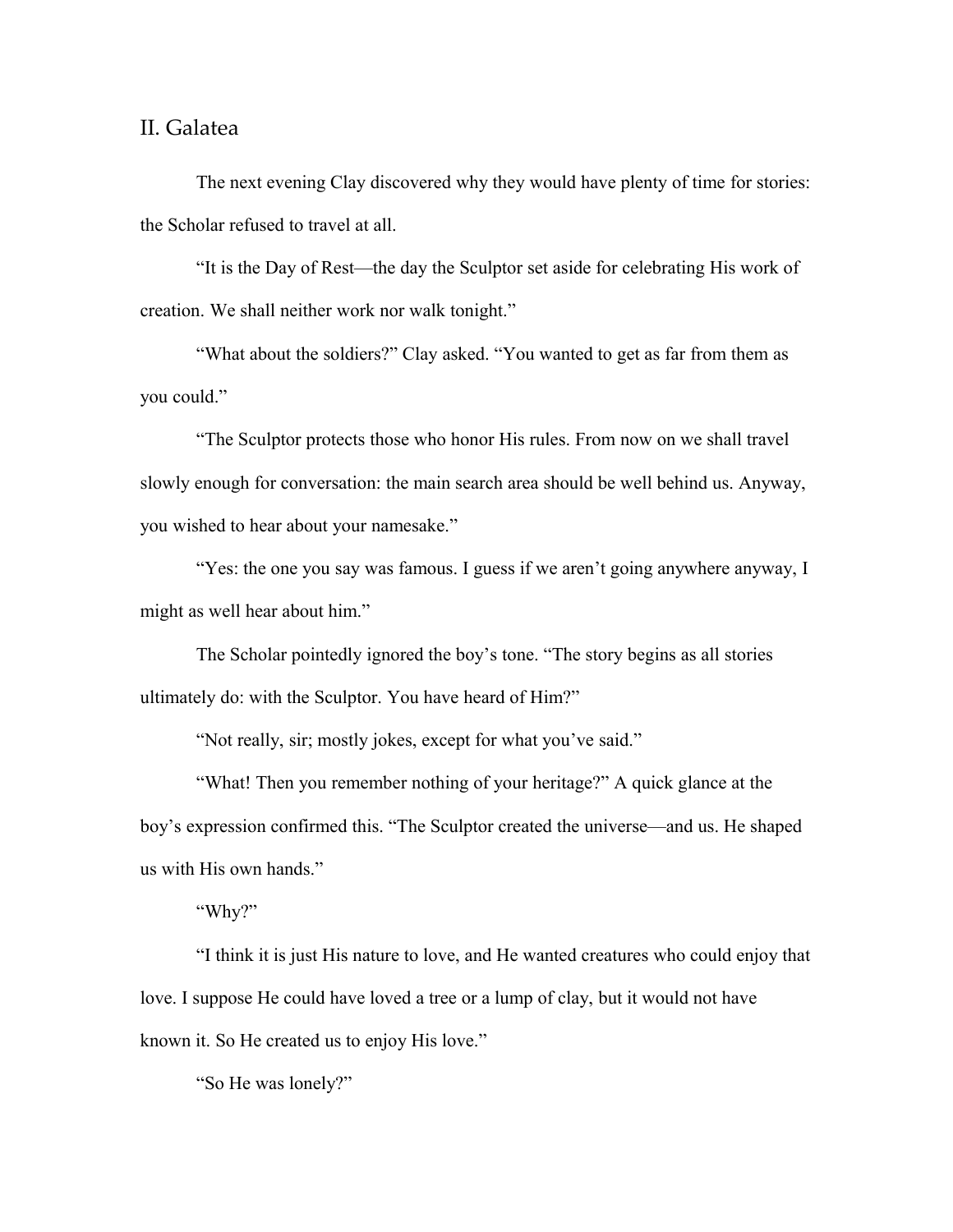"No. He has no need of us. In some of the holy writings, His spirit and His wisdom almost seem to be separate persons, so that They could have loved each other and not have been lonely. Yet the writings also say that the Sculptor is alone. It is probably a mystery we shall never understand." He noticed the boy beginning to fidget as boys do, kicking pebbles and looking around, and he abruptly returned to his tale.

"Anyway, the Sculptor lives in an enormous palace, larger, they say, than the whole world." The boy began to protest that nothing could be larger than the whole world, but this time the Scholar just kept talking. "He built a small studio—much too small for any of His usual projects, but just right for a special work He had in mind. He crafted a tiny garden, large as the world, and called it the Garden Kingdom. The detail was magnificent, yet He created it in just a few days: for He merely spoke to the clay and it eagerly took whatever form He desired.

"Then He rolled up His sleeves and began to work a piece of clay with His bare hands: it was the special work for which all the rest was merely a stage. It was a tiny model of the Sculptor, so like Him that when He breathed into it, it caught Life, as a dry leaf catches fire. The breath of the Sculptor entered its being and flowed through its veins, and it became a man—not just a living statue, but a real, flesh-and-blood man. The Sculptor called the man Clay."

"Just like me!" the boy interrupted.

"Yes. Clay was very like the Sculptor, and they became good friends at once. Yet the Sculptor had even more planned, for He said that it was not good for His friend to be alone. You see, although the Sculptor and Clay were very similar, the man needed someone of his own kind to be with: someone of his own flesh and bone, so that they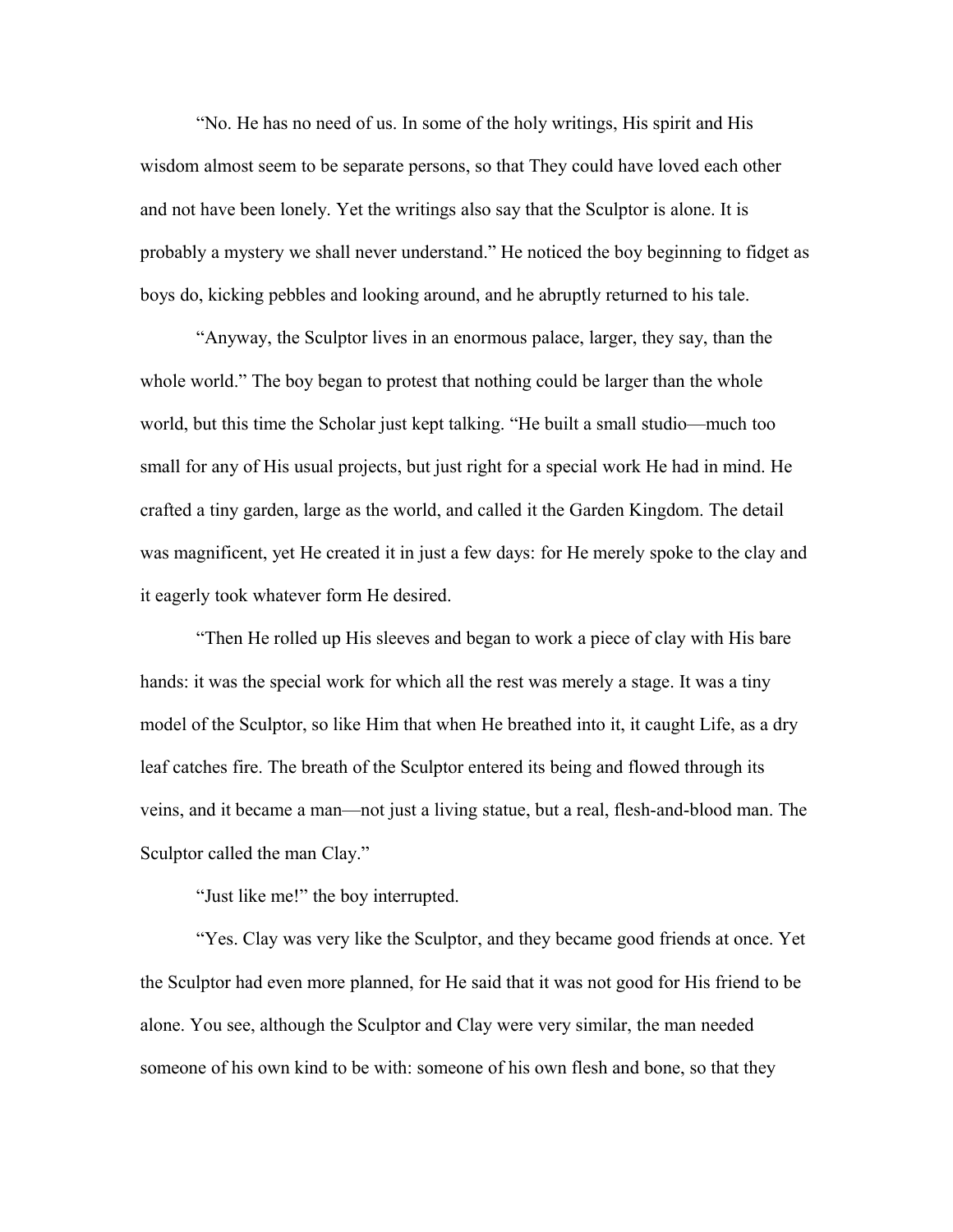could be close, yet different enough to be interesting. For flesh means kinship, and bone symbolizes essence: she would be related to him and have his nature and identity. So the Sculptor made Clay fall into a deep sleep, and took a piece from his side. Then He formed another being from Clay's own flesh and bone—a woman. Clay called her Zoe, that is, Life: for it was from her that new life would enter the world."

"One of the soldiers said that the first woman was named Pandora," Clay said.

Elihu smiled. "That is one of their pagan myths, though it has a certain truth to it. Pandora means 'all-gifted'—and Zoe was very gifted. She was also the Sculptor's gift to Clay, so it is true in that respect as well. She was a great blessing to Clay while she used her gifts for him, but like the mythical Pandora, she turned evil loose on the world. (As we shall see, though, it was Clay who made the evil permanent.) The myth says that Pandora was also a source of hope, though how that could be true of Zoe remains to be seen.

"Anyway, the Sculptor showed Clay and Zoe around the Garden Kingdom, especially its most beautiful spot, where they were to live and work as gardeners. He said that He had another great plan for them, but what it was they probably never found out."

"Why?"

"Patience, child. There were a couple of trees in the Garden. One had the Fruit of Light and Darkness; the other, the Fruit of Life. The Sculptor told Clay not to eat the Fruit of Light and Darkness. It was a test of Clay's obedience.

"Now a snake lived in the trees; he loved to glide from one to another. Some say the Sculptor had put him in charge of maintaining the place—not the gardening proper, which was the people's job, but keeping the area free of defects. He was to call such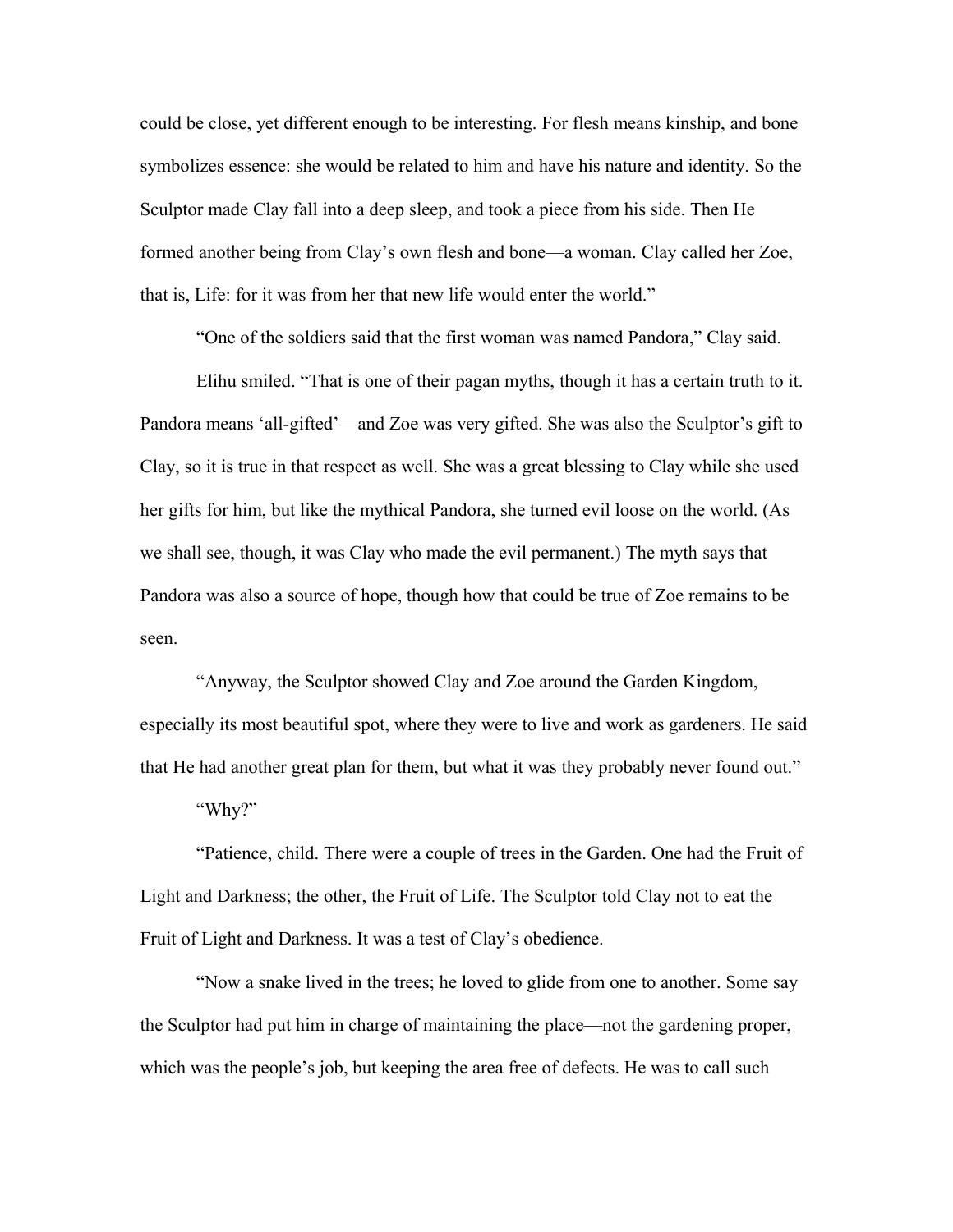problems to the Sculptor's attention and keep them from cluttering up the rest of the Garden until they were fixed—or he would destroy them if they could not be fixed. This left him with very little to do, for search as he would, he could find no imperfection. He thought he had found one when Clay was created alone, but then he discovered that the apparent flaw was actually part of the Sculptor's plan. So the serpent found himself proving again and again that the Sculptor was perfect and that His decisions were best.

"What happened then, no one knows. Perhaps from seeking out bent and imperfect things, the serpent grew to love bentness; or perhaps he began to think of his imaginary junk heap as his personal kingdom. For whatever reason, he began to grow twisted himself; and as he grew away from the Sculptor and His ways, he developed new ideas, such as hating, lying, and killing. He also began to despise everything outside of his kingdom—everything good—and looked for ways to bring them under his power.

"So the serpent hated the people and wanted to show the Sculptor how weak they were. He thought that if he could make them defective somehow, they would become his property. Perhaps he even wanted to use them as hostages to make a deal with the Sculptor. In any event he told the people that eating the Fruit of Light and Darkness would let them live apart from the Sculptor's life-giving power as independent beings. Zoe believed him and ate the fruit, and then Clay did likewise. (It was really Clay's act that was important, for what he did affected all of their children to come.) Then they discovered that eating the fruit did separate them from the Sculptor's power—but it did not, could not, enable them to live that way. The Darkness entered them and began to change them back into clay, into mere statues."

"Then what?" The boy was beginning to be interested again.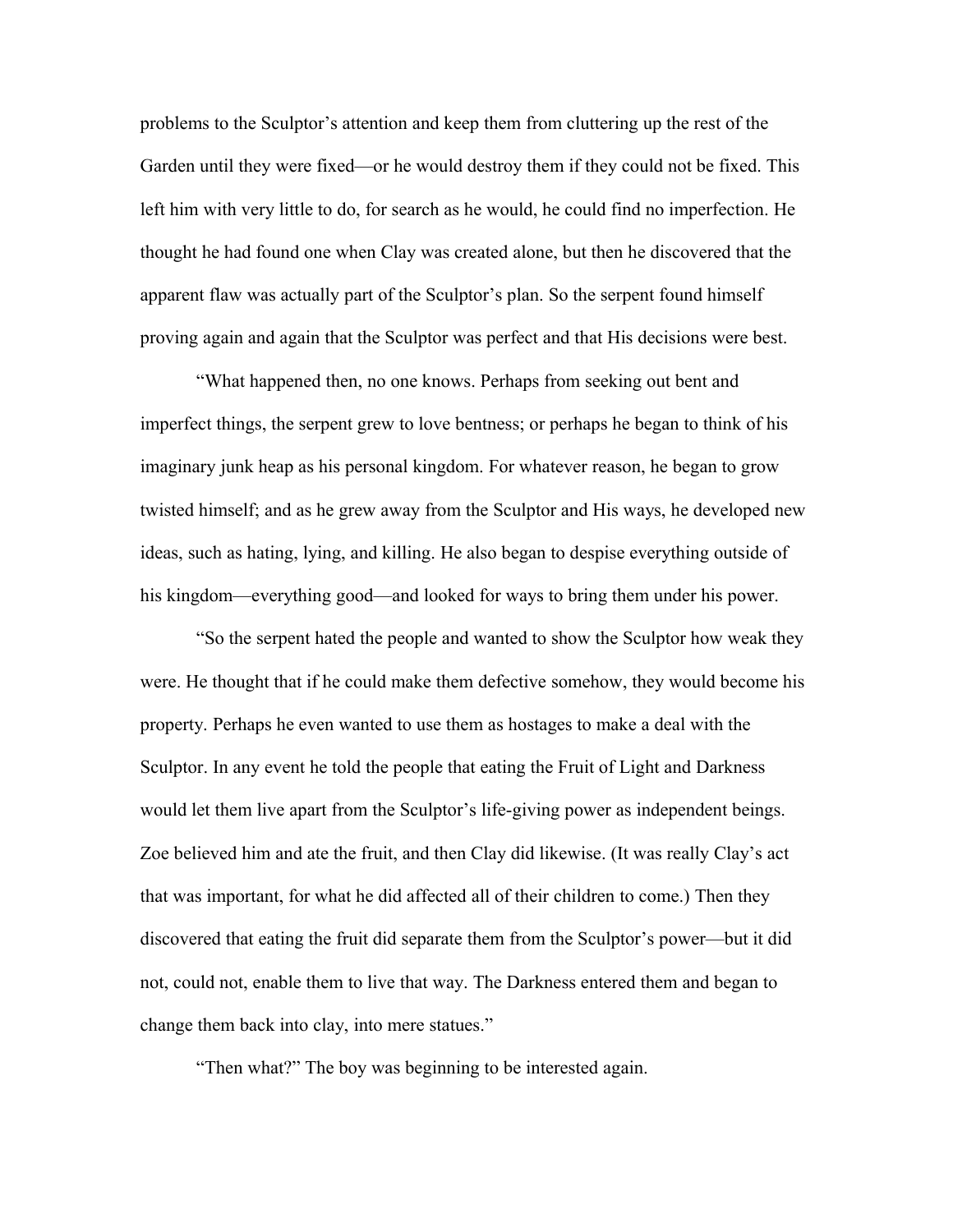"The Sculptor banished the serpent from trees forever, sending him to wallow in the dust. The snake eventually burrowed down deep inside the earth, where he dwells to this day. It is said that before that time he had no teeth, but that after he deceived the people, he began growing tiny fangs, which he used to frighten and catch the people and their children. (His real teeth came later.) He also mastered the ways of the clay: he learned how to mold it according to his desires, and so he began to pervert the Sculptor's original design."

"Yes, but what about Clay?"

"Ah, Clay," the Scholar sighed. "He and Zoe thought that eating the Fruit of Life would restore them, but the Sculptor knew that it would mean eternally dying with no hope of healing or even the rest of death. So He sent them from the part of the garden where the two Trees grew. Thus began their terrible wandering: every time they moved further from Him, as the Fruit of Darkness made them do, their 'clayfulness' increased.

"Soon the statues and their children so filled the world with their mire that they nearly drowned in it, and the Sculptor had to wash it all away. Most of the fools clung to the clay and were swept away with it: only one family was saved. Yet soon their children began to do the same thing; and as people were united in those days, they could pollute the whole world with their evil almost overnight. In fact, the people after the flood piled their mire on top of the remains of a great old tree and tried to reach the Sculptor's palace with their filth. So the Sculptor separated them and made them quarrel with each other, as is the case to this day. I suppose that if the Sculptor ever let us unite again, we would so cover the world with filth that He would have to cleanse it all over again. So He has put a restraint on our unity and our evil, lest we fill the world with our clayfulness."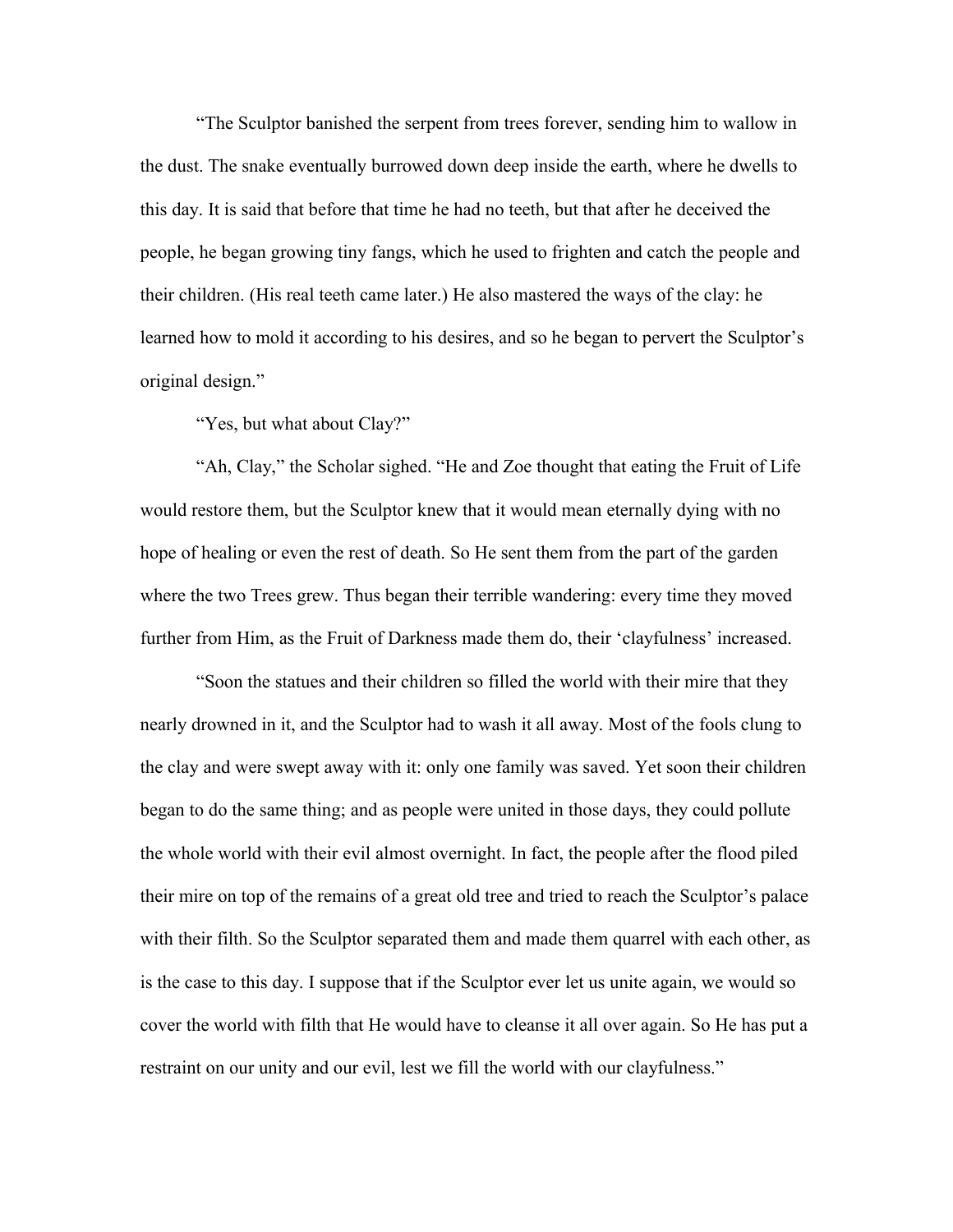"But if clay is bad, why did the Sculptor make them from clay?"

"Clay is not bad, just weak. It cannot even hold a shape by itself. What I call 'clayfulness' is not the presence of something, but the absence of Life and Light. Without them, we lose our shape; the serpent can mold us at will. So the polluted clay—the dark mire—is not really the problem; it is only the symptom of the problem: the problem of lacking the life and power to do what is right. We have no real blood in our veins. What we call blood is only the ooze that permeates our bodies and makes us too weak to be real people; it is the sludge that formed in Clay's veins and that he passed down to the rest of us. For the clay is passed from father to child: as the father was, so must the child be.

"Anyway, once the people had eaten the Fruit of Light and Darkness, they began to lose their identity and revert to mere clay. Yet the life within them could never be entirely extinguished. Perhaps one day the Sculptor shall reawaken the life He placed in us, although I do not know how or when. But He will certainly do something: the Day is coming when His brilliance and power, which would be light and life to flesh-and-blood people, will shine throughout the land, baking mere clay hard forever. Right now, through His mercy, the sun is veiled; we never see more than twilight. And even if the veil were removed, there would only be enough light and heat to increase our agony. For when Clay and Zoe rebelled, the Garden began to die (some call that time the Fall), and we have been in Winter ever since. During the Winter, the Sun does not rise very high or have much heat; but when Spring comes (if the Sculptor can somehow make it come!), there will be light and warmth all over the world, and perhaps the Garden will bloom again.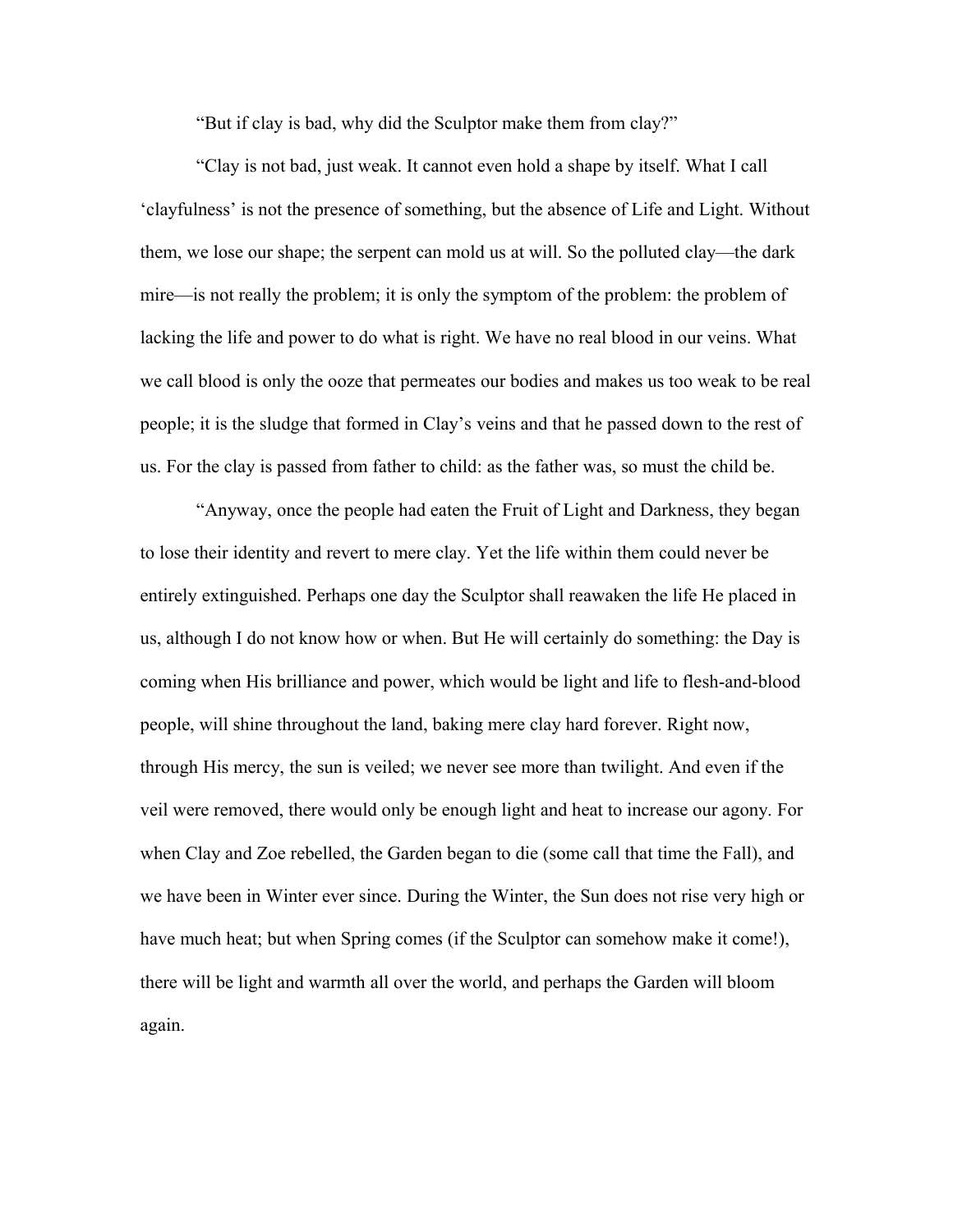"Meanwhile it is Winter, and we do not feel the Sun's full heat or see its full light, or we would be destroyed. Think of it! The very thing that is your only chance for life and joy burning you into a helpless solid mass, until your face crumbles away, leaving the rest of you a charred, unrecognizable lump of stone, always being destroyed, but never quite annihilated."

Clay's face was twisted with the effort of a new idea.

"So I'm a clay person too?"

"Yes; have you never noticed that..." Elihu paused. "No, of course not. The Law was given to show us that we are clay, and you evidently do not know the Law."

"What's the Law?"

"It is a description of the way real people act—people without any clay in them. It shows us what we do wrong, though it does nothing to change us. That is the puzzle of the Law: it commands us to do good of our own free will, something the polluted clay within us makes impossible. Yet it gives no hope for removing the mire inside, only that which leaks out into the open. My fellow Sages say that being clean outside is enough, but I cannot believe that."

"The Law sounds pretty stupid."

"Nothing the Sculptor does is stupid; we simply do not understand His purposes. Anyway, the Law is also the basis of our race—yours and mine. The story of Clay involves the whole world, but the Sculptor also chose a race for Himself from the whole world—our race. The people He chose were slaves in a foreign land, and He redeemed them."

Clay's eyes grew wide. "He redeemed a whole country?"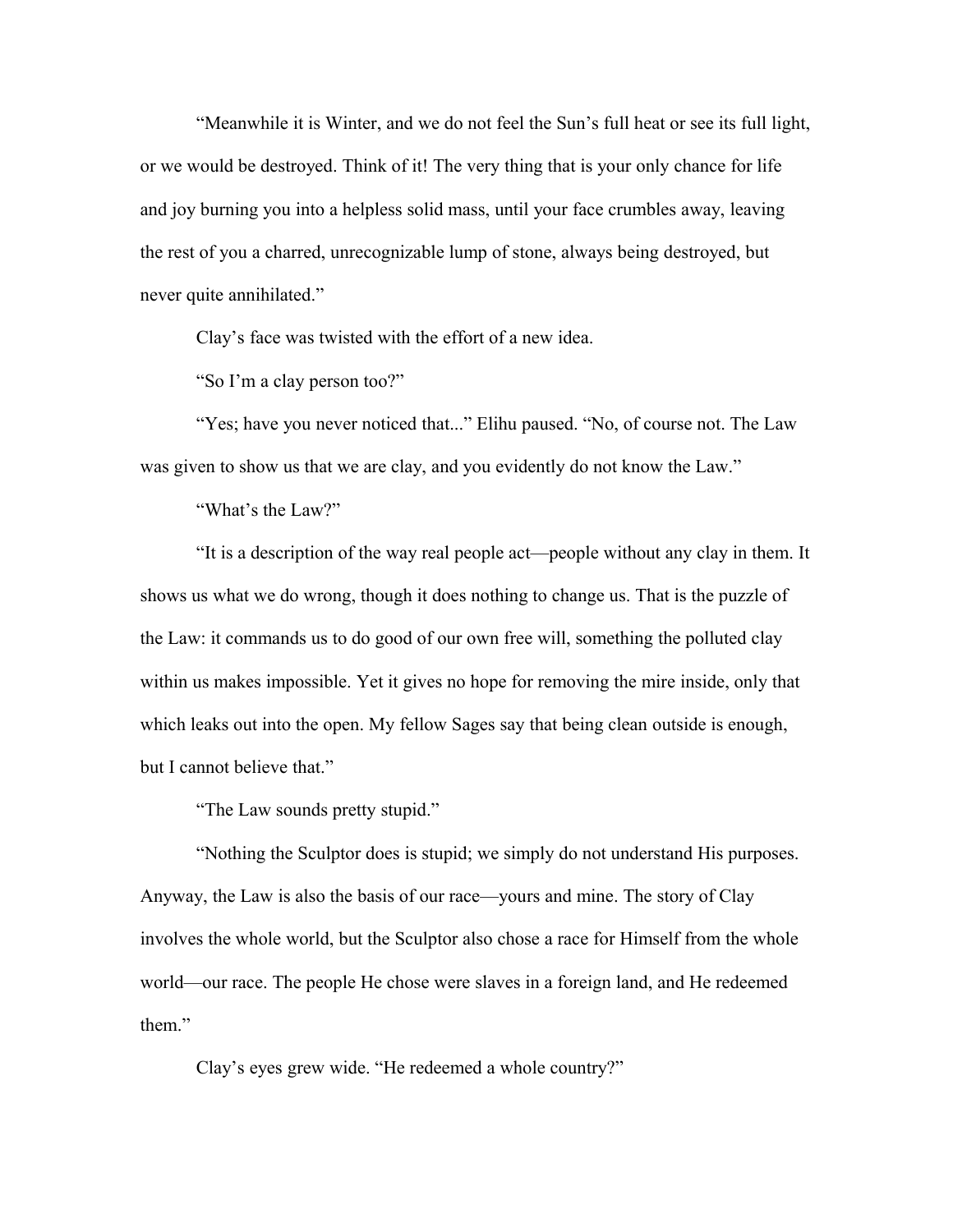"Yes. Of course, He did not redeem them the way one usually redeems a slave: He paid no money for them. In the old Stories and the Songs, 'redeem' usually means 'rescue.' There are two ways to rescue a slave: buy his freedom or defeat his master. So the Sculptor defeated our masters to free us. He also redeemed or rescued His people from His own wrath, for He struck the land where they were slaves with His wrath, but He spared them in the midst of it. He told them to eat a lamb to celebrate their deliverance and to use its blood as a sign of His protection, and they were kept safe while His wrath struck all around them. The people there were so frightened that they let the Sculptor's people go. So the Sculptor redeemed His people not just from the ones who claimed to own them, but also from His own wrath. Then He led them through a sea deep as death and brought them to this land."

"What's that got to do with the Law?"

"That was when the Sculptor gave us the Law. The writings tell us that out of the stump of a huge tree grown hard as iron the Sculptor fashioned the Tablet of Law with deep-set letters whose every detail would remain until they were fulfilled. The edges of the letters curl upward into jagged blades, like row upon row of serpent fangs, which reveal to us our clay nature and our inability to live on the Tablet."

"The big Tablet in the courtyard of the Old City?" Clay had heard of more than he had seen, for the soldiers enjoyed talking of their travels. If the Scholar was surprised, he did not show it.

"Yes. It was supposed to prove how much we have changed. Real flesh would be too light and too resilient for the blades: a real man could rest atop them with little damage. But being away from the Sculptor and His life has softened us and weighted us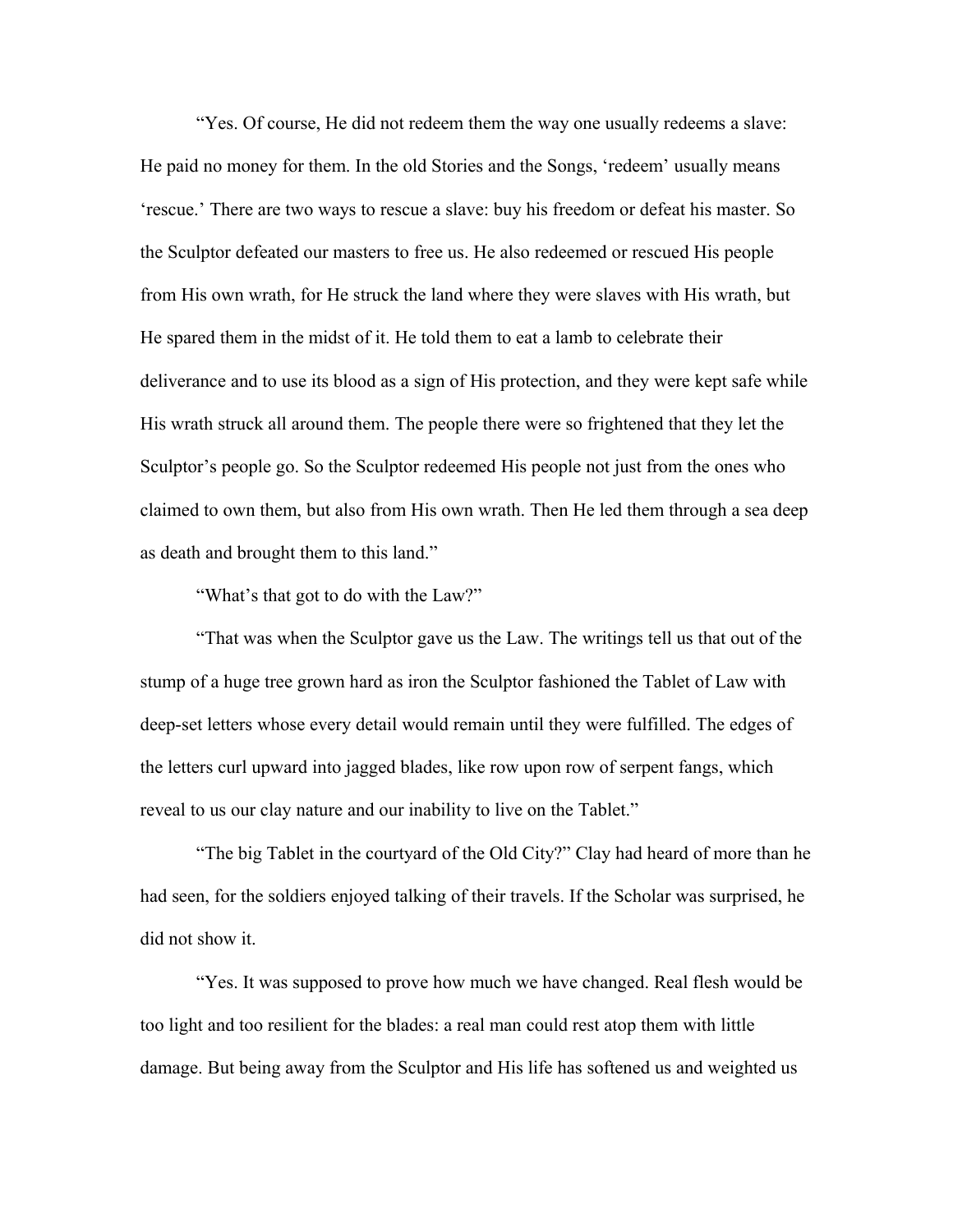down: clay would be pierced; even hardened clay would crack and ooze forth life—such life as it had. For all the Tablet seems to do is draw forth the clay—the death—within us, without curing us. So what pours into the Tablet is not life, but death; and only life can even temporarily satisfy it. You see, the Tablet's thirst for life is unquenchable. Perhaps that is why the Law states that anyone who is exposed upon the ancient tree is cursed." He paused, and then he muttered almost to himself, "This is a peculiar curse: the only one that holds even against an innocent party.

"Anyway, the Sages have set up other cutting letters radiating out from the Tablet. They say that people can harden themselves for the Tablet by learning to walk on these smaller letters."

"Does it work?"

"No, but it has made the Sages less sensitive to cuts. They spend much of their time putting other people on the Tablet."

"Why?"

"If you are afraid or ashamed to look at your own faults, you become concerned about the faults of others."

Clay sat silently for a moment, inspecting himself for signs of the filth that he had not yet learned how to see, but that he now felt sure covered his body. Finally he looked up. "But nothing can really be done to save us, then."

"The Sculptor cannot be defeated," the Scholar replied. "Someday His love will win. As I understand the writings, they say that one is coming who will change us statues back, so that we can withstand the fire of the Sculptor's presence and not change forever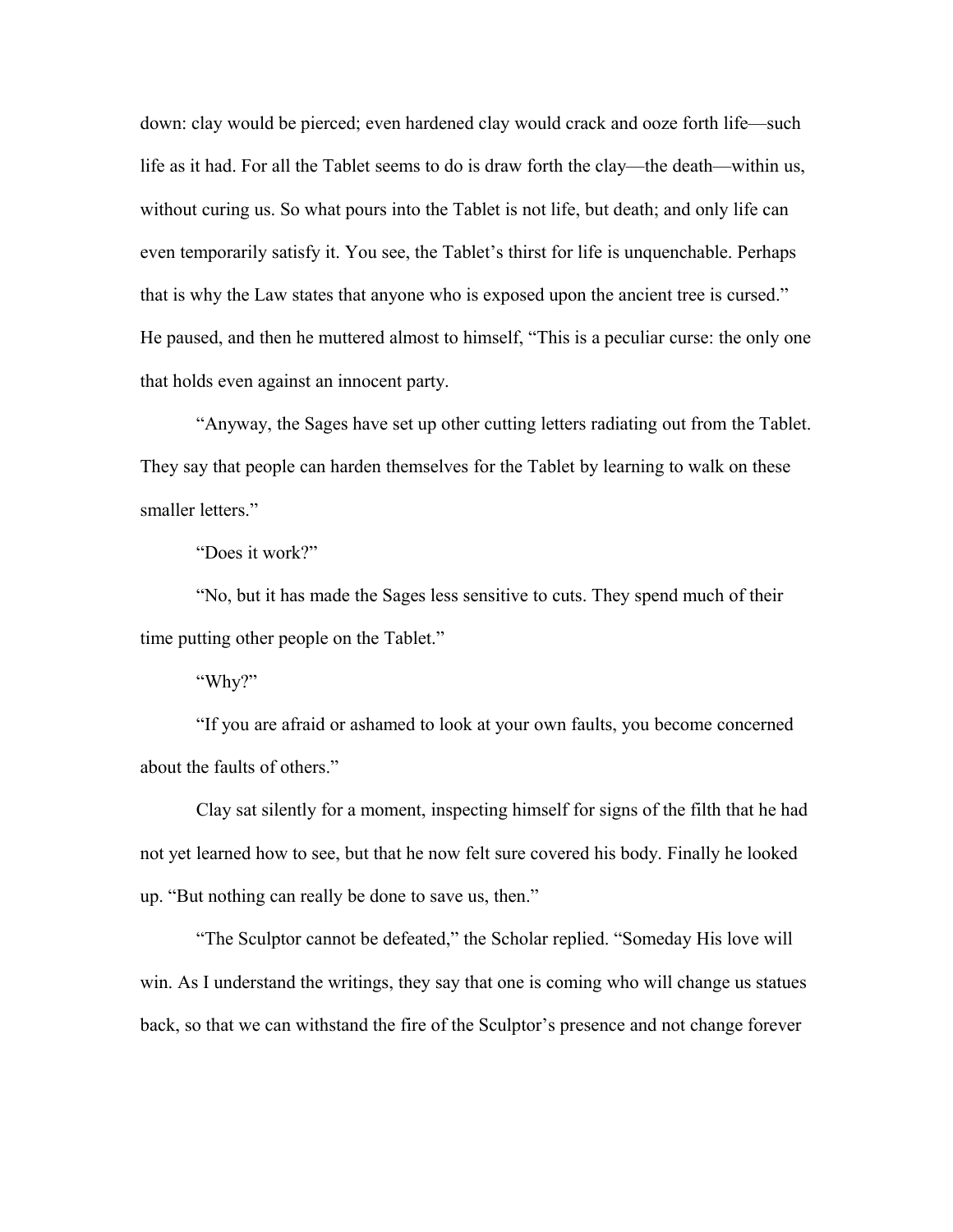to stone. He will be descended from our greatest king—the one long ago who thought of building the Temple, in fact."

"Why did he just think of it?" Clay interrupted.

"He wanted to build the Temple to honor the Sculptor, but the king was a man of blood, that is, a man who had shed other people's blood in war. Such a man could not create such a holy place. So the Sculptor told him that his descendant would build the Temple."

"His descendant?" Clay asked, barely getting the word right. "You mean the one who is coming?"

"No, of course not!" the Scholar replied, irritated. "The Temple has already been built, and it was the king's son who had it done, though the Sculptor did furnish the design. Now be patient! When you interrupt, you confuse us both!"

"I just wanted to know who did what," Clay answered grumpily. "And I don't see what good it'll do that king if someone does come and change us. He's already dead, isn't he?"

"Yes, he died centuries ago. Yet there is hope even for him—for the one who is coming may also waken the statues that sleep in death. Now, when we die, it is said that the serpent reaches up through the earth itself to claim us, grabbing that tiny spark of the Sculptor's fire that lets us think and speak and be who we are. For the serpent hates individuality, probably because he gave up his own long ago. He seizes us with his iron teeth and drags us down to his kingdom beneath the earth. All he leaves behind is an empty shell—that is the part that we bury.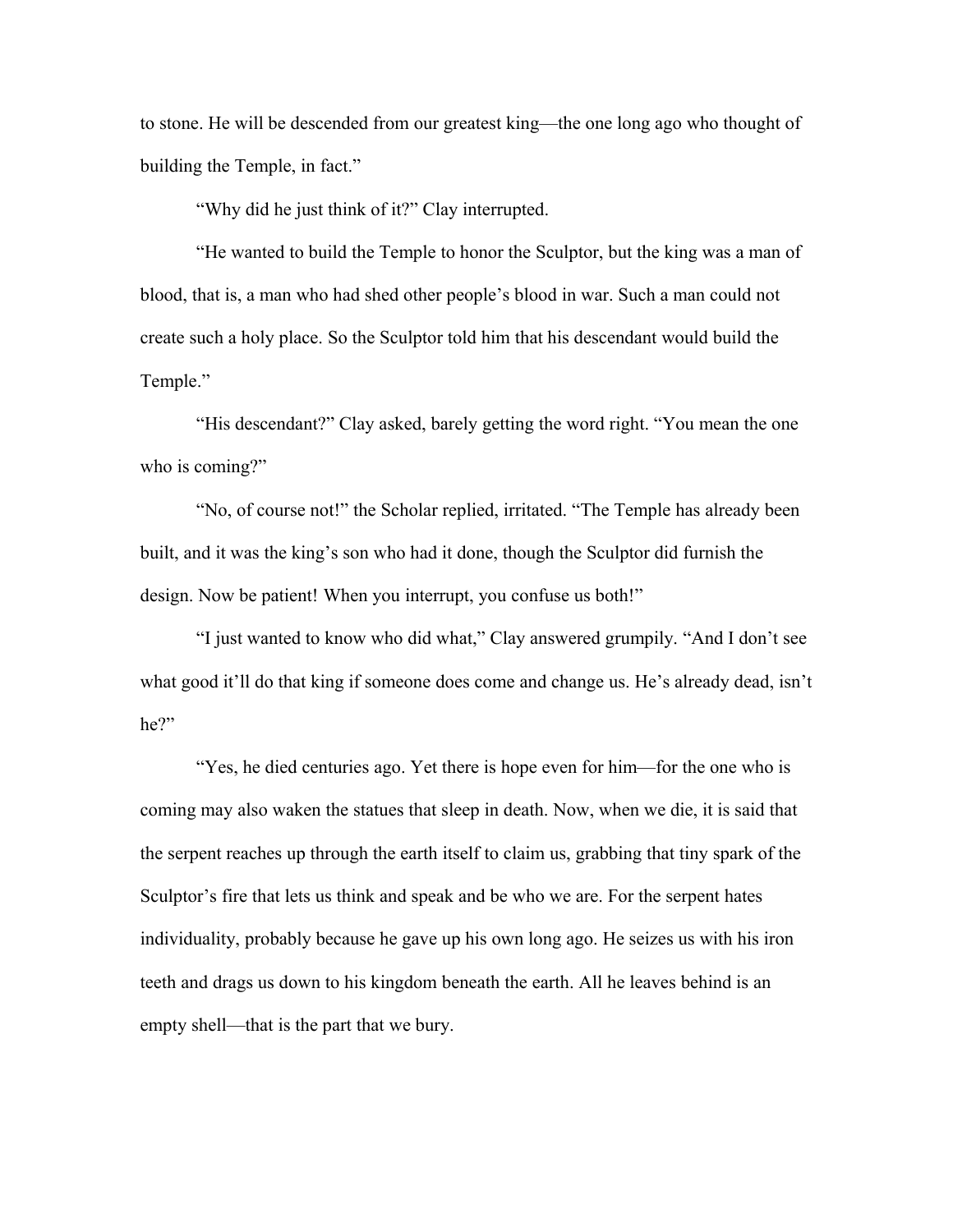"For he now has greater, stronger teeth than those he grew after being thrown to earth: row upon row of teeth, so that he now considers himself a dragon. His new teeth are like the ones on the Tablet—indeed, some say that the blades on the Tablet were copied from his teeth, but I am certain that his are the copy. The Tablet shows our weakness, but it only condemns those who pretend that they can lie on it unharmed—and those who flee it in panic. The serpent's teeth, however, exist only to capture and kill. So the two are quite different, though everyone admits that the Tablet gave the serpent his bite. The Sculptor is often willing to risk letting some people hurt more to enable everyone to hurt less in the long run; this is undoubtedly such a case, even though we do not understand yet."

Clay was fidgeting again. "If the Sculptor's so good, why doesn't he get hurt for us? And why doesn't he just forgive us for messing up?"

"The Sculptor feels pain whenever we turn from Him, but he could not actually experience our pain without becoming one of us, and even the pagan philosophers know that that is impossible. As to forgiving us, He could forgive our guilt, just as we can forgive someone who hurts us or who owes us money. However, the hole inside us—the hollow place where life should be—He cannot forgive: one cannot forgive a hole and make it go away: it must be filled. Yet if He filled us with life again, as He filled Clay at the start, our clayfulness would soon kill the new life; and if He changed us all through to get rid of our clayfulness, then we would no longer be ourselves, but just copies of ourselves. The hole must be filled with a life that cannot be corrupted or killed—but who has such life except the Sculptor Himself? And His life would burn us to ashes instantly.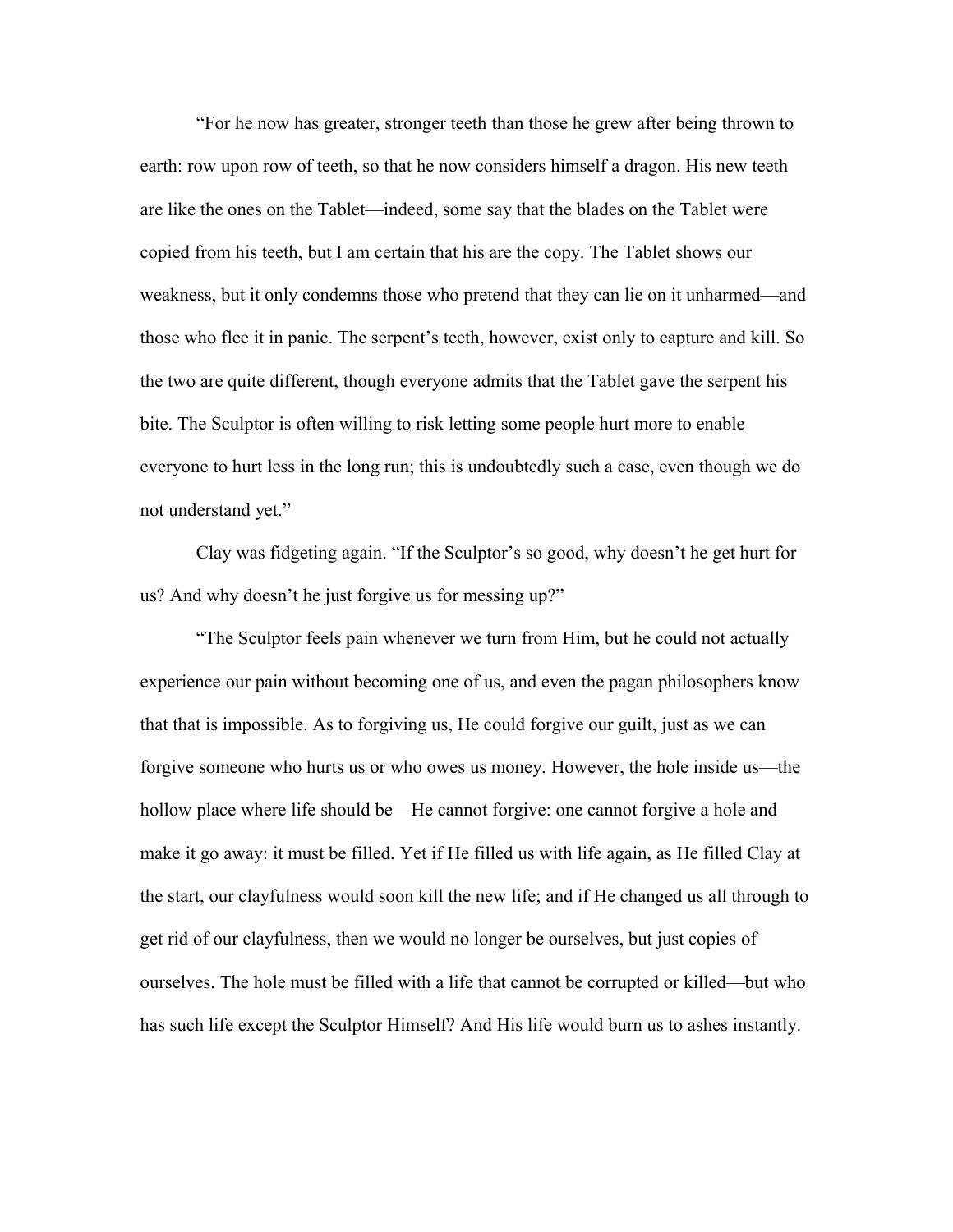"There is another reason the Sculptor cannot simply ignore our condition: without the life and design He put into it, clay is nearly nothing. That is what He worked with at the beginning. But now that we have turned away from Him Who gives existence, our clay has become nothing—or less than nothing. So there is literally nothing for Him to see when He looks at us—and if we persist in turning from Him, from our life and design, turning back to clay, there will finally be nothing for Him to save. In a sense, the Sculptor does ignore such clay; and if we become nothing but the ghost of His original clay, He will ignore us, and we shall be left outside to curse the noise and cheer of the banquet He will hold for those He can see.

"So the problem is not as easily solved as that: the Sculptor cannot simply wish it away. It is an enigma that only the Sculptor can resolve; the rest of us shall have to wait. Somehow the Sculptor will refill our empty shells with life...." The sheer impossibility of the idea silenced the Scholar, and the two thought to themselves for a moment. Then Clay spoke.

"I remember a story about a sculptor, now. The soldiers were talking about a sculptor who fell in love with one of his statues. One of the soldiers said that the sculptor's love brought the statue to life. Another soldier said that the story didn't end like that, but the first soldier shut him up."

The Scholar nodded absently. "Yes, it is another of their myths. A master sculptor used all his skill to create the most beautiful woman of all: Galatea. He fell in love with the statue—about that, both versions agree. In the first version, he somehow through his love gave warmth and life to his creation. It is nearly true. But in reality, she spurned the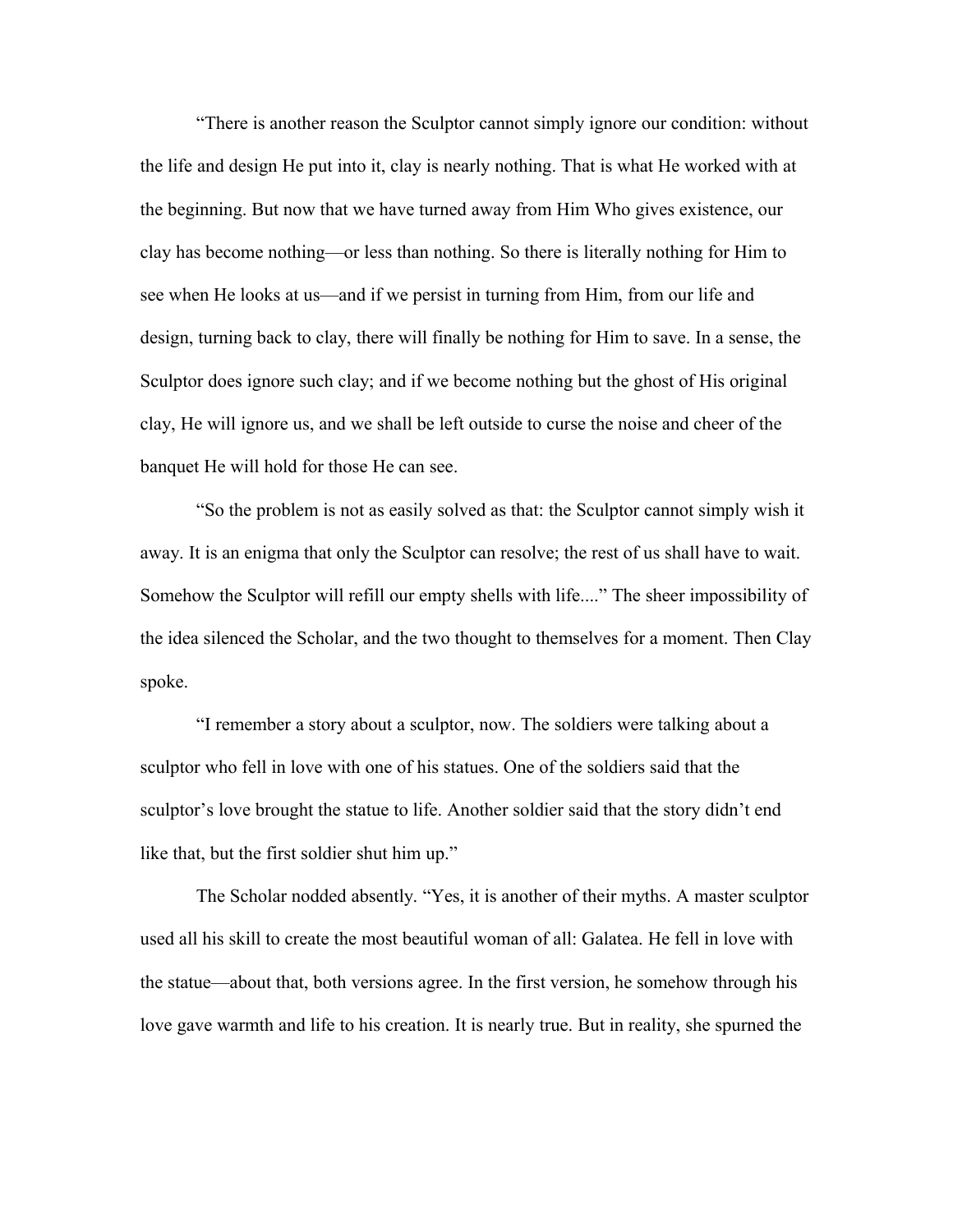Sculptor's love, and leaving it, became only a statue again. So the true story does not have the happy ending of the pagan myth.

"In the other version, the morning found his studio empty of life: the statue was still cold stone, and the sculptor lay dead of a broken heart in his statue's lifeless arms. He..." The Scholar's voice broke, and he turned his face away hastily. "Foolish pagans! How could He Who is Life ever die? And even if He could, why would He die out of love for a lifeless statue!"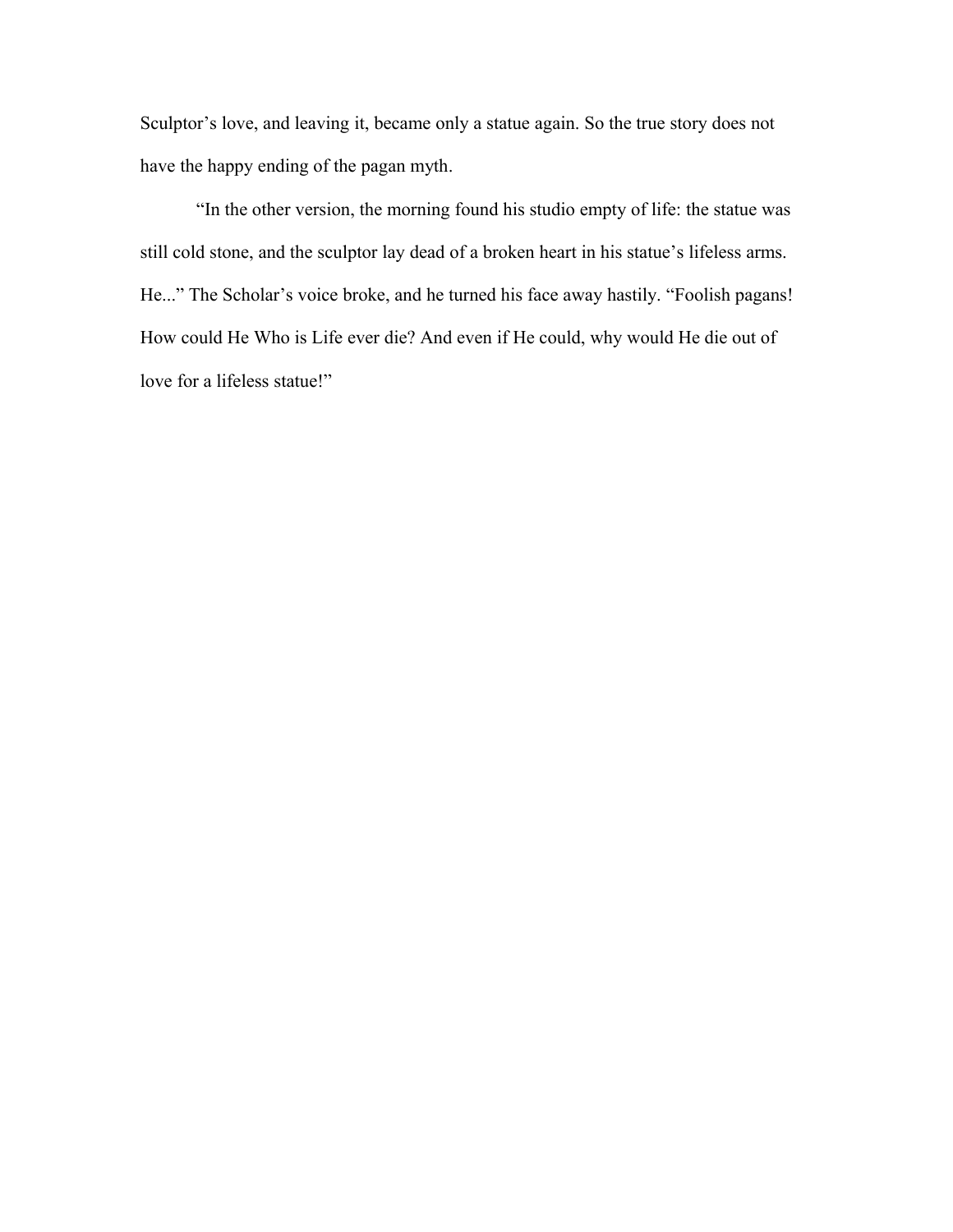### <span id="page-26-0"></span>III. The Source of the Light

The history lesson was only the beginning of the Scholar's curriculum. He spent the rest of the journey teaching, explaining, and discussing the Law, until the mere mention of the word made young Clay fidget. It wasn't that the talks were boring; the Scholar quickly remembered all the old tricks for keeping a student interested, such as teaching through stories. The problem was that the teaching was working too well for Clay's comfort. It is no fun discovering that you are filthy, especially in a world without soap. All you can do is try to limit further outbreaks of mire—and try not to look embarrassed. There is another way to get relief, but the Scholar forbade that almost immediately.

"You must remember to use this knowledge to examine yourself, not others."

Clay looked up, startled. "What're you talking about?" The Scholar must have read his mind: an extremely uncomfortable thought.

The Scholar smiled. It was early morning, and they had stopped to rest for the day. "The lessons of the night were unpleasant for you, and I know the temptations of the Law. You want to analyze someone else for a change, and since we meet so few traveling by night, and since you would be too frightened to look at me—you know that I would catch you at it—you must be thinking about the soldiers in the barracks."

Clay blushed—as much as a statue could blush—and protested, "But it's more fun to look at other people."

"Is it? While you gloat over their ugliness, they are gloating over yours. We are all nearsighted—we see most accurately close up. Yet we prefer to look further away, where light and shadow are most likely to trick our eyes. Perhaps it is just to avoid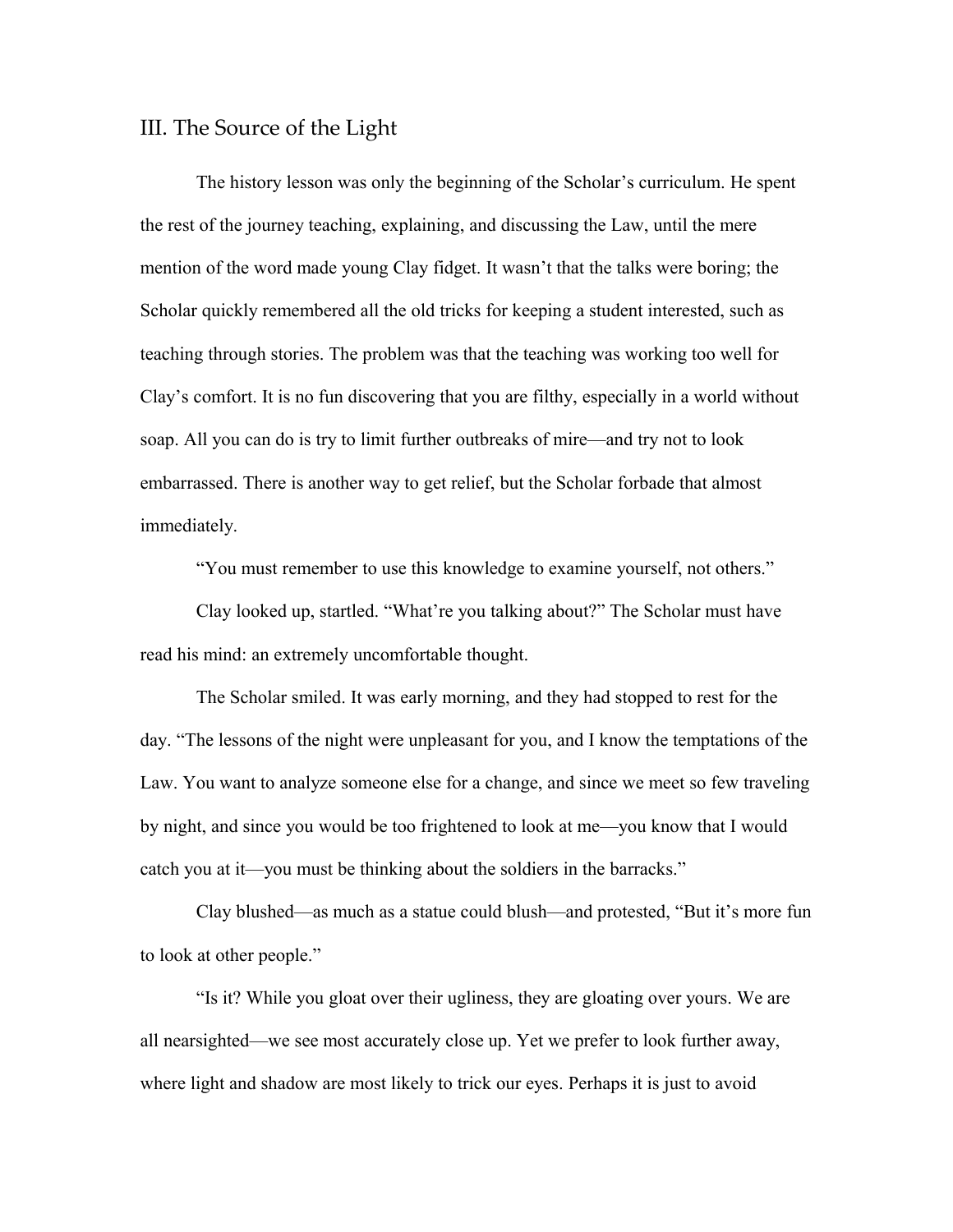looking at ourselves; but I think it more probable that we want to learn to see others incorrectly so that we may do the same thing (only more charitably) when we do glance at ourselves. Watching others also causes your own clay to surge to the surface.

"Of course, it is dangerous to spend all your time looking at yourself, too. As you study the dark places they loom larger and larger until you fall into them and are swallowed up forever. For as you turn inwards you collapse in on yourself and become smaller and smaller until there is little left but a hole. It is safest to keep looking at the Law, for then you will recognize evil and avoid it; just glance at yourself from time to time to remind yourself of your imperfection and to reduce new outbreaks. With the Law, that is about all one can do."

They journeyed on for some days—or rather for some nights: the Scholar evidently wanted to avoid patrols and strangers. Or perhaps friends. The star lit the landscape as well as a full moon, and it even seemed to chase the adders away.

The journey was like a longer version of the excursion through the back streets of the great city. The wilderness, too, had its open spaces and dark corners, and the Scholar knew enough to keep clear of both. The route sometimes seemed longer than necessary, but he proceeded purposefully onward.

One night he was acting unusually stiff, as if all of his years had finally settled on his back like a boulder. The way he bent over also made him look fat, and the boy almost laughed. When the Scholar began to skirt a large rise, his companion stopped in disgust.

"It'll take all night to go around that!"

"It will take a lifetime if we climb it—by the obvious path, at least. We need to go south for a while; then we can head up."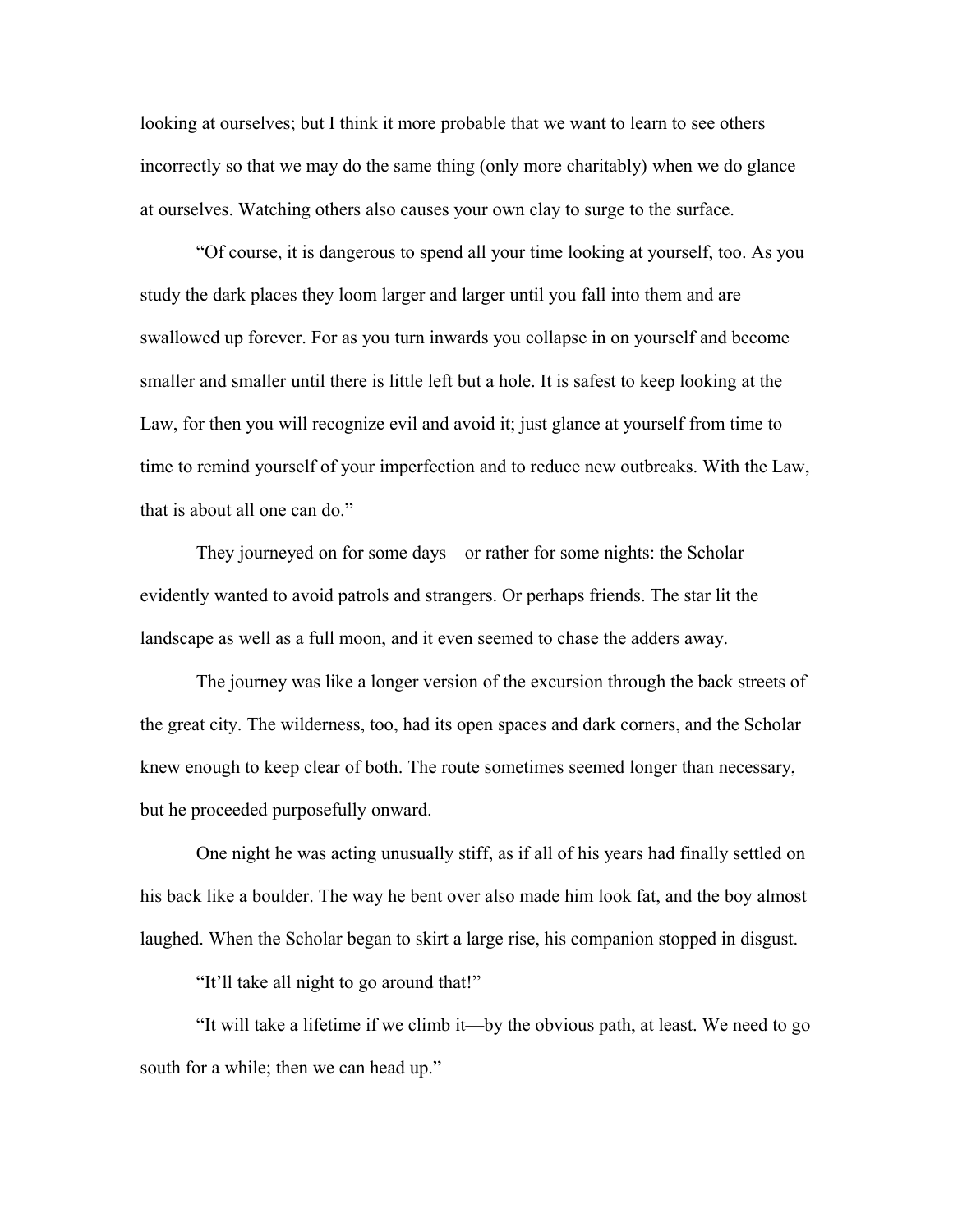"What do you mean, it would take a lifetime?"

"The length of one's life depends in part on what one does with it. Can you see those black patches near the top of the rise?"

Clay squinted for a moment. "Yes."

"Think of them as alleys full of eyes and knives."

"Those tiny things?"

"They are small with distance."

"Have the thieves seen us?"

"Probably, but they will think that an old man like me would rather go around the rise, where their accomplices can deal with him. We will leave the trail before then."

The two continued south briefly, and then they began their climb. The Scholar's frailty disappeared as he pulled himself onto a ledge a little way above the path.

"Keep silent as we near the top. I am not as feeble as I seem, but neither am I in any condition to fight even one of their number."

They ascended noiselessly; then they went down the other side as quickly and quietly as they could manage. The Scholar was really puffing by then.

"I am definitely getting too old for this type of adventure. If our mission were not the sort best kept secret, it would have been better to get mounts and join a caravan."

"How did you know about the robbers?"

"Experience. I have traveled the route many times. Also, some things remain the same wherever one goes. As I said, the dark places were like alleys. This is much like a city; the buildings and streets are merely farther apart."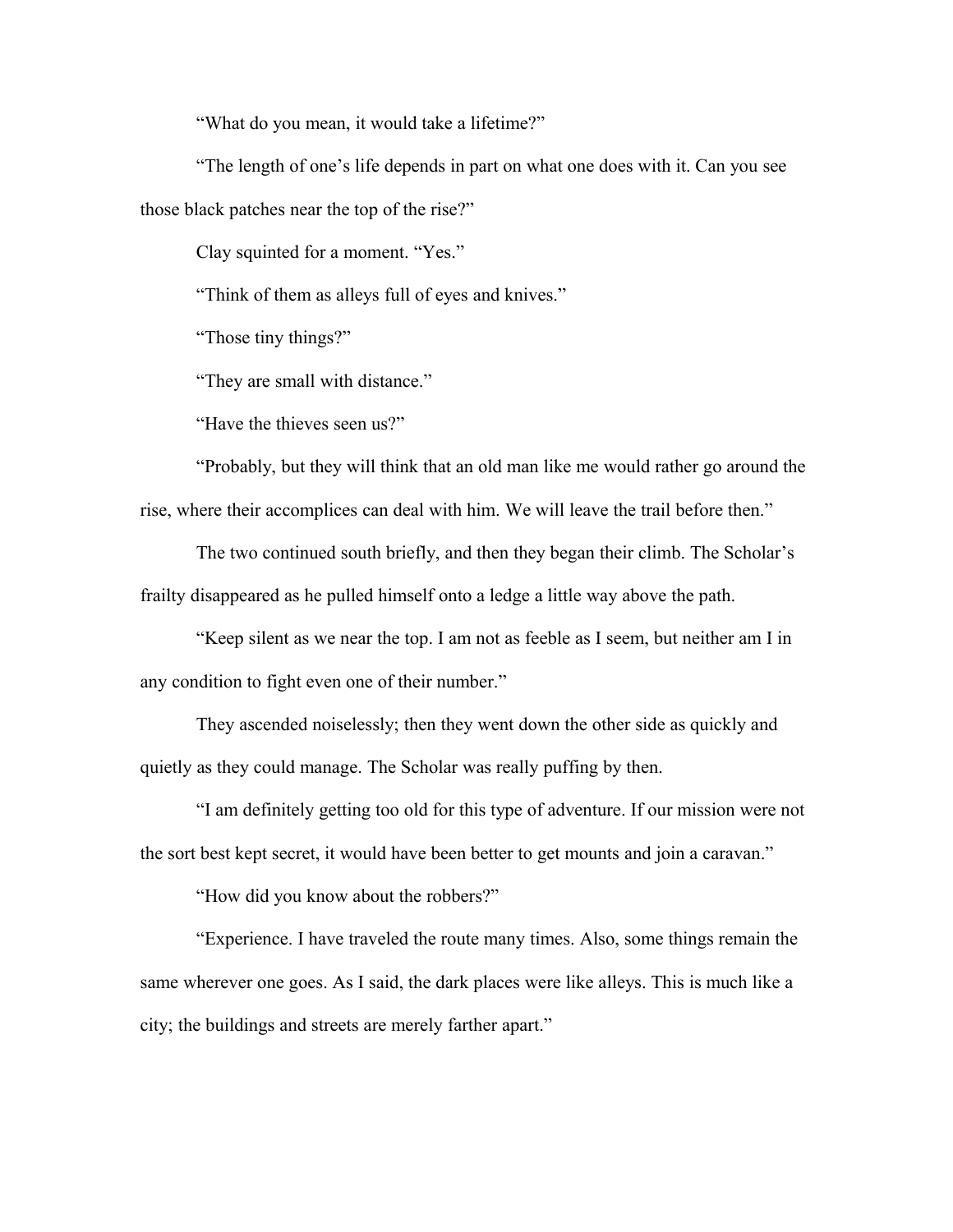They continued walking for a few more miles before setting up camp. Clay spent the time watching the scenery and his guide with greater care and respect. There was more to some things than he would ever have imagined!

The next night they stayed at their makeshift camp. The Scholar evidently had no intention of leaving, and eventually Clay's curiosity won out.

"Are you still tired from the climb, Teacher?"

"No. Have you forgotten so quickly? On the last day of Sculpting, the Sculptor rested. He has commanded us to follow His example, and this is the Day of Rest."

"I thought you were so eager to get wherever we're going."

"It is said that those who obey will not be in haste. If you follow carefully, you will seldom have to run to catch up."

Soon they drew near to a small town. Even Clay thought he could see the tail of the star pointing toward part of the town, and the Scholar was certain of it.

"This prophecy has been fulfilled as expected, anyway: the ancient city called the House of Bread, as though we could eat the one who comes from there! Yet the world is hungry for his arrival, I suppose; the Sculptor's puns and riddles never cease!"

He surveyed the scene carefully.

"There is a small problem, of course: do we enter now with the star to guide us, and risk being reported, or do we wait until morning and guess? Either way there will be talk. I suppose it would be safer to go now and reach our destination directly."

The town was too small for gates or a regular guard; the lone sentry seemed asleep. Yet somehow Clay felt uneasy, and he gripped the Scholar's sleeve to stop him.

"What is it, boy?" the old man snapped.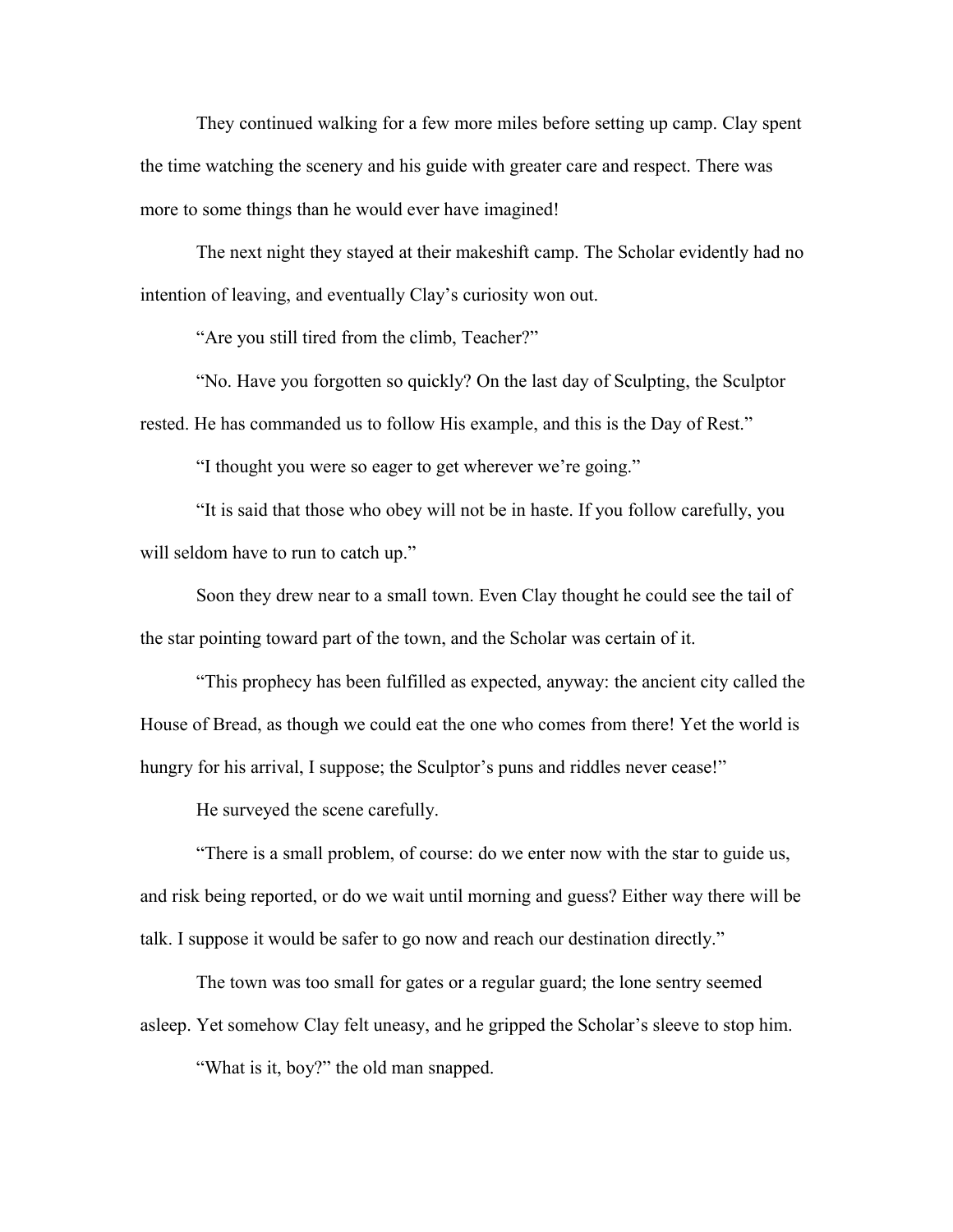"That man sees too much with his eyes closed," the boy replied. "See how he leans back? But he could have either sword or spear in hand before you could blink. I've seen guards do it before."

The Scholar studied the sentry more closely. Slowly he nodded, half smiling.

"Yes, that man is definitely too asleep for my comfort. Yet why would he bother, unless..."

As the Scholar thought, he noticed the boy's fidgeting and frightened glances. Suddenly the old man's eyes grew wide with an idea too large to utter. He seized the boy and quickly drew him away from the town toward the sheltering hills.

"Who was your master, boy? Quickly, now! Was that ragged centurion only your keeper?"

The boy only nodded silently, tears washing tracks down his dusty cheeks.

The old man gently, irresistibly brought the child's chin up, forcing him to meet his gaze.

"How high?"

"Th-the garrison commander, Brutus Tyrranus. He won me in a game, and I heard how cruel he was, and when I got a chance to run, I just..."

The rest was lost in tears. The Scholar shook his head wearily and sighed.

"I have heard of Tyrranus: an ambitious man, unusually young for his rank. He holds his slaves tight as death, and he is as cruel as the serpent himself. Yet will he have no replacement? Why are you so valuable to him?"

"Because he won me, that's all! It's like you said: he doesn't care about me—all he wants is his property! The centurion must've told his friends to keep an eye out."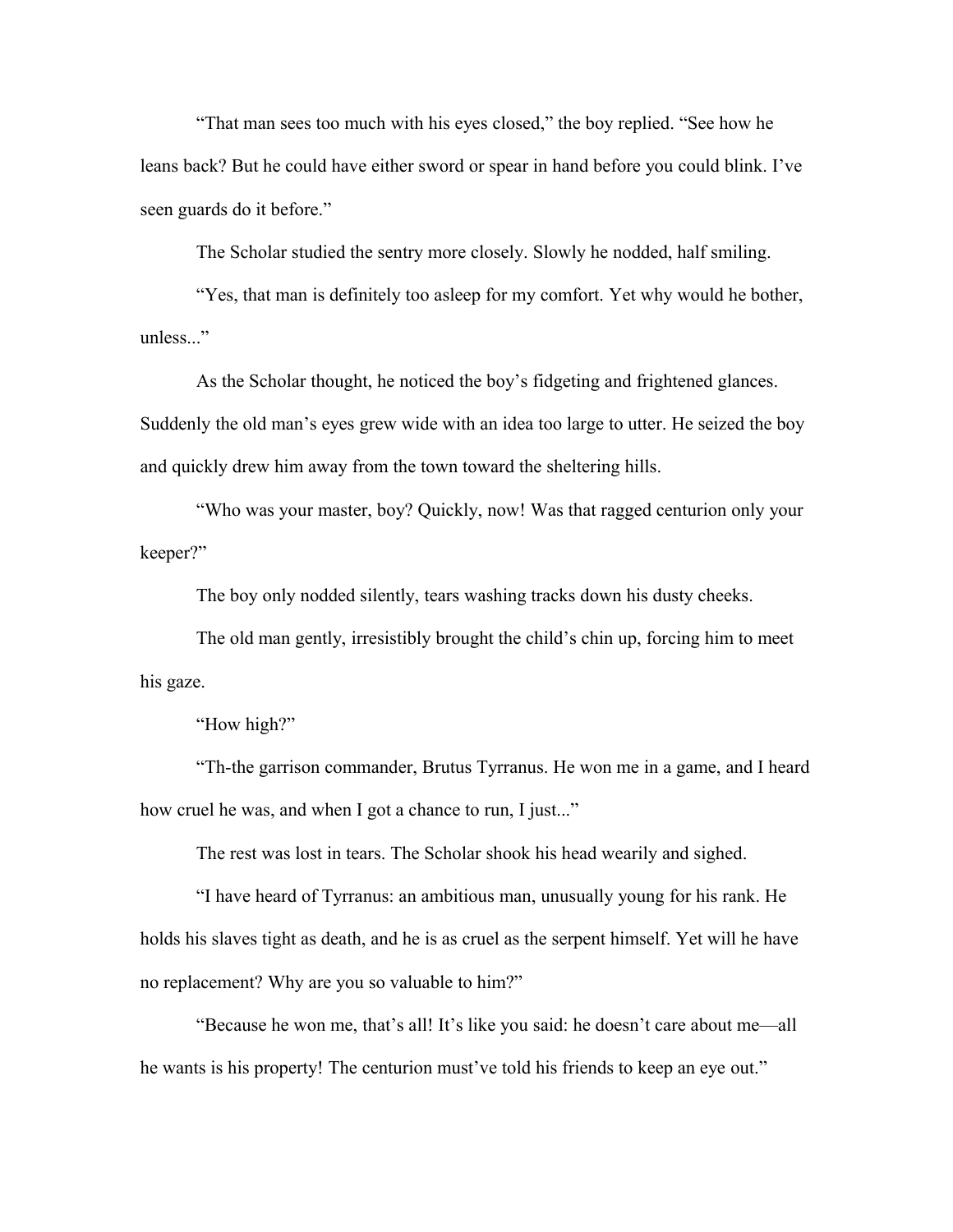The Scholar pondered for a moment—and had to reinforce his grip to keep the boy from bolting.

"Stop that! Where would you go? To the darkness and the thieves? Stay with me; I will protect you somehow."

He thought hard for a few moments more, and then he said, "We will stay here tonight. Tomorrow we will mingle with the evening crowd. The star will guide us to the right house without our needing to ask questions. Then we will leave the next morning as the men go out to work."

They found a small ravine away from paths and pastures. As they settled down for what was left of the night, the Scholar produced a length of rope and began to secure the boy.

"Hey! What're you doing?" Clay protested.

"I suspect you need to be protected from yourself. You are frightened and impulsive; left to yourself, you would surely run straight into a patrol or some thieves."

The strategy was simple. The old man doubled the rope and brought it around the boy's waist. Then he opened the folded end out into a loop and passed the other end through it. After adjusting the tightness around the boy's waist, he ran the end through the loop again to make it harder to get slack. Then he tied the remaining rope around himself, putting the knot on his right side, under his arm and away from the boy. Then he went to sleep.

The boy thought about loosening the loop around him, but it was more difficult than he had imagined. Soon the Scholar stirred and got the same too-asleep look as the town guard. Finally the boy gave up and slept.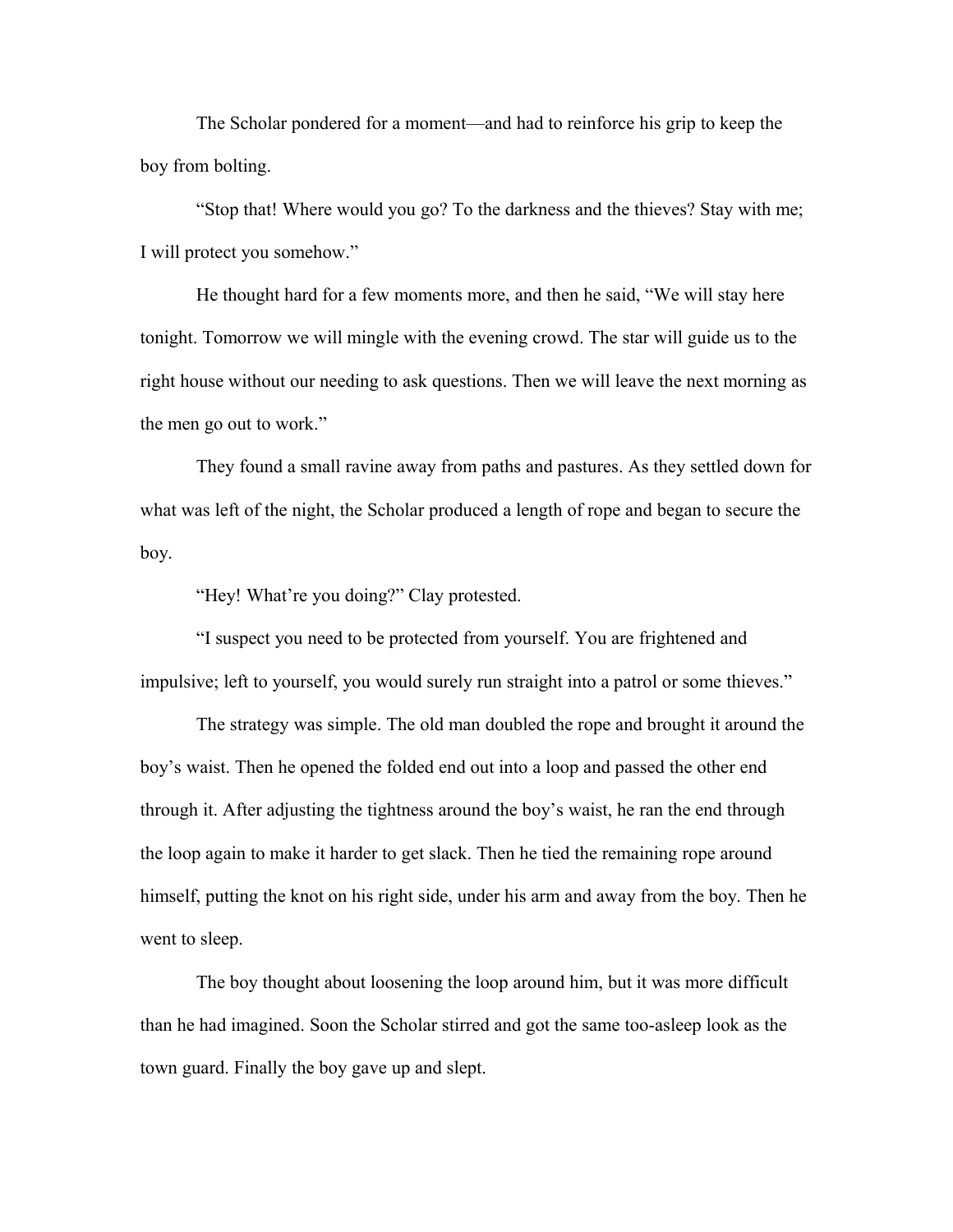The morning passed slowly. From time to time someone would wander close to their makeshift hideout, and the two would try to exist as quietly as they could until they were alone again. But the Scholar had chosen the spot well: none of the few who approached came all the way or remained for long.

Eventually the Scholar got up and crept to the edge of the ravine. He nodded with satisfaction and returned to the camp.

"It is time. The men are going out to work in the fields. We must join them."

"I thought we were going to wait until evening."

"No. We will enter the town with the crowd this evening, but first we must become acquainted. If we waited until the last moment, they would stare at us, and the guard would certainly notice. The best way to become one of the group is to work with them during the day."

"Are you sure? You look tired. Maybe we..."

"Quickly, boy! Time is short!" He turned abruptly but stiffly, and began trudging his way out to the fields, not even looking back to see if the boy followed.

Clay hesitated for a moment; then he scurried after the old man. The Scholar smiled as if he had been right about something; Clay never asked what.

Soon they found a cluster of men and boys, and merged with them. The locals were surprised and spent a little too much time staring at them at first. However, as the day progressed, the men satisfied their curiosity—the Scholar did all the talking—and finally took no notice.

The Scholar himself was soon puffing, but Clay made up for it. Although he had never done any farm work, the soldiers had made him strong and diligent, and the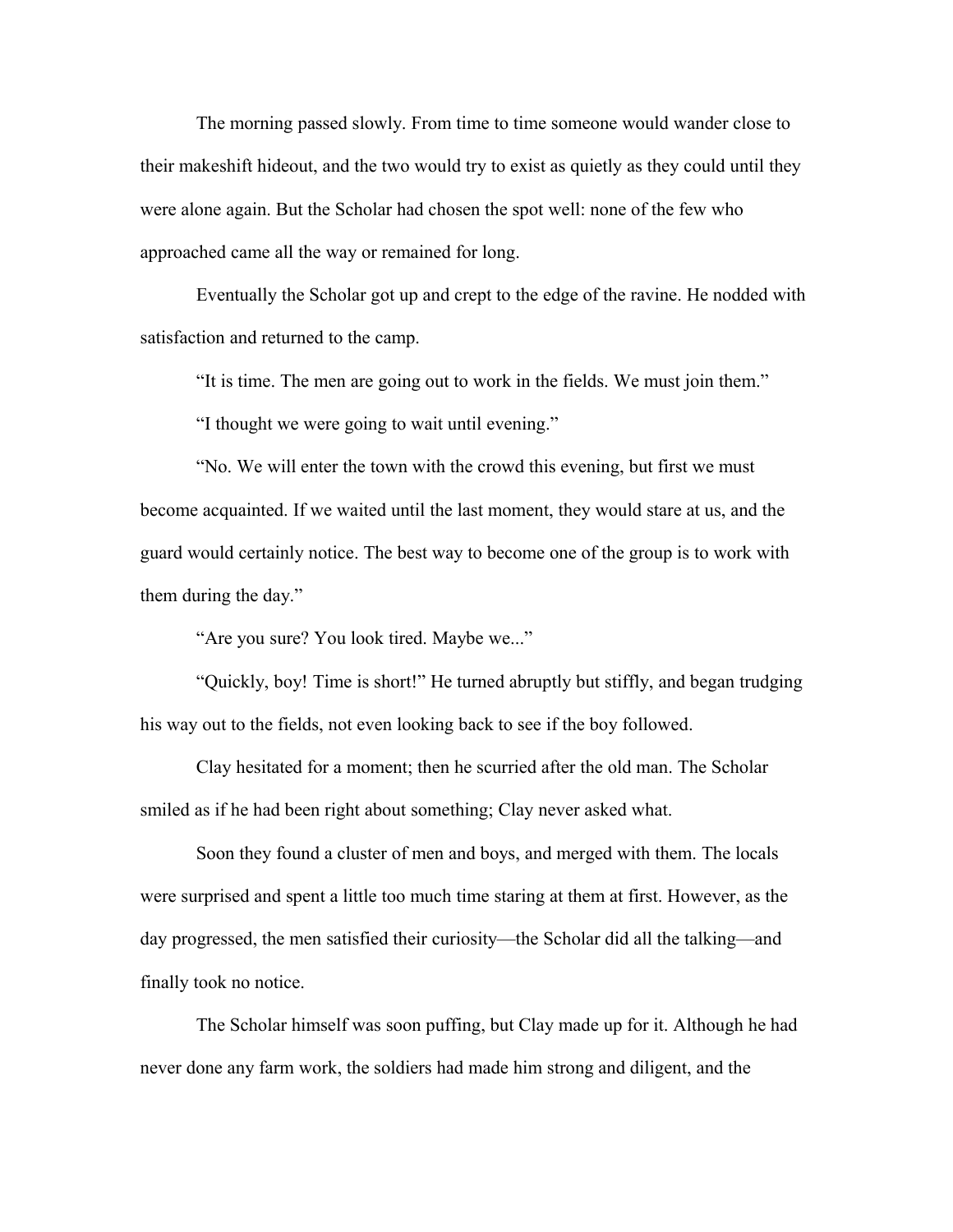Scholar knew precisely what to do, even when he was too weak to do it by himself. He also had Clay gather some firewood during a break, as some of the others were doing.

"What's this for?" Clay asked.

"By the time we return, the women will have used all their wood for baking. The men bring back a little for the evening fire and the morning bread."

"So? We don't have a home to build a fire in."

"No, but it will help us blend in with the others. Fetch the wood."

Clay began to protest, but the Scholar looked so old and tired that he just shrugged and gathered the sticks.

Toward evening, the group headed for home. The Scholar and Clay kept a little apart from the rest until they were near the town. The old man wanted to compare notes with the child.

"No one mentioned anything out of the ordinary," the Scholar said, "except that there have been many visitors here recently. The Sculptor is kind: we should escape notice."

"One of the kids said that a visiting couple had a baby and decided to stay till he was older."

"A baby! I wonder..." The Scholar's pace slowed as he weighed competing thoughts. "In one way, it is improbable, but in another way, that makes it all the more likely. I have learned that the Sculptor delights in confounding our expectations. My fellow Sages sometimes act as though the coming King shall appear out of nowhere fully grown, like Clay himself. Yet perhaps we shall find a baby beneath the star. The Sculptor does more than we think by doing less than we hope."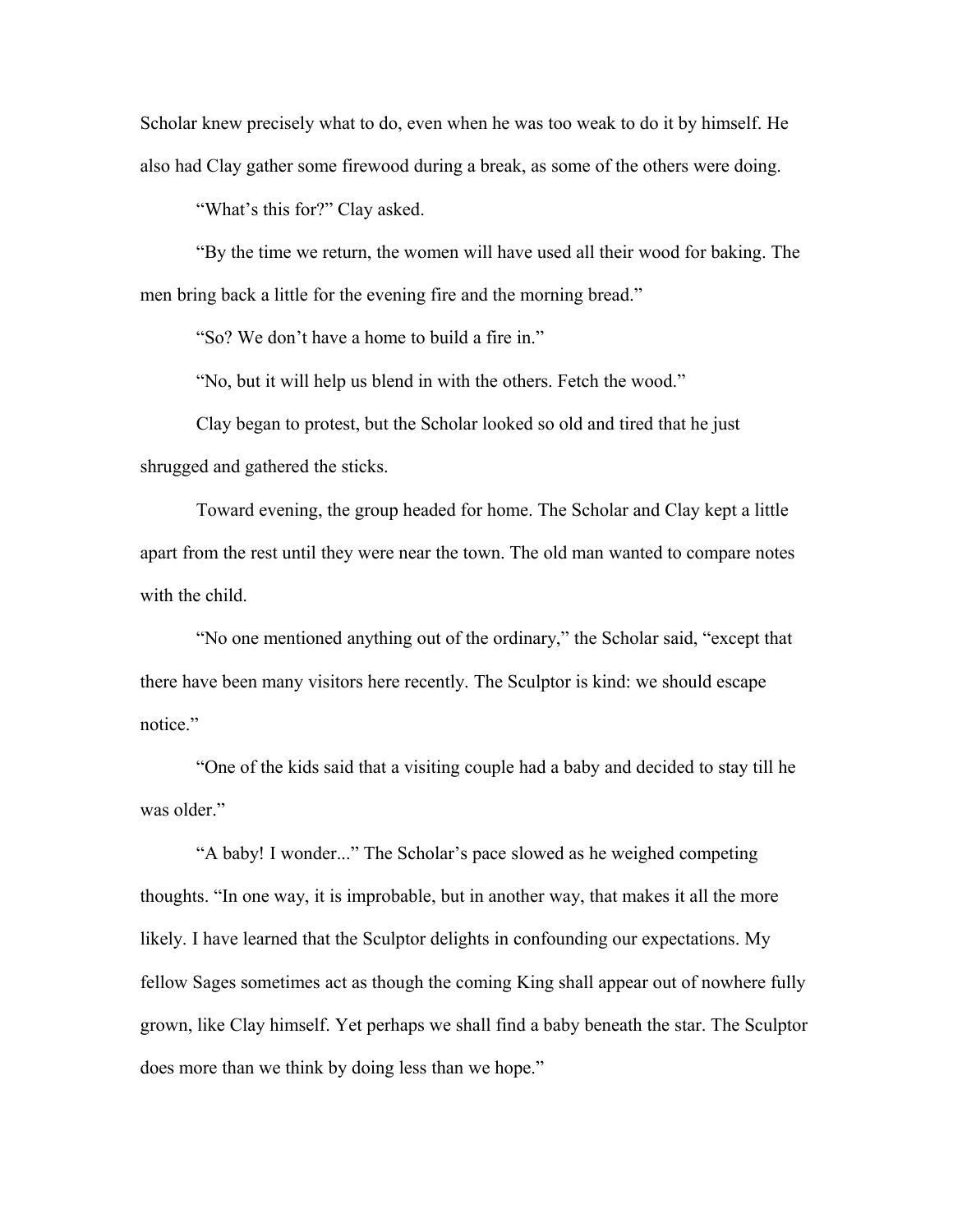As they drew near the village, the Scholar gave what little firewood he was carrying to Clay. The boy started to complain, but again there was the tiredness. He studied the old man uncertainly. Was it an act, as it had been before, or was it real? He still had not decided when the Scholar pulled him into a shadow.

"You may drop the load now if you wish."

"What?" They were inside the town! "How did you do that?"

"One of the best ways to avoid notice is not to notice others. The eye contact and furtive looks give most people away. You were too busy watching me to be afraid of the guard, and he could hardly see you for the wood. He peered at me, but I obviously did not fit the description he had been given. Nonetheless, we must not prolong our stay here. We should slip out with the morning crowd—if not sooner. There will be gossip about us tonight, and by morning the sentry will be more alert."

The shadows deepened to night in the corners and nooks, but in the streets they surrendered to the brightness of the star. It really did seem to be pointing downward—a little to the southeast.

"Quickly, now! What we seek is among those buildings." The Scholar kept glancing upward to correct their course as they proceeded. *A bit to the right. No, back to the left a little. What if we passed it?* When they arrived, however, there was no doubt. Even Clay thought the place looked brighter than its surroundings.

It was a house neither bigger nor smaller than its neighbors; no plainer, no fancier; clean and neat, yet not spotless. A light burned inside, a pale reflection of the warmer welcome that shone down. The Scholar hesitated for a moment, and Clay almost knocked on the door instead.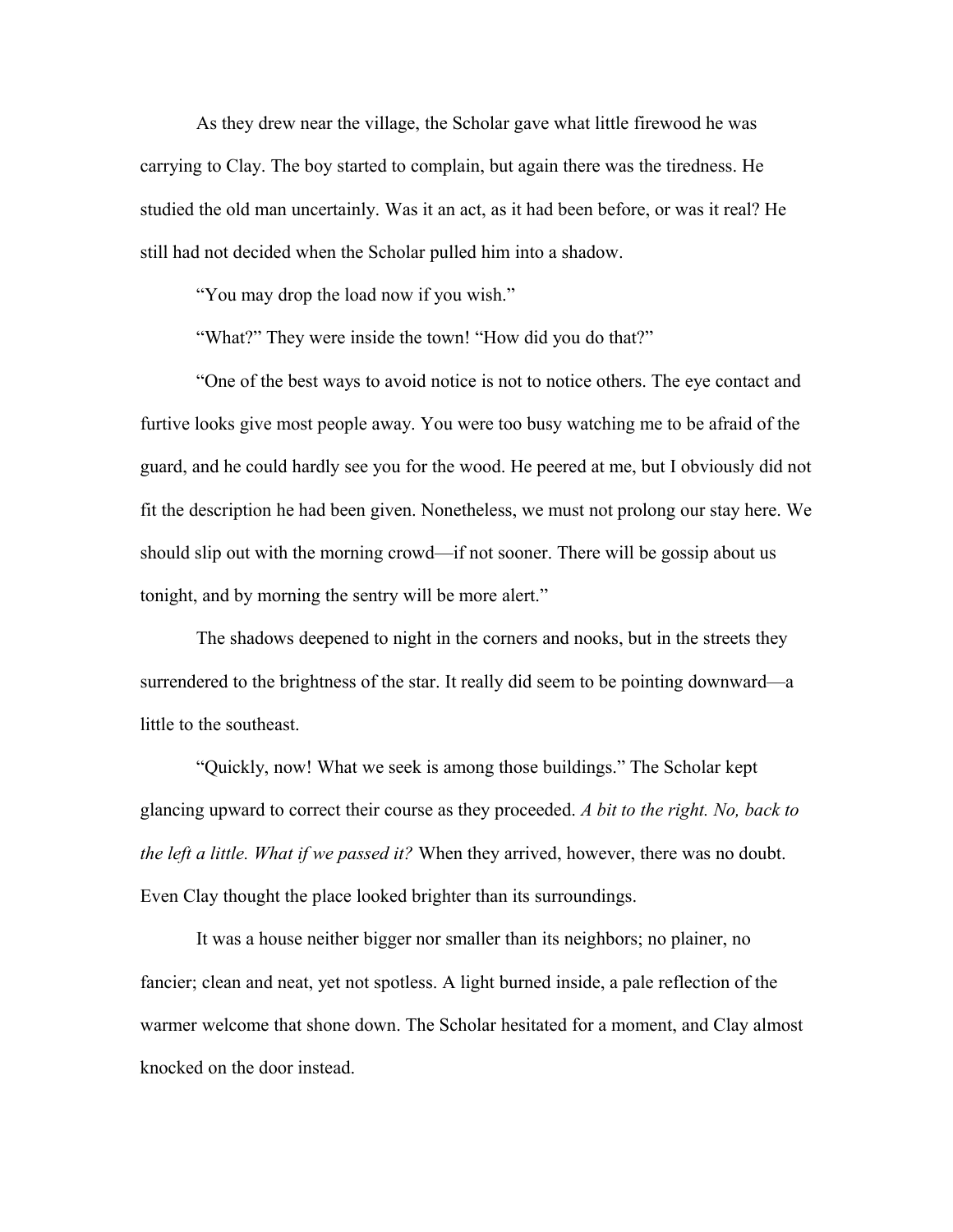"The rashness of youth!" The old man moaned, restraining him. "Have you no idea of the magnitude of what lies beyond this door?"

"No, but I won't find out by standing around out here, either." The boy looked at his companion more closely. "You really aren't sure anymore—you're afraid!"

"I am sure of this much: this is the end of my journey. What lies beyond? A wiser man than I once said that speaking of the statue's search for the Sculptor is like speaking of the mouse's search for the cat. The quest kills us, yet we know that life lies beyond. If I must die anyway, let it be after seeing the wonder that has drawn me here!"

The Scholar knocked.

The door opened to reveal a slight young woman—a servant-girl, the Scholar guessed.

"Yes, lord?"

"I have come to see..." He paused. Come to see what?

"The baby," the girl finished. "You are the first to come in several weeks. We thought there would be no more. Enter, lord; our guests have asked us to let in whoever comes."

She led them through the house to the guest room, where a young couple was sitting up. News of the visitors had clearly preceded them, and the Scholar apologized for calling at such an hour.

"We're used to it," the husband replied. "Or at least we were. There was quite a crowd at first, but everything becomes commonplace after a while."

"We saw the star and came to find out what it marked."

"Yes. A few others have told us about the star."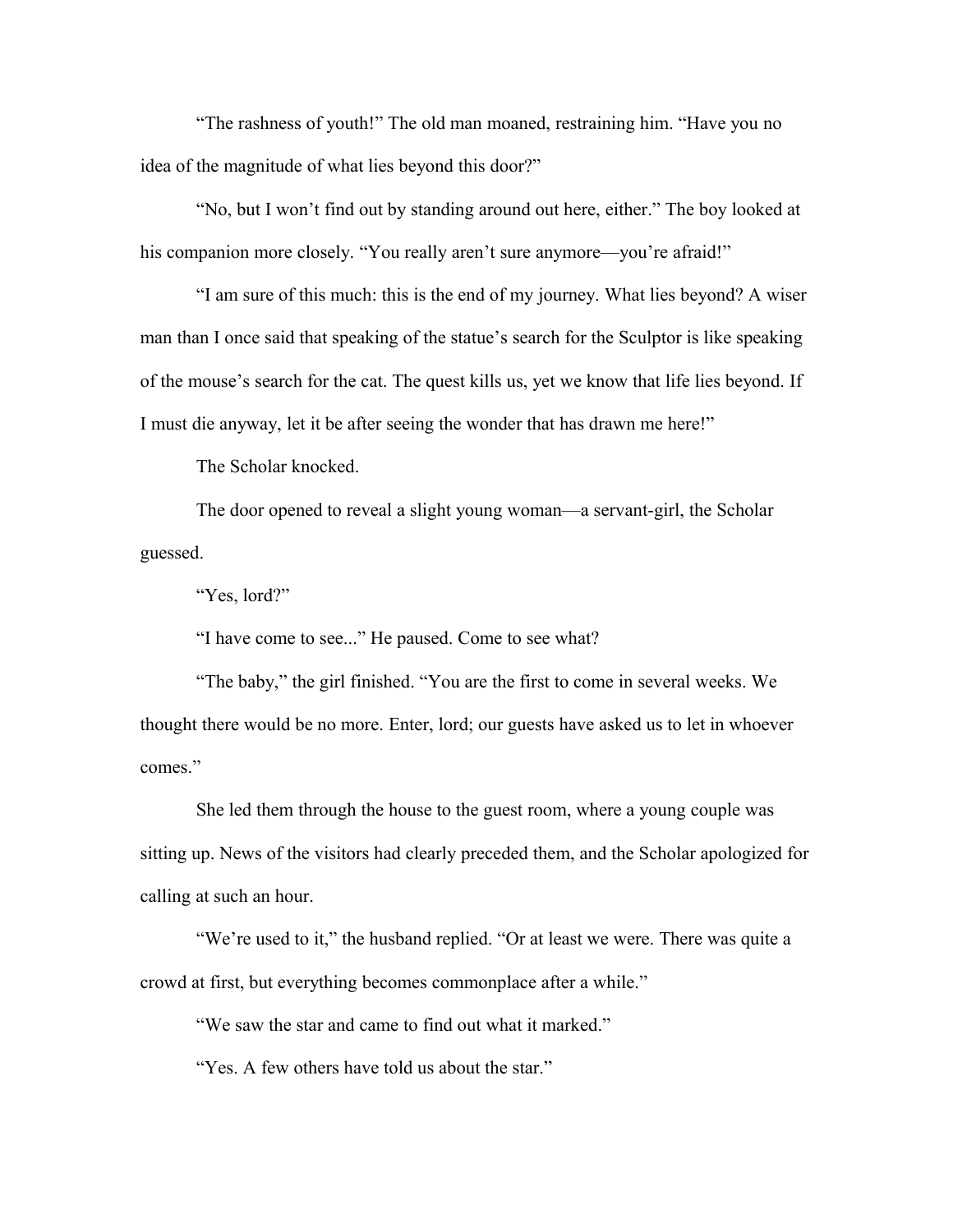Clay was startled from his silence. "Told you about it? Can't you see it?"

"Not from here. But I suppose it doesn't matter: we know where we are; we need no guide."

The Scholar took Clay's hand to guard against further outbursts. "I see. So this is your son." Away from the starlight, the scene and the people seemed so ordinary that he began to wonder....

"Actually not," the husband corrected. "The Sculptor formed him Himself. He's the Sculptor's son."

"What! Then he..." The Scholar looked more closely at the child.

Perhaps he saw it, the eyes behind his eyes straining to take in a sight too great for clay to hold. Perhaps he merely knew in his heart what he beheld: a child exactly like any other child, but ruddy with the real blood that flowed through his veins. The baby awoke, and the world heard again the sound it had not known until a few months before: the cry of the first and last baby without a trace of clay.

The Scholar fell to his knees, worshiping and weeping.

Eventually they left. The star was yielding to the mere twilight that they called dawn in that land. The shadows grew bold and again stretched out their darkness, and a small boy and a tired old man neared what passed for a city gate.

The Scholar stopped at the corner where they had left the firewood so long ago. He absentmindedly fiddled with the wood.

A few minutes later, the guard heard a noise from a nearby alley: a clink of metal on stone. In those days, in that land, there were only two types of metal: weapons and money. Either one deserved a look, so he cautiously made his way to the side street and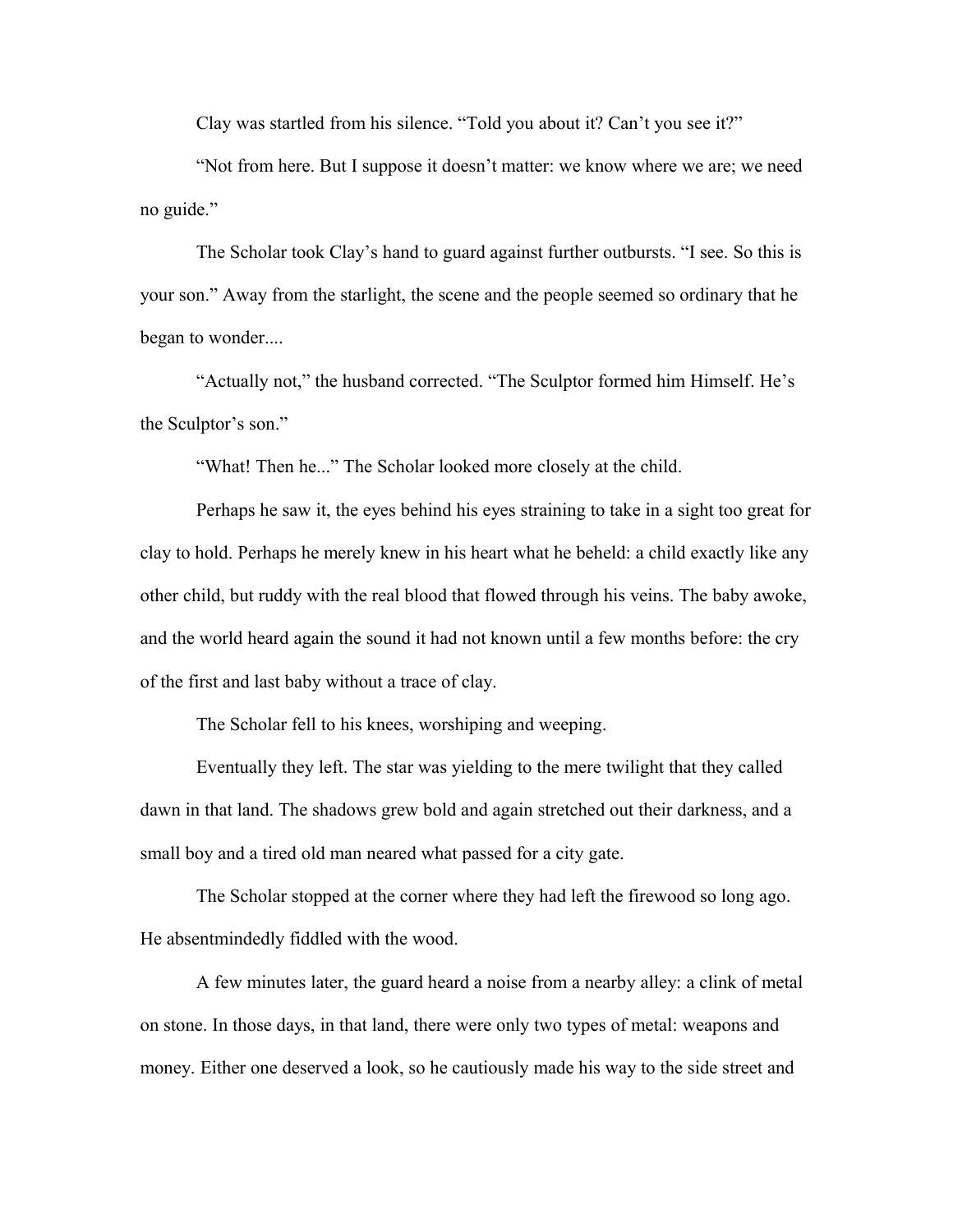peered into the darkness. There was an inviting glint on the ground: a gold coin! He looked back toward his post. Nothing happening there. Slowly, carefully, trying to watch every shadow at once, he slithered into the alley. A trap? But there was no waiting knife (as if a robber would risk the Empire's wrath by attacking him!), no lurking figure. He reached down, grasped the coin—and froze. There, in the doorway! A crouching figure!

He picked up the coin. Then he moved warily on, his attention apparently riveted to the street as he breathlessly watched the man in the doorway. Then, just as he came up almost to the man, the guard seemed to spy something on the ground. He knelt down and thrust up and out with his sword. It went right through the figure into the door behind. Then the guard grasped the robe—and the fact that it contained nothing but wood!

Some distance from the town, the Scholar finally slowed to a walk. He was out of breath anyway. Clay wanted to keep running.

"It will be all right, lad; we escaped unseen. Why should the guard chase us when he does not know that we have even left? He may inquire later, but we shall take a different route. For now, I need to rest."

The boy looked back toward the village. "You're sure he won't come after us?"

The old man merely nodded, and the boy studied his face anxiously.

"You ran too hard again!"

"No," the Scholar replied, gasping. "My weariness is not of the body. My great hope has come—another like Clay. Will the Sculptor merely begin again with a pure race?"

"How could He do that?"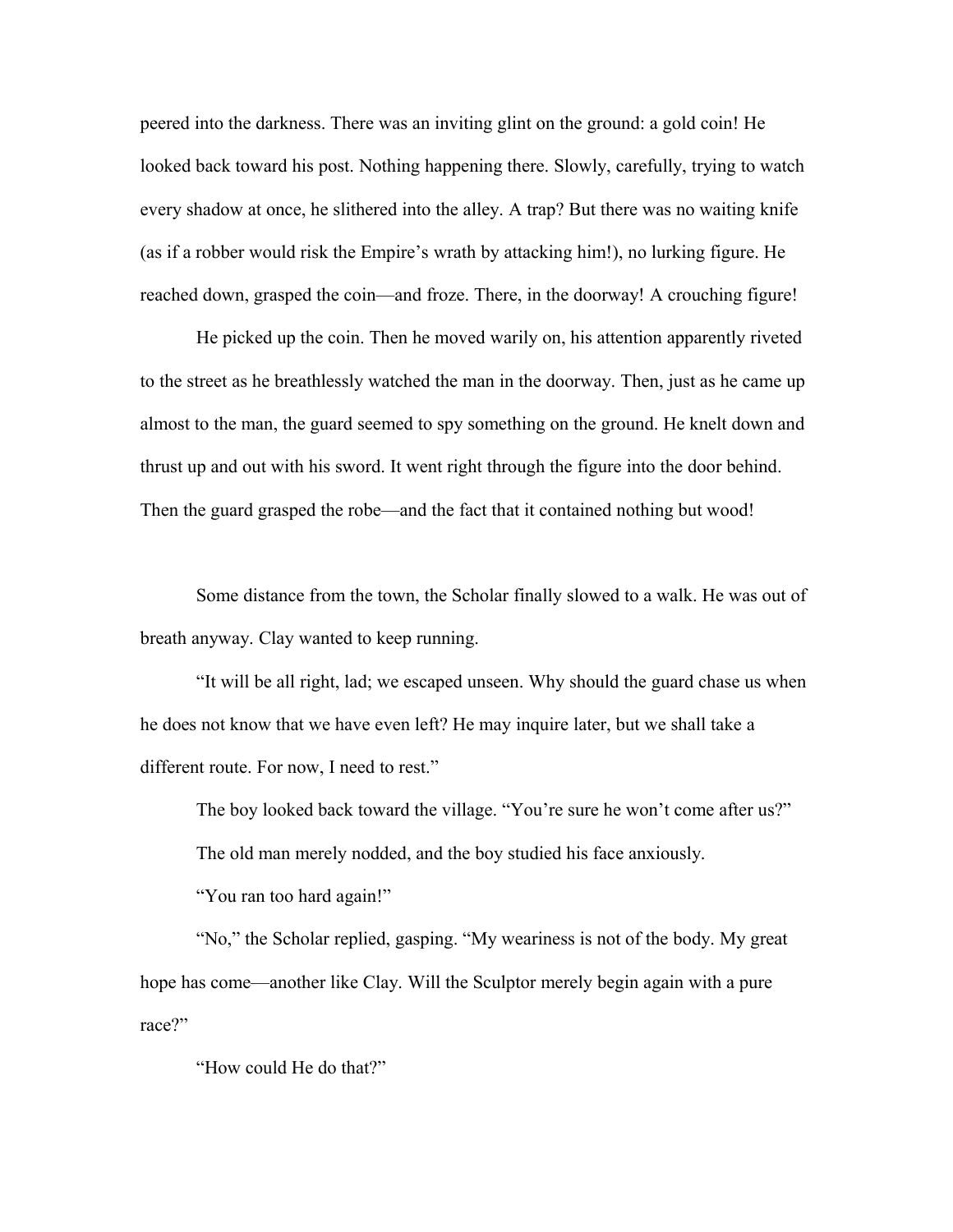"Clayfulness is passed from father to child through the father's blood. This child could produce a race of real people with any woman he chose." He paused for breath; then he cried, "But how does that help me? I am already clay, and who can cure me? My hope mocks me from the cradle!"

"Don't talk like that! You said the Sculptor would find a way."

"But how? I cannot understand...."

"You're talking like those Sages, now! The Sculptor does more than we think by doing less than we hoped, remember?"

"Yes." A familiar strength began to creep back into the Scholar's voice. "He will save me...somehow." Then a curious look stole over him. "My night has come, boy; but the dawn is breaking! Trust that! Trust Him!"

Clay seized him desperately as he fell. "Don't leave me! Not now!"

"I have no choice. Go to my friend John; he will care for you. Tell him—tell everyone—that the Dawn is breaking!"

Night came in the early morning, and the old man's body slept. Clay's mind was suddenly filled with the image of the serpent coming for its prey, and he turned and ran. He could almost hear the scales scuffing against the earth. Then too, the Scholar's last words seemed to echo in the wilderness: "The Dawn is breaking!" But they were answered only by the sobbing and the footfalls of a frightened child fleeing into the darkness.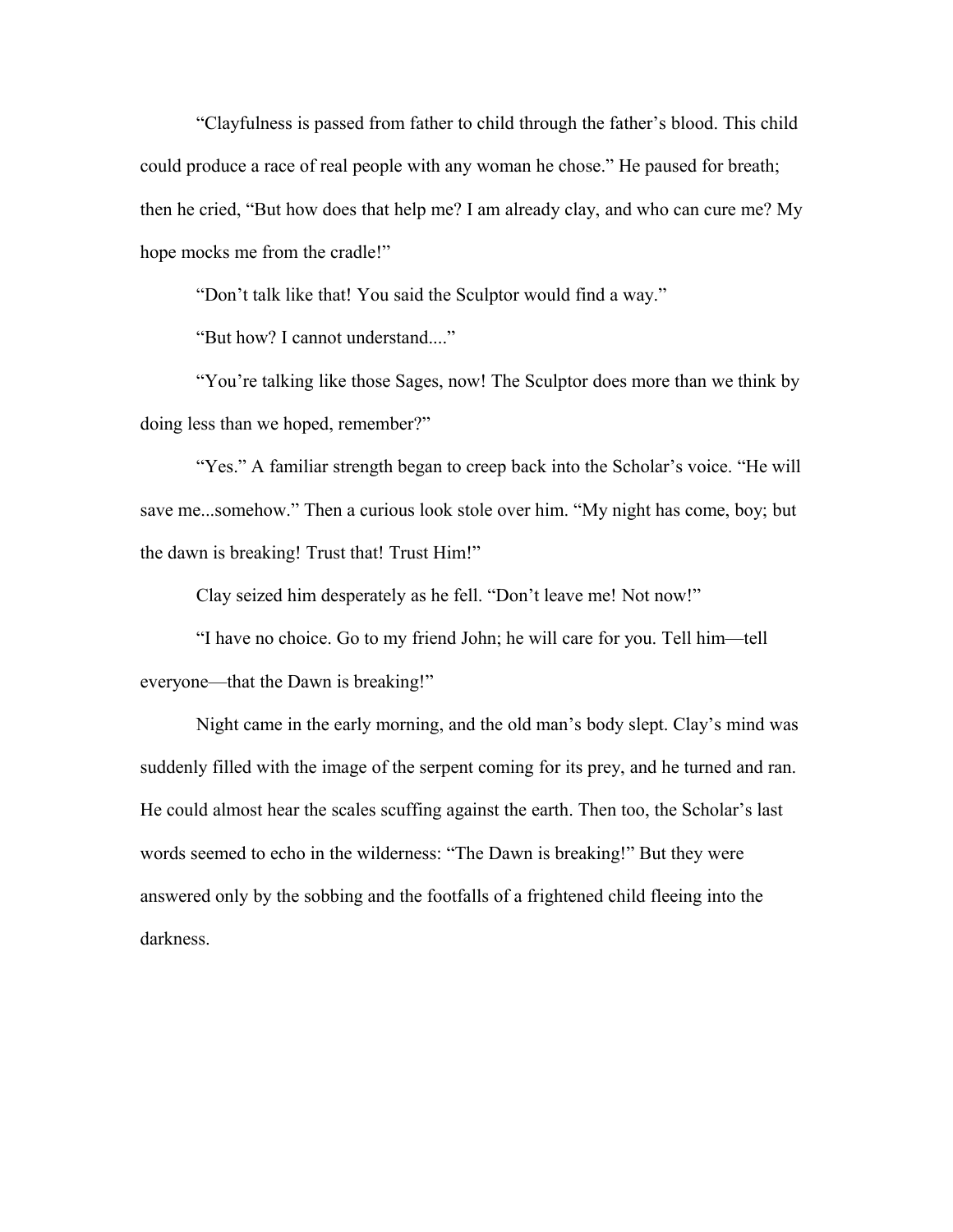## IV. Thieves

It had been years since the baby was born and the child vanished into the darkness, and in a sense both were forgotten. But a new attraction had arisen.

The crowd was large as usual that day, a mixture of noise and awe, commentators and listeners. There are three parts to most crowds: the center of attention, the audience, and the people trying to make a profit. All three were present.

The Man was speaking quietly, yet with a force no mere shout could equal. What he said was simply true, without the exceptions and the twists and turns the Sages always used. The sheer relief of hearing reality spoken, even though they could not comprehend it, drew many. Then there were the miracles.

It was said that the Man had cured every illness, fed the hungry—even removed hardened clay that had bound people for years. All this was astonishing enough, yet there was more: the Man never failed to confound the Sages. As the Sages confounded everyone else, the audience for their humiliation was tremendous.

A small part of the crowd came for this reason alone; several came to see the Man; most were there for some combination of reasons. Some came to watch, some to investigate, a few to believe. Was he a prophet? A king? Someone to amuse them and care for their needs? No one knew, but it was interesting to see what he would do next and to hope that he would explain himself as clearly as he answered the Sages' questions.

As for the Sages themselves, they were as puzzled as they were outraged. They were experts in prophecy and knew exactly what to look for in the coming King. This upstart clearly wasn't it. He was the wrong sort of person doing the wrong sort of things. What was worse, he wasn't one of them; and what was worst, he refused to become one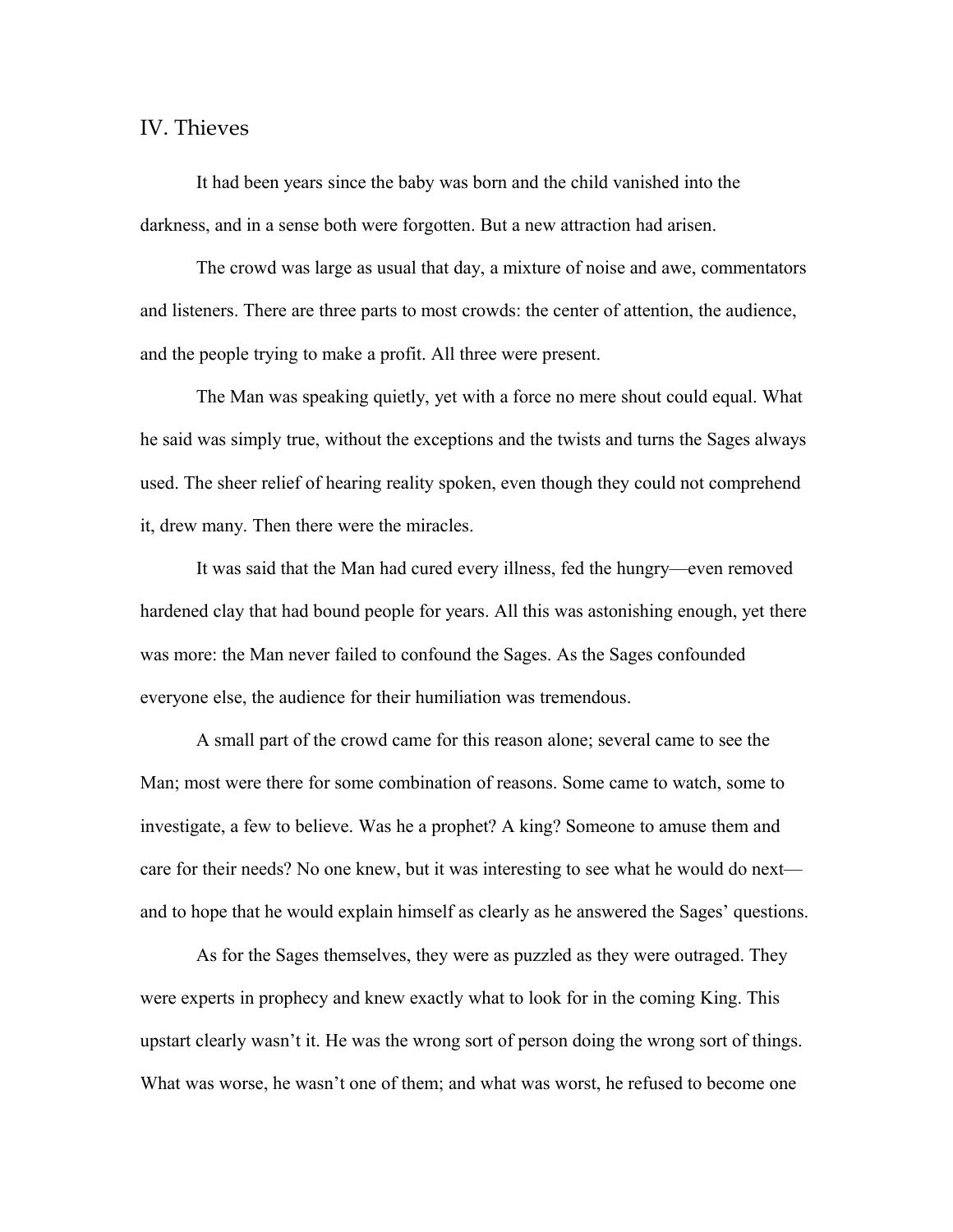of them. Such a lack of humility was clear proof of his evil, just as his failure to meet their expectations was proof of his fraud.

The thieves were mostly on the outskirts of the crowd—such a Man could probably expose them if they got too close!—though rumor had it that one of the Man's friends was a thief too. Unlike the Sages, the thieves did not know whether the Man was really one of them. Nor did they care, so long as the take was good. The problem was that the most profitable targets were the also most dangerous—the Sages themselves. Their hands seldom strayed far from their wallets, and they were firm believers in speedy punishment. Although the Man had supposedly delivered an adulteress from their wrath, no one wanted to take such a risk.

Two of the thieves in particular were having a bad day. They were old for thieves —most were forcibly retired at an early age—yet experience and skill fail everyone eventually.

"That's my pocket you're digging in! I'll have you on the Tablet for this!" The Sage whirled around surprisingly fast for one of his shape and seized the shoulder of the fleeing man. The Sage's hand had well-developed muscles from years of finger-pointing and money-grasping, and the grip was as sure as death.

His prisoner was as ragged and rumpled as his clothes, with a voice like aged parchment. "Please, my lord, I did nothing! Don't threaten an old man...." He glanced around quickly, unobtrusively, as if waiting for something.

Or for someone. Suddenly a younger man stepped between the two. He bowed respectfully to the Sage, and pointed down a bit dramatically.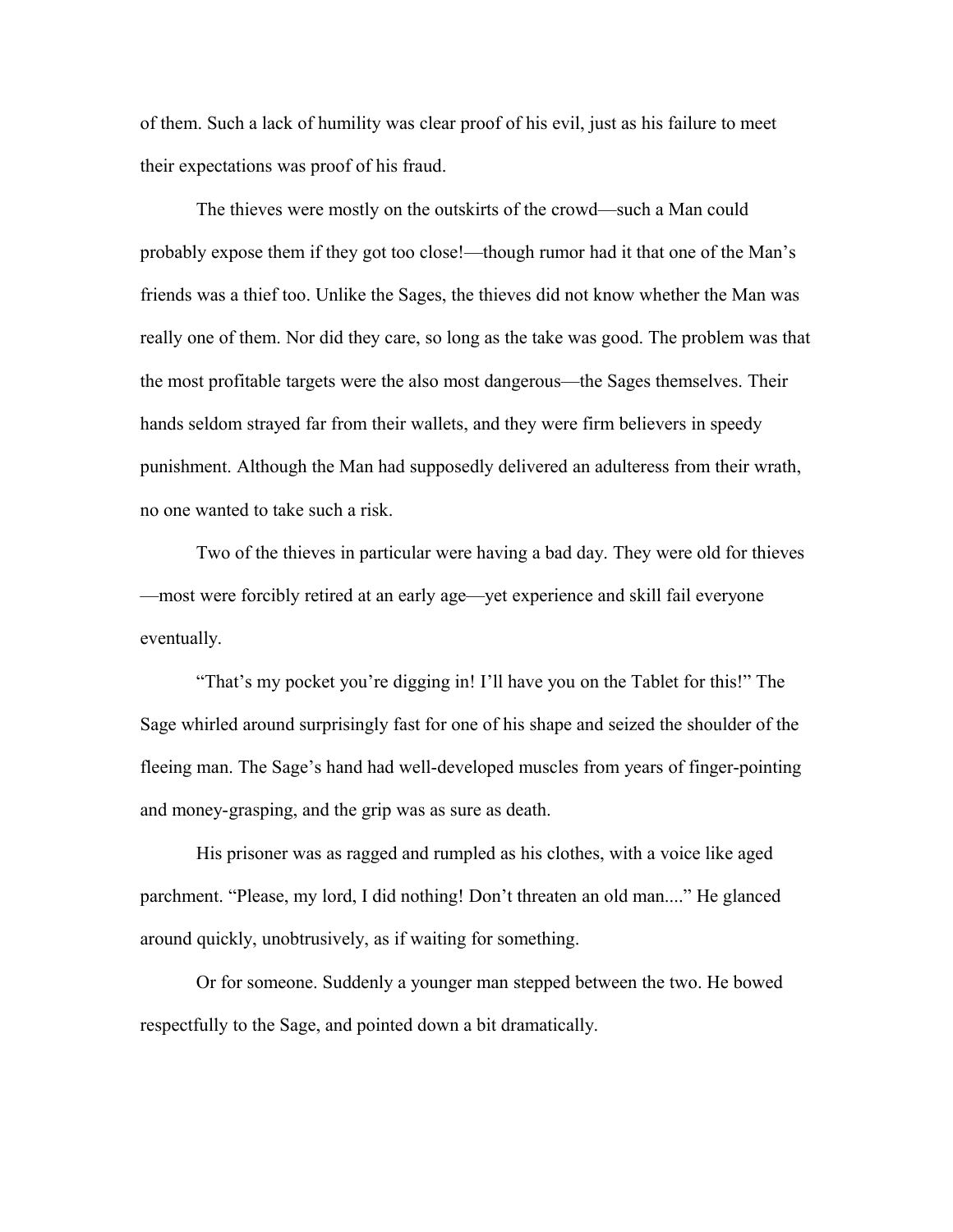"Gently, Teacher; your money is there on the ground. You can't blame this poor old man for that!"

The Sage fumed as he bent down for his gold, but his attention was suddenly distracted by something the Man said: some especially irreverent reference to the Sages. "I'll have him on the Tablet soon, too! Now as for you two..."

The thieves had disappeared.

The younger thief's respectfulness also vanished once they had gone a safe distance.

"'Golden fingers,' eh? And to think you taught me to pick pockets! I'm surprised I can tie my shoes with a teacher like you!"

"Shut up, kid! Remember who got you those shoes, and how. While you're at it, you might remember who voted to keep you alive all those years ago."

The younger thief looked away angrily. If only he could forget the night he met the thieves! It had been long ago, when he still had a name—thieves had little use for real names; he had been just 'kid' for decades. Names are for people; lumps of clay need only titles and descriptions.

The older thief spun him around roughly. "And if you'd been paying attention instead of gaping at that guy, I could've passed the money to you instead of dropping it. D'you know how much you cost us? And all because you had to be watching with the other suckers. I don't know why you had to drag me here anyway. Did you just want to see that guy? Are you going to go straight and join his group? Or maybe see if he can use another thief?"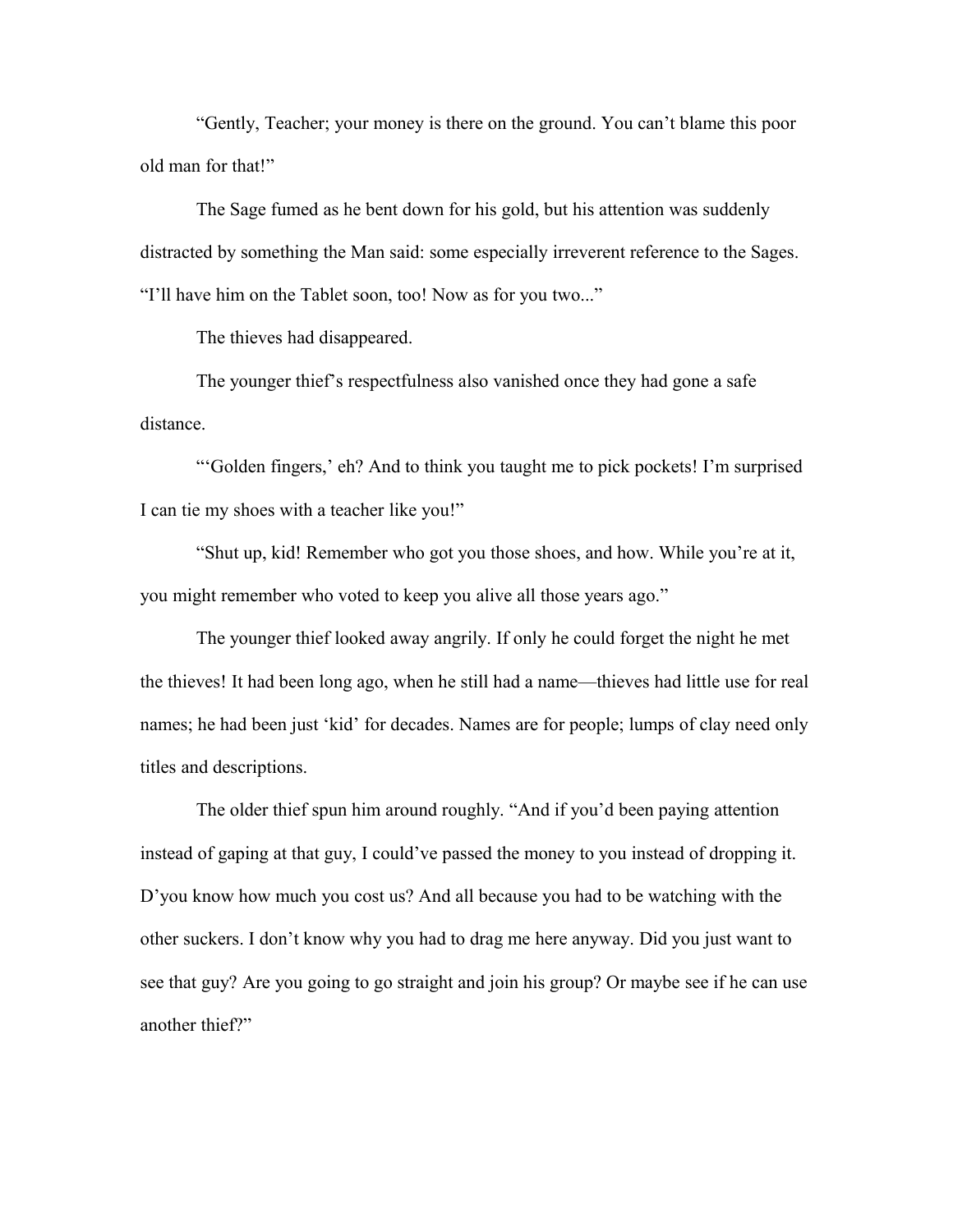"There's something special about the man—something familiar—and I've just got to figure it out."

The old thief sputtered. "What, even if it costs us our lives?"

"Our lives aren't worth much these days anyway. We can't go on like this, and you know it."

"This just isn't a good place. We should be in town by the market or on the trail where you don't have to be so subtle."

The younger thief laughed. "You can go into the city if want to: it's swarming with soldiers for you to practice on. The patrols on the roads are pretty bad too: remember what happened to the rest of the gang? Face it—the only safe way to rob people these days is for the government as a tax collector. Anyway, if this guy is all some people say, he may be a way out of this stinking business."

"What, you mean if he feeds us and clothes us and tucks us in at night? Maybe he'll scare off the Empire, too."

"Maybe he will."

"Look, kid, all he'll do is get himself killed. The Sages are going to put him on the Tablet—with the Empire's blessing, of course: they don't want another loony wouldbe king stirring up trouble. Nobody with any sense does. So go ahead, hang around with the guy. He'll get killed, and then the soldiers will come looking for you. I've seen it all before."

"So are you going or staying?"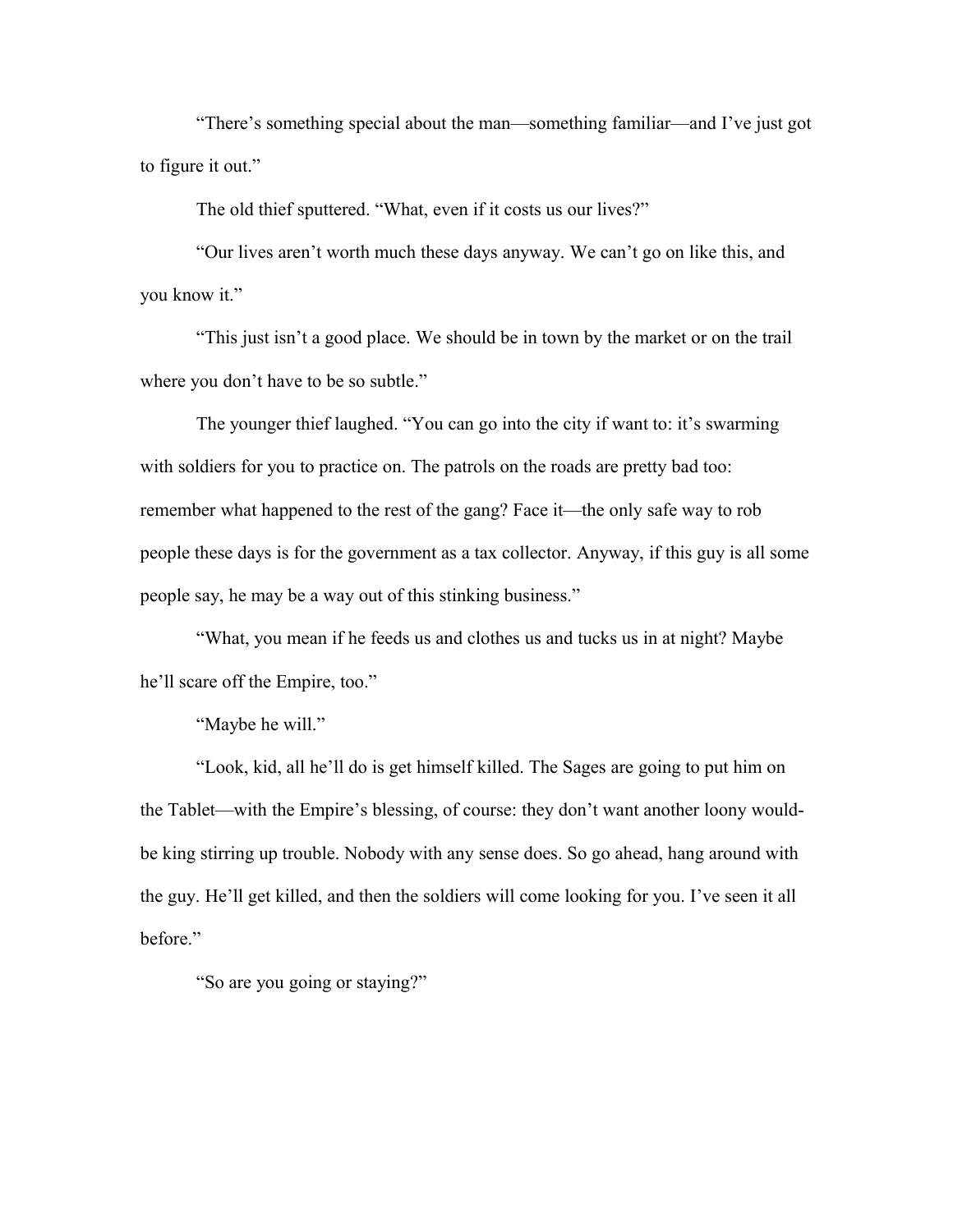The old thief glanced toward the city. Then he shrugged. "Aaah, I'll stick around 'til the show's over. Might actually pick something up when they leave; who knows? Anyway, we did get a meal out of those dummies..."

"They were a nice family."

"Sure, kid. Anyway, a full stomach is as good as a day's wages, so I guess we came out okay. Besides, I haven't seen a good show in years."

"What do you mean? He isn't acting."

"Maybe he isn't, but from what I hear, these things all go the same way: he talks for a while, mostly saying clever things that don't really mean anything, so everybody thinks he's some kind of genius—people think you're smart if they can't understand what you 'really mean.' Then the Sages get up and heckle him, and he makes fools of them, and then he gets people so wound up they say they're healed."

"You think they aren't?"

"Look, it's an old game. Maybe some of it's real, maybe not. Sometimes I think the Sages must be getting paid to look stupid, but they're too proud to take a fall for anyone. So that part's probably real. But the rest of it?"

The younger thief turned away angrily and gazed at the Man. "I still say he isn't acting. Maybe the rest of them are, maybe everything else is a fake, but you can't tell me he is."

"So maybe he isn't. The best games have a sucker up front who really believes it all. If I didn't know the Sages were going to shut it down, maybe I would try to get in. But they are, so it's not worth it. Rumor has it they've already put a price on his head, and someone's going to take it. Besides, some of the Imperials are getting too interested.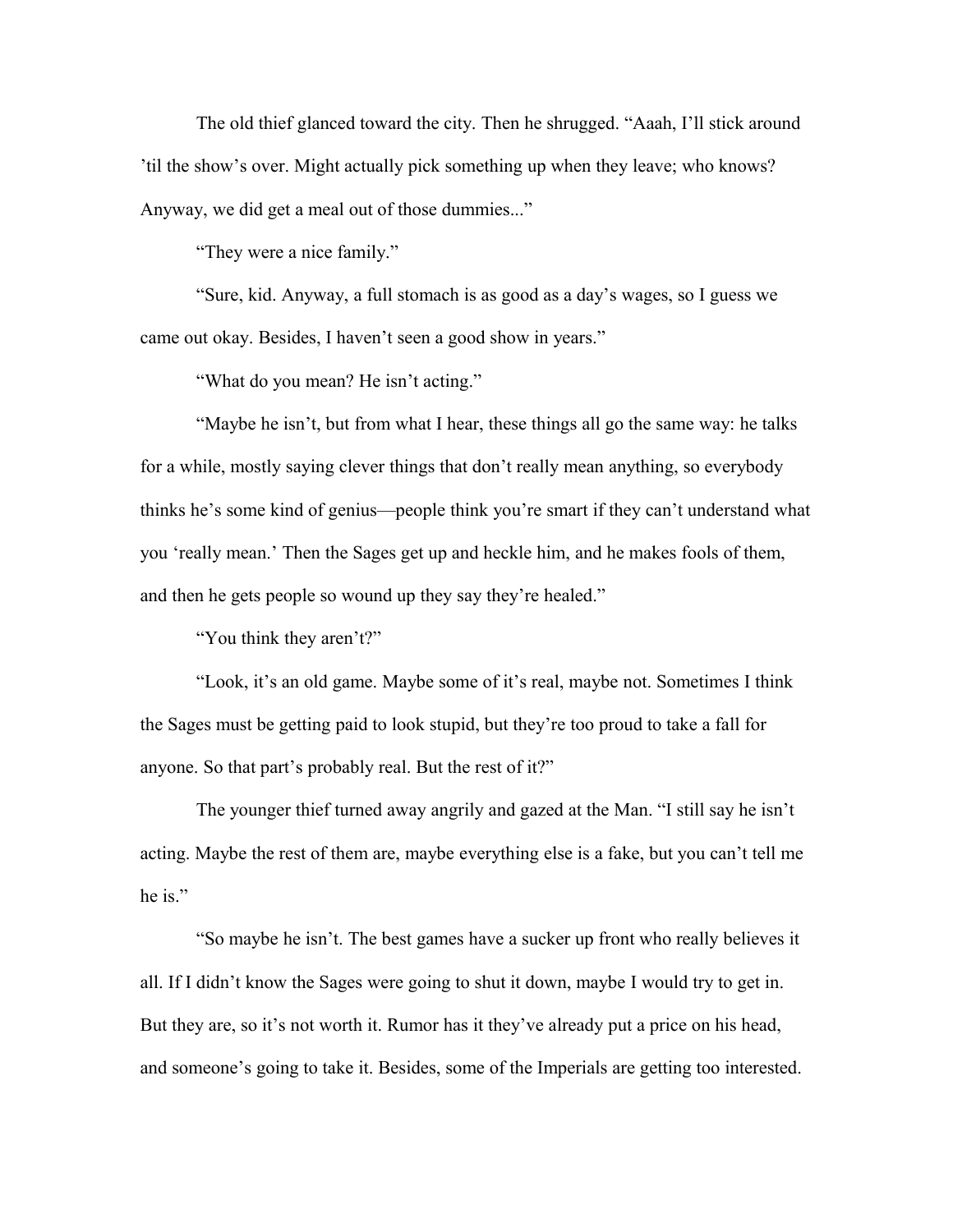They say old Brutish himself wants to get involved, so you know it's gonna get nasty." The younger thief paled at the mention of Brutus, and his companion laughed. "You have to grow up sometime, kid; you're getting too old to believe stuff like this. What are you, forty?"

The younger thief scowled. "Maybe you're getting too old not to believe something. Or maybe I'm getting old enough to realize we can't keep this up forever. Anyway, just shut up and listen if you're staying, or leave if you aren't. I want to hear the man."

The older thief shrugged. They sat and listened for a while. The Man was doing well: his popularity had increased incredibly since he came to the City. Everyone knew about him, and almost the whole City had come out to hear him. The event followed the outline the older thief had given, as he was quick to point out. "Preaching, clowns, and magic. Now if I ran the thing, I'd have the preaching in between, and pass the hat a little."

The younger thief scowled. "He doesn't pass the hat at all."

"He doesn't turn anyone down, either. Anyway, I hear some of the ladies are paying him to preach. Women are always trying to spread a little morality around."

"The ones you hang around with don't. Now shut up! He's saying something again."

The Man stepped forward with a deliberate air. He wasn't trying to be dramatic, but the importance of what he had to say was clear. The crowd hushed: the time had come for him to announce his kingship!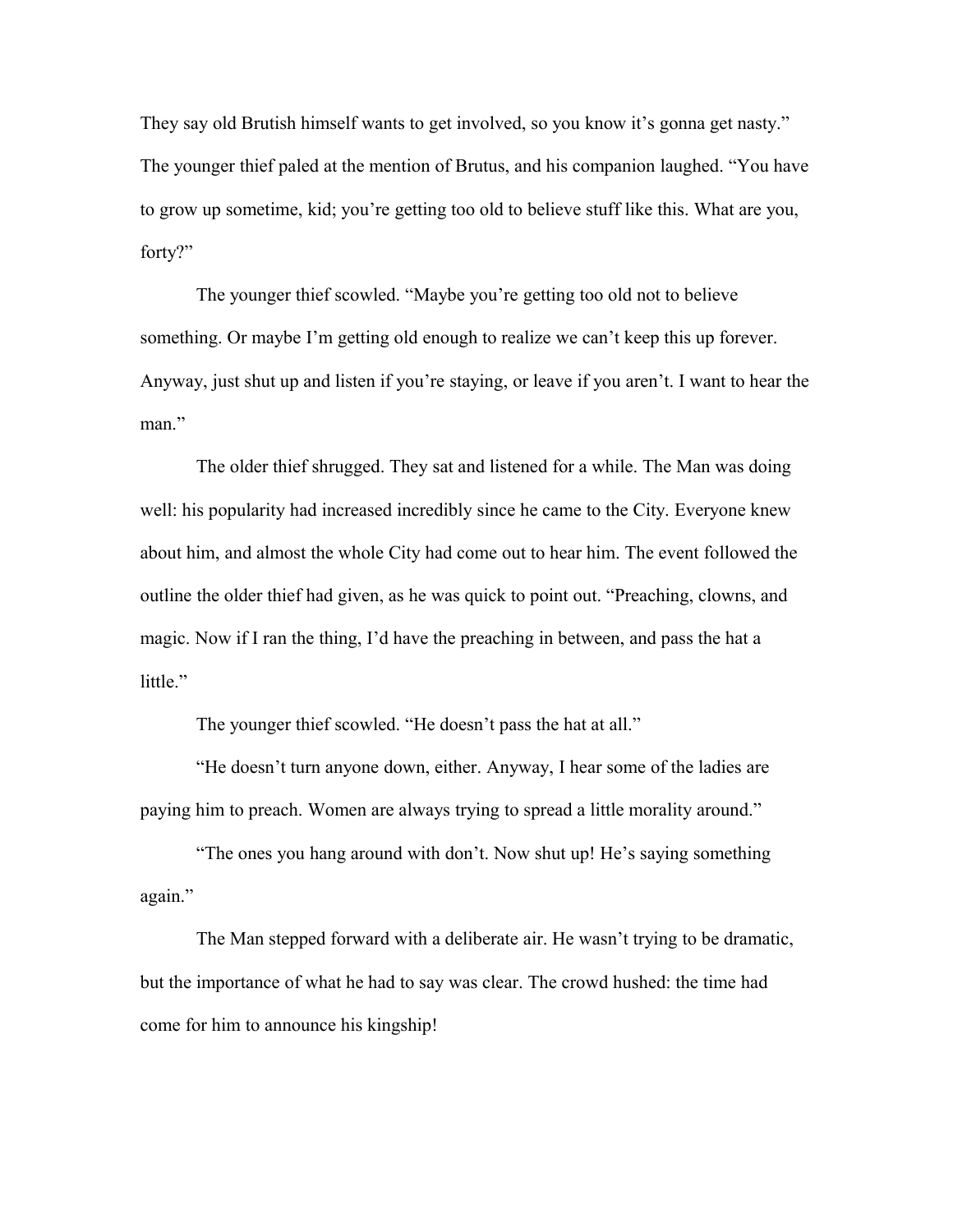"You cannot be part of my Kingdom unless you eat my flesh and drink my blood."

The crowd was astonished. As soon as the shock passed, people began hurrying away.

"That does it," the old thief cackled. "I heard he said something like that once, but I never thought he'd be dumb enough to do it again!"

The younger thief was almost in tears. "He must mean something else! He's too wise—too good—to say such a thing."

"Look at the bright side, kid: at least he's a generous cannibal—he'll let others go first."

"Shut up! Just shut up!" The younger thief was crying now, like a disappointed child. "I thought he was better. I thought he was... It was like he did it on purpose, just to get rid of the gawkers. But why?"

"Don't take it so hard. Maybe they already ate and didn't want any. Anyway, he didn't get rid of everybody—look over there!"

The scene captured the younger thief's attention. Some statues carried a struggling, cursing boy to the Man. They seemed as frightened as everyone else, but much more desperate. They spoke to him quickly, pleadingly, as the child tried to escape or at least to injure himself or them.

The Man looked at the boy, seeing what clay-covered eyes could not. The statues were hollow inside, for all the emptiness they put there not only did not fill the hole left there by the ancient fruit, it made it worse, as if one could compress a vacuum and put a mountain-sized hole into a heart-sized space. Yet in this case there was more and worse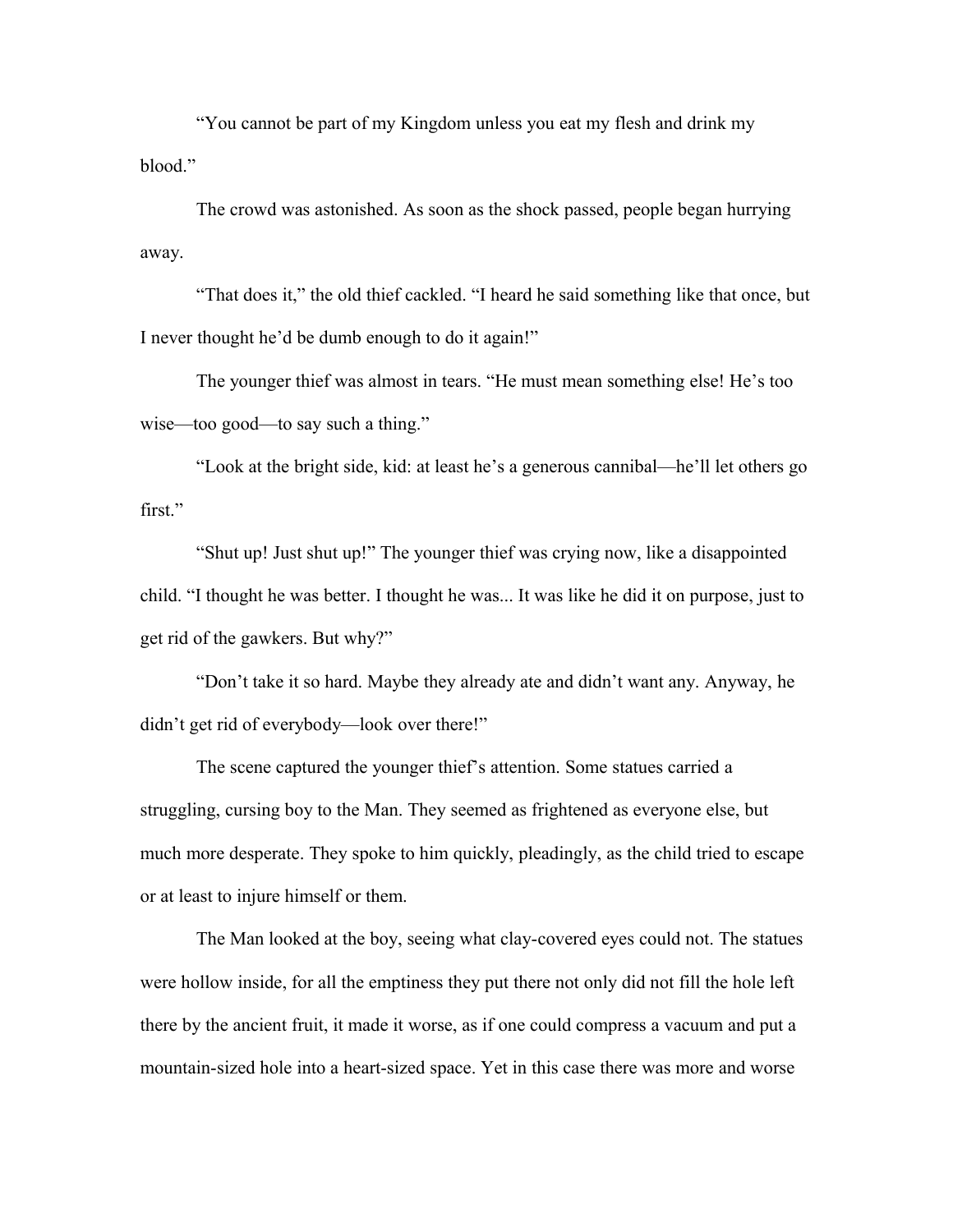than mere nothingness. A toad-like face peered out at the Man, almost too frightened to bluff.

"What do you want, Servant of the Sculptor? My time has not yet come. Leave me alone!"

"Your time is closer than you know; but for now, come out of this boy!"

Those standing near the Man heard only the command. They certainly knew nothing of the struggle, nor did they feel it when the earth shook.

Now, no one would strike an Imperial soldier, for to do so would be to strike the Empire itself—and who could be so strong or so foolish? Removing one of the serpent's toads meant defeating the serpent himself—and who could be so powerful?

Yet only the serpent's voice emerged from the ground; he had been defeated every time he had risen up to fight, and he was beginning to learn from his experience. "I don't know who you think you are, but the time has not come. Just leave us alone, or you'll regret it. I control these creatures, you know."

"I control you. Get out."

The only answer was a retreating growl. The toad fell from the boy, who immediately hugged the Man in joyful relief. It wasn't the proper thing to do, but the Man hugged him back as though no clay covered the child. Yet there was no mark or stain on the Man when he sent the boy back to his parents. One with eyes to see would have witnessed the child's mire melting away to nothing as it neared the Man, for his cleanliness was not just a lack of mire but an all-conquering purity no filth could corrupt.

The younger thief shook his head. "I don't get it. If he's just a weirdo, how can he do that? And if he's for real, how can he say such things?"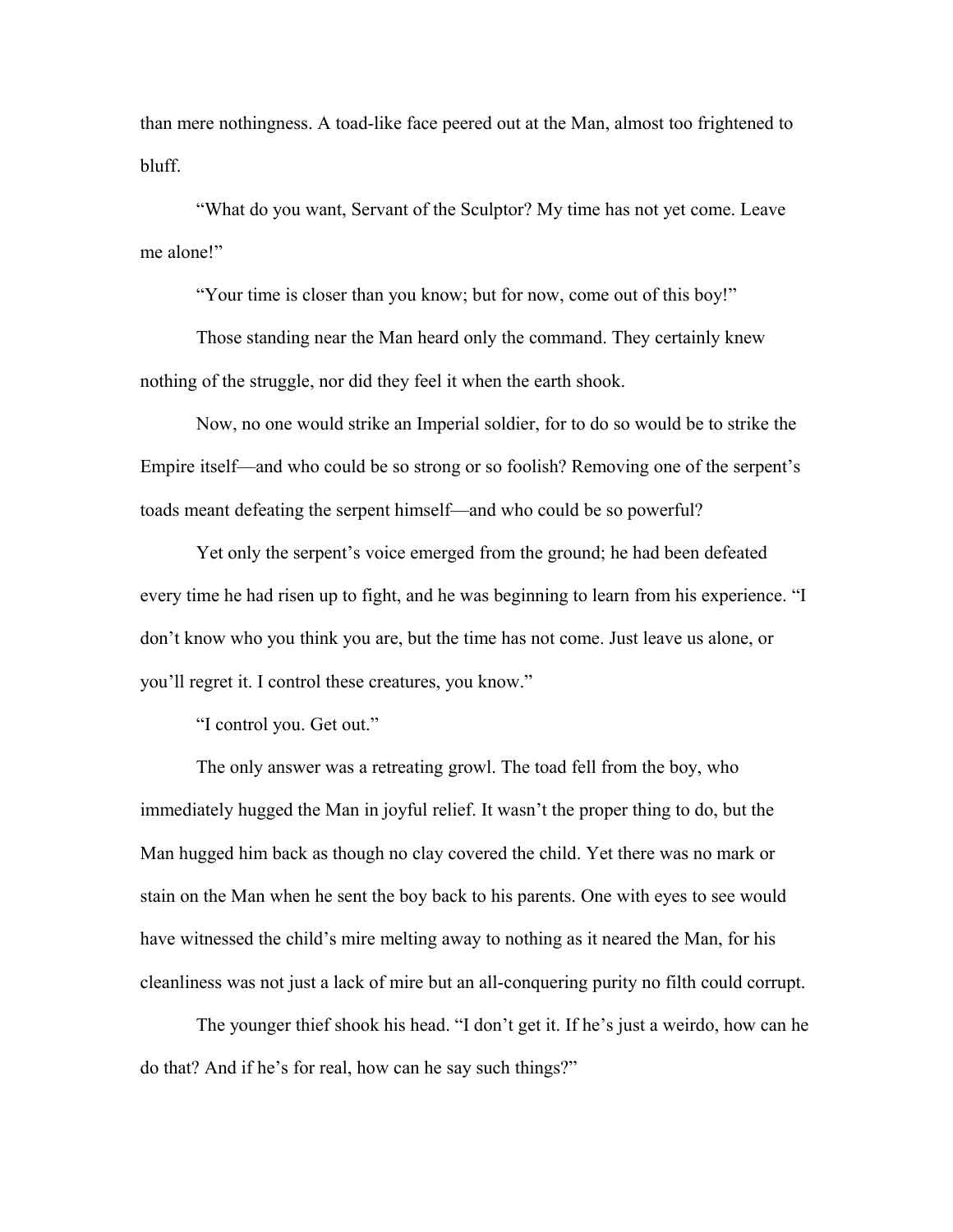His companion moved away, muttering. There was something different about the older thief, something frightening.

"What's the matter? I thought you said you liked a good show—if that was just a show. Hey! Come back! Wait!"

But the older thief was running wildly away, and his only answer sounded like a croak.

It was night before the two thieves met again. A day of careful, cautious searching had revealed nothing, and the younger thief finally gave up. It was too late to leave the City easily: the gates would be guarded. Considering how his companion had been acting, he had probably been picked up by a patrol a long time before.

And patrols were everywhere: the thief knew from long experience that there was some kind of alert out. The soldiers were doing their best to keep out of sight while they watched the streets. Maybe they had caught his friend and were looking for him! Or maybe they just knew a madman was loose. It made no difference.

The thief used all his skills to move toward the city center, where the soldiers would probably be more widely scattered: they seemed more interested in keeping someone from leaving the City. Yet it was still well past curfew, and the thief wasn't up to answering awkward questions. He paused in the sheltering shadow of a large building, away from such light as the heavens offered. The building's protection mocked the flimsy cover of darkness. If he could just get in, he would be saved!

From above he heard voices: it was a house. Well, it was that part of town, he supposed. He listened for a moment, and a familiar voice came to him.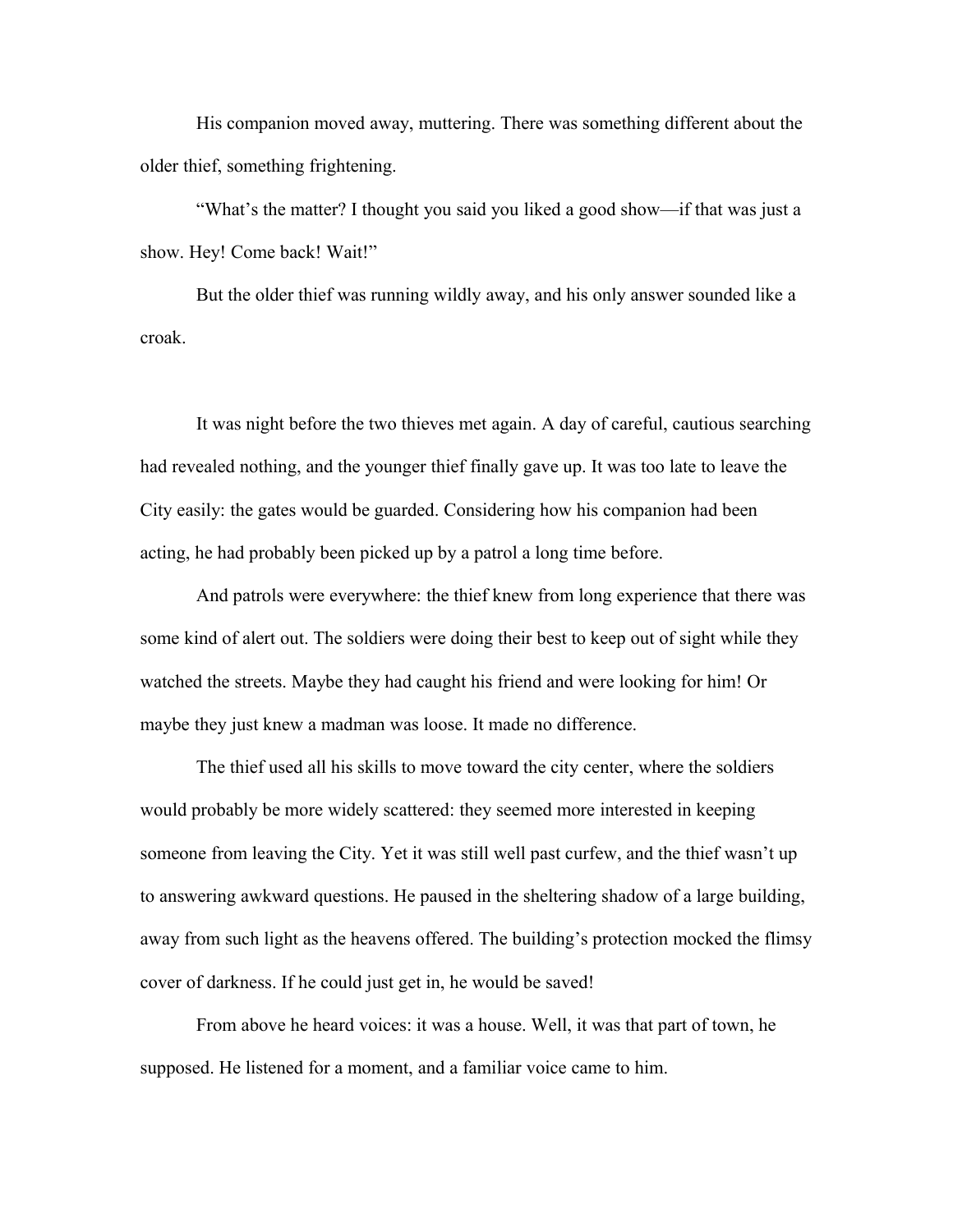"Remember what I told you: these are My body and blood. You must eat them until we are together again. Remember!"

It was the Man! And there was more to what he had said that afternoon! The thief listened for a moment longer; then he realized that the Man and his followers must have been leaving. What a strange message! It echoed in the thief's mind, especially the final command, strong and imperative as a general's order, passionate and imploring as a lover's farewell: "Remember!"

Somewhere in the depths of the thief's being, in a place made for and by forgetting, the word began to untie ancient knots, to free mummified memories of long ago. It was not done in a moment, but it was a beginning; and some processes, once begun, can never end, only succeed.

In the meantime, though, something immediate did happen: soldiers' footsteps approached, and hushed and urgent inquiries were made.

A voice croaked angrily. "He's gone! I told you to get a move on!"

"We would have been here long ago if you hadn't insisted on counting the money twice!" The second voice was somehow much like the first, though the tone was more educated.

"Well, no matter. I know where he's going. Come on!"

The mob moved away, and the thief sighed with relief. Just then he heard another group coming from the other direction: probably a patrol looking for the source of the hubbub. The thief pressed back into the shadows—and into something hiding there. The person or creature croaked with rage and bolted into the street and the patrol. The next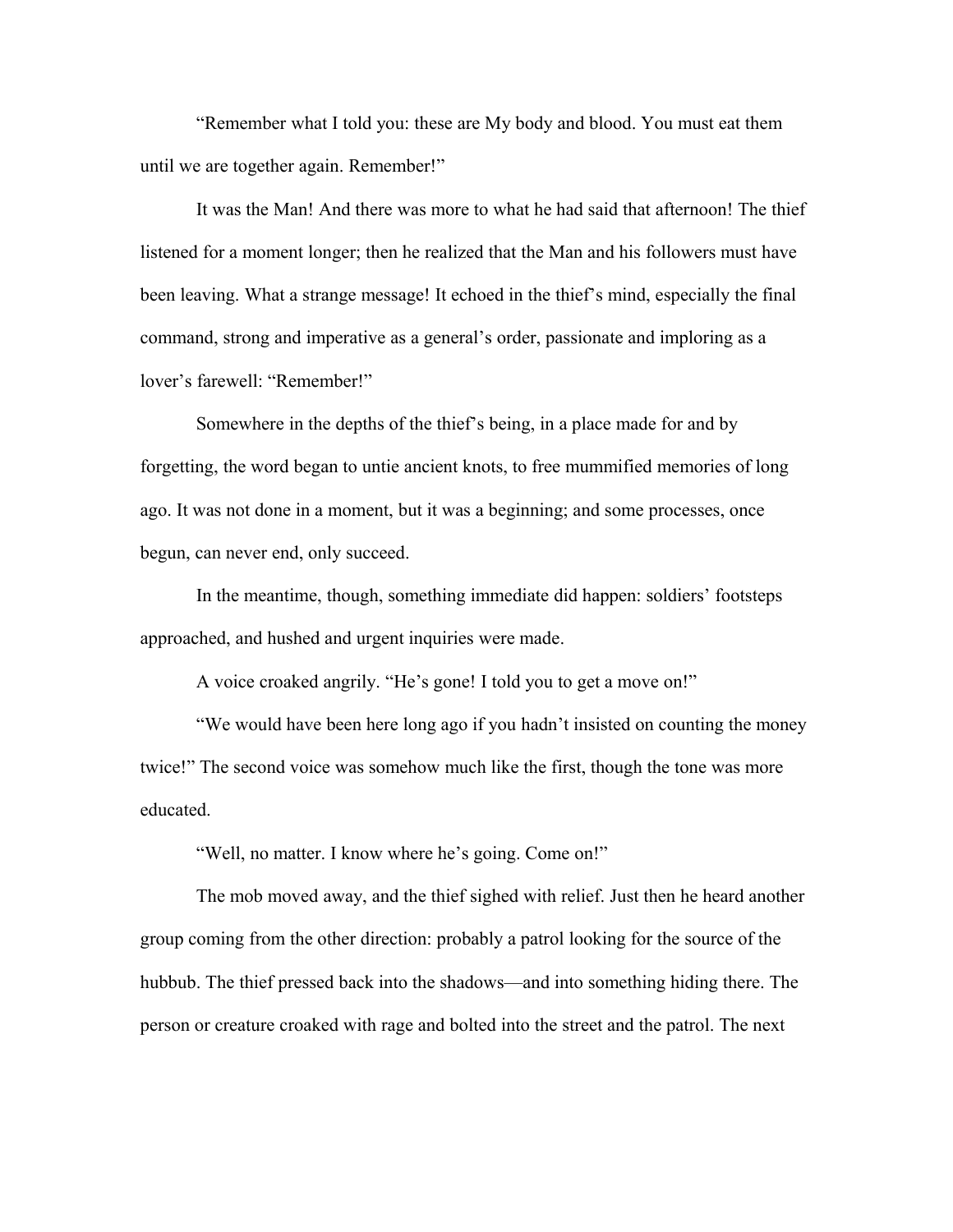thing the thief knew, he was staring up at an Imperial soldier, while nearby the remains of a familiar face leered at him.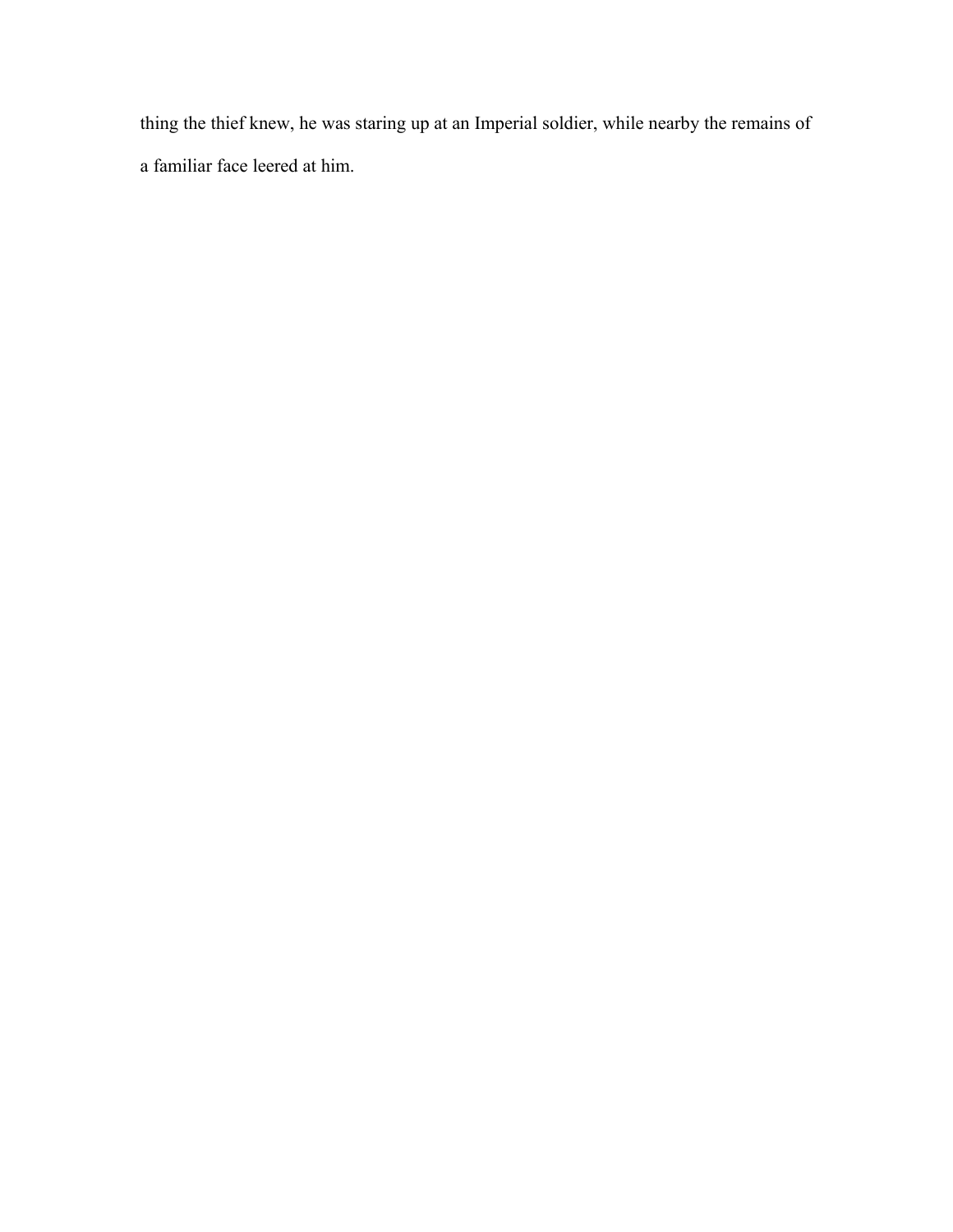## V. The Travail of His Soul

It was a dismal morning, more an extension of the long, weary night before. The Tablet crouched in the yard, surrounded by an army of jagged blades set up in perverse homage to it. Around these a crowd was collecting. Everyone glanced at the Tablet, but none could look at it for long. It was so ancient, so dark, so cold and unyielding, who could believe that it had ever been a living thing?

A Sage approached the knife-like letters. They formed a path spiraling toward the Tablet, but he took a shorter, more direct route. There was a narrow path through the blades, clear and smooth, but only the foreign soldiers who officiated at the executions used it. No Sage would even consider taking such a route. Carefully, painfully, the Sage made his way to the Tablet, using a path he knew well. He had long ago learned to walk it with a minimum of injury. He pulled his richly embroidered robes up and away from the stains left by others less skillful in avoiding the sharpness of the torturous letters.

Finally he stood by the Tablet. He gazed at it with a mixture of love and awe. One of his old teachers used to lecture about the beauty of the words etched so deeply in the ancient stump. Elihu, that was it—whatever did happen to him? The Sage reached out, not quite daring to touch the letters. He had decided long ago that the true beauty of the Tablet was not in its words but in the efficiency and the ruthless consistency of its letters. Unlike the blades the Sage had just crossed, these letters never failed to draw all the miry blood from their victims, and the life they drank never stained their edges.

Soon the Tablet would swallow more life, make it vanish without a trace as it had always done. From what he had heard, the victims were all so filthy the letters would tear them apart. One of the prisoners in particular.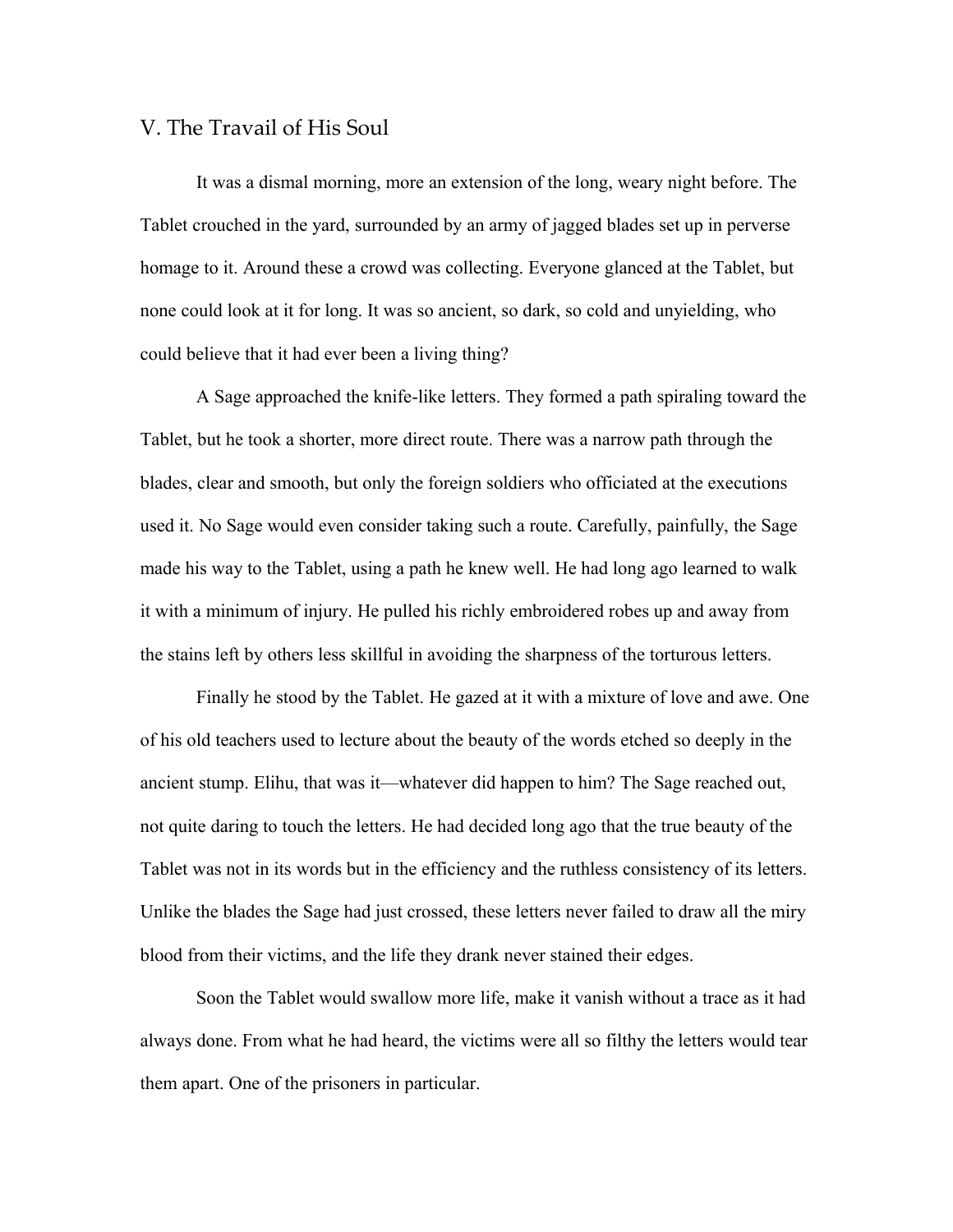The three were marched in through the gate as victims always were. Two of them were ordinary Tablet-fodder: mere thieves who had strayed too far from their den. The third was different, more unusual: a rabble-rouser who was stirring up imperial wrath against the people. He also had no respect for the Day of Rest, and taught many other strange and horrible practices. Some even said that he claimed that his followers would eat his flesh and drink his blood! What was more and worse (to the Sage, anyway), the man actually seemed to think himself immune to the Tablet, and he opposed the smaller blades that the Sages had erected in its honor.

The Sage smiled. Soon the blades, big and small, would testify against him. It was always soothing to watch someone else's righteousness yield to the perfection of the Law. Of course, the untrained found it reminded them of their own softness and frailty. The Sages, however, knew that the Law existed to punish those who denied it; it could never turn on those who worshiped it.

The Sage's musings were interrupted by the sound of the soldiers calling the condemned forward. The soldiers were running things, of course; the execution had to be according to their specifications. They had almost as many rules as the Sages, though theirs were only ones they had made up themselves. Brutus Tyrranus himself, gray and terrible, had shown up to represent the Empire. Though the Sage despised the foreigner, he felt a certain kinship and admiration for him as well: the man knew how to keep the rabble in line.

Finally the condemned were led to the circle of blades, the so-called teacher sandwiched between the two thieves. The ceremony required them to walk the entire spiral course to the Tablet to ensure that they would feel every letter of the text.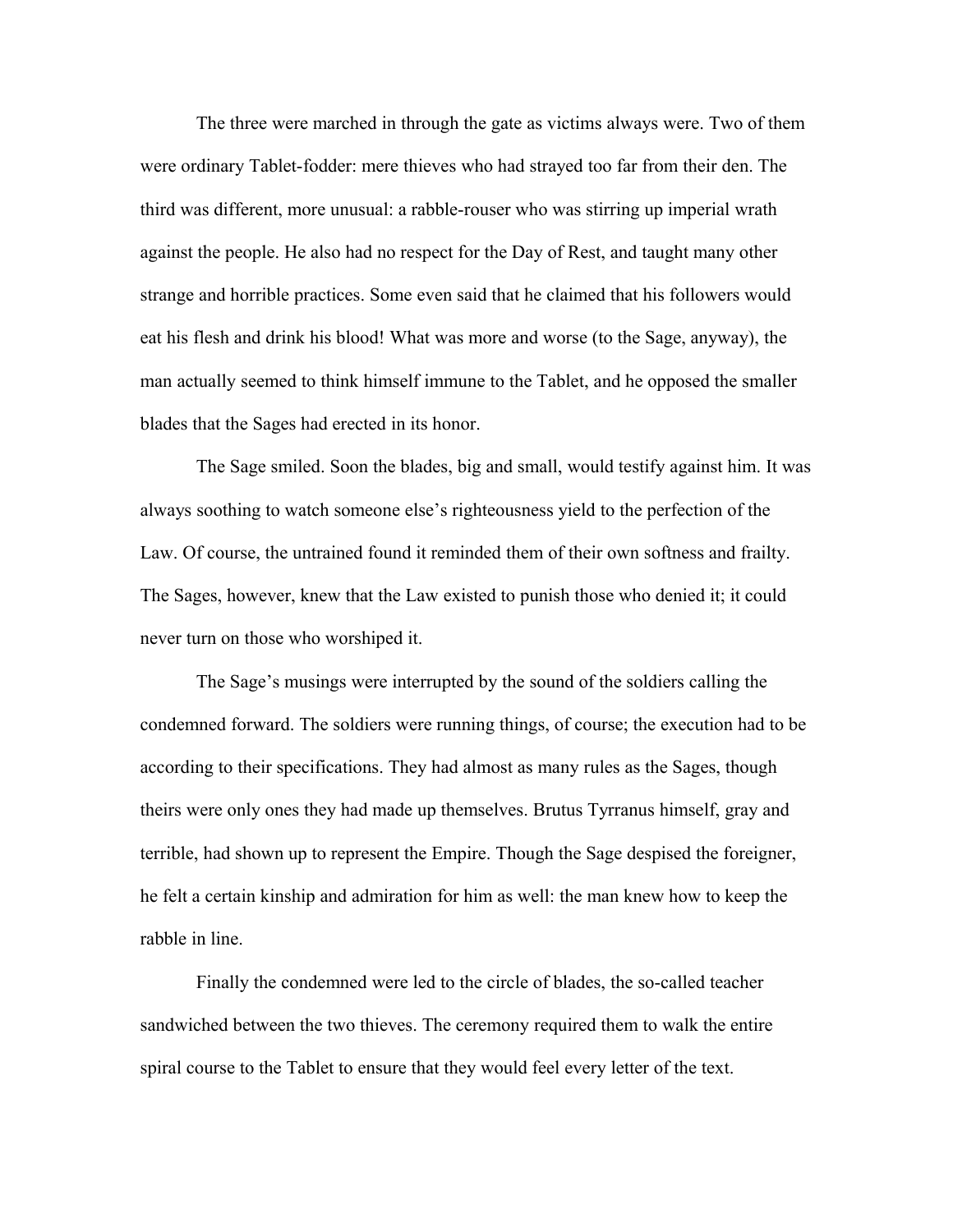Meanwhile, other Sages would thread their way carefully through the safer, more direct path to join the one waiting at the Tablet. No Sage would accompany the prisoners on their last march; the Sages wanted to avoid touching the filth that would gush from such evil people. Those watching the spectacle might even think that some of the mire had come from the Sage himself. It was better not to confuse the unlearned.

As the prisoners stepped onto the knife-edges, the thieves began cursing. The other simply walked on quietly except for groans and what sounded like prayers. The groans reassured the waiting Sage. For a moment he thought that the blasphemer (for so the Sages' official charge read) felt no pain. He clearly was suffering as much as the others, though the Sage could not help wondering if it was for the same reason: the blasphemer did not wince with each step the way the others did. The Sage studied the Man's feet. They weren't bleeding! But the Sage knew that they were bleeding—all feet bled on the blades; only real flesh could resist them, and no blasphemer...

The Sage scowled. The Man must be bleeding. He must, he must! Then he saw something dark by those feet. It could have been, probably was, from the thief in the lead; none of it clung to the Man's feet, though he must certainly have touched it. But the Sage preferred to imagine that it flowed from the blasphemer's feet. That decided, he soon was able to see what had to be slashes gushing the blackest mire he had ever imagined. Good! There was nothing different about this man after all! He could fool the untrained rabble, but a properly trained eye could discover faults where others saw only innocence.

Muck poured from an ancient well near the Sage's heart, but he was too busy to notice.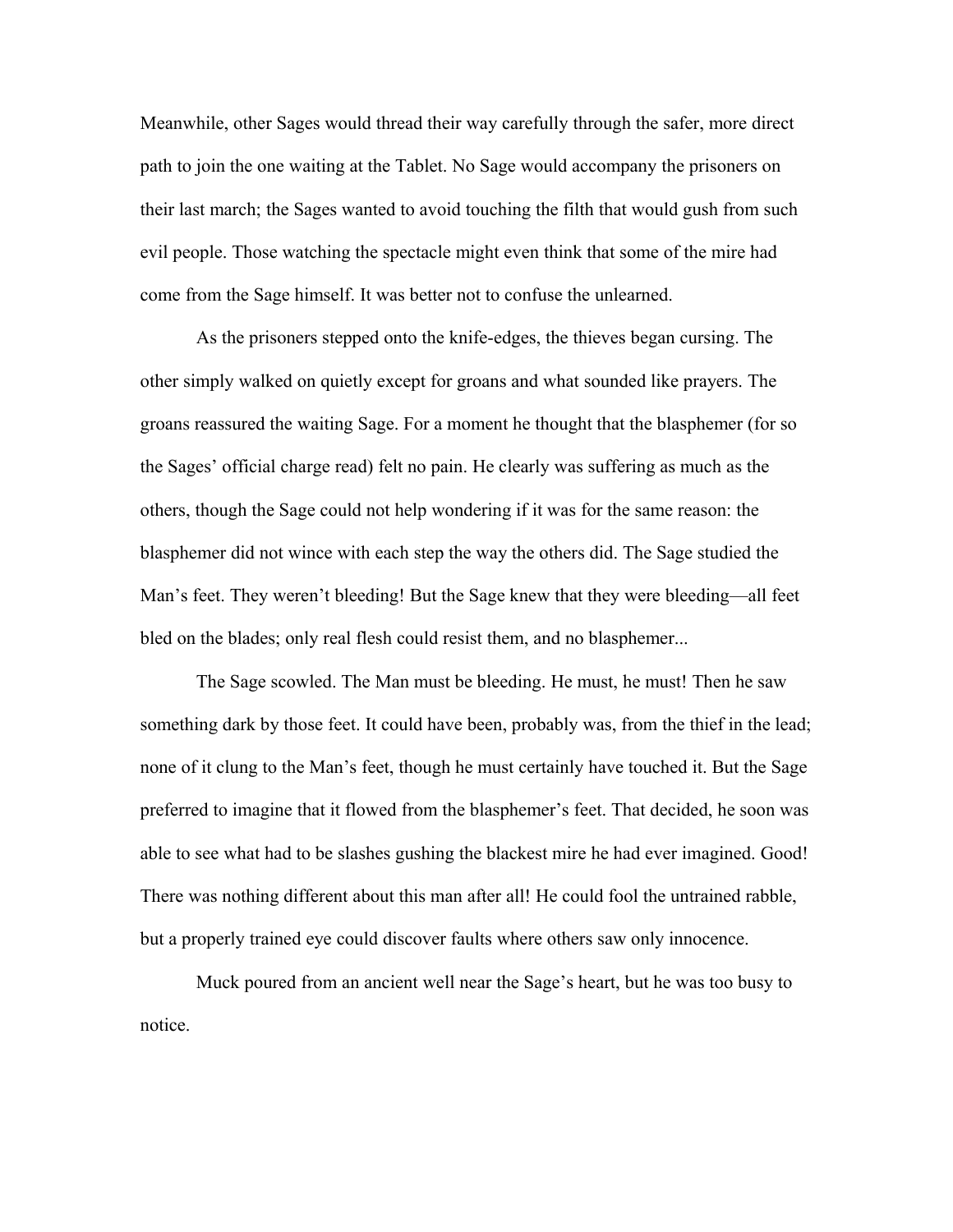Meanwhile the thieves had realized that the easiest way to forget their own torment was to attack someone else.

"Hey, Holy Man! Why don't you flatten out these blades for us?" The older thief had been a wild man when the soldiers caught him; he had since become less violent but more full of curses. The younger thief had been different, but whether from despair or simple weakness, he could no longer resist his companion's mocking spirit.

"Yeah, you're supposed to be a king—what are these things you're walking on, rose petals? There must be an easier way to the palace!"

The Man gave no reply; he just trudged on resolutely, loathing the agony that awaited him. The onlookers thought they knew what that pain was, and some pitied him. Yet the thieves found his silence maddening.

"Come on, change these blades to flowers, then."

"I think he has—can't you feel the thorns?"

On they all went, circling ever closer to the Tablet. As the pain grew, the comfort of the insults and jokes diminished. The younger thief at the end of the procession stopped talking and started thinking. Remembering. He tested his bonds again, though he knew it would make no difference. There were too many guards and no way to leave the circle quickly, even if he could still run. And there was Brutus, following them from outside the circle, waiting for them to reach the Tablet before he took the foreigner's path. But still... The thief tried again.

The knots held. The thief knew well how it felt to be bound by an expert, and the guard who had tied his hands was clearly no amateur. The last time he had been tied so firmly was...when? Through the agony that pierced him, a memory stirred. Something,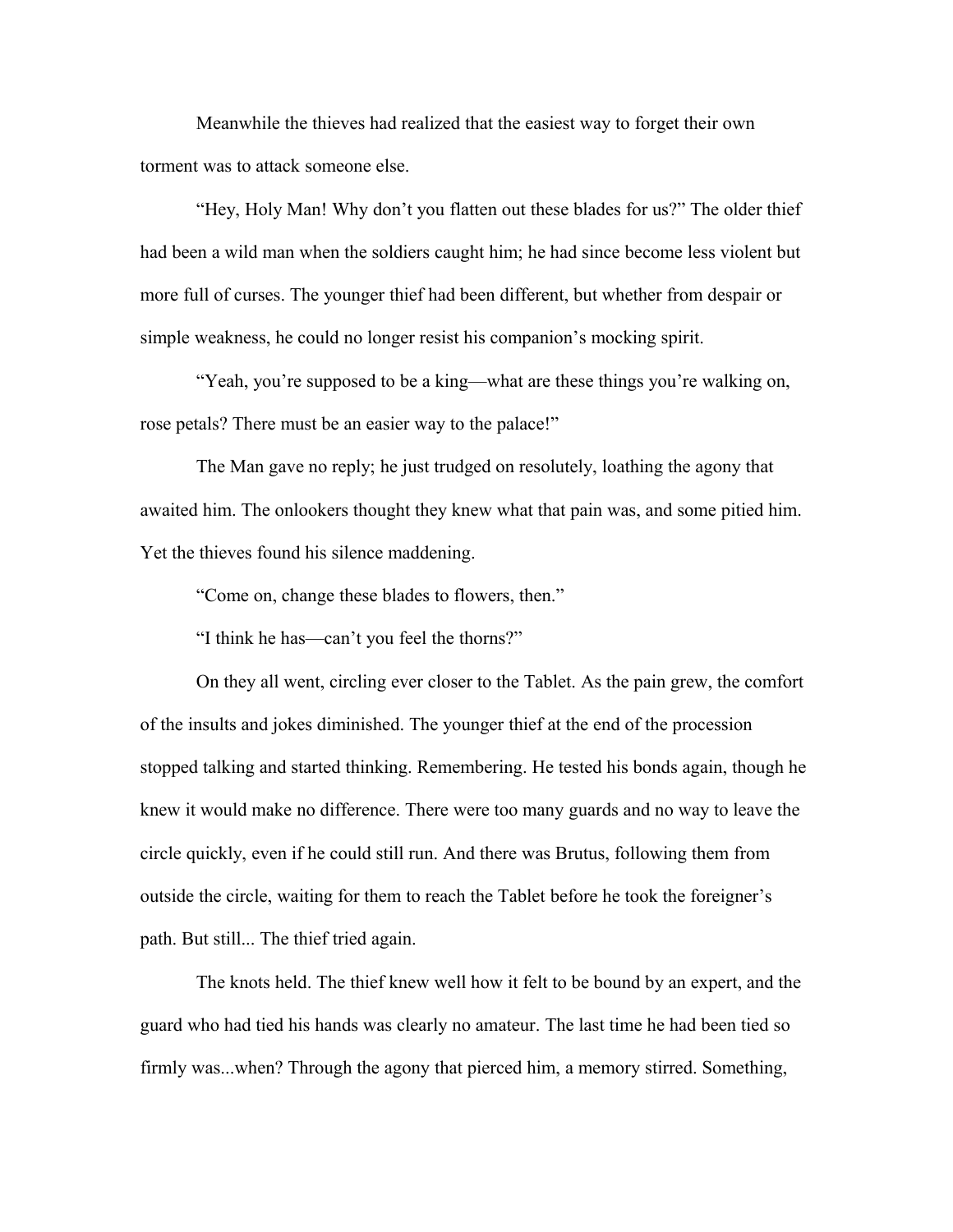someone, somehow was familiar here. He strained to recollect something a child had known—something a child could see—once so long ago. He examined the Man more closely than ever before. Something about him just wasn't right. Or maybe it was completely right, and it was that which puzzled him.

They were at the Tablet. The jagged edges of the letters seemed longer than before; the bladed surface suggested the wide-open mouth of a monstrous serpent. Unmoved, the Sages separated the prisoners. For the first time the second thief really looked at the Man's face—and into his eyes.

"Well, King, it looks like I'll get to warm up your throne for you," the first thief said. His tone was not as confident as his words, and suddenly the foolishness of it all nearly took the younger thief's breath away.

"We're about to die! We lived like fools; we certainly shouldn't die that way. We deserve this, but this man hasn't done anything to..."

A Sage's fist interrupted him, and as he staggered, his eyes cleared. For the first time in such a long time, he could see truly. His hands, invisible under their coating of black, brackish slime, halted before they could touch the bruise on his face. Not that his face was any cleaner—he had no illusions about that! The worst fear is to be horrified of yourself, the bogey you cannot escape; and he was almost to that point. Yet he did not have quite enough time to be completely appalled at his own filthiness or even to examine the mire that covered his executioners. Something else caught his attention: a Man without spot of clay, standing in a pool of light, as if the haze above had opened to let some of the blazing power above fall on one who alone could survive its heat. And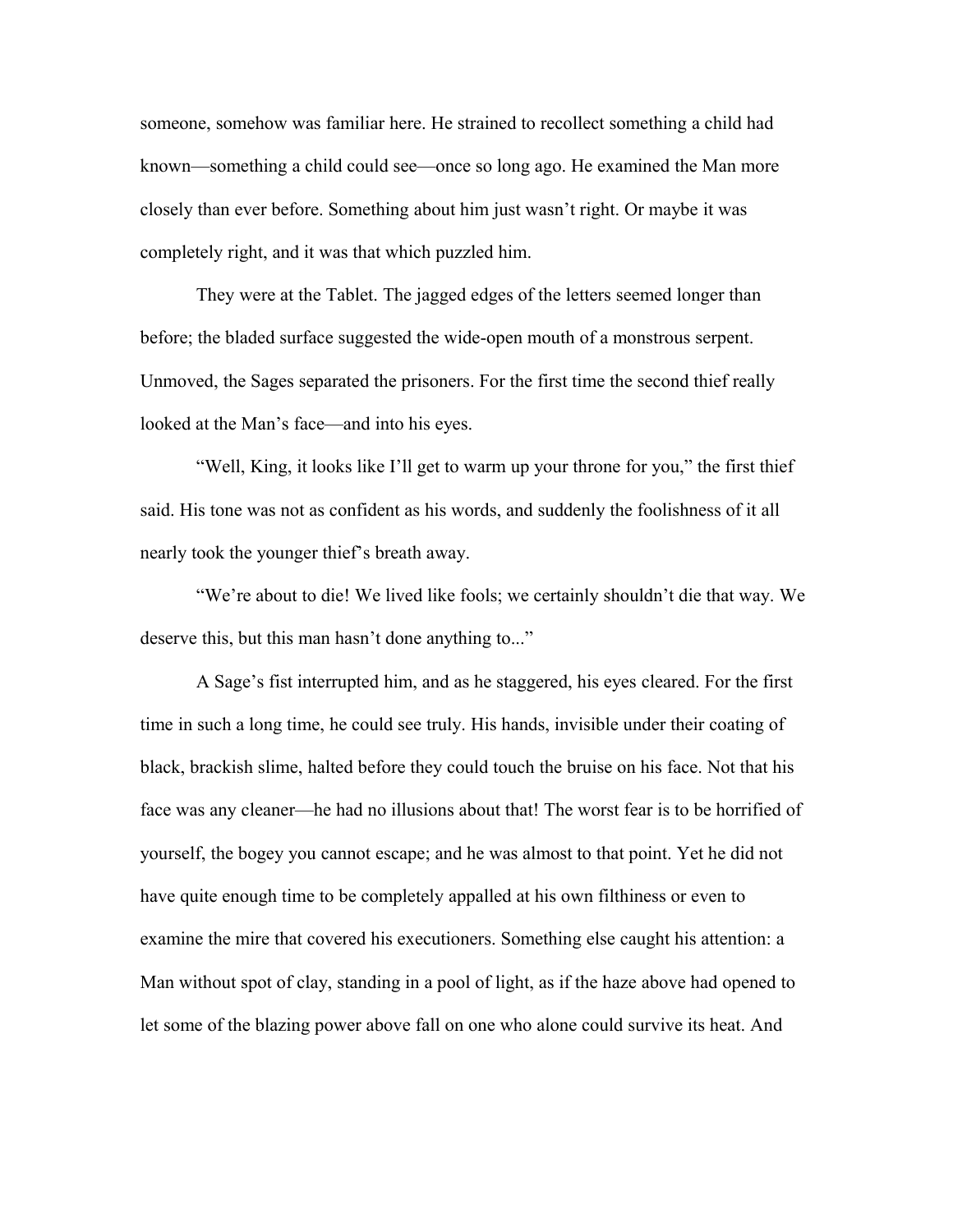then the thief knew and remembered what he had not dared think about for years—a hope he could not understand, like a light shining in the darkness.

A cry broke his thoughts. The first thief was being placed on the Tablet—he was already squirming from the slightest touch of the letters. What would he do when the Sages stretched him full length on the jagged edges?

The thief howled with agony. As he fought to escape the blades, they bit deeper, causing ooze and curses to pour from his being and making him struggle even more desperately.

It was the first time the younger thief had ever really seen his companion. Had all that darkness and stench actually been inside him all along? The thief shuddered. "There's worse in me: he was largely ignorant, but I knew what I was doing. I chose to run." He began to inspect himself again: it helped him ignore what was happening on the Tablet, and it also was morbidly fascinating. Looking into the blackness practically drew him inside, deeper and deeper, like a bottomless pit. He was collapsing in on himself.

A sound roused him from his fall. Was the Man offering to help the thief on the Tablet? If so, the dying form only vomited blasphemy in answer, together with pitiful whimpers as his agony became too great even for screams. As the last of his life seeped into the gouged writing beneath him, he crumpled in on himself until only a withered shell remained. Something like a small toad hopped free at the last moment and disappeared. Then the final clay-sodden trace of the being who had lived in the shell began sinking through the Tablet toward the ground, toward the earth's very core. Yet it had not disappeared completely when it was seized.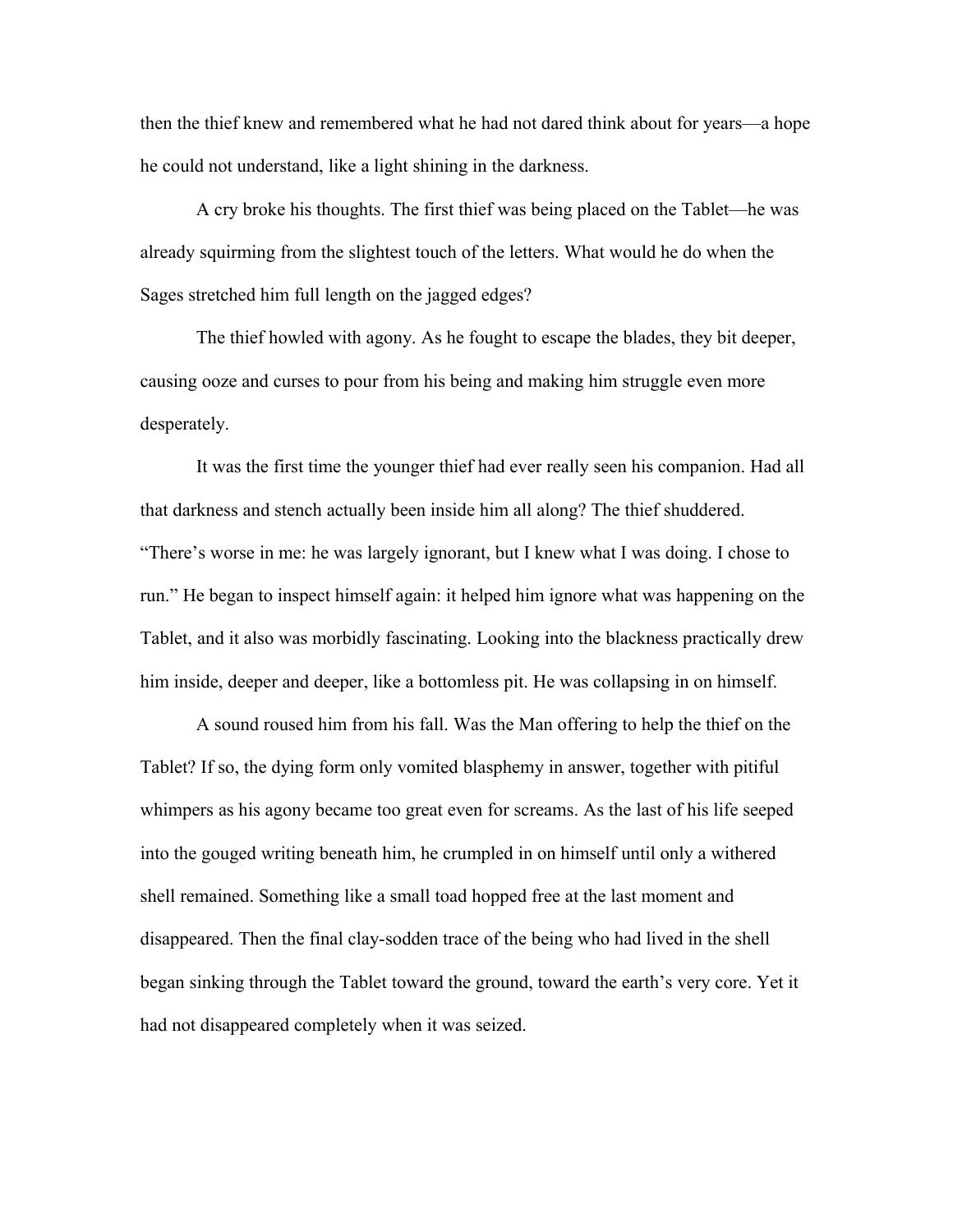Most of the people there could not even sense it. Probably only one pair of eyes saw it. The Man's face set with grim determination as he watched the thing rise from deep within the earth and superimpose itself on the Tablet. It was the head and neck of a monstrous serpent. Quick as death, the iron fangs struck at the husk on the Tablet, as though the stone-like surface itself had snapped shut on the heap. The fangs sank deep into the soft, helpless blob. The serpent surveyed the crowd for a moment, the Man in particular; then it dove beneath the surface, pulling some part of what had been the thief down into the ground. The shell on the Tablet was now quite empty.

The Sages had the remains cleared away with practiced efficiency. The Tablet, as always, left behind no hint of the ooze it had absorbed. It was as empty—as hungry—as ever. The Sages turned toward the Man; he seemed to smile, for all his pain.

"What do you want Me to do?"

"You will get on the Tablet, Blasphemer," the Sage croaked.

"As you wish."

He was smiling! Something, somehow, had gone right! But what? The remaining thief was so stunned by the Man's reaction that he almost forgot what he had decided to say. Then, just as the Man sat on the edge of the Tablet, the thief remembered.

"My King, grant me a place in your Kingdom!"

The Man looked at him and smiled a quieter smile—of reassurance rather than victory. "You shall be with Me in My Kingdom today."

Then he stretched out on the Tablet.

At first it appeared to have no effect: he simply lay there on top of the razor letters. The thief was not altogether surprised; in fact, he had almost expected it. But he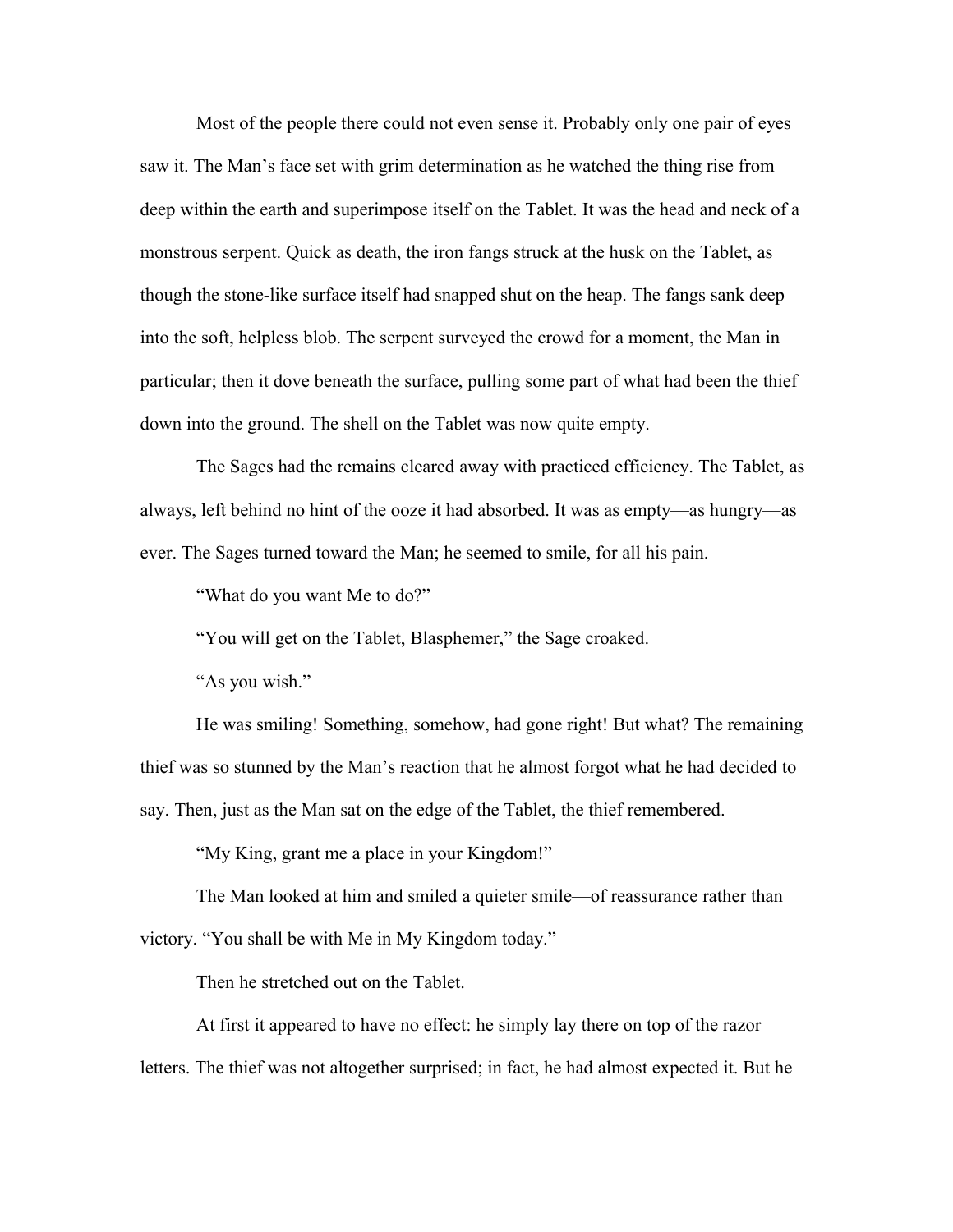remembered something he had heard long before: anyone who was placed on the Tablet was cursed, regardless of his innocence. What of the curse?

The next moment gave the thief his answer, for the Man seemed somehow to let himself down, to let the blades pierce his flesh. But how could that be? Blood poured forth: not sludge, not clay, but pure life, red as wine. And the life did something no mere clay could have done. Slowly, almost imperceptibly at first, the letters changed. There was something different about them—but what?

The letters were filling up. The blood overflowed the grooves and ran up the blades, covering them. Soon the entire top of the Tablet was encased in crimson. The thief glanced at the Sages, astonished. Could no one else see? Then he noticed another change: the light that had fallen on the Man had gone out. Even the usual twilight of day was fading to night. There were shadows everywhere, converging on the Tablet.

On the Tablet the Man finally screamed in agony. He had cried out when the blades entered his flesh, of course, but this was different: a cry of utter aloneness. It was as if a thunderclap wept, as if something stronger and greater than a man could imagine were meeting a torment almost as great. And as he cried, he grew darker—not just with deeper shadow, though the shadows seemed to swarm him. Something too black to be conceived—almost too black to be seen—was beginning to cover him.

It was clay: the foulest, most putrid filth that the world would ever know. Where did it come from? From the Tablet itself? Or was it drawn to him from the four winds? The thief imagined for a moment (though it was an absurd idea) that the clay came from him and perhaps from the other statues in the courtyard. Anyway, the thought of the muck touching the spotless Man was almost too much for the thief to bear. All that dirt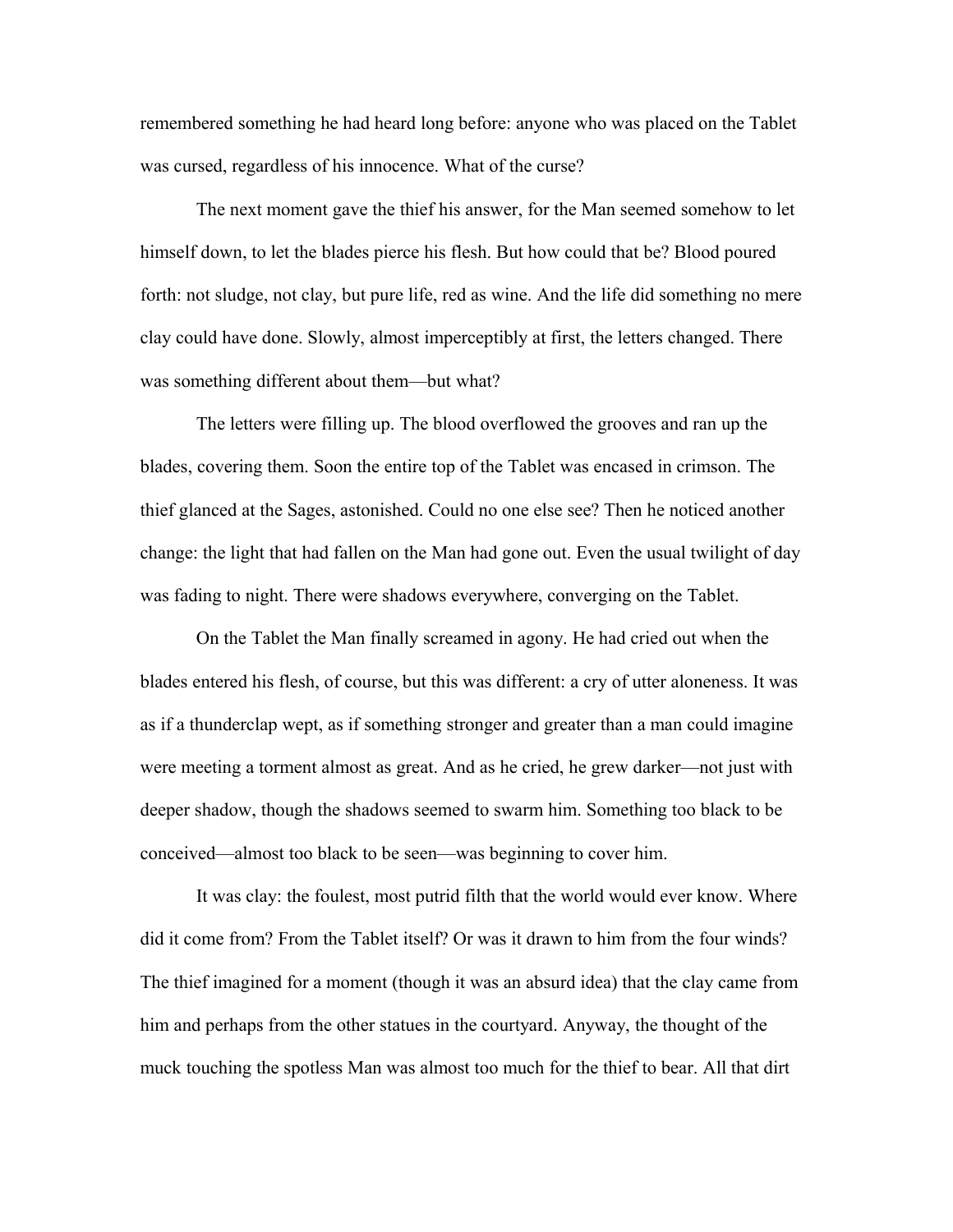and cold! For even if the light had still been shining down, it could not have penetrated the shell of clay that encased the Man as completely as his blood encased the letters on the Tablet. And suddenly there was no light shining down at all—not on the Man, not on the crowd, not anywhere, as though Light itself had gone out or turned completely away. Though the thief had little experience with or love for light, its loss still tore at his clay heart.

It was over as quickly as it had begun: the veil over the heavens was ripped away. By some mercy, the legendary sun was not up; otherwise the statues would have been burned to stone on the spot. Yet a few rays shone blood-red over the horizon, and Spring and sunrise both seemed quite near. The light clearly showed the clay-covered form of the Man, stretched out as though in a deep sleep.

It was over. Somehow they all knew it: the Man was dead. Brutus looked at the mess on the Tablet and impulsively stabbed it in the side: the Empire was taking no chances. The other soldier with him seemed horrified. Had he understood? Had he seen what happened? Not that it made any difference. Brutus sneered at the soldier's weakness and began laughing viciously, almost uncontrollably. Then a change came over what was left of his face. He clutched at his heart and fell behind the Tablet out of sight, destroyed in his moment of triumph. Others gawked at him, and the Sages had him removed from the area, while the garrison commander took his place at the Tablet. Only the remaining thief remembered the form on the Tablet and glanced at it again. That is why he was probably the only one who saw what happened.

The Man was dead. Yet where the first thief had crumpled in on himself, this form did not shrink—if anything it was a little larger than the Man himself had been. Nor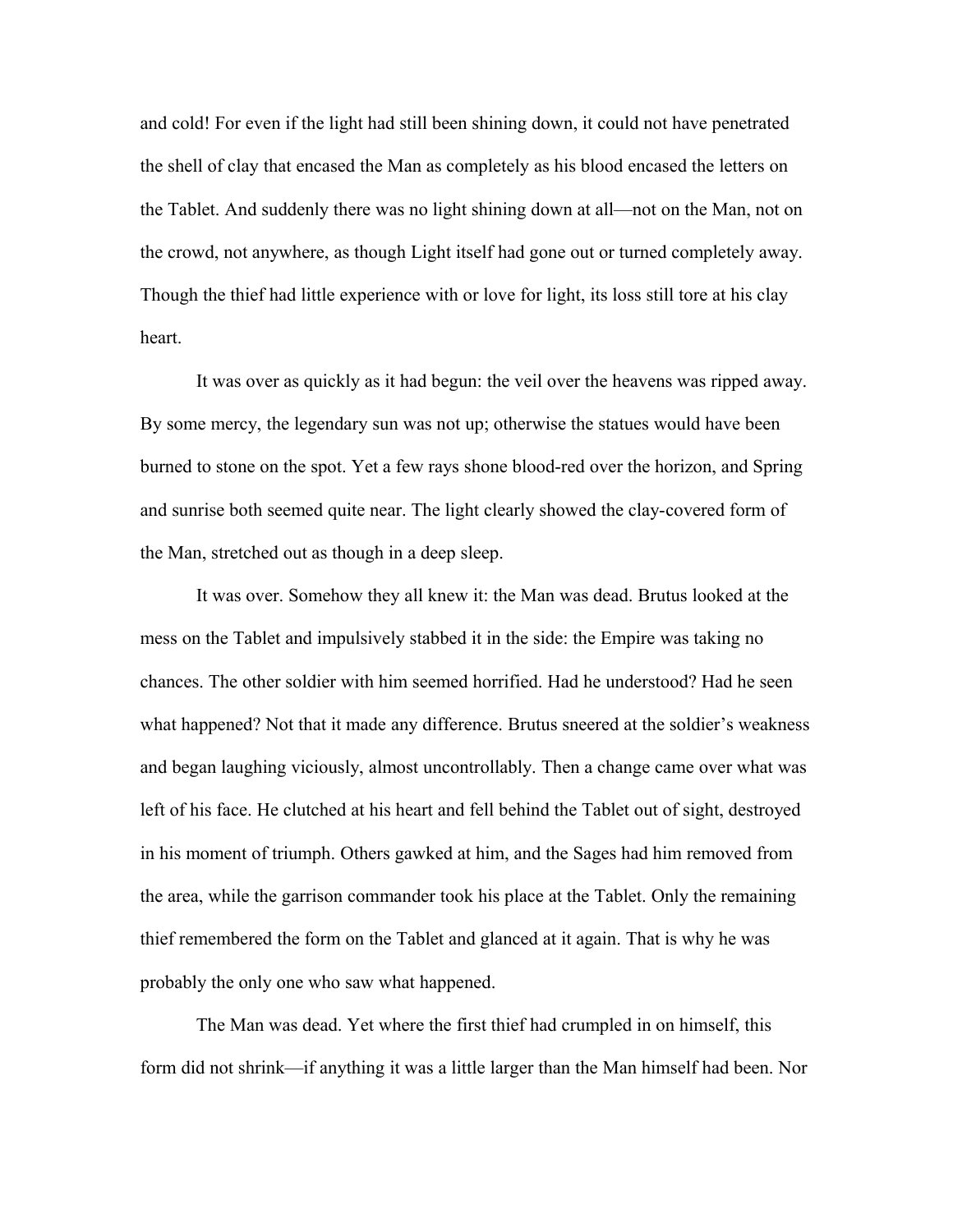did any part of it begin to fall through the Tablet. It just hung there. The serpent head rose from the earth and through the Tablet greedily seized the shell. The snake yanked hard enough to pull a mountain down. Yet nothing happened: the form did not budge. After a moment, as if some point had been proved, the form descended deliberately into the earth, leaving its old shell behind. The movement must have caught the serpent by surprise, for its jaws briefly went slack, almost releasing its prey. Then it began pulling with all its might—to no avail: the form continued to descend at the same slow, deliberate pace.

After the mass of clay had sunk out of sight into the ground, the Sages had the soldiers remove the shell from the Tablet. (The Sages themselves refused to touch the dead.) The thief wanted to see what became of the body, but he was soon on the edge of the Tablet and facing away from whatever funeral procession might have awaited the remains. He did notice something curious: the blades in the circle around the Tablet lay limp and withered on the ground like so many wilted weeds. The Tablet's wide-open serpent jaws were no longer frightening either, as though someone had permanently lodged an unbreakable stick in its mouth. The former thief felt so relieved at the sight, and it struck him as so fittingly absurd, that he began laughing, his own pains completely forgotten. A Sage shouted at him to be quiet (perhaps they did realize that something had gone wrong!) and shoved him viciously down on the blade-letters of the Tablet.

The thief flinched for a pain that never came. The Tablet was smooth as a giant ruby, and felt warm on his back. He stretched out willingly on its length. There was a burning sensation, but it was less like a fire than like hot water sloughing off years of mud. The Sage screeched at him, but somehow he no longer cared. The Sage pounded on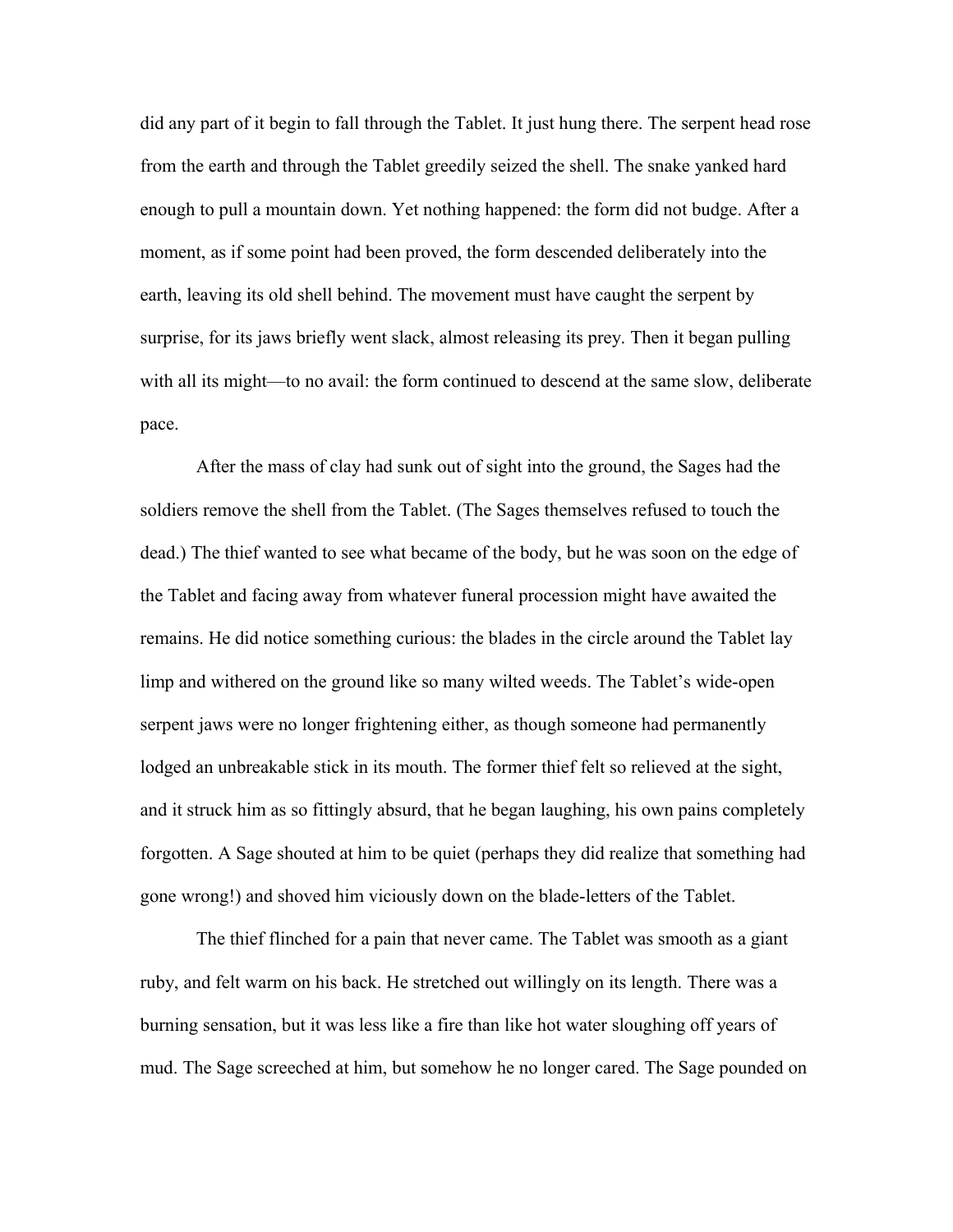the glassy, red surface, and then he drew his hands back in pain. They were burned half off! He poked at the crimson again, with much the same result.

Then the thief saw that the furious Sage was dripping mire on the tablet as he cursed under his breath. The clay vanished the moment it touched the surface, as though completely dissolved. Suddenly the thief realized that the red absorbed all clay—and anything that clung to the clay. If someone surrendered himself and his filth to the red covering, he would be cleansed; but anyone touching the blood and clutching his filth would be burned away with the mire. Could it be? Was real cleansing finally possible?

As he looked at the Tablet, the thief noticed something else: the redness that covered up the letter-blades made the words themselves stand out more clearly than ever. He saw that the words were only the letters of a greater word: a commandment, a promise, a truth large as Life and deeper than the world could hold; a word so vast that mere statues had to break it into smaller ideas such as Love, Truth, and Holiness. How could anyone respond to such a revelation?

For the word was a name.

The Sages began picking at the crimson barrier with knives, staffs, anything they could find, but failed to make even the slightest dent in the unyielding surface. (Their descendants are still occupied with this task to this day, and some of them imagine that they are succeeding.) The thief smiled as a ray of light broke through the veil and warmed him. Even when he was stabbed by the commander, who looked strangely like Brutus, the thief managed one final laugh through the final pain, saying, "Yes, Teacher, the Dawn has broken at last!"

Then Clay's body slept.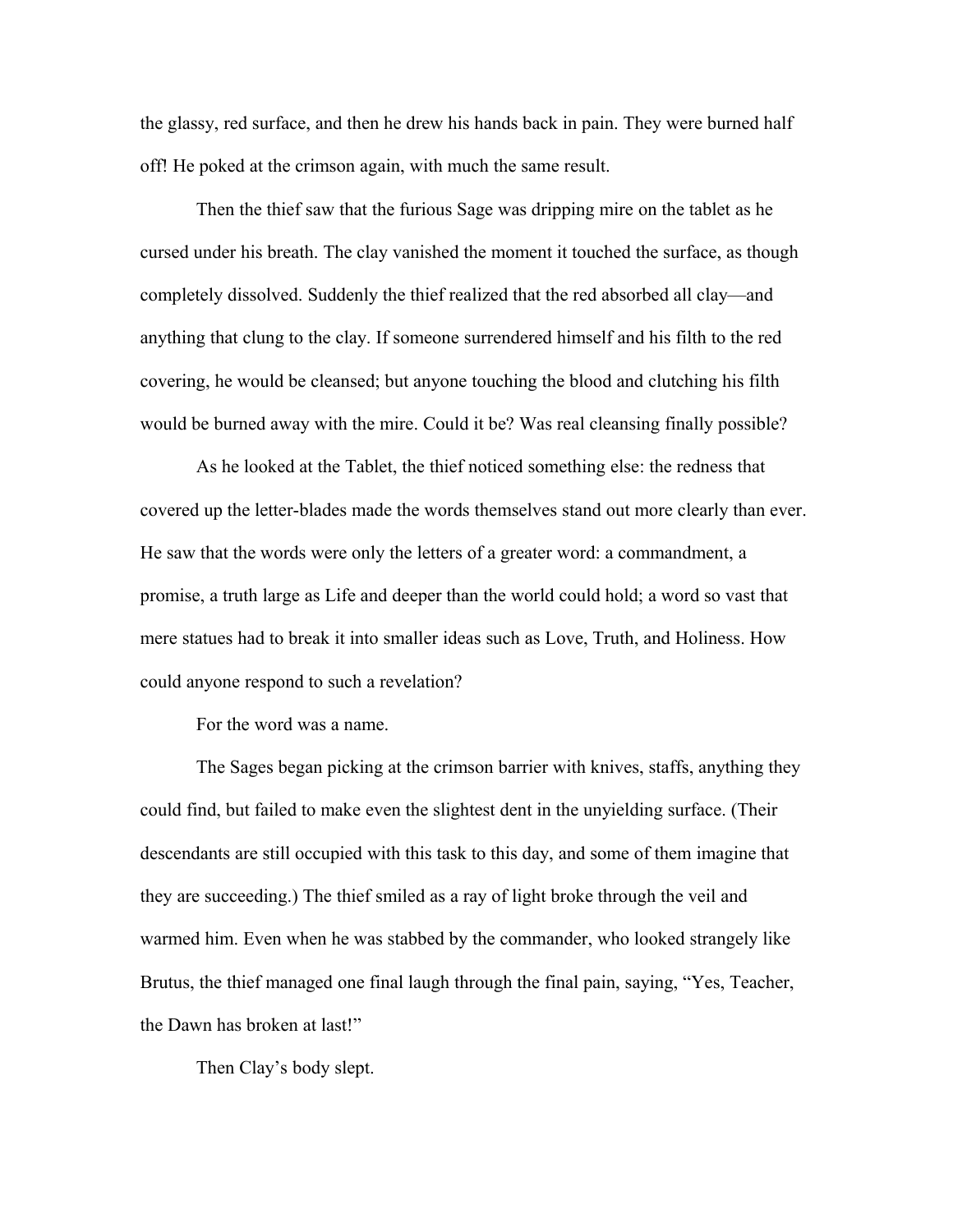## VI. The Worlds Outside

At first Clay was aware of sinking not down but out. For he was in some sense outside of his old world, and moving in a direction he could not have imagined a moment before. The change so distracted him that he briefly forgot that he was dead. Then he remembered and began scanning his surroundings nervously. Where was the serpent? It would be coming for him soon, reaching out to drag him away against his will to someplace he would rather not go.

There it was! The head hung motionless below him—or beside him: he had not yet figured out how directions worked in this place. Why didn't it seize him? Then he saw that the jaws still held (or rather, were closed around) the clay-covered figure of the Man. The figure reached out an arm, and a shining hand suddenly emerged from the blackness. The Man greeted him as he laid his burning hand on Clay's shoulder.

"They certainly took their time! I've been waiting for you. Come, there is someone who has been waiting even longer."

They descended, while the snake frantically coiled in to keep pace. The serpent evidently wanted to preserve some illusion that he was pulling them in, though the Man stopped and started occasionally as if to demonstrate his freedom. Clay couldn't help feeling a certain mischievous pleasure at the snake's frustration. He looked at the hand on his shoulder. It still bore the marks of the Tablet, all the way up the arm to... He blinked.

There was something unusually clear about the region, despite its darkness, and it was neither possible nor necessary to doubt one's eyes there. Yet even so Clay stared at the Man's arm. The clay did not in fact touch the Man; it merely surrounded him, kept at bay by some light that radiated from his very being.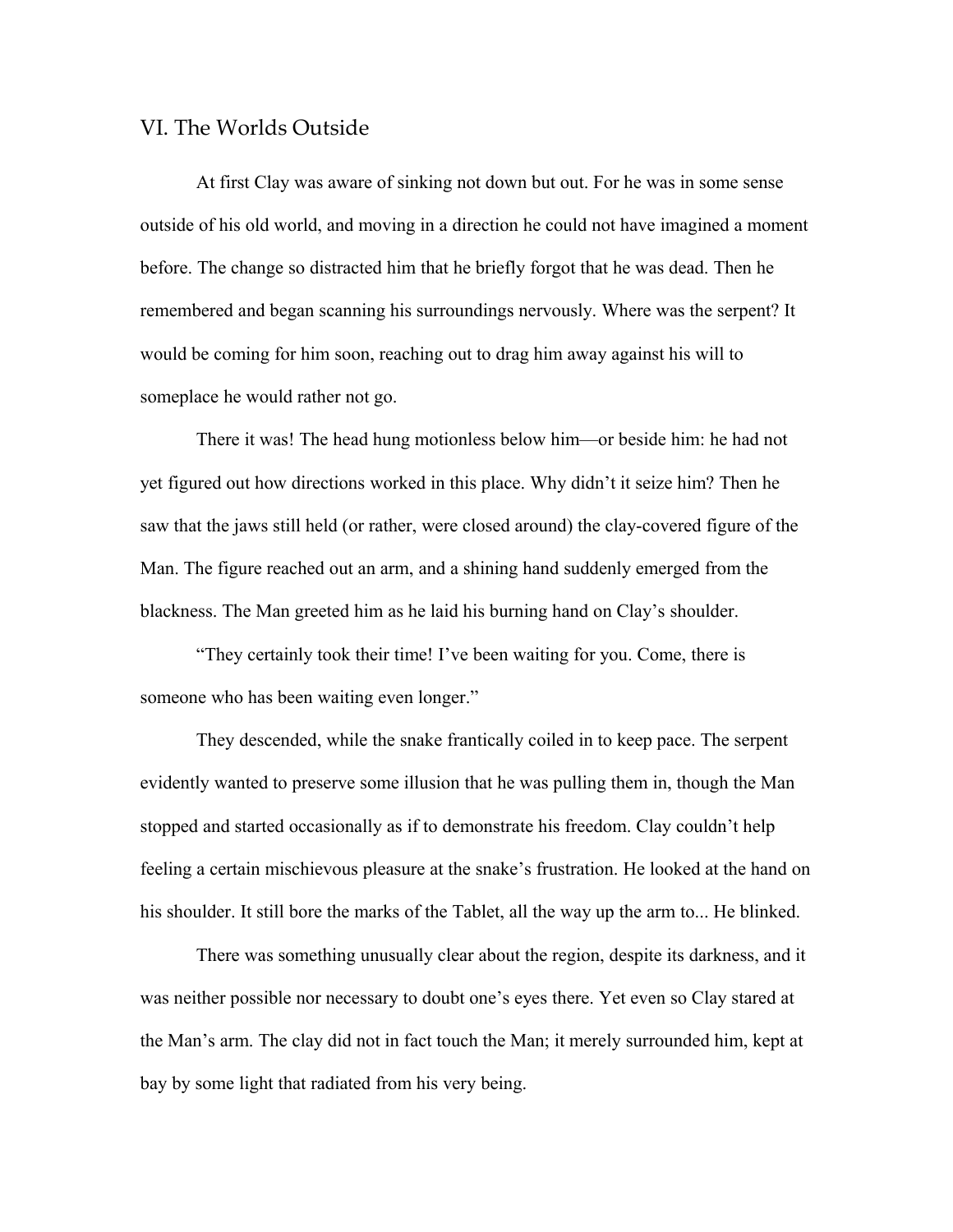Clay thought he heard a suppressed chuckle. "You can laugh at a time like this?"

The mass of clay trembled, as if it would collapse into nothingness at any moment. "It is very hard not to! But this flimsy shell could never withstand the force, and I wish to keep it for now. The laugh shall wait—but not for long!"

Then Clay saw that they were approaching two realms, one large and dimly lit, the other small and dark but fiery. The serpent tried to draw them toward the dark place, but the Man slipped easily from his grasp and escorted Clay toward the other area. The head darted after them, but it could get no grip on the Man, who kept himself between the fangs and Clay. The snake must have decided simply to keep pace with them, but eventually he had to give up.

The gulf between the two realms was too great for the serpent to span; Clay suddenly realized that the world he had just left lay between the two areas. The journey had been outward from the old world rather than toward either region, and they had only just started heading for their destination.

The serpent snapped like an angry dog behind them; then he called out, "You can't stay there! You're mine, and you're coming with me! I'll tell the Sculptor!" Yet he could only wait and watch, weaving from side to side like a cobra guarding its prey.

Meanwhile the Man paid him no attention, and so neither did Clay after he got over his initial fright.

As they approached the lighted realm, Clay saw that it was a sort of garden or park, walled against the surrounding night and full of forests and meadows. The whole place seemed caught at that last moment of twilight before night falls or day breaks. Clay looked at his companion expectantly. It wouldn't be twilight long!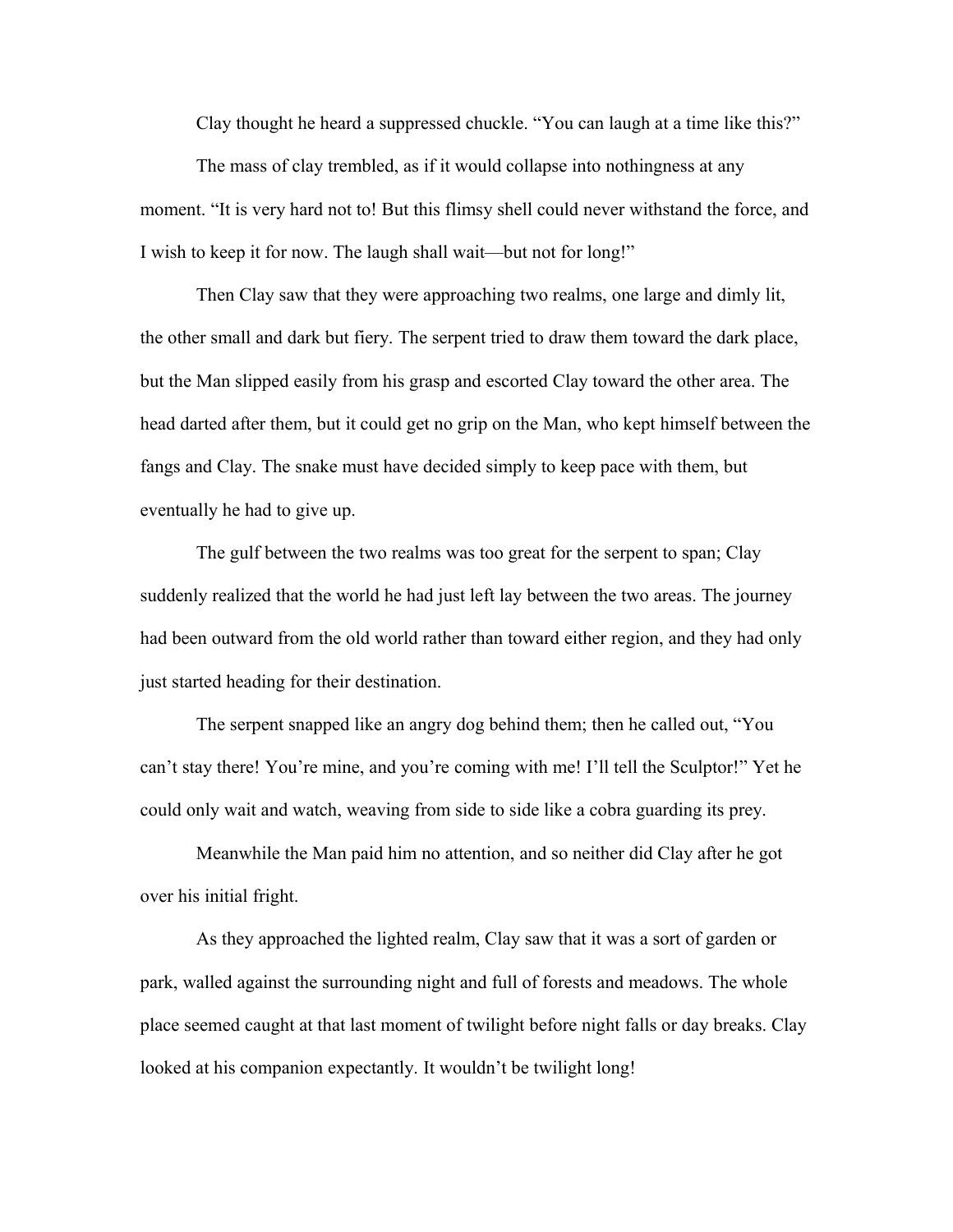Yet when the Man reached the garden, he did not stay. He merely said to the people there, "Give me your load of clay; you no longer need to bear it. I have come to take it where it belongs." So he gathered their clay and added it to the mass he already carried—it made little change. Finally he rose into the air. "I will return for you soon. I have concluded some business with the snake, and I want to tell him and his prisoners about it."

Then he was gone, crossing the void between the garden and the pit so quickly that the serpent lagged behind for all his speed. The inhabitants of the garden laughed, and Clay found one of the laughs familiar.

The people in that realm were easily identified: if you looked at someone long enough or took the time to listen to his voice, you could tell who he was or had been, and what he had done. It was scarcely harder to recognize someone you had never met than it was a member of your own family. Death, for better or worse, always makes you more of what you already had been, and thus more clearly yourself. And once the clay had been removed, there was nothing there that wasn't really part of the person's identity. So it should be no surprise that Clay recognized a voice in the crowd—then a face, then a person. "Teacher!"

The Scholar hugged him. "So you finally became a man, my child."

"Only right before I died."

"Well, it is better than never. I was allowed to watch your rescue."

"I failed, Teacher. I left you alone and ran off in the wrong direction. And since then... Well, I've only done one thing right since then."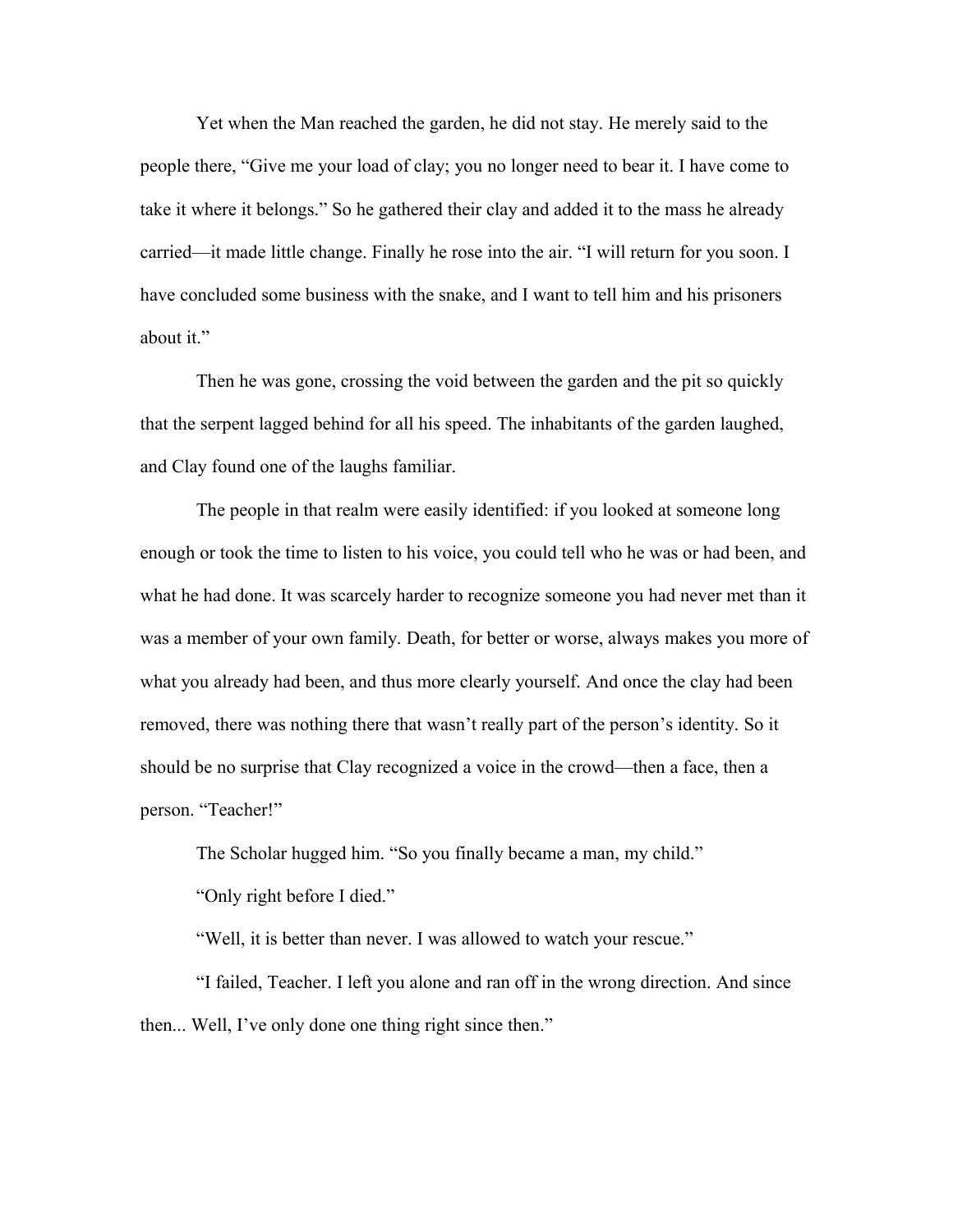"Indeed; but it was the best thing you could have done, and that is enough. I bear you no grudge. The One you offended has already forgiven you, and I cannot and will not disagree with Him."

"Still, I did waste a lot of time. At the end I saw things so clearly. What could I have been if I'd just done what you said?"

"That is a question I doubt will ever be answered, for it would be cruel to show someone what might have been when there is no remedy for it; and the Sculptor is not cruel. Yet there will always be aspects of His nature that you will see more clearly than anyone else—things as uniquely yours as a name no one else knows. You have lost a great deal, but the Sculptor will make something wonderful of you yet."

The Scholar turned, as though hearing something. "Wait! The Man has arrived he has crossed the gap no one else could cross!" He pointed toward the dark, fiery realm, and Clay found that after looking and listening for a moment, he could see and hear what was happening over there.

The serpent gathered in his tail as he examined the Man; a searing, venomous scowl grew on the scaly face, and then it twisted into a victorious sneer. Finally he laughed aloud, opening his mouth wide enough to reveal the reason he had been unable to hold the Man: his row upon row of teeth—more like a lamprey's than like a serpent's were broken off, as though the snake had tried to bite something harder than diamond. The stubs were sealed over with a familiar crimson glaze. Clay wondered whether it had happened when the Tablet overflowed, or when the snake first bit the Man. But whatever the details, it had happened, and the serpent clapped his mouth shut in sudden realization. Yet when he spoke, he betrayed no embarrassment.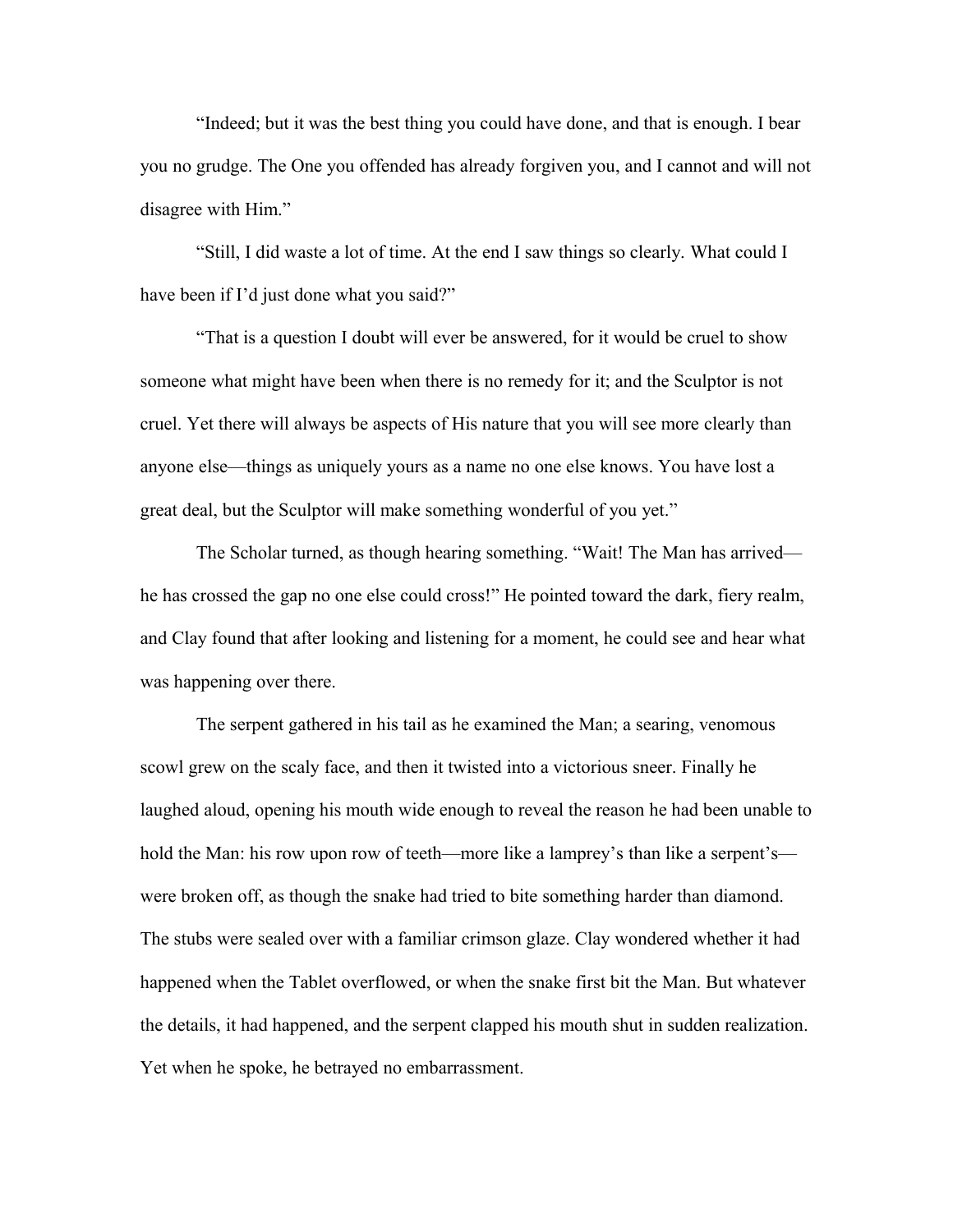"I've got you at last! You thought you could outwit me—start over again! But now I will teach you what torment is—and how to worship me!"

Through the clay the Man seemed to hold the serpent's gaze. Clay could almost see him cock an eyebrow at the snake's words. "I already know more about torment than you will ever imagine. And as to worshiping you, I never did it before, and I don't see why I should begin now. I did not come here to be tortured, much less to worship you. I wish to talk to your prisoners; then there will be time to deal with you."

And he calmly walked away.

The serpent sputtered. "What! Wait! I am God here! No one ignores me! No one gives me orders! You come back here and worship me!" His arrow-shaped head whipped toward the clay-covered mass, but somehow his fangs failed to get a grip on the Man. The serpent tried again and again, until finally he made a loop of his tail and placed it over the Man, only to find himself helpless to pull his tail back. The Man walked on apparently unaware of the snake's efforts, dragging the indignant creature backwards. After bellowing some of his best curses, the snake grabbed a stalagmite with his powerful jaws—only to find himself stretched thinner and thinner until the rock broke loose and sent him flying into some of his prize mire, taken from some of the most pustulent prisoners.

This would have been bad enough, but the mire was (as the Scholar had said) really nothing but nothing: non-existence colored and folded in on itself in perverse spiritual origami so that it looked like something. So the serpent kept going, as if he had dived headfirst into an empty pool. The impact could be heard and felt all over the realm by as many as were not forever lost in their self-inflicted misery.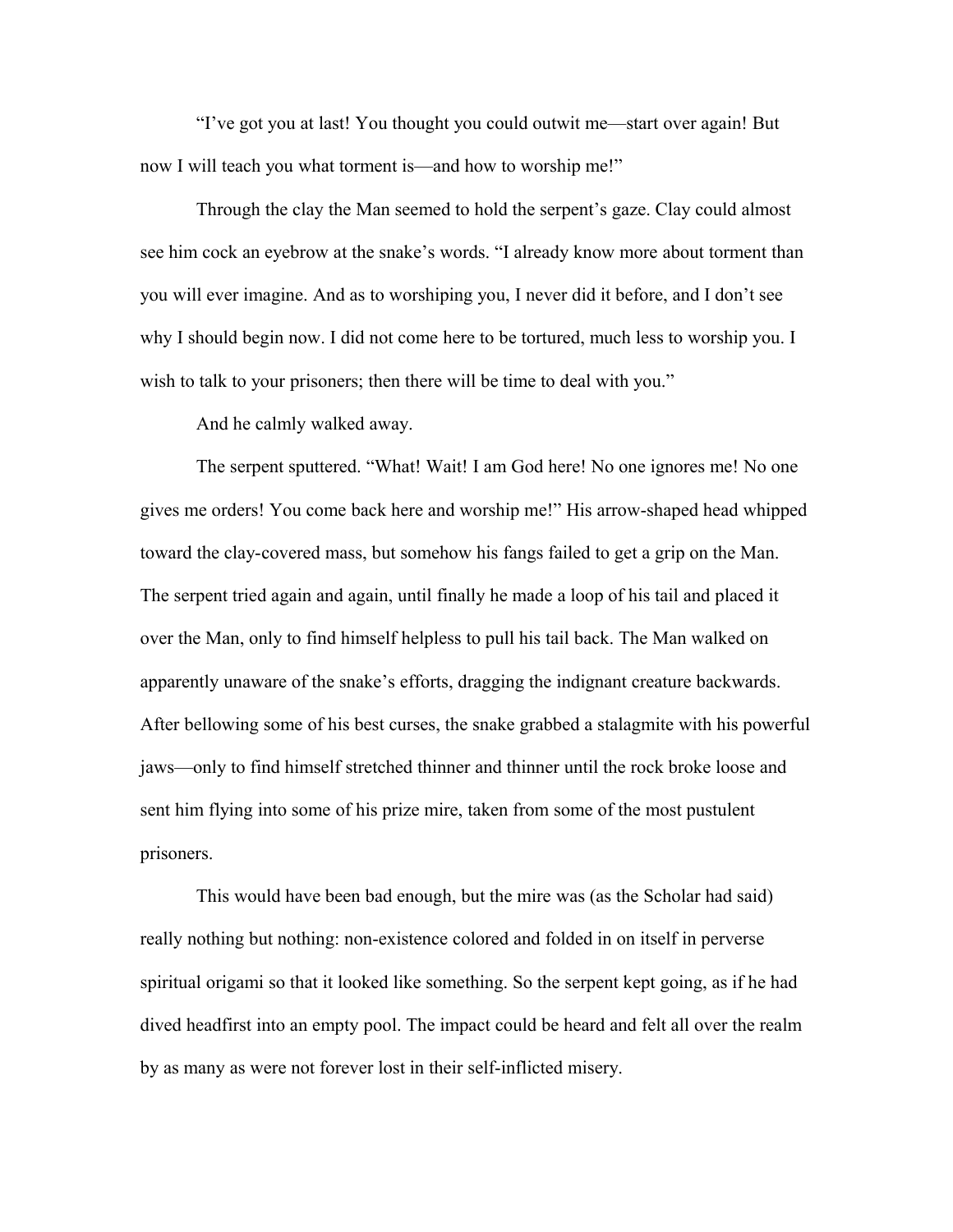"Stop laughing!" the snake shrieked, pushing his mouth barely out of the mess. "I'll blast anyone who so much as smirks!"

He crawled painfully out. Some of his toad-like underlings were a little too slow stifling their laughter, and he threw a coil around them so tight that they almost merged into an amphibian Cerberus.

Clay and the Scholar, meanwhile, like the other residents of the light realm, were doubled over with laughter. Clay finally stammered, "I'm about to die laughing!" The Scholar retorted, "It is too late for that now!" and they started all over again. By the time they could bring themselves to look again into the darkened realm, the serpent had just managed to regain control of his minions. (The rest of the place was still chaotic in patches, though most had been so intent on themselves that they had missed the episode.)

"Silence, fools! Don't you know why I did that?"

One of the toads mumbled an ill-considered explanation and was batted into the miry bog himself. The serpent guffawed, and then he continued.

"I only decided to let the creature have a little more rope. I will allow him to preach all he wants," he hissed magnanimously. "It will make the let-down that much sweeter. When he bows before me and begs for mercy, I'll...I'll...I'll throw him in the bog! In the meantime, we must think of tortures we have never imagined before. He is a special guest, and we shall have to keep him entertained for the rest of eternity!"

The toads looked doubtful, but nodded agreement. The serpent ran his tongue out in warning. "You admit that I tricked him into thinking he could beat me. I tricked him. I tricked him. I tricked him...." On and on he went, over and over they repeated it after him, until they all seemed to believe it—even the serpent himself.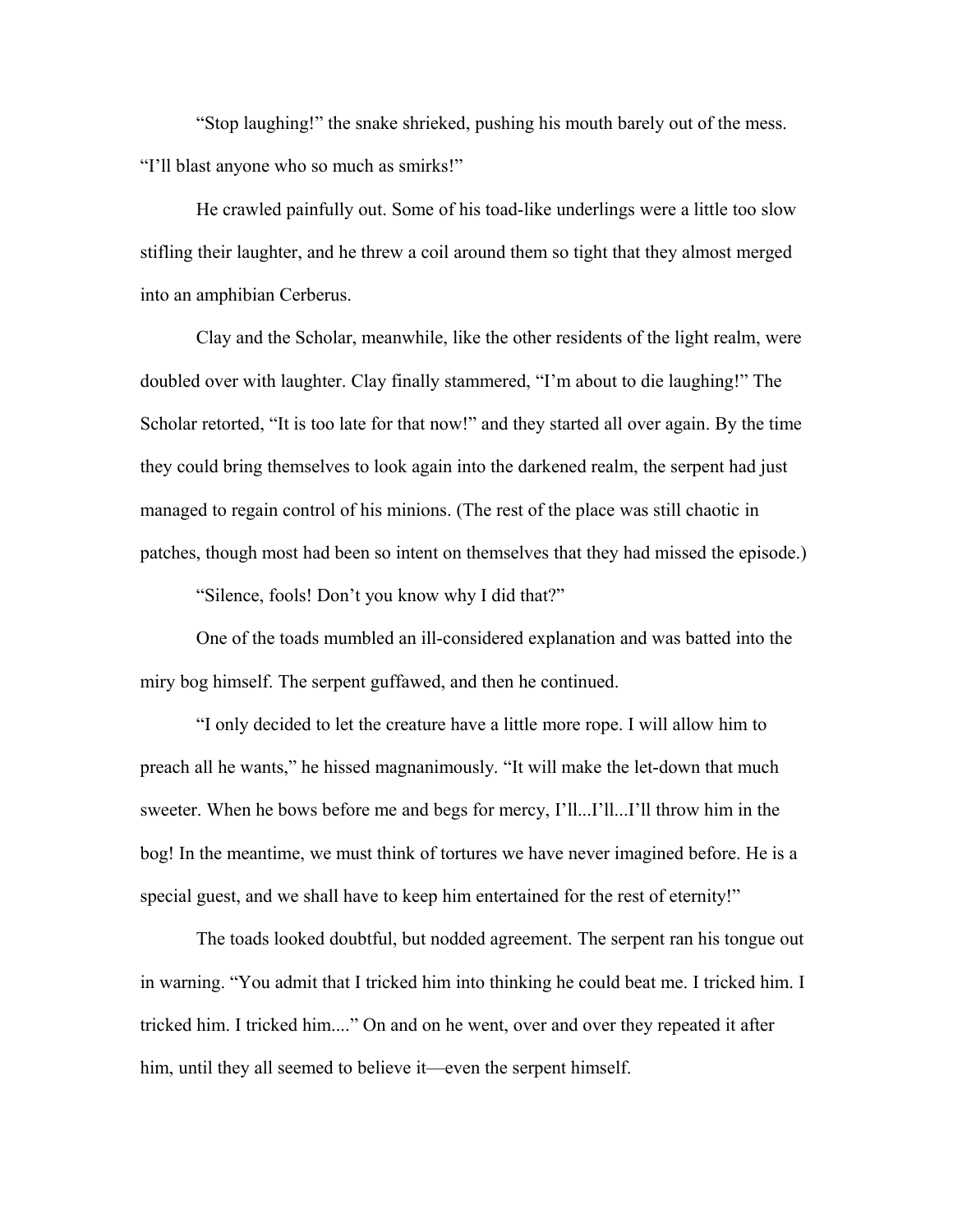The Scholar pulled Clay back. "Do not bother listening to him repeat himself like that. It wears the brain out."

"He doesn't appear to be very bright."

"Actually, he has a great deal of intelligence; it has just become separated from him. Look, there it is, behind him."

Clay peered once more into the shadowy world across the gulf. There was a small withered thing like a tiny dragon sprawled behind the serpent. The dragonet must have been magnificent once, but its colors had long since faded to dingy clay color. Then the serpent, having given his underlings another mantra to practice, brought his head back and began consulting in whispers with the other reptile. Clay looked at the Scholar, but he either could not hear the conversation himself or else did not care to repeat it.

"One of the many problems with clay is that it lacks individuality," the Scholar said. "One lump of clay looks pretty much like any other lump until the Sculptor crafts it into something unique. That is another reason why the Rebellion destroyed our fellowship with Him: one cannot know a lump of clay, only a person. For a mere lump of clay has no real name by which it may be known: only a person can have an actual name.

"The mire-encrusted mind likewise loses its individuality. After you are exposed to clay long enough, it dulls your thinking, and you either lose the ability to think for yourself (like most of the poor creatures over there, who only have one or two phrases muttering mindlessly on and on in their heads) or you separate your intelligence from yourself, as the serpent has done. It is something he uses, but it is no longer a part of him and cannot truly guide him."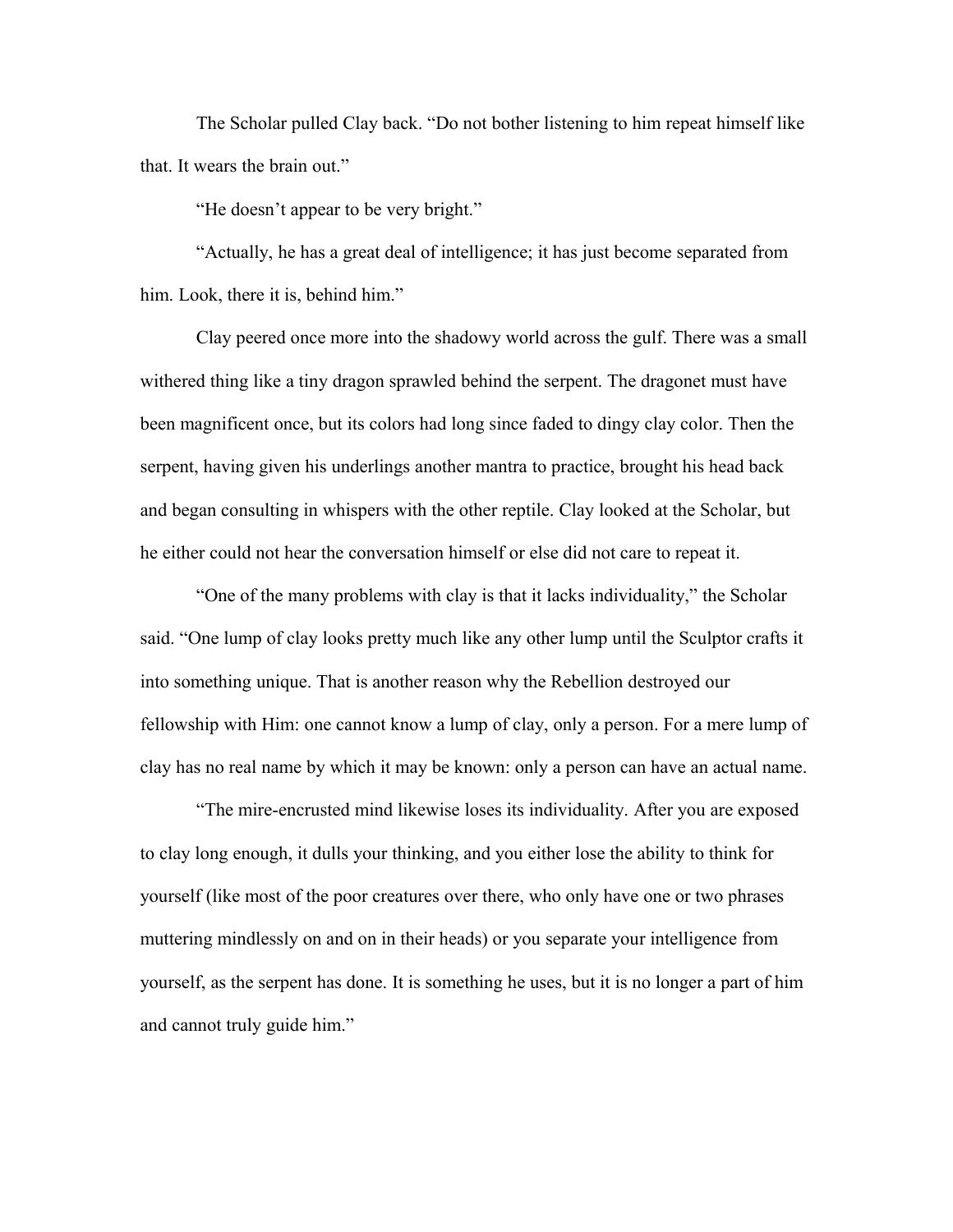"I see what you mean," Clay said. "Everyone over there seems to be either a blob or a bunch of fragments."

"Yes; everything that makes up a real person either blends together into a single, useless mass, or falls away from everything else. I cannot say which is worse. On the one hand, the blobs are destroyed by becoming largely mindless lumps of self-inflicted pain; on the other hand, the fragments tear themselves apart so that the pieces wither and mummify. In either case the result is the same: the creatures are destroyed—incurably changed for the worse—without knowing the peace of annihilation."

"I wonder if we're any better," Clay replied. "We're clean now, but we're also empty. I feel like I'm only half a man."

"You are, and so am I. Yet we are no less men than we were before—in fact, we are closer to being men than ever. In taking our clay, though, the Man only relieved some of the discomfort: one cannot remove a hole, remember; it must be filled in. For clayfulness is not just the absence of life and light. If life were a mountain, the mere absence of life would be a plain; clayfulness, however, would be an almost bottomless canyon.

"That is one of the things I see clearly now which used to puzzle me: when we Sages spoke of the mire as a hole, we believed it could be filled with ordinary life, such as the blood of an animal. Now I realize that the use of animals was only a picture of what was to come, for there is not enough life in any animal to fill up the canyon. Even the life of a man—indeed, even the life of a perfect Man, such as your rescuer—could not possibly fill the canyon. It is nearly bottomless, so only a nearly infinite life could fill it. Yet where can we find such a life? I still do not know."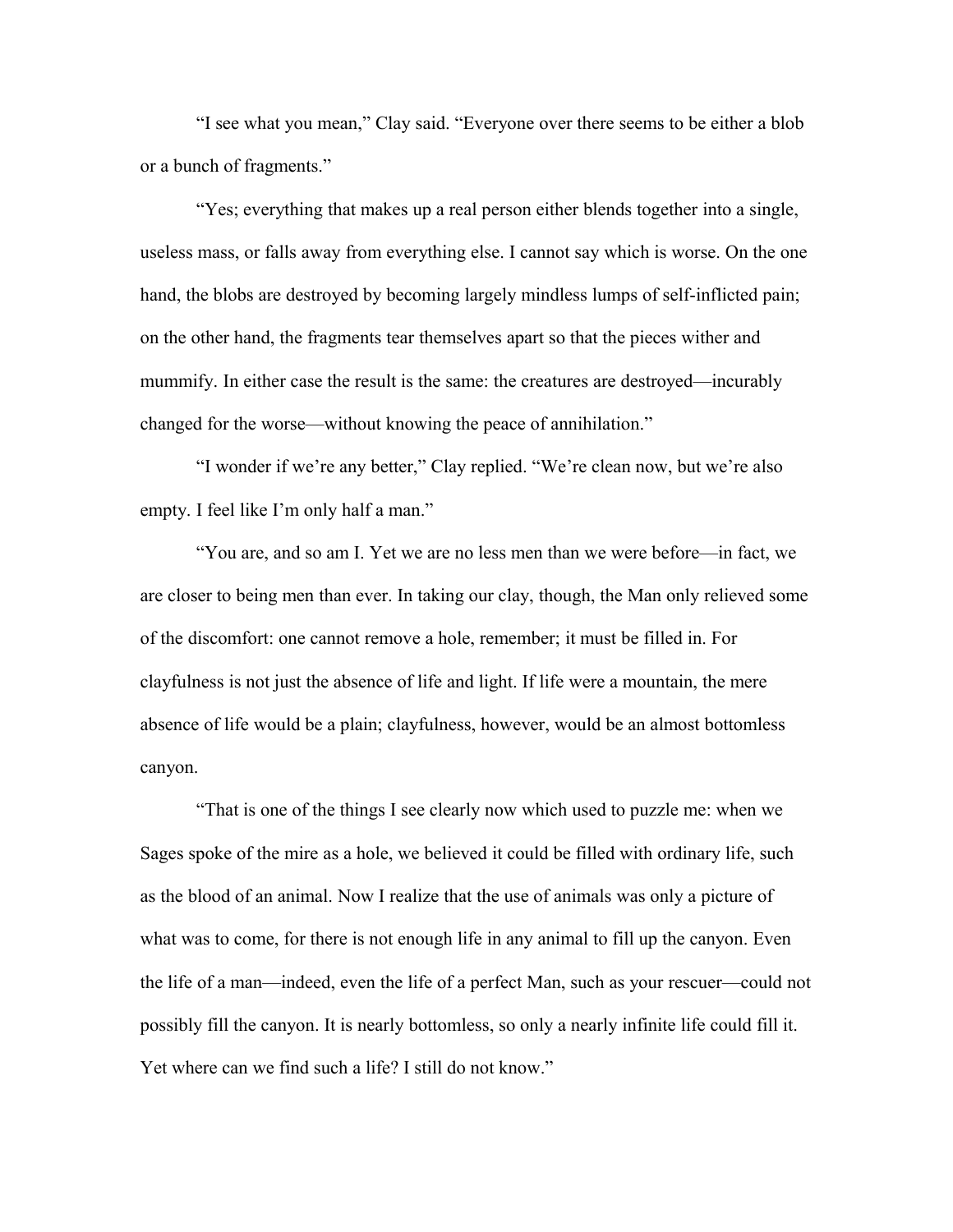"Are you sure that he is just a perfect Man?" Clay asked. "The serpent thinks so, and I'm sure he's wrong about a lot of other things. Did you know that the Man isn't really covered with the slime? It just hovers around him. And he's overflowing with light: I don't think I could have survived his touch before he removed my clay."

The Scholar looked at him, pondering an idea too large for a clay-tinged mind to conceive. "The couple in that town so long ago said that he was the son of the Sculptor. It was an astonishing thought then, yet I supposed he had come only to begin Clay's line over. What a fool I was! The Sculptor never goes back without also going forward! He always does more and better than we could have dared imagine. No, he will not return us to the days before the serpent taught us to die: they are forever gone. Yet in a sense He has brought us back to those days with a second Clay."

"What do you mean?"

"The Sculptor usually takes something old and fills it to overflowing with new meaning. We shall be as different from the old Clay as this new Clay is."

"But how? And what will He fill us with?"

"I do not know how, but I do know that He will fill us. It also brings up another question: if the Man is the second Clay, who shall the second Zoe be? Perhaps the myths were right after all: the morning has found the Sculptor dead in His studio; but can the other version be true as well? Will His love yet bring the statue to life?"

"Will it?"

"I cannot say. The outlook is promising though." The Scholar gazed across the void. "Look at him preaching to those poor creatures down there. Can they have any idea what is happening?"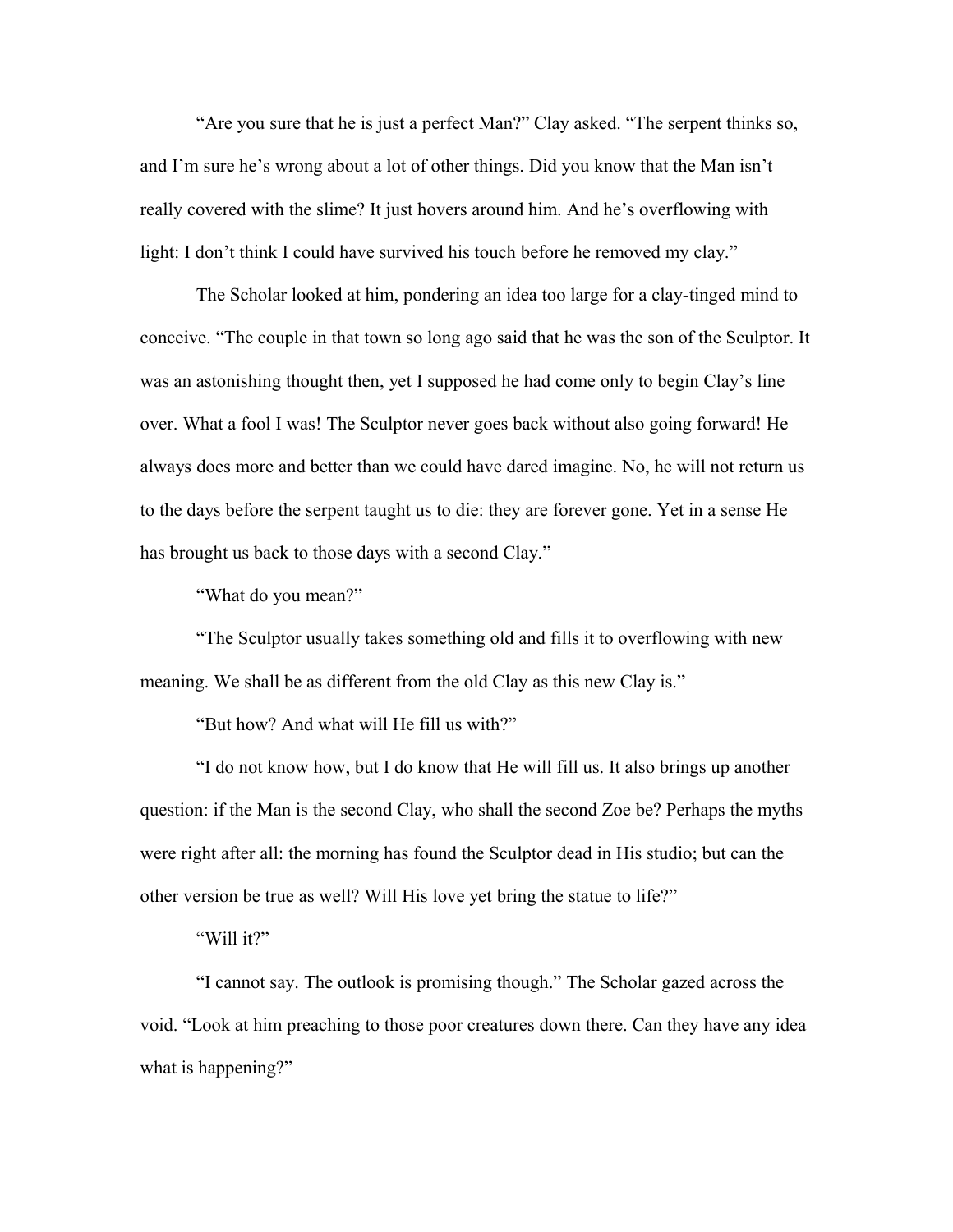"I can't hear what he's saying."

"Neither can I; no doubt it is something we do not need to know. Yet there is something more important that I am convinced that we soon shall know: What does he have to say to the serpent?"

"I know what I would say to the serpent, but it would be my clayfulness talking," a new voice answered. It was not a completely new voice, however, and Clay recognized the speaker even before he turned and looked at him.

"John! You're here too!"

The Scholar cocked an eyebrow. "You suppose that one of my favorite students would have wound up over there?"

"No, I just didn't know that he was—"

"Dead? Yes. It happens to the best of us," John said. Then he glanced across the gulf. "To the very best of us, it seems. What is he doing?"

"I suppose we shall find out soon enough," the Scholar answered.

"I apologized to Elihu," Clay told John, "and now I should apologize to you, too. I heard that you ran into trouble because of me."

"The Imperials did question me, but that wasn't really why I left the city. My wife didn't survive, nor my second boy. There was nothing left for me there, so I went back to my hometown. At least my son Joseph amounted to something in the end."

"He is still alive, and he is one of the few Sages with a real interest in the truth," the Scholar explained.

"And your wife?" Clay asked, looking around. He was sure he would be able to recognize her even though he had never seen her before.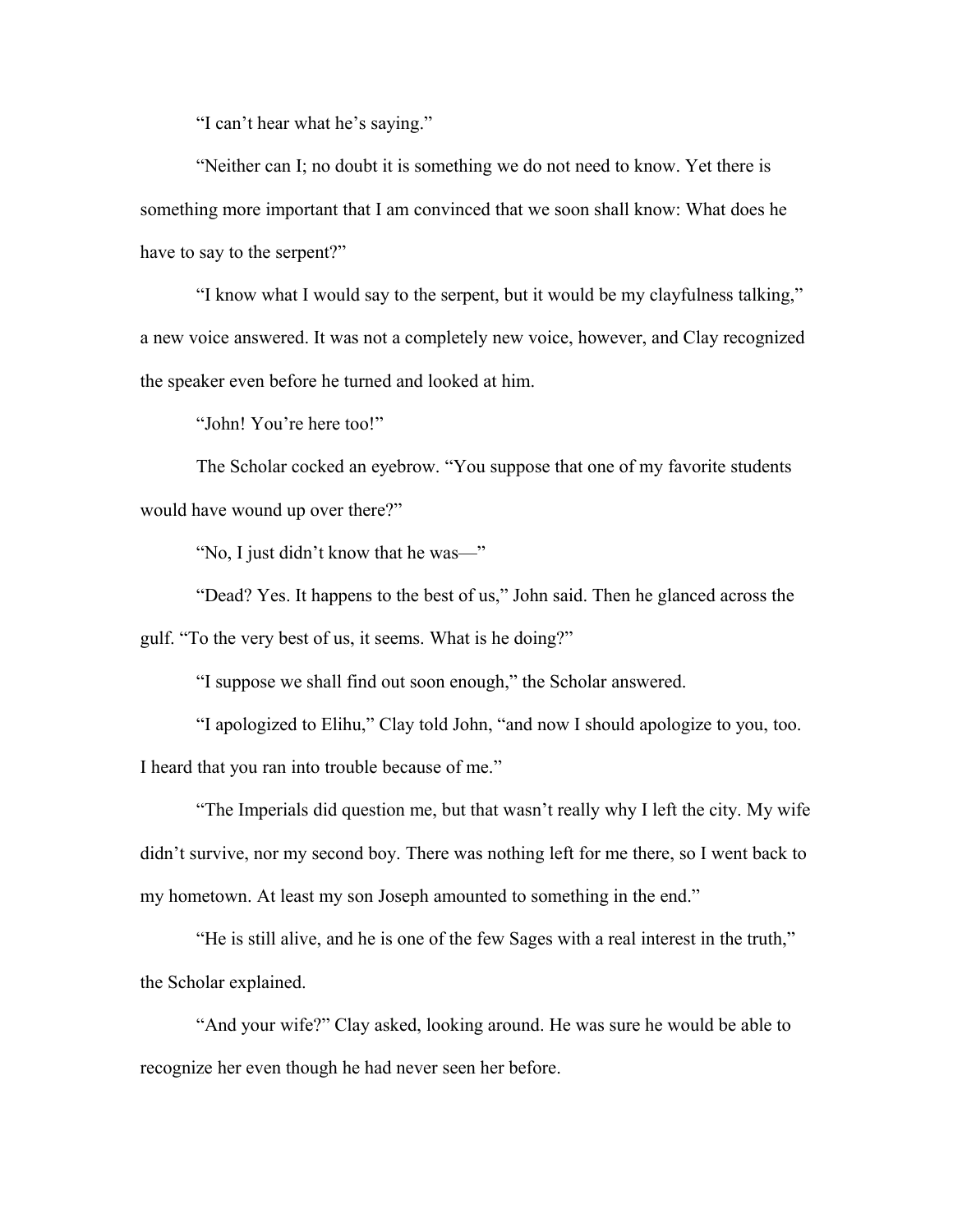"She's around here somewhere. I just came over to see what you and Elihu were talking about. We saw you arrive, of course: not everyone gets that kind of escort. When most people die and come here, the serpent seizes them—it seems to be his job—but a Messenger from the Sculptor makes him turn them over, and the Messenger brings them here. Of course, Brutus was an exception too."

"What happened to him?"

"When he died, the serpent grabbed him and tossed him over there. I think the snake was worried about missing his main target. He had his eyes fixed on the Man from the moment he got on the Tablet." John turned just then, hearing his former wife's voice in the crowd, and left to talk to her.

Clay was surprised at first, but soon realized that the people who lived in the twilight garden were very casual about coming and going: everyone would still be there later, for there was nowhere else to go. With the passing years they had grown into a group of friends closer than any family.

On the other hand, there were plenty of people in the dark realm, but they were all too concerned with themselves to notice or care about anyone else, no matter how important or dear they had been in life.

Clay looked back at the dark realm for a moment, amazed at the number of residents. "I suppose most people come here, though."

The Scholar shook his head. "I do not think so, Clay."

"But the other place seems so much smaller than this one. Why would that be if most people went there?"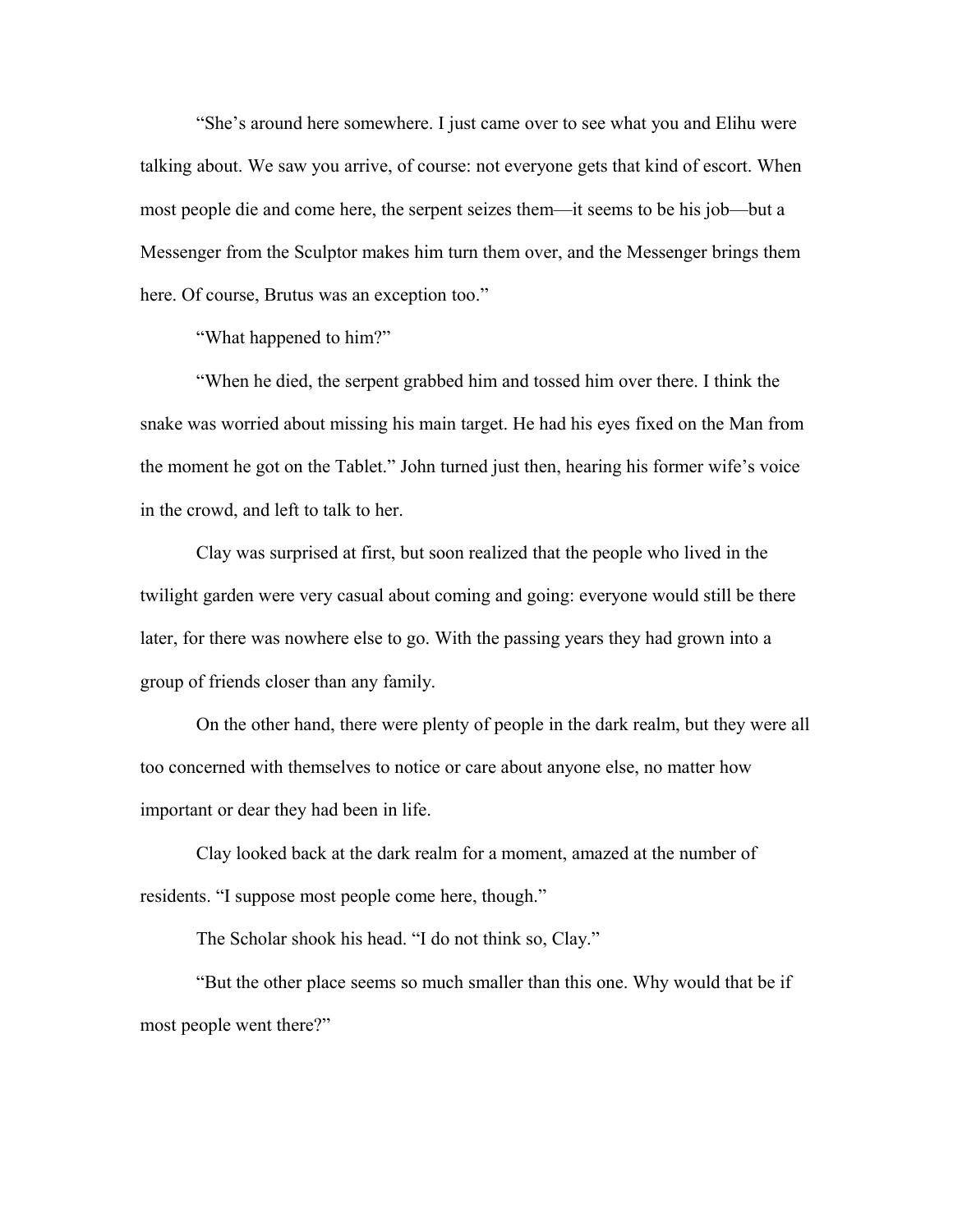"It is smaller—but so are they. The people who go there have collapsed in on themselves; they need very little space."

"They also don't move around as much as we do," John added, returning as suddenly as he had left, this time with his wife and child. "We like to look out and around; they only look in—and that doesn't take anything like as much room."

John was about to introduce his wife and son properly when suddenly the Scholar pointed to the dark realm. "I think that the serpent is up to something: whenever he twitches his tail like that, it means he has thought of some new evil."

They watched and listened, and soon one of the serpent's toads went to fetch the Man. "The Master says that you have played long enough. He wants to see you right now."

"I will talk to him tomorrow; this is the Day of Rest, and what I have to say and do to him really ought to wait until tomorrow."

"What!" The serpent's roar overflowed his realm; the residents of the paradise across the gulf could hear it quite plainly. He darted from his throne to the place where the Man stood. "You never had any respect for the Day of Rest while you were alive!"

"I always respected it; I was just never enslaved by it. And why do you insist on acting as though I were not alive? I have died, but I have never ceased to be alive. It would be a contradiction in terms."

"The only terms you'll care about are my terms, and you'll care about them now!"

"As I already said, you shall have to wait until tomorrow. I'm not bound by the Day of Rest—or by any Law, for that matter—but I do appreciate a good piece of symbolism. The business I have concluded with you should be proclaimed on the first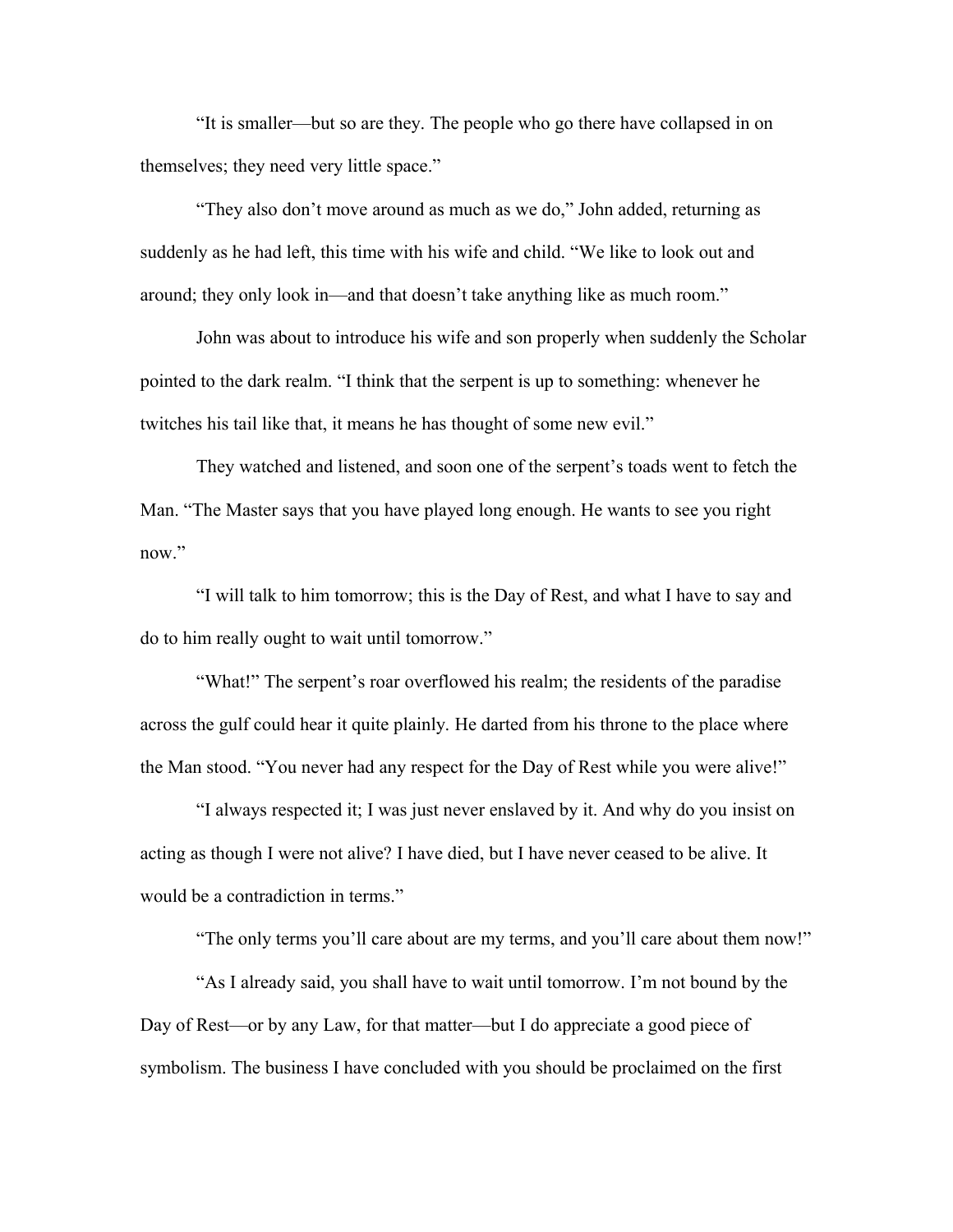day of the week, and so it shall. And speaking of proclaiming, the Day of Rest is best spent talking about the Sculptor, so..." And he immediately launched into a sermon.

The serpent hesitated. He evidently knew he had no way to stop the Man, and he certainly did not wish to listen to the praises of his ancient enemy, so he finally muttered something about giving the fool a little more rope and slithered off to sulk on his throne.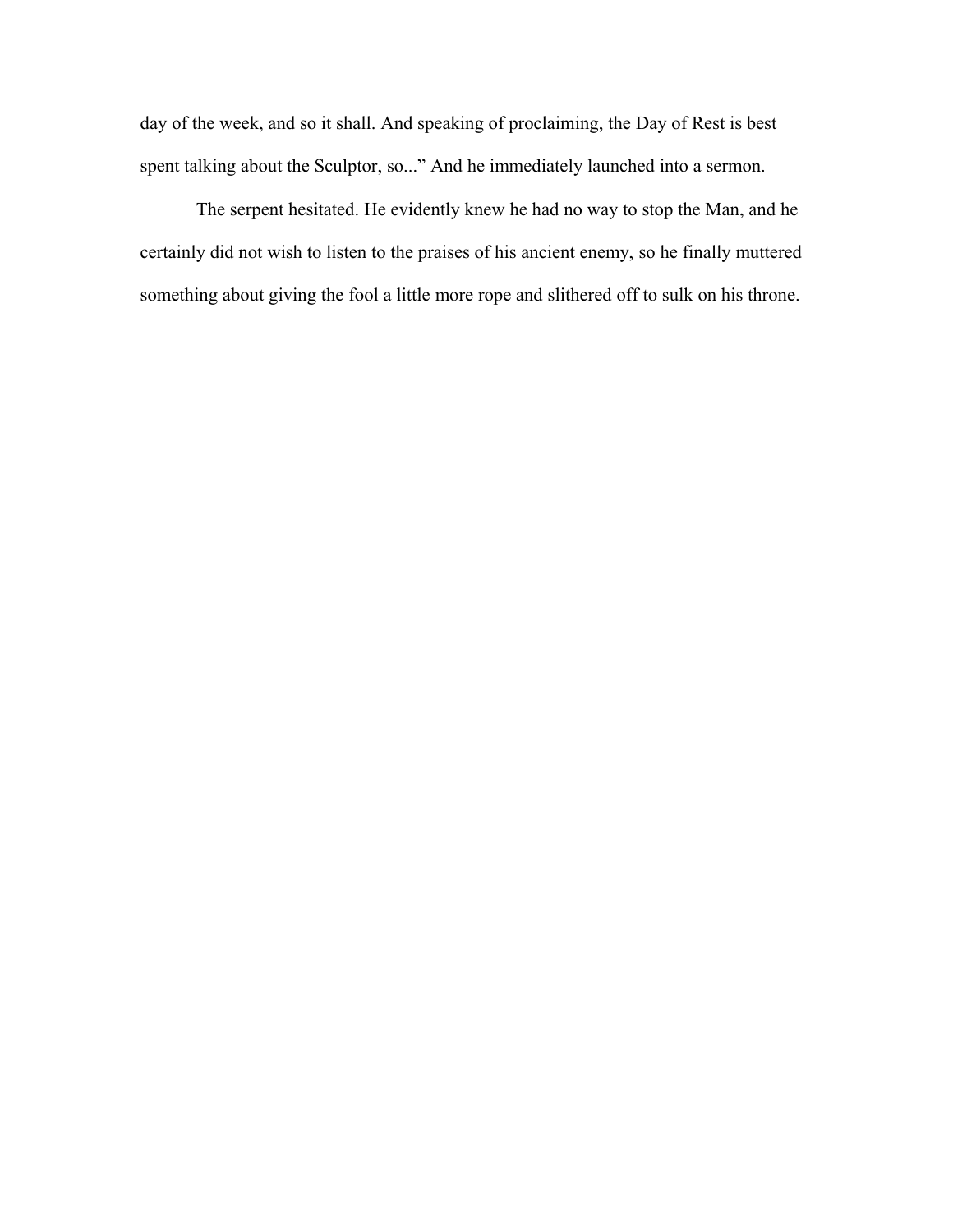## VII. Ransom

The Day of Rest was over, and the first day had barely come when the Man began walking toward the serpent's throne. The snake sat on the stone chair like a cobra in a basket, coiling and uncoiling slightly in time to the impatient flicking of his tongue. He was testing the air as snakes do, and something clearly smelled wrong.

Then the Man stood before him, and the serpent glared at him fiercely. The look had always liquefied the hardest clay and made even the most defiant prisoner turn in on himself, becoming smaller and smaller to escape the fearful gaze. Yet for once the serpent felt (because of the mask of clay he could not see) his gaze being returned, and he found himself beginning to curl and coil up into the smallest ball he could manage. By tremendous effort, he wrenched his eyes away. He did not let them stray back to the Man for some time.

"Now then, slave," the snake began shakily, "it is time for you to learn your place here."

"I already know My Place, and it isn't here. I just stopped by for an inspection."

"Silence! You fooled others with that act before—maybe there was even something to it once—but now you're here, and you're mine forever."

"When will you admit Who I Am?"

At the last two words a strong wind swept through the place, which shook violently. The snake managed to jam himself into the tiny crack between the seat and the back of the throne, only to emerge in a fury of humiliation after the storm had passed.

"You'll pay for that!"

"Nonsense; I can do it whenever I wish. As I was saying, who do you think—"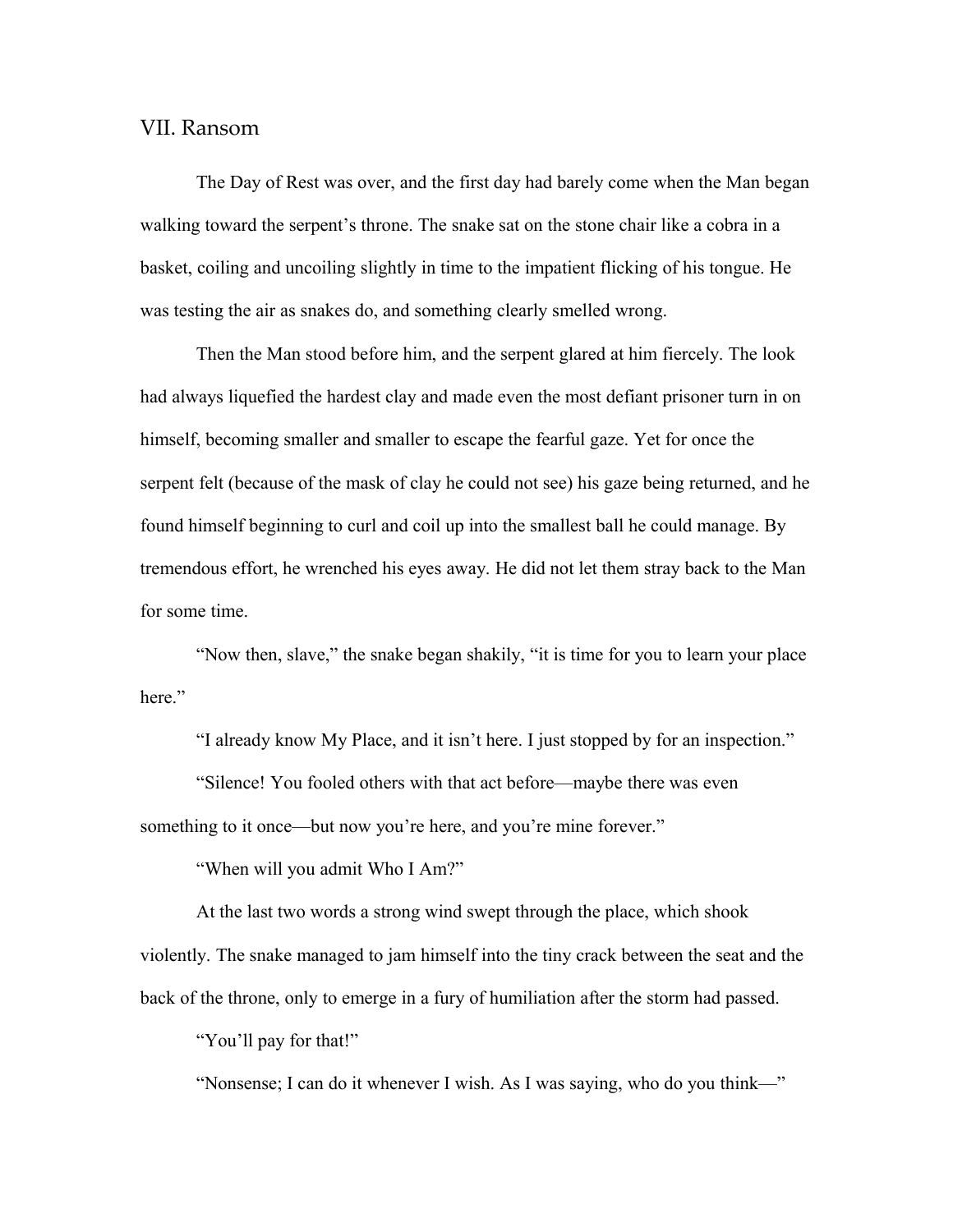"You are, I know," the serpent hastily finished for him. "Look, we both know that the Sculptor is really a puppet master. He promises these vermin all kinds of things and then uses them. We're much the same, really." The Man must have given him a stern look, for he hurried on. "That's been our game: He sets up some puppet, and I eventually bring it down—these creatures are so weak, I don't know why He bothers with them. But in your case, He tried His last trick: to recreate the race with real blood.

"Now I admit, you put up a good fight—though only because He kept helping you. But once I got you on the Tablet all that ended: you're cursed, so He can't help you. So you see, I can defeat even a pureheart like you. Soon the Sculptor will realize that He must deal with me on my terms."

"We do not have to deal with you on any terms but Our own. Yet because you are trying to set yourself up as independent—or rather as a parasite We must support throughout eternity—We decided to let you destroy yourself, as you have done."

"What! I'm in control here!"

"You are not, and you know it—or you would if you would open your mind to the possibility. What curse is stronger than the Sculptor? We have burst it asunder—though it gave you a pretext for bringing Me here."

"Even if you could overcome the curse, it wouldn't matter," the serpent hissed. "You can't start a new race now, and the ones who have already been born are still firmly in my grasp."

"How is your grasp these days? There seems to be something stuck in your teeth." The serpent had no answer fit to be recorded, and the Man continued, "Don't you understand yet? The Tablet is finished!"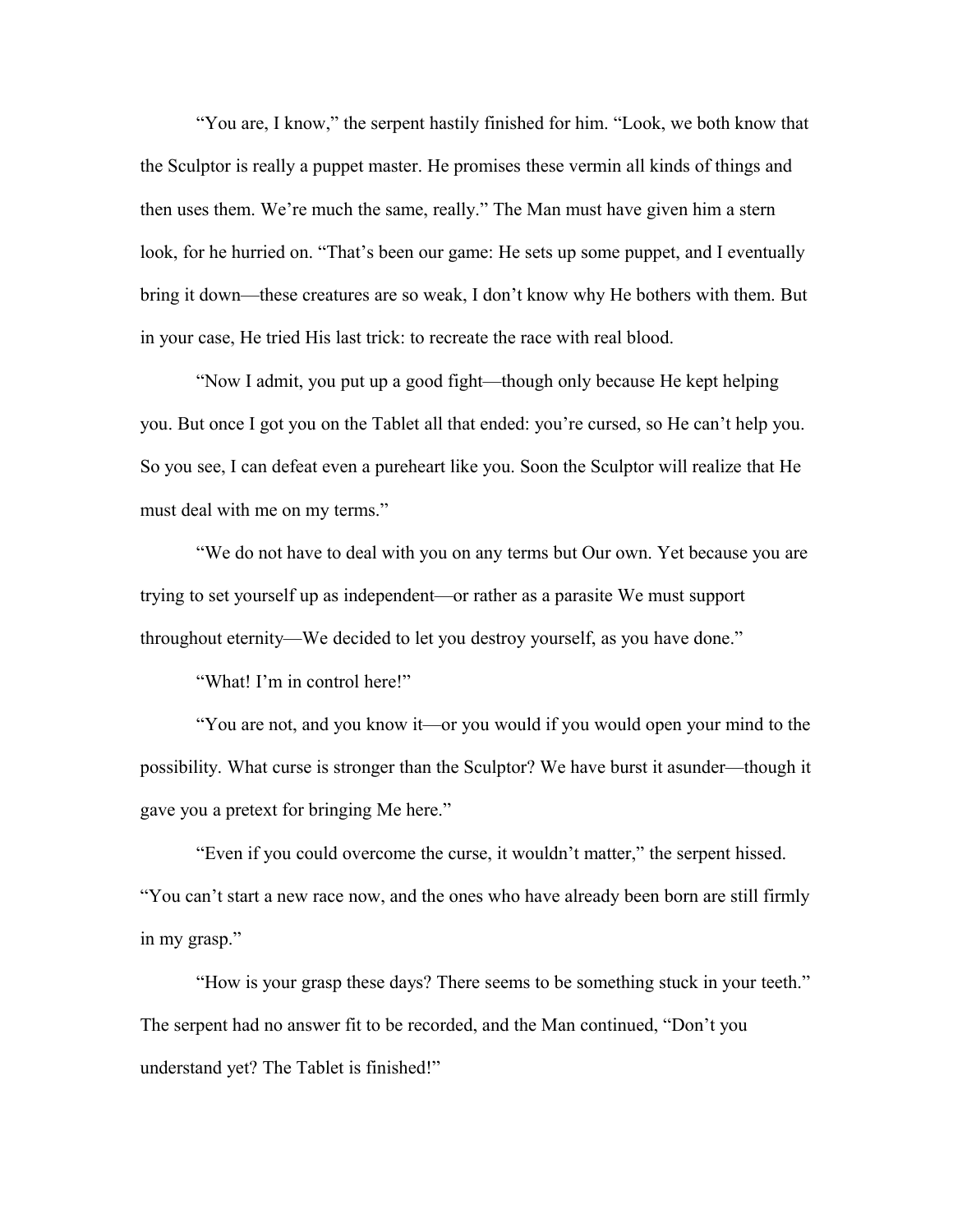"The Sculptor promised that it would never be destroyed!"

"We said nothing about its never being fulfilled—and it has been! What does the Tablet demand but life? And now it is full to overflowing with Mine: a Life greater than any death, a fullness greater than any lack."

"Perhaps that will help future statues—I suppose you'll say they don't have to keep the Law anymore—but it still doesn't help anyone here. And it still doesn't bring the things back to life."

"My blood—My Life—is outside of time and space. It flows throughout the ages, filling in every hole that receives it. That is why I have dealt with these statues in the past: I knew that they would come to life later.

"Why won't you simply admit who I Am? I Am the Son of the Sculptor: We are the same race, the same kind. In dealing with Me you are dealing with Him. You know what that means."

"It means nothing—nothing at all! Except that you must meet my terms or leave!"

"I will leave—on My terms and with My property. But first you are going to face some facts. The life of a being is in his blood, and the blood of a child comes from his father. I am the only son of the Sculptor; His blood is Mine. And Our blood is infinite, indestructible life. What other life could fill up the canyon that you and your slaves have spent so long digging? For deep as it is, it has a limit: even you can only be just so miserable, and no more. Now My Life and Joy have not only filled in your canyon but overflowed it into a mountain reaching to eternity. What your poor slaves once tried to achieve on their own from below with their tower has been perfectly accomplished now from above—only through them, not by them.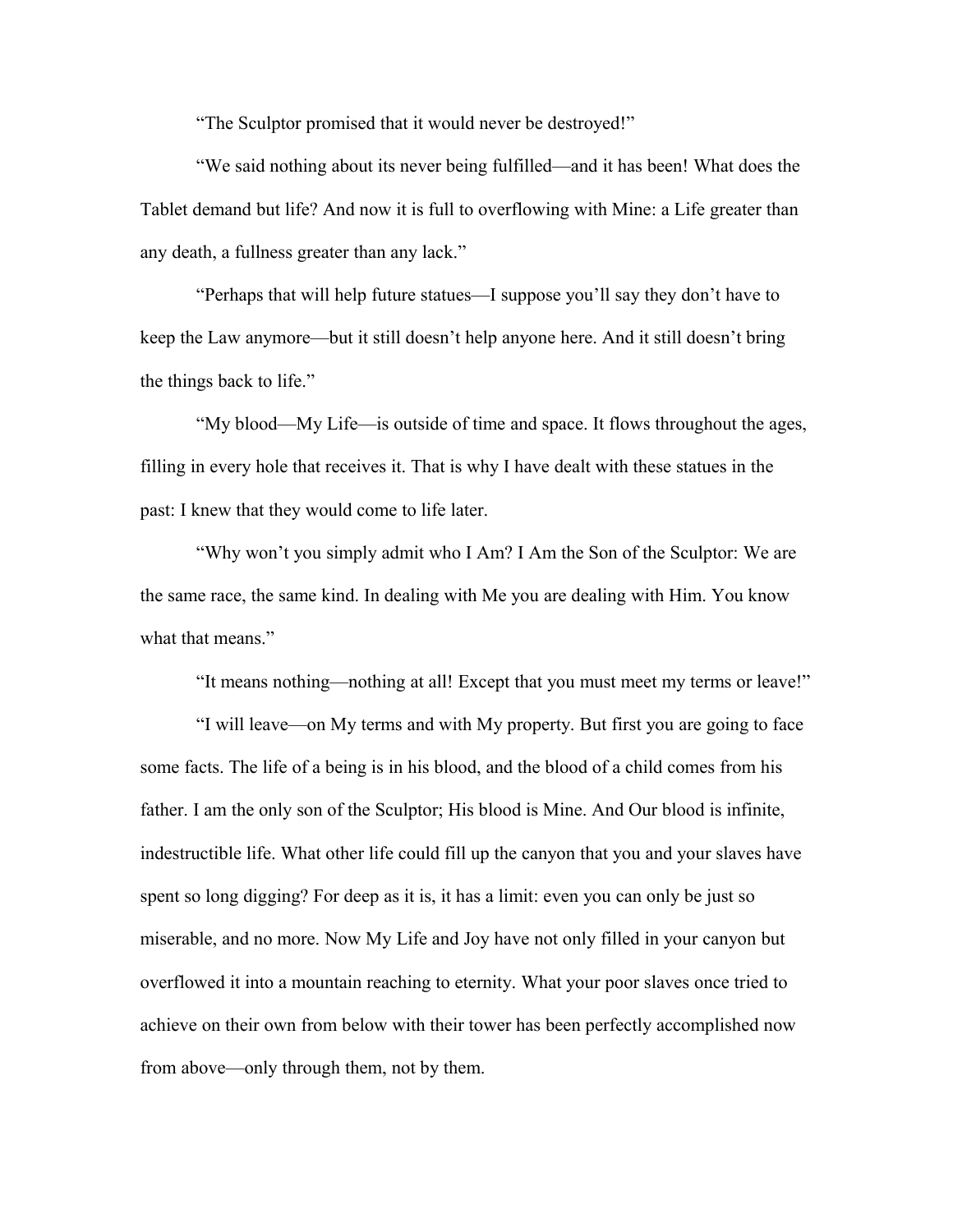"As for you, your actions have been predictable. Even if We had not known the future, We could still have foreseen your every move. Creativity belongs to Us; when you left Us, you left creativity, wisdom, and true freedom of action behind. You became a mere machine operating by perfectly predictable rules, so it was quite easy to bring you to a place where your warped logic would destroy you.

"Look at what you have done! Long ago, you led these people to take the Forbidden Fruit from the Tree. It became a Tree of Death for them, but you thought it was a Tree of Life for you—giving you claim to their lives and a chance to demand a ransom. And that ransom We have now paid—not because you deserve a reward for your evil, but because the ransom you demand is the fitting punishment for your crime!

"Have you forgotten what happened to that Tree? It became harder than steel—as hard as their hearts! So they used its stump as the anchor for their great monument to their pride. We drove them from their building, for they did not realize that they were actually building not up to Us but down to you, and We separated them to keep them from delving even further into misery. Centuries later, I led some of them back to that spot and carved out the letters that were already written in the heart of that ancient tree. It became a monument to humility—though you soon made it into a tool of pride and death.

"When I arrived, you had no excuse for putting Me on the Tablet, for your position gave you the right to dispose only of imperfections—and I was perfect. Yet in your greed and violence you put Me on the Tablet anyway, supposing that the curse would justify you by condemning Me. But your evil deceived you and led you to take the Forbidden Fruit from that tree; and thus it became the Tree of Death for you who took Me in pride, but the Tree of Life for any who will take Me in humility.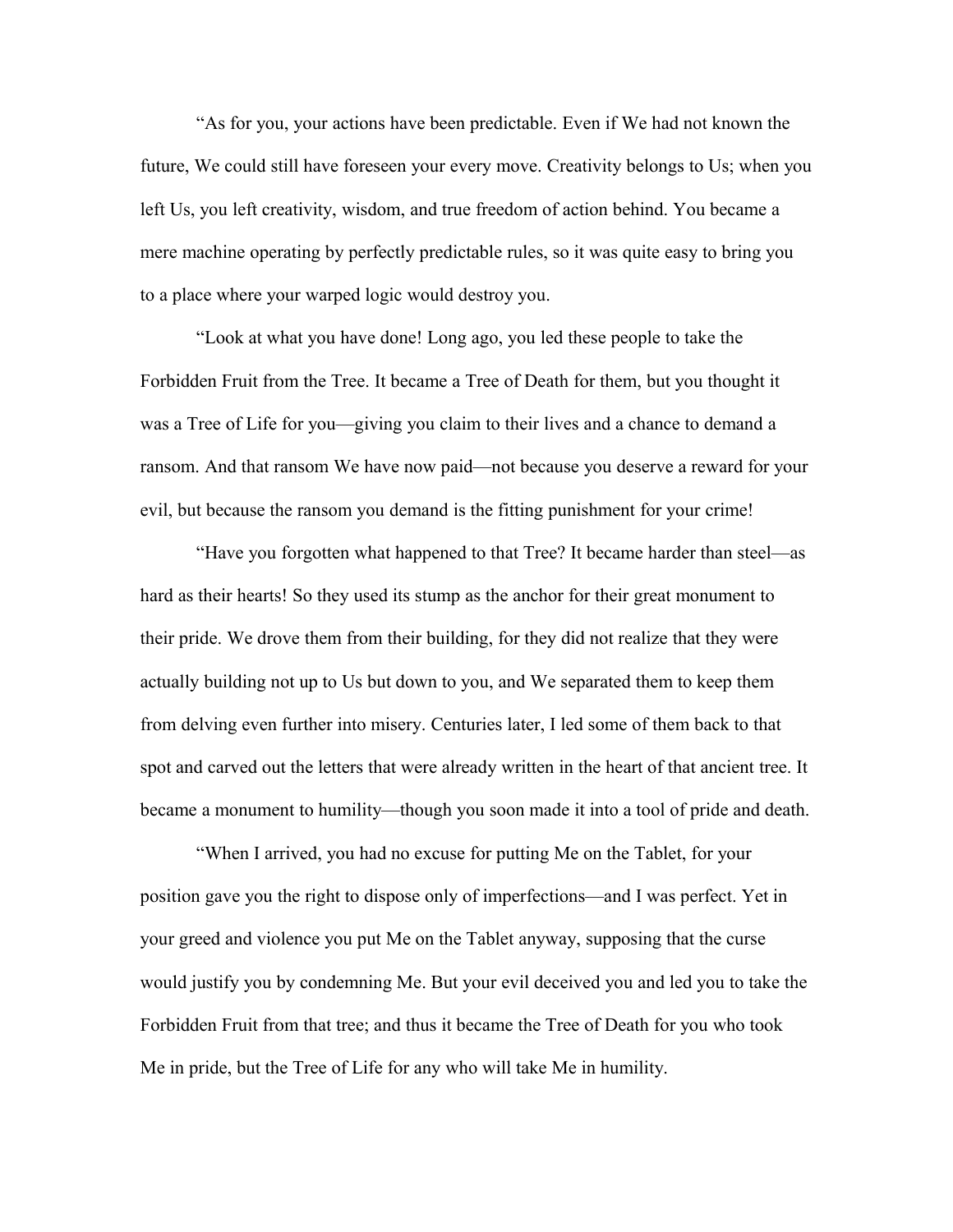"For now Life has entered Death; and your kingdom is far too small and weak to hold Me or any who will join Me. Just as I defeated you every time I drove one of your toads out of the hollow place you have dug in these statues, so shall I defeat you now."

The serpent sputtered. "Even if that were possible—even if you could be Who you claim—it would be a victory for me, not for the Sculptor. Because then He would have tempted me and deceived me, so He would become my slave, or at least my fellow criminal."

"Not at all. We did not force you to do anything, nor did We even suggest that you kill Me. That was your idea: you were led into it and tempted by your own pride and greed. You self-destructed, as We knew you would. As to the deception, I told you plainly Who I was. You even pretended to believe Me at times. Yet in the end you chose from your own pride to disbelieve, to think Me a liar like you. The evidence was everywhere; you just refused to look. Even when you saw Me covered by the curse, veiled from the Light, the truth never dawned on you. Who could exist, cut off from Him Who alone gives existence, except the Self-existent One? And now it is finally time to remove this shell."

"Wait a minute! What about my ransom?"

"I Am the ransom: the Sculptor is payer, payee, and payment: the Sculptor is all in all. The only ransom you shall receive is the full fury of My cleansing, indestructible Life sweeping through your realm. Even as We ransomed Our people out of a foreign land—ransomed them from Our wrath and defeated their supposed owners—so We now ransom Our people out of your defeated kingdom and from the wrath with which We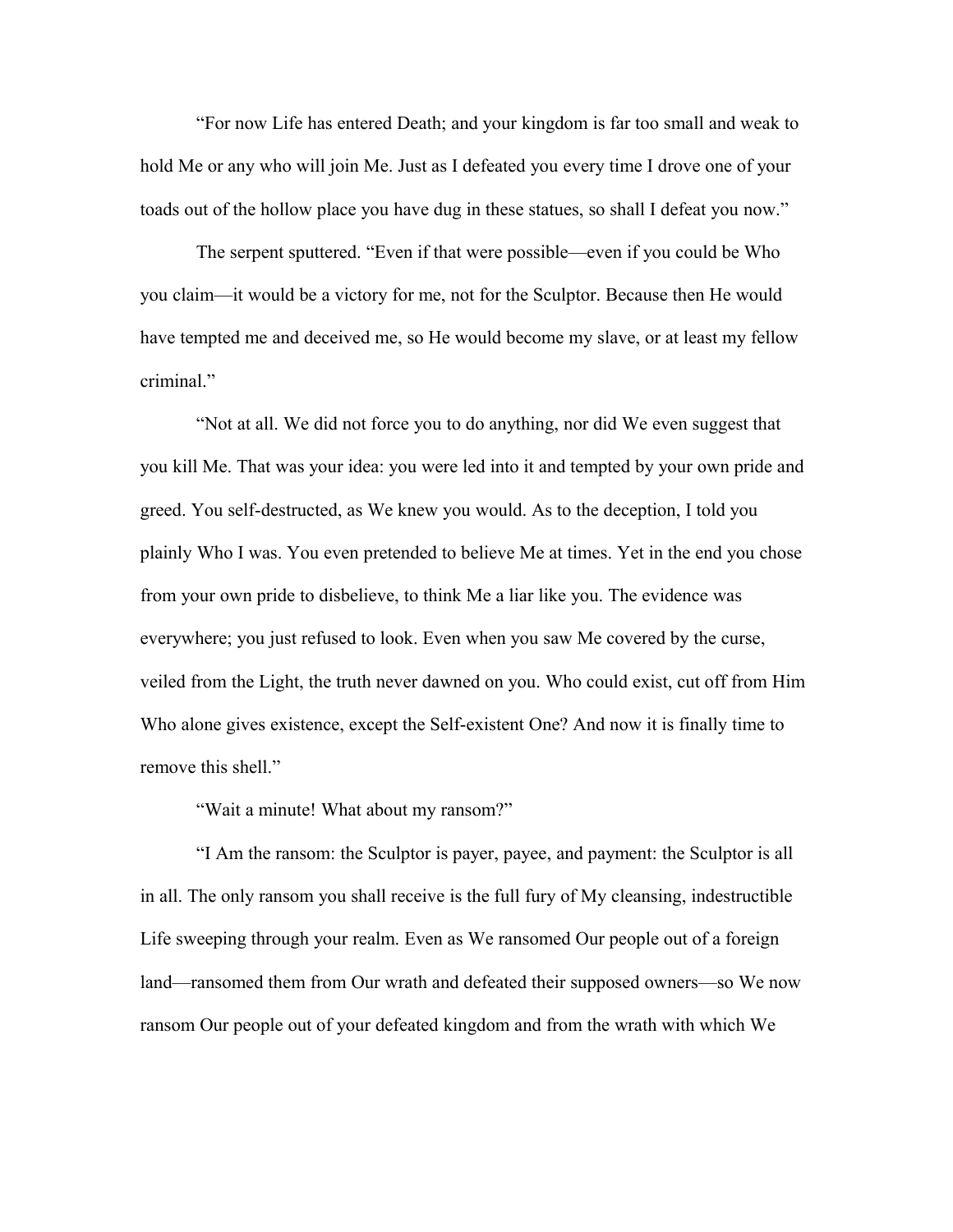shall strike it. Then, the life of a mere animal turned back death; how much more shall infinite Life turn back all death and wrath?"

"But there's a debt which I'm authorized to collect! You must pay me!"

"We decided to forgive the debt long ago—and who repays himself a debt that he has forgiven? For the debt they owed Us has been forgiven; it shall not be repaid. We are fully justified in forgiving any debts owed Us. You were merely Our collecting agent—a position you have lost by trying to take that which was not yours, namely Me. One of the reasons I came down here was to give you notice: I will take charge of corrections and penalties from now on. And the ransom shall be presented in the proper place: in our own Temple.

"For now the ancient prophecy is fulfilled: the king's son, not a man of blood, shall build the true Temple. The shell buried above did indeed come from My servant the king, and I am his son on My mother's side. But he was too weak to construct the place where the Sculptor shall dwell with his people, for the eternal Temple can only be built with righteous blood willingly offered. My blood comes from My Father the Sculptor, and I have come at last to create the Sculptor's dwelling."

"But if part of you isn't sculpture," the serpent interrupted, "you aren't fully anything, sculpture or Sculptor—just a freak."

"I am fully sculpture and fully Sculptor. My physical blood came from My mother, but its essence—omnipotent Life—is from My Father. Don't you understand that the perfection of any symbol is the thing it symbolizes? In My hands, the bread and wine become the Body and Blood they symbolize, and while the first Clay only symbolized the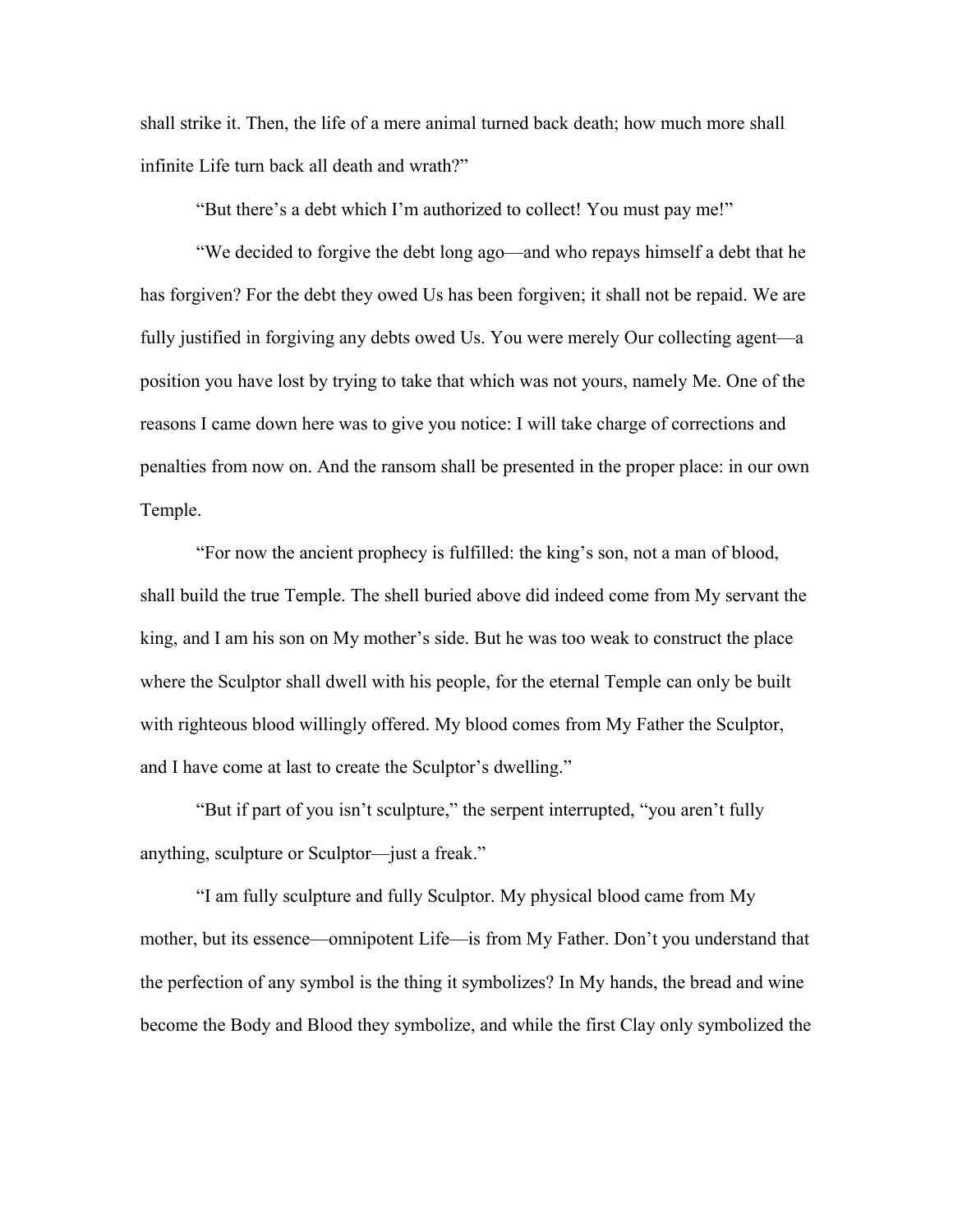One in Whose image he was made, I perfect the symbol in Myself: the symbolic sculpture and the symbolized Sculptor.

"So I shall eternally cleanse the true Temple and set it apart with Our own blood and life, and the gates of Death shall not prevail against it. For Death is weaker than Life, and soon no vestige of Death shall remain to bind My people.

"For while we could forgive their debt, forgiveness alone could not restore them to life. We could only eliminate their guilt, not the result of their suicidal rebellion. The clay would remain and multiply. So it had to be removed. That is why the Tablet is sealed with My blood: not to remove guilt, but to destroy the evil itself—all these rebellious things you and they plot together to do in Our presence. When My life flows through them, their weak temporary acts shall be transformed into eternal ones, and they shall be united more thoroughly than they ever were before We separated them at their monument."

"What! But how can You put Your Life in them?"

"Watch and find out; if you had been paying attention, you would have known. Now it is definitely time for this shell to go."

A crimson glow grew behind the blackness of the mire that surrounded the Man. The clay faded away, first retreating before the light, then surrendering to it as the lack of light was replaced by its fullness. Finally the pure light of the Man shone forth unhindered, filling the dark realm with His brilliance. "This is the Life I shall put in them!" the Man announced, drawing a red-stained hand from His side. "This is Life! As I am the Clay you cannot defeat, so the Zoe you shall never prevail against has come from My side while My body sleeps above! The first Zoe was created from the first Clay's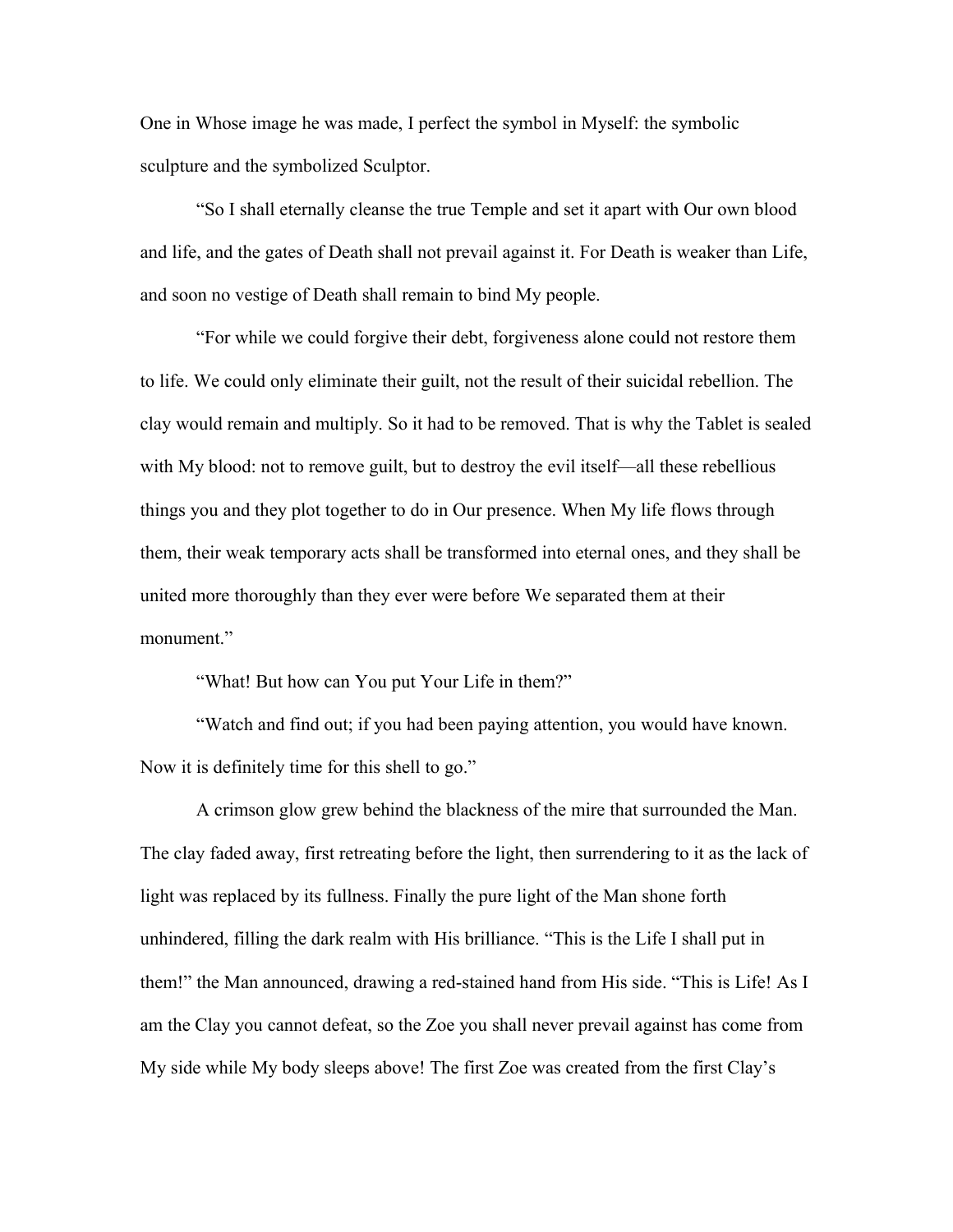flesh and bone—his nature and essence. My Beloved can never have My uncreated and self-existent essence, but she shall partake of My flesh and blood: My kinswoman, filled with indestructible Life. I shall give her every gift to serve Me as I shape her from My own Life, and she shall bear the light of My hope throughout the world."

The serpent was still gazing at where the clay shell had been, studiously ignoring what the Man said: it was more comfortable to search for clay than to listen to the Man's words. Finally the snake had to admit that there was not a speck of clay to the Man. "How can You act so pure when You carried all that filth?"

"Darkness cannot darken light, nor can death kill life. You have always believed that less than nothing could somehow absorb infinity, but Our mathematics doesn't work that way. Look!" He reached out to touch some of the local mire. It shrank back as though alive, but finally yielded and dissolved—not into nothingness, of course, but into somethingness: a pebble, tiny but fully real.

"How dare you!" the serpent hissed. "You come here and fill the place with your disgusting light and put a horrid real thing in full sight of my throne! If You weren't such a coward, I'd show You what torture is!"

"As I already said, I know what torture is far more thoroughly than you ever shall. I lived in infinite Joy—not just in Our presence, as you once did, but actually in Joy Ourself. When I let Myself be cut off from that Joy, I knew pain beyond your ability to imagine. You are a creature too, just like these statues you torment, and you depend on Us for your continued existence. There is a limit to how much separation you can experience, just as there is a limit to how much fellowship and joy you can know. I have no such limitations: I can experience infinite fellowship and joy, and infinite separation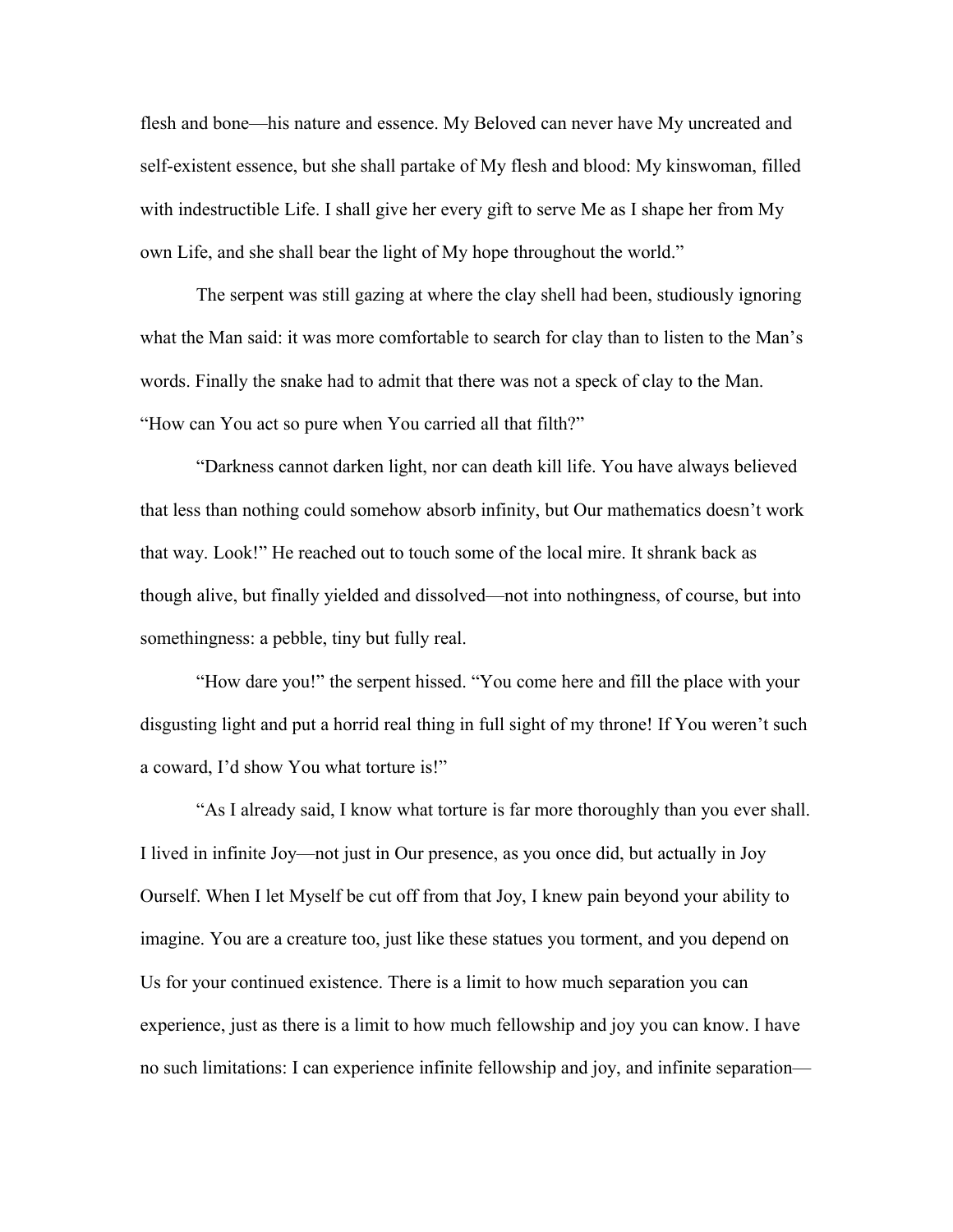and the infinite agony between them. And as I call all times 'now,' that time of separation always has been present in My experience, and it always will be present. I am experiencing right now a torment that would utterly annihilate you."

"That's impossible! No one knows more about pain than I do!"

The Man turned, and for a fraction of a second, the serpent glimpsed some fragment of a shadow of the agony He knew: an abyss yawning wider than the universe and utterly bottomless. The serpent was crushed, squashed flat. "It can't be!" he croaked. "Such pain can't exist, and you can't feel it, or you couldn't smile like that!"

The Man was smiling, on the verge of laughter. "It is a joy to serve the ones I love —My Father and My friends—even though it cost infinite pain. If you knew love, you would understand that this has not made my joy less but infinitely greater! For pain and loneliness are very strong, but joy and love are the strongest of all!" He turned toward the people in the light realm, scarcely able to contain Himself. "My brothers, My sisters, it is time to go!"

His irresistible laugh filled both lands and all between and around, so that His joy and light could no longer fit in such a tiny world. The light brought fire to the dark realm, which before had been only unbearably hot.

Near the throne, the shadow of the shattered serpent rose up from the mire. It was an insubstantial thing, but, like the shadow-clay around it, strong enough to kill any whose blood did not flow red with life. As it struggled painfully toward its throne, it muttered and whimpered, "It's a lie, a trick! He cheated! He always cheats—that's why He always wins! Nobody has seen deeper blackness than I have! Nobody knows more about pain than meeee...!" The last word was a keening, whining wail of self-pity, trailing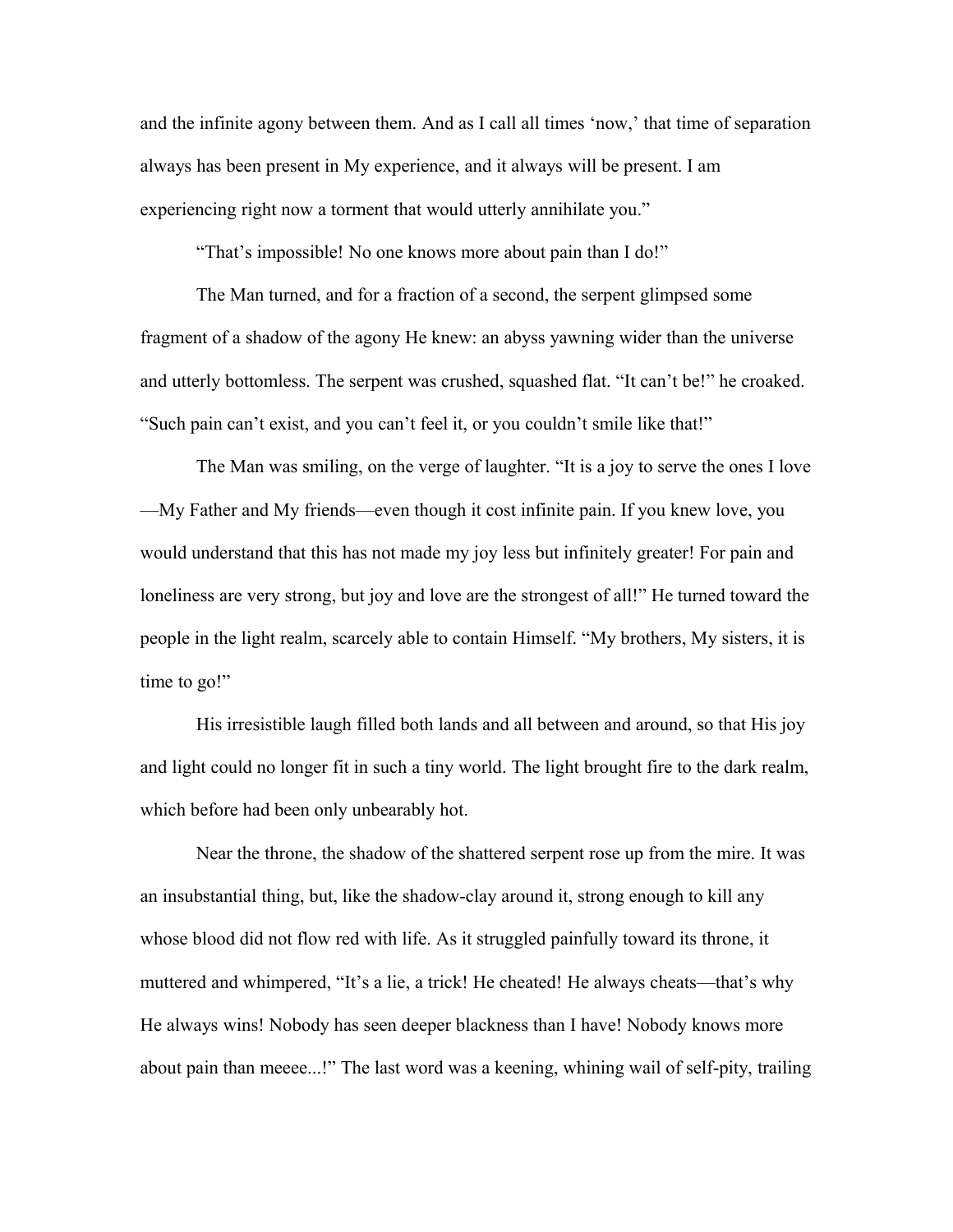off into a silent pout. Then it repeated the chant over and over, until it believed that it could believe the lie. Now the shadow of the serpent's shadow was darker and more terrifying than ever, though the serpent itself was less than it had ever been before.

Meanwhile, the Man and the whole lighted garden realm bolted upward, outward with a speed that blew open several graves as they passed. He wakened His old body to complete Life as a sign that His new Body would someday rise as well. The world sang as the second Clay rose from the earth a living being, with the second Zoe at His side.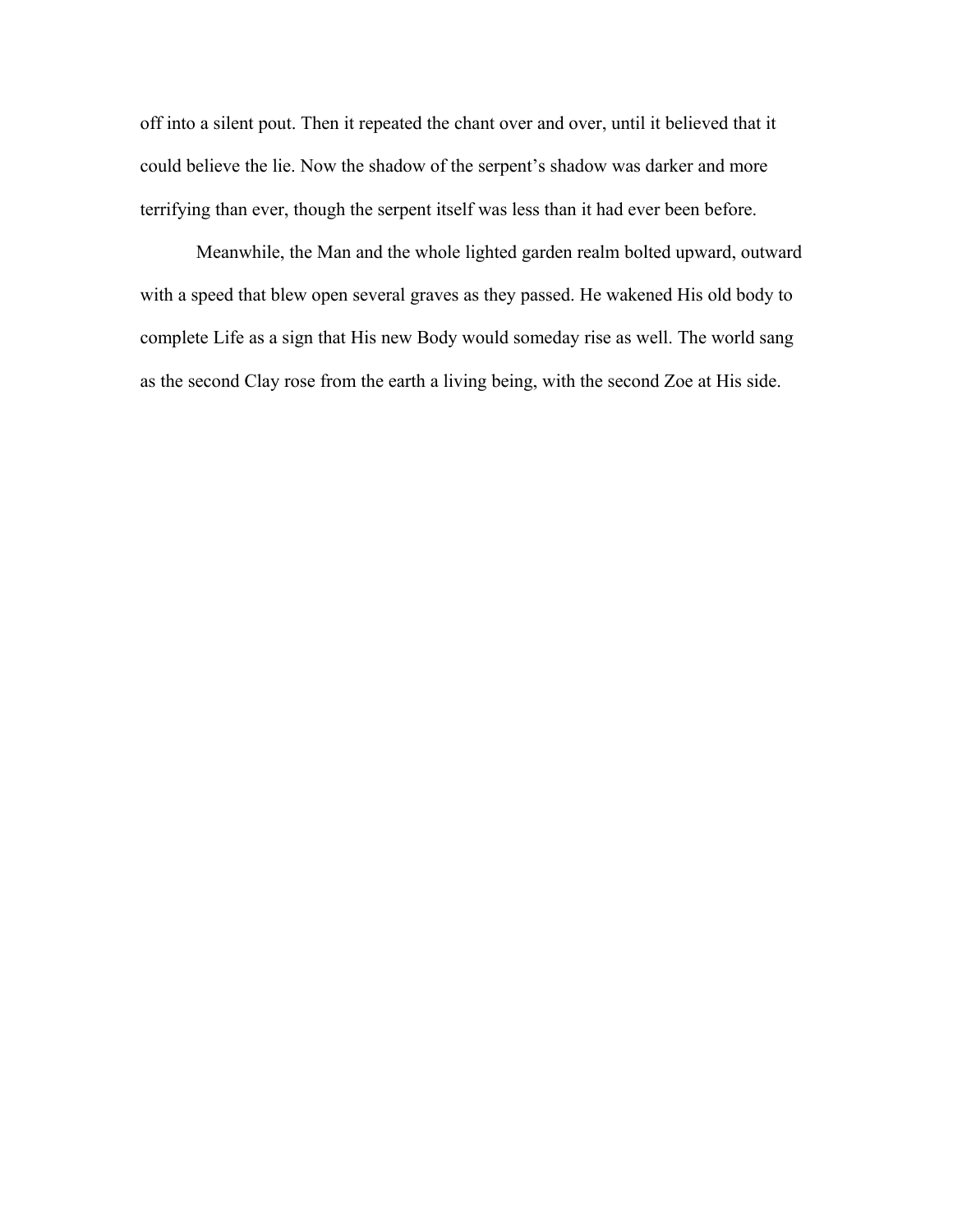## VIII. Zoe

The Sculptor's workroom was immense, yet the light from the Man—the Sculptor's Son—overflowed it. The brilliance washed over and through most of the objects in the workroom, giving them form and substance. One dark spot drew considerable attention. Like everything else in that place, it would have been hard to describe in the old world, for while it was just one thing in the Sculptor's workroom, in the old world it would have taken many different names to explain its nature. It was a lump of clay; it was a swamp; it was a rough gem encrusted with worthless rock. Most importantly, however, it was a studio, a tiny copy of the great workroom; and from it a gleaming form was rising slowly, surely through the swiftly passing years.

The form was a Temple—a smaller version of the great Temple of the Workroom and clearly part of it. Despite the darkness and smallness of the spot where it grew, the little Temple was bright with jewels and so vast that its opposite walls never suspected each other's existence. It was also a woman ruddy with Life, beautiful and growing more so with each passing moment. Her outer fringes, being fully removed from the clay of her birth, were the most active and aware of all her members; they exulted in the Life and Light that flowed through them in a delight no mortal could bear.

Clay joyfully embraced the Scholar. "I still can't get over how big this place is!"

Nodding, Elihu gazed around the workroom once more. "I still marvel at how this place is big. It is not just that the area is greater; even the small things have a kind of size that would have been impossible in the old world."

Clay studied his old friend again. People had certainly been different in the old world: there just hadn't been enough room in them to hold a whole person, and their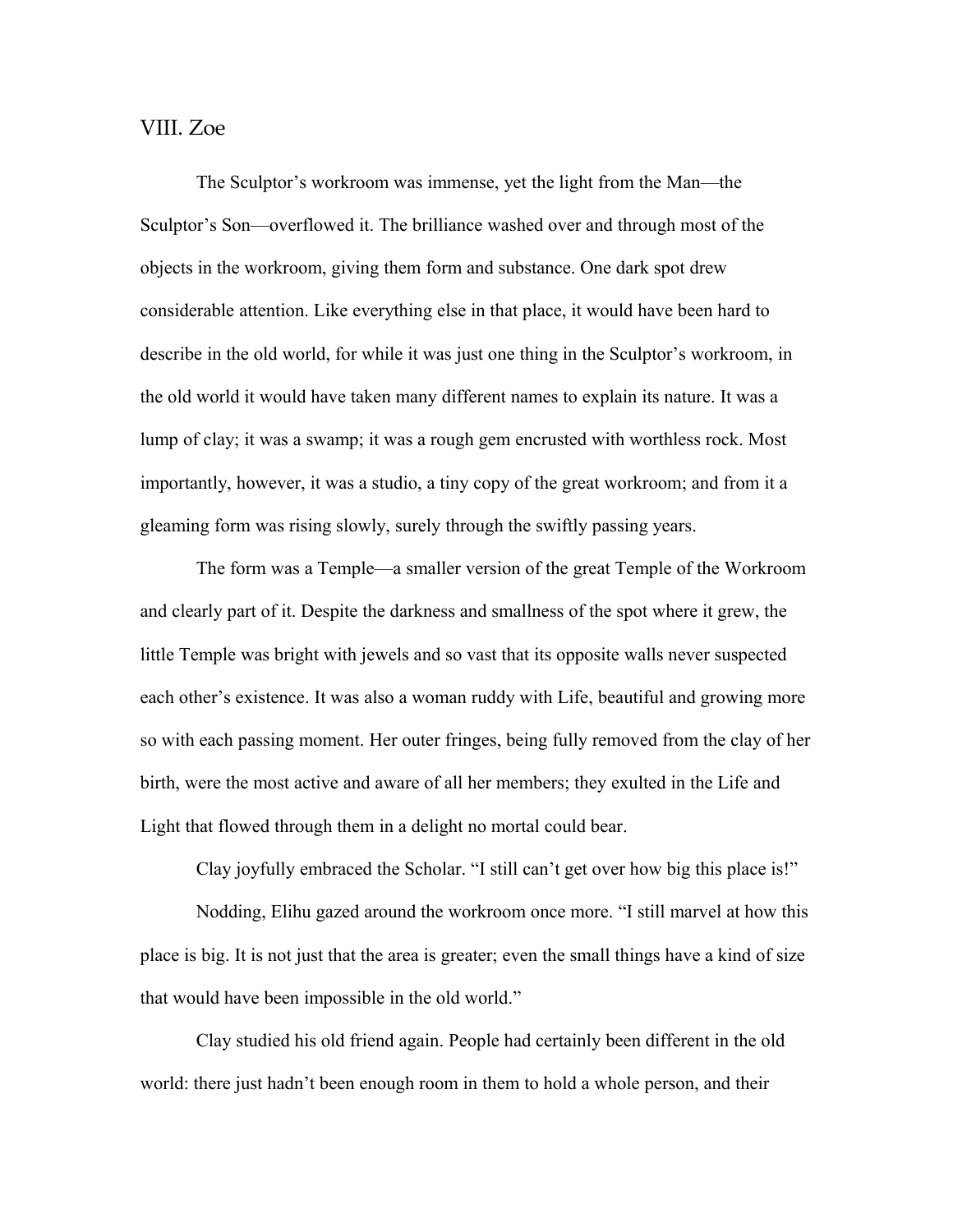features and traits pinched so close together that some important things went unnoticed. The Scholar still looked old—not because he was old, but simply because it was his nature to look that way. Yet there were baby eyes set in his ancient face. Those eyes were almost the only common feature of the new Zoe: new and open to the wonders all around them. Other characteristics varied: the Scholar somehow gave the impression of wearing a robe, though he did not, while Clay gave the impression of being a very young man, even a teenager, and unclothed. Yet he seemed no less dressed than the Scholar. In the old world, appearances were deceptive, being based on fact; here they were completely reliable, for they were based on truth.

"Even in the old world some things bore testimony more to truth than to fact, especially the things made before the Rebellion," the Scholar pointed out.

Clay nodded in his heart, undisturbed by the Scholar's seeming ability to read his thoughts. Thinking and speaking were much the same thing there, and there was no need for secrecy.

"You were looking at the old world again, Elihu."

"Yes, the view is so much better from here, and there is so much going on there. Zoe is really picking up speed."

What had begun as a crimson spot in the temple yard had become a stream, then a river, spreading Life throughout the world from the altar of the great Temple of the Real World. Even this much was invisible in the old world, yet the woman's form within the flow, so obvious from the Real World, was not only unseen but also generally unthought of even among those through whom her life flowed. She and they were already in the Real World to some extent—they were all too large with reality to be contained in the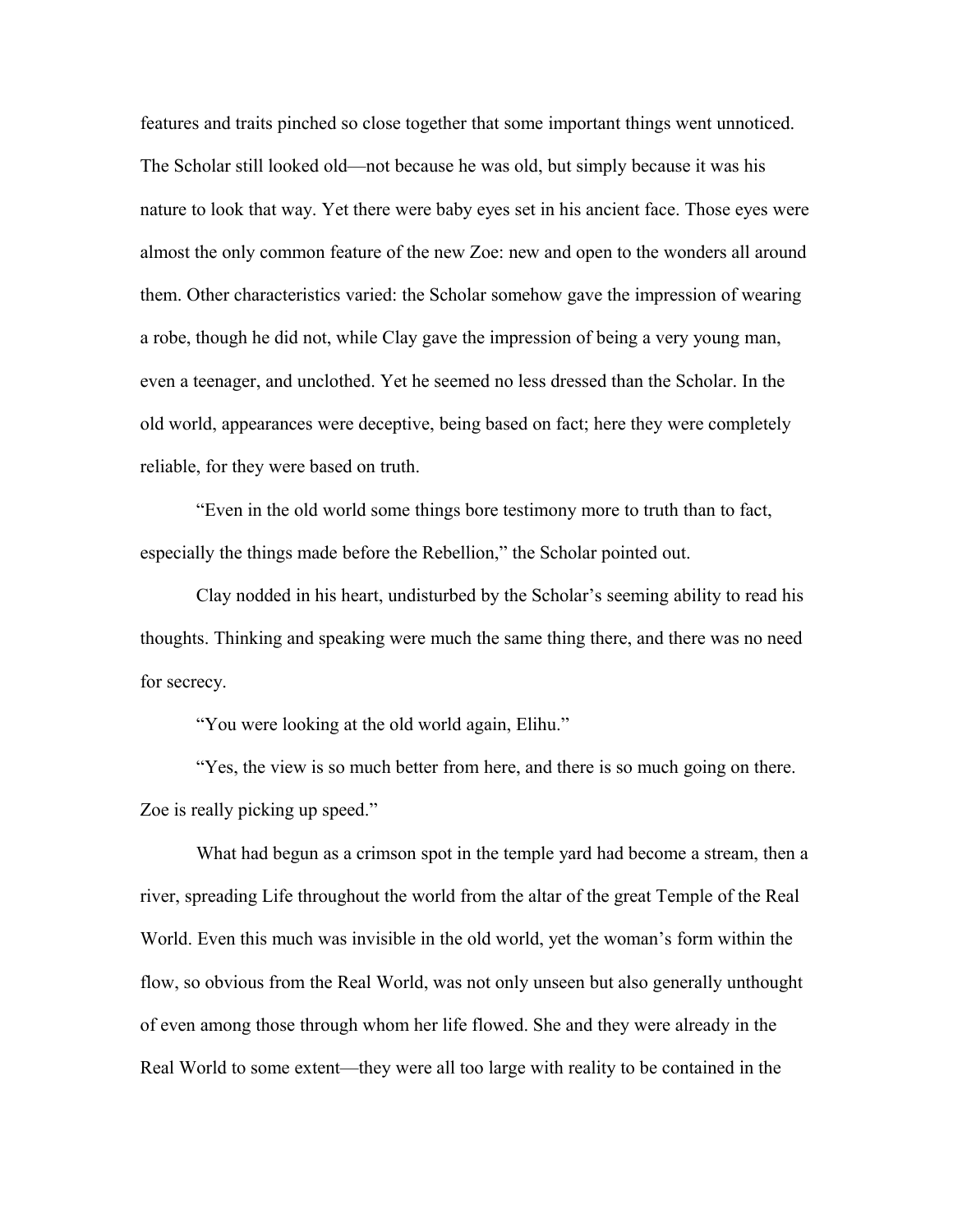tiny old studio—yet this too went mostly unnoticed. As time passed, more and more of her entered fully into the Real World, where she was constantly growing into more and more of a Person.

Meanwhile, as the statues in the old world entered her flow, that part of her that was fully home rejoiced in the growth. Their joy increased as each baby cell became a functioning member, so that the sheer delight of being grew along with her toward that moment when at last she would open her eyes and look upon Him Whose deep sleep had brought her forth: to the moment when the Garden Kingdom would be fully restored.

At that instant, some part of the Lady still chained to the old world took notice of the rest of her body—and of her Head. It was mostly formal and blind, but a tiny spark of reality and joy was there too. The ones at Home cheered as the Lady murmured in her sleep, "We are one." Reality Himself answered, thunder-strong and whisper-gentle: "Yes, My Love, I am yours, and you are Mine: We are one!" And Life entered into her anew, as if the floodgates had opened wider still, for the current grew stronger and the river purer as she accepted Reality into herself and ate and drank from the Tree of Life.

Elihu smiled. "Such a small effort, and such benefits! Think what will happen when He comes for her, when He finally shouts, "Arise, My Love; My Lovely One, come!" He will lift her from her sleep, and their marriage feast will last a thousand years in the Garden Kingdom. Then finally the second Clay shall have His Bride, His Zoe: made of His flesh and blood for relationship, yet as delightfully different as woman is from man. We shall be one with each other and with Him. What shall it be like when all together at last we taste the fullness of the wine and the bread?"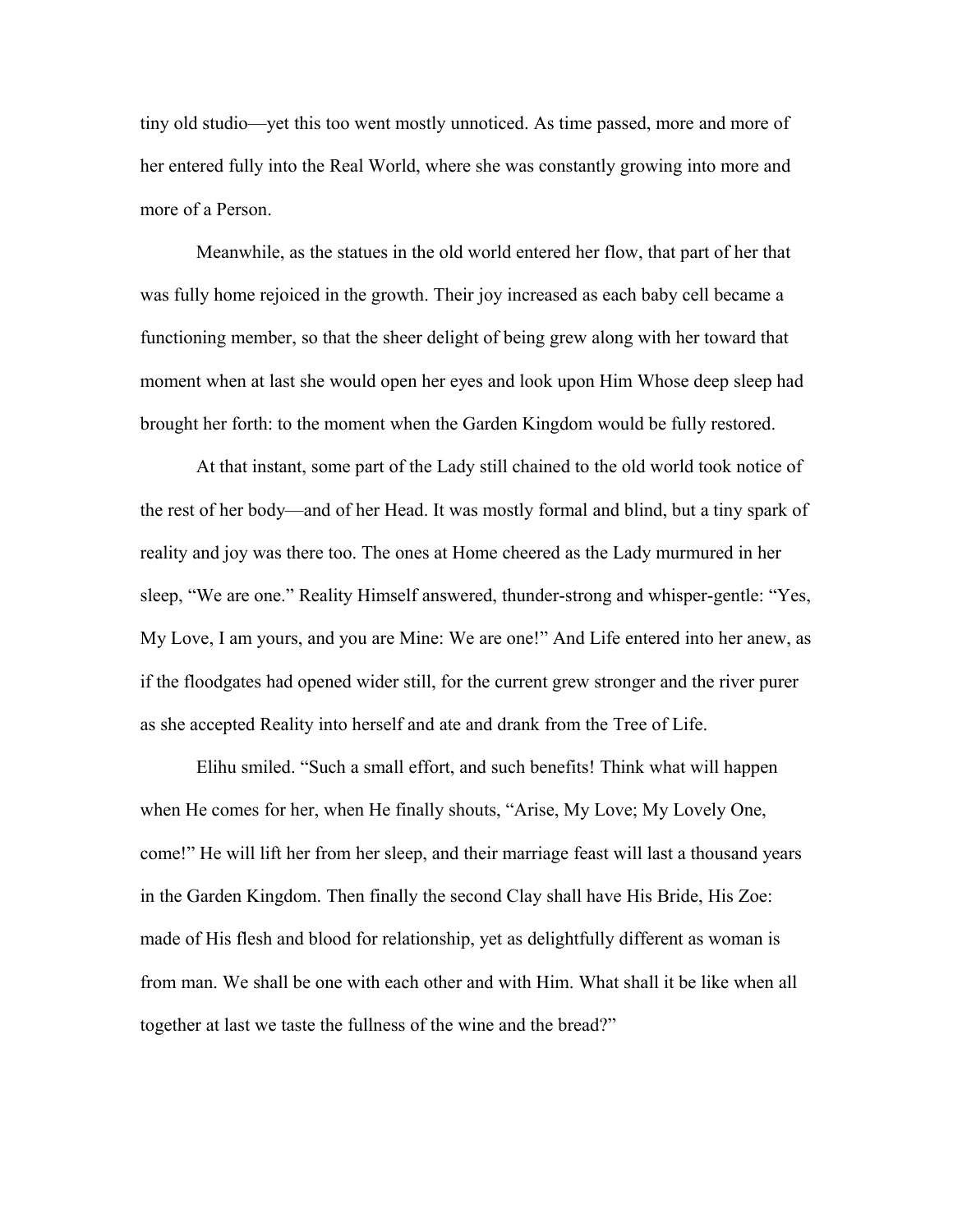He looked wonderingly at the Reality spreading through the old world and renewing it bit by bit, lifting it out of itself and into Truth: for "Truth," "Reality," and "Holiness" are the same word in the language of the Real World.

"And when she wakes, the Garden shall truly be reborn. We shall fill the old world with the new, and Purity shall kneel down to cleanse the filthy. For clay can never come here, but we shall go there to restore whatever may be restored, and it shall be our joy to stoop down and reconcile the world to its Master and ours. By the time the wedding ends, the old world will be completely transformed, and the marriage shall continue forever in a Garden made eternal. For there must come Spring before Summer, a thousand years of wedding and renewal before eternal marriage and delight. Then finally the Winter shall be over, and there shall be no more Fall.

"Even now life and judgment grow: whatever Reality touches must reach outward and upward into Truth or collapse in on itself into the less-than-nothingness of a lie. Everything and everyone must grow or die, join the wedding or be left forever outside that world that alone is real with the Sculptor's own Reality.

"For look at the two kingdoms: the kingdom of light, the Lady, is growing larger, not only in extent, but in kind. How easy it is to imagine the time when she shall outgrow the confines of that tiny studio completely! Meanwhile, the kingdom of darkness grows broader but also shallower: for the natural growth of clay is inward, growing ever smaller and less as it becomes more and more concentrated. How easy it is to imagine the time when it shall collapse in on itself completely, too small to notice save as a reminder of the wisdom and justice of the Sculptor in condemning it. So from both kingdoms He shall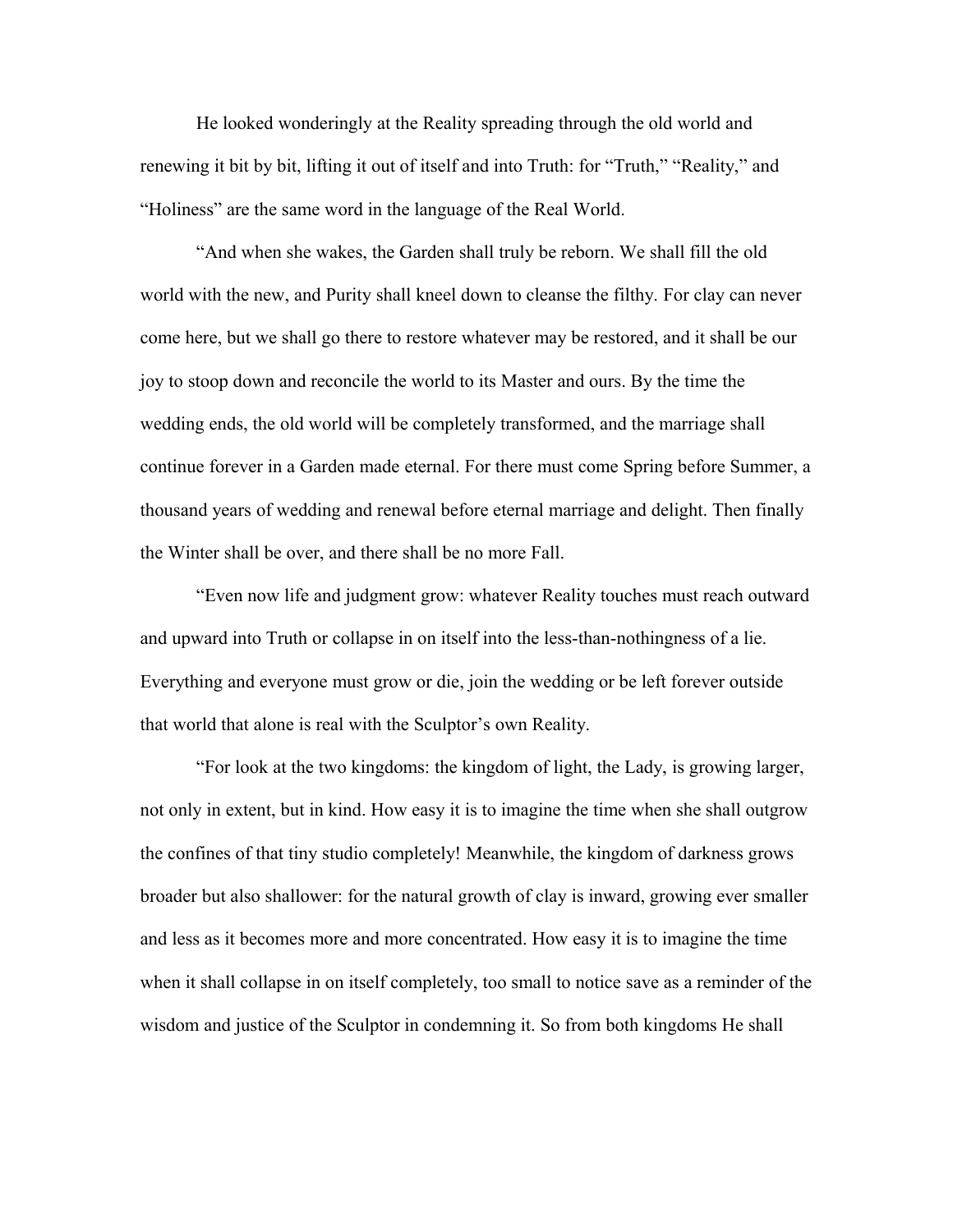receive glory: the delighted praise of His beloved and the vindicating epitaph of His enemies."

Just then John and his family joined them. In a sense, they had never been apart: it was more like pausing in conversation than it was like being away. The woman with John was no longer his wife, either, though they were more intimate and in love than any couple in the old world ever could be. The One Who had placed them together refused to separate them now that they could know true unity.

"Have you noticed my son Joseph?" John asked. In the old world, there would have been a ring of pride in his voice; now there was simple joy in being part of the Sculptor's work—and love for a brother.

They watched together as the mortal Joseph spoke to a friend. The crimson flow poured through the man's being into his words, and a spark of life began to grow in the hollow place inside the listening statue. The words washed the clay from his eyes, and the watchers could tell that he was beginning to realize that there really was something different about the one talking to him. For the mortal Joseph was no longer a mere statue, but the beginning of a man. There was real blood in his veins, washing away the clay as it collected and bringing life to his members.

The life began to spread, and soon the statue opened itself to the flow as well, yielding its dead clay to Life Himself. Already he had grown too large for the tiny world to contain, and he spilled out into the Real World as the river flowed over and through him.

The inhabitants of the Real World echoed his joy as he embraced both his newfound brother and the treasure of indestructible Life Who lived within him—indeed, Who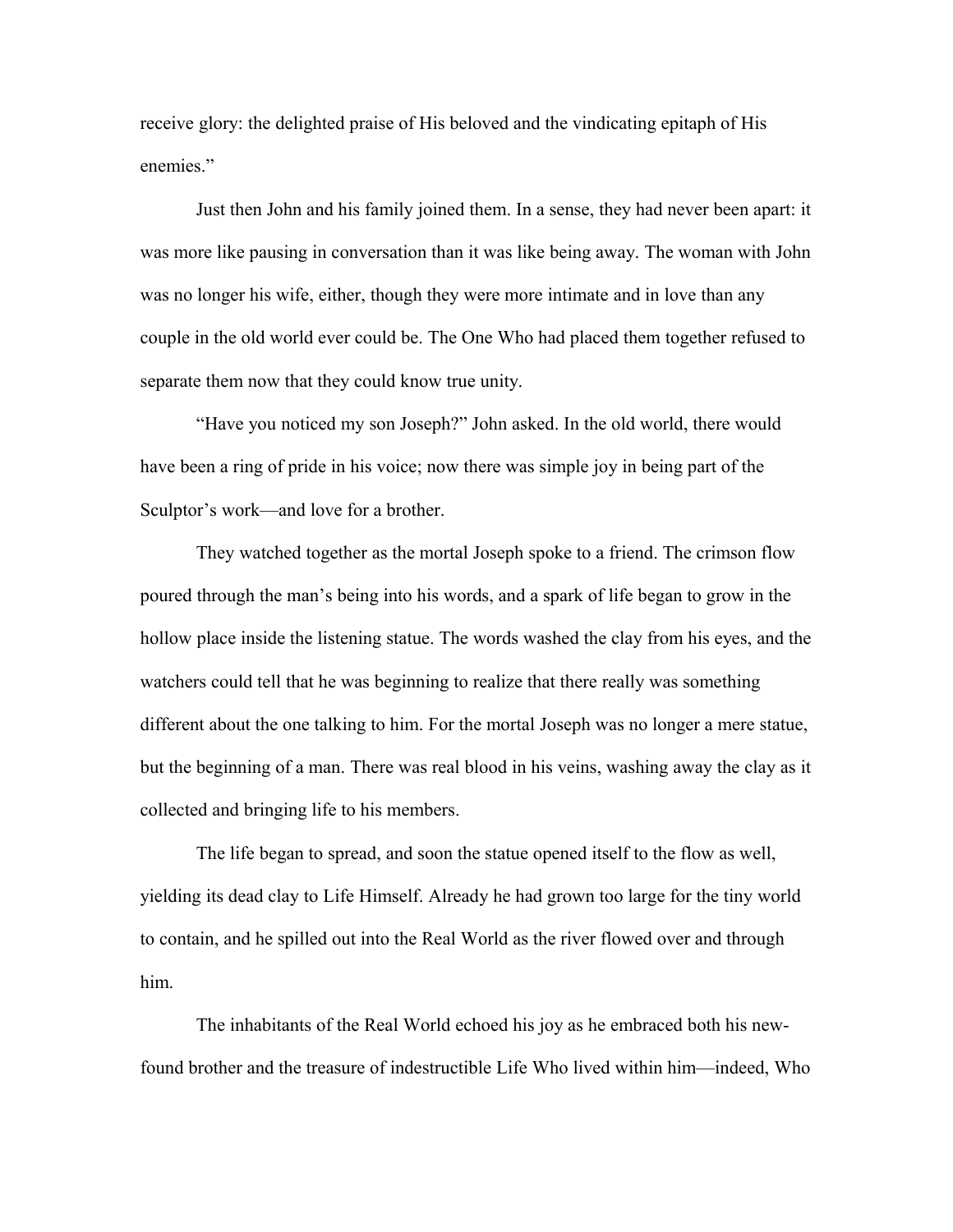now dwelled within them both. For they were now smaller copies of the growing Temple of which they were a part, and whatever happened to those temples would happen also to the One Who lived there. He knew their joy and their sorrow, their pleasure and their pain; so all of the temples were careful to honor and cherish their Master through each other.

"It is but a small example of what I was just talking about," Elihu said. "Life continues to grow and conquer, while Death continues to die."

Clay nodded, but then he sighed as he looked down. "Life begins, but will it triumph? Sometimes I'm not so sure when I look at the old world. See all the statues trying to shut up the flow? They get just enough to warm them, but the strength of the current frightens them."

"Yes, those are sad cases. Life is a river: you cannot shut it up and have it remain what it is. It becomes a slough—no new life flows in, and the old dissipates. Look over there! Those people are doing much the same thing: they allow the current in, but are too frightened to let it flow through them into eternal acts, so they let the Life swirl around inside them like an eddy. It flows in, rushes around in circles, and then it flows out again, doing little good in the process. No wonder they are always in turmoil!

"Yet there are positive signs as well. Here and there some people realize that they have become branches of the Tree, and they let Life flow through them to produce the Fruit of Life. They are few, but Life is so powerful that He still accomplishes much through them. They also know that they must have as much coming in as going out: it is the flow that does the work, and the glory is the Sculptor's. So we must be refilled constantly to live, and we can call no good work our own. It is the answer to the question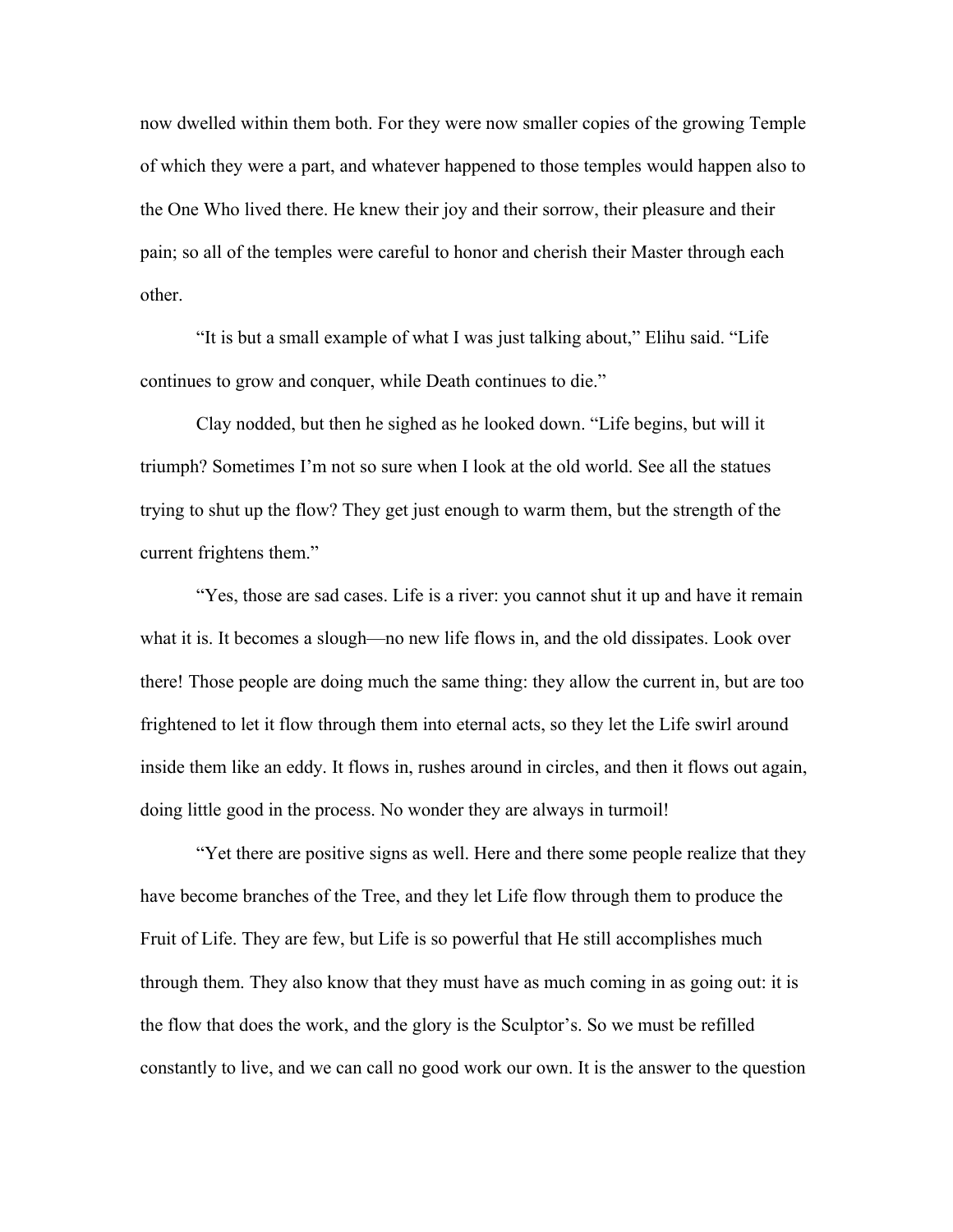that puzzled me for so long: we cannot grasp the Life or the glory without being destroyed, but we can let them flow through us and transform us. Then, when the Sculptor sees that we are ready to become real, He awakens us so that the old world can no longer contain us."

"Some of us may not have been as ready as we could have been," Clay said, though there was no longer any pain or regret in the memory.

"In a sense no one ever is," the Scholar replied. "Yet the Life flows into the inadequacies and completes them. Only the Sculptor knows when the statue is ready for the finishing touch. When the Lady goes through her pains, we shall know that her time is near; yet only the Sculptor will know when she has had enough fire and scraping to awaken. Then He shall strike the land where she is treated as a slave, protecting her by His own Life from the judgment that He pours out around her. When she has passed through a sea of trial deep as death, the world will no longer be able to contain her, and she shall rise up into her Beloved's arms as He speaks re-creation to the ruined Garden. Then their marriage feast shall continue until the transformation and restoration are complete, and the Garden Kingdom shall perhaps be ready to become part of the Real World. That is beyond even our understanding now.

"Meanwhile, we can never go back. The Sculptor leads ever forward, and even when we retrace our steps and undo our errors as much as we can, He transforms the old into something greater. We can never become as Clay was; we can only become as he would likely have become by a shorter, less painful route: not to be mere clayless flesh modeled on Life, but bearers and reflectors of Life Himself. As the Sculptor transformed life by bringing Life into it, so He transforms death. Soon even our dead bodies, which lie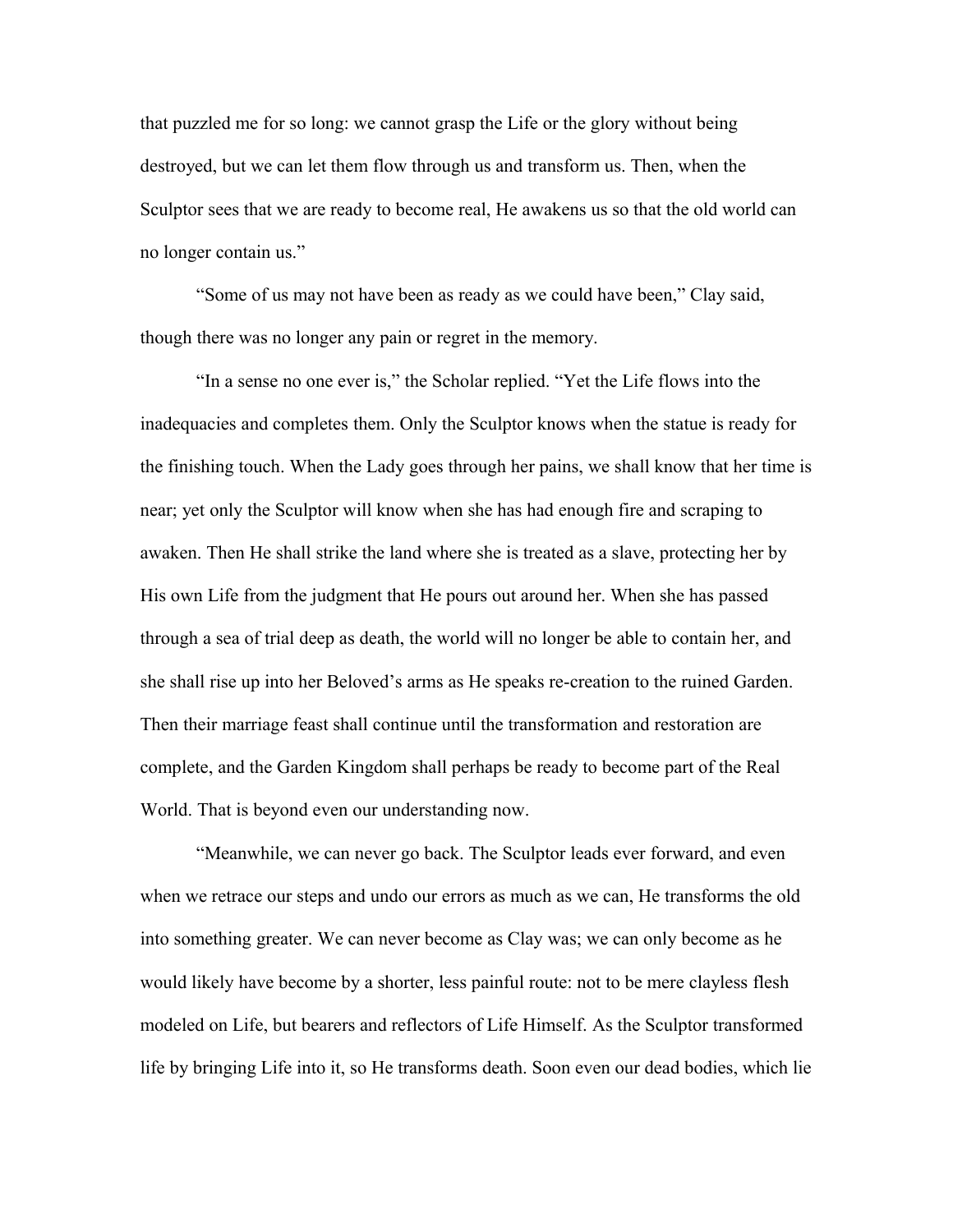in the earth, shall be filled with Life and rise out of the smallness of that world; and then the process shall be complete.

"For now, however, Life and judgment, Good and Evil grow up together, and both shall have their budding: Good in revival and resurrection, Evil in apostasy and wrath. For there shall come a time when the Sculptor shall remove the ancient restraint, and Evil will grow to a point where it must persecute the Lady to its own destruction, and to the glory and vindication of the Sculptor's justice. In the same way, the serpent was bound by his own perverse logic to swallow the Forbidden Fruit, and so to destroy himself through his own evil and to prove that the Sculptor had been right all along. And when Evil has destroyed itself, it shall be generally removed (for it shall no longer fit in the renewed world), and the universe shall be transformed by the glory of the Sculptor; and the great River we see now shall become an ocean over the land. And when the glory has reached its fullness, and the last cell of Zoe completes her, Evil shall be completely removed, and something entirely, unimaginably new shall begin."

Elihu's whole being shone, and Clay's with him, until they became nearly as bright as the Light they reflected: the Son, Who reigns over the eternal Day of that world.

The River of Light and Life still flows through the dying land that once had been a garden. From time to time its children, like blind fish vaguely guessing that they swim in a river with other fish, reach upward and outward, saying "We are One!" and growing as they do so—though many have become bored with the ceremony and see no point in it. In the Sculptor's good time, the Lady shall arise from the earth to join Him in ruling over it—and then all shall see the Light.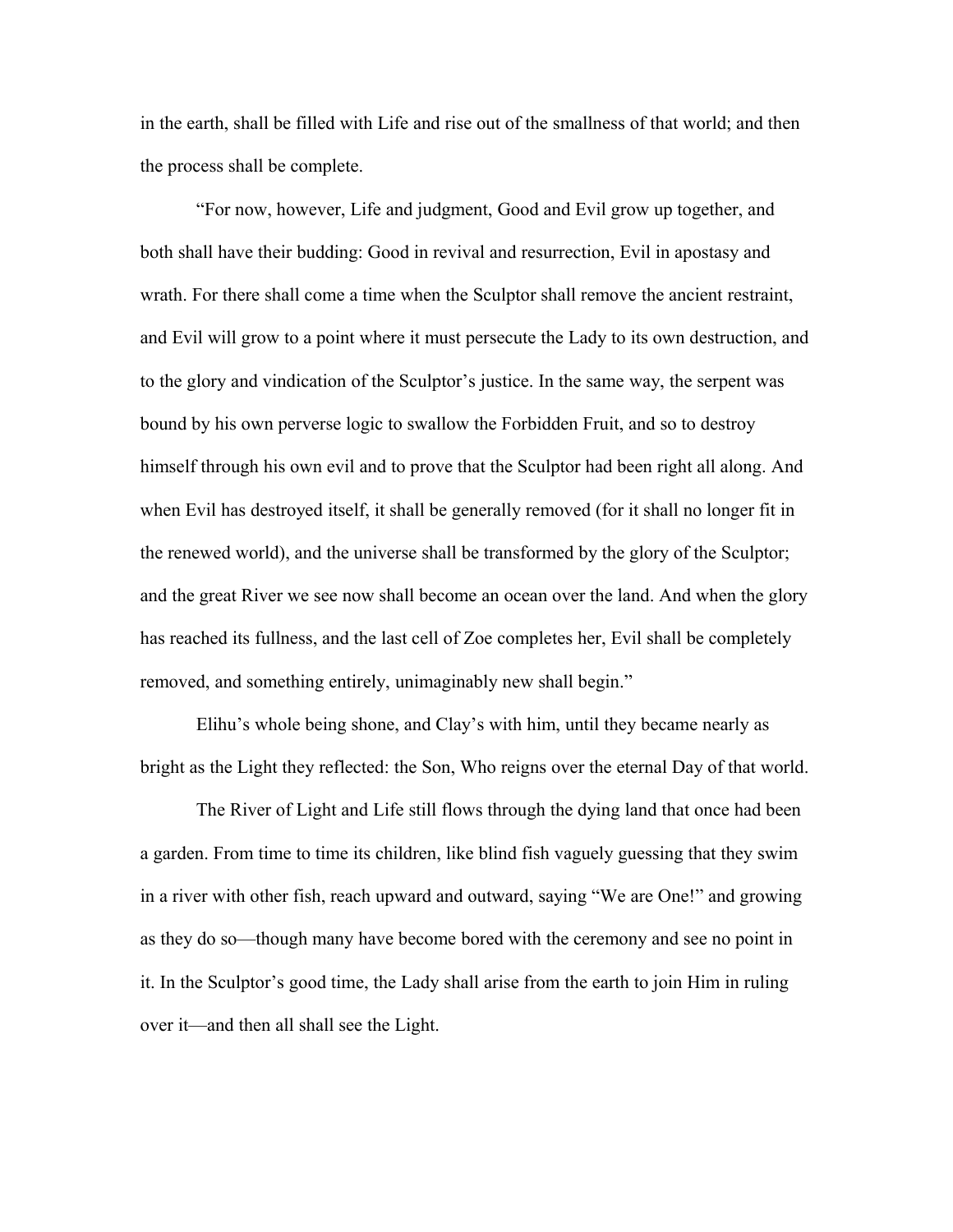For now, however, the Light shines in the darkness. Yet no one sees Him, except a few who are looking and a few who are shown.